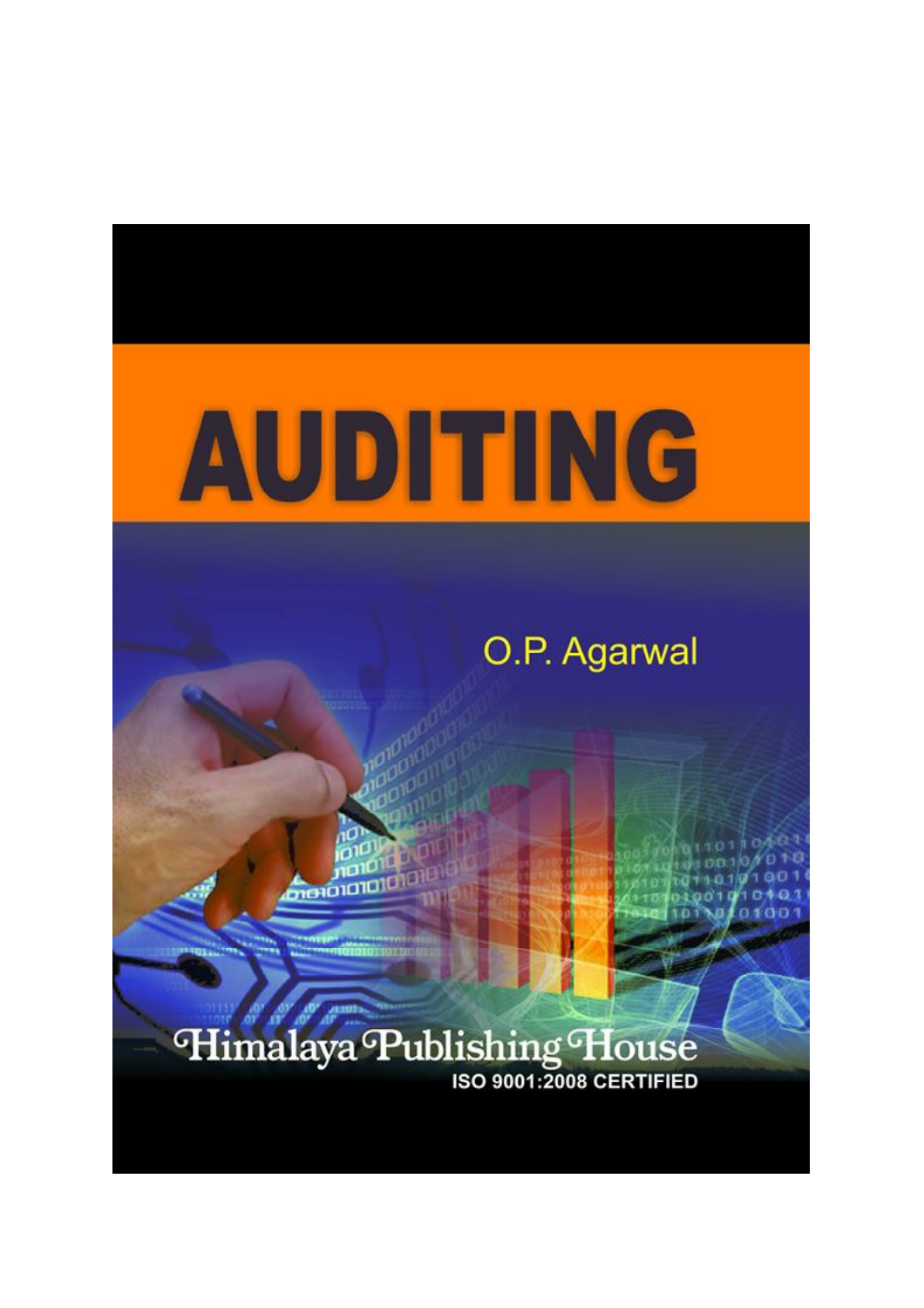# **AUDITING**

**For Banks and Insurance Companies (B.Com. Banking and Insurance Syllabus) Revised Course 2014-15**



### **SECOND REVISED EDITION: AUGUST 2014**



MUMBAI ● NEW DELHI ● NAGPUR ● BENGALURU ● HYDERABAD ● CHENNAI ● PUNE ● LUCKNOW ● AHMEDABAD  $\bullet$  ERNAKULAM  $\bullet$  BHUBANESWAR  $\bullet$  INDORE  $\bullet$  KOLKATA  $\bullet$  GUWAHATI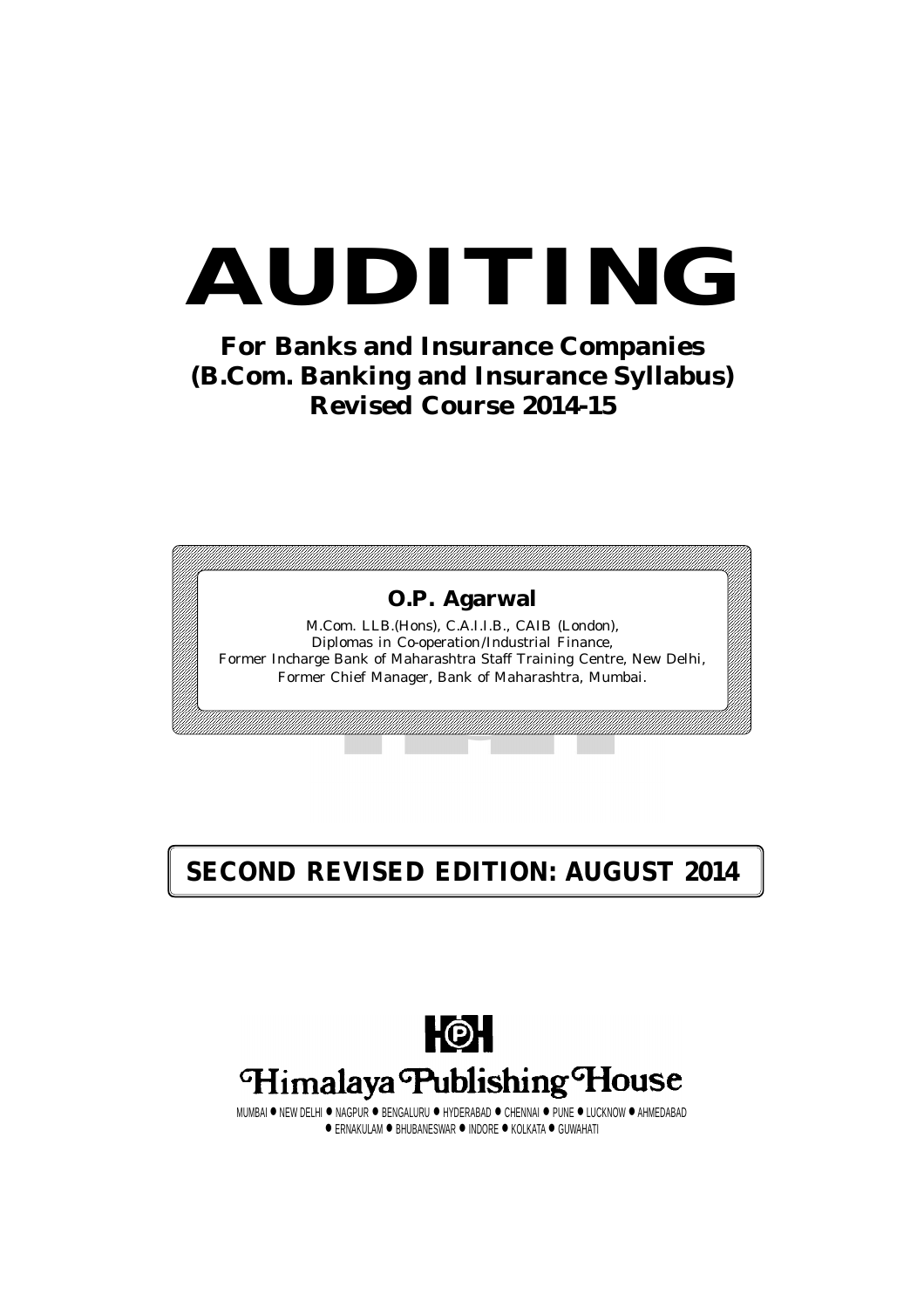#### **© AUTHOR**

No part of this publication shall be reproduced, stored in a retrieval system, or transmitted in any form or by any means, electronic, mechanical, photocopying, recording and/or otherwise without the prior written permission of the author and the publisher.

> **FIRST EDITION : Sept. 2007 SECOND REVISED EDITION : August 2014**

| <b>Published by</b>   | $\ddot{\cdot}$ | Mrs. Meena Pandey for Himalaya Publishing House Pvt. Ltd.,<br>"Ramdoot", Dr. Bhalerao Marg, Girgaon, Mumbai - 400 004.<br>Phone: 022-23860170/23863863, Fax: 022-23877178<br>E-mail: himpub@vsnl.com; Website: www.himpub.com |  |  |
|-----------------------|----------------|-------------------------------------------------------------------------------------------------------------------------------------------------------------------------------------------------------------------------------|--|--|
| <b>Branch Offices</b> | $\cdot$        |                                                                                                                                                                                                                               |  |  |
| <b>New Delhi</b>      | $\ddot{\cdot}$ | "Pooja Apartments", 4-B, Murari Lal Street, Ansari Road, Darya Ganj,<br>New Delhi - 110 002. Phone: 011-23270392, 23278631; Fax: 011-23256286                                                                                 |  |  |
| <b>Nagpur</b>         | :              | Kundanlal Chandak Industrial Estate, Ghat Road, Nagpur - 440 018.<br>Phone: 0712-2738731, 3296733; Telefax: 0712-2721215                                                                                                      |  |  |
| Bengaluru             | :              | No. 16/1 (Old 12/1), 1st Floor, Next to Hotel Highlands, Madhava Nagar, Race Course Road,<br>Bengaluru - 560 001. Phone: 080-32919385; Telefax: 080-22286611                                                                  |  |  |
| Hyderabad             | :              | No. 3-4-184, Lingampally, Besides Raghavendra Swamy Matham, Kachiguda,<br>Hyderabad - 500 027. Phone: 040-27560041, 27550139; Mobile: 09390905282                                                                             |  |  |
| Chennai               | $\ddot{\cdot}$ | No. 8/2, Madley 2nd Street, Ground Floor, T. Nagar, Chennai - 600 017.<br>Phone: 044-28144004/28144005; Mobile: 09345345051                                                                                                   |  |  |
| Pune                  | $\ddot{\cdot}$ | First Floor, "Laksha" Apartment, No. 527, Mehunpura, Shaniwarpeth, (Near Prabhat Theatre),<br>Pune - 411 030. Phone: 020-24496323/24496333; Mobile: 09370579333                                                               |  |  |
| Lucknow               | :              | House No 731, Shekhupura Colony, Near B.D. Convent School, Aliganj, Lucknow - 226 022.<br>Mobile: 09307501549                                                                                                                 |  |  |
| Ahmedabad             | $\ddot{\cdot}$ | 114, "SHAIL", 1st Floor, Opp. Madhu Sudan House, C.G. Road, Navrang Pura,<br>Ahmedabad - 380 009. Phone: 079-26560126; Mobile: 09377088847                                                                                    |  |  |
| <b>Ernakulam</b>      | $\ddot{\cdot}$ | 39/176 (New No: 60/251) 1st Floor, Karikkamuri Road, Ernakulam, Kochi - 682011,<br>Phone: 0484-2378012, 2378016; Mobile: 09344199799                                                                                          |  |  |
| <b>Bhubaneswar:</b>   |                | 5 Station Square, Bhubaneswar - 751 001 (Odisha).<br>Phone: 0674-2532129, Mobile: 09338746007                                                                                                                                 |  |  |
| <b>Indore</b>         | $\ddot{\cdot}$ | Kesardeep Avenue Extension, 73, Narayan Bagh, Flat No. 302, IIIrd Floor,<br>Near Humpty Dumpty School, Indore - 452 007 (M.P.). Mobile: 09301386468                                                                           |  |  |
| Kolkata               | :              | 108/4, Beliaghata Main Road, Near ID Hospital, Opp. SBI Bank, Kolkata - 700 010,<br>Phone: 033-32449649, Mobile: 09883055590, 07439040301                                                                                     |  |  |
| Guwahati              | $\ddot{\cdot}$ | House No. 15, Behind Pragjyotish College, Near Sharma Printing Press,<br>P.O. Bharalumukh, Guwahati - 781009, (Assam). Mobile: 09883055590, 09883055536                                                                       |  |  |
| DTP by                | :              | Sudhakar Shetty (HPH Pvt. Ltd., Bhandup)                                                                                                                                                                                      |  |  |
| <b>Printed at</b>     | $\ddot{\cdot}$ | Rose Fine Arts, Mumbai                                                                                                                                                                                                        |  |  |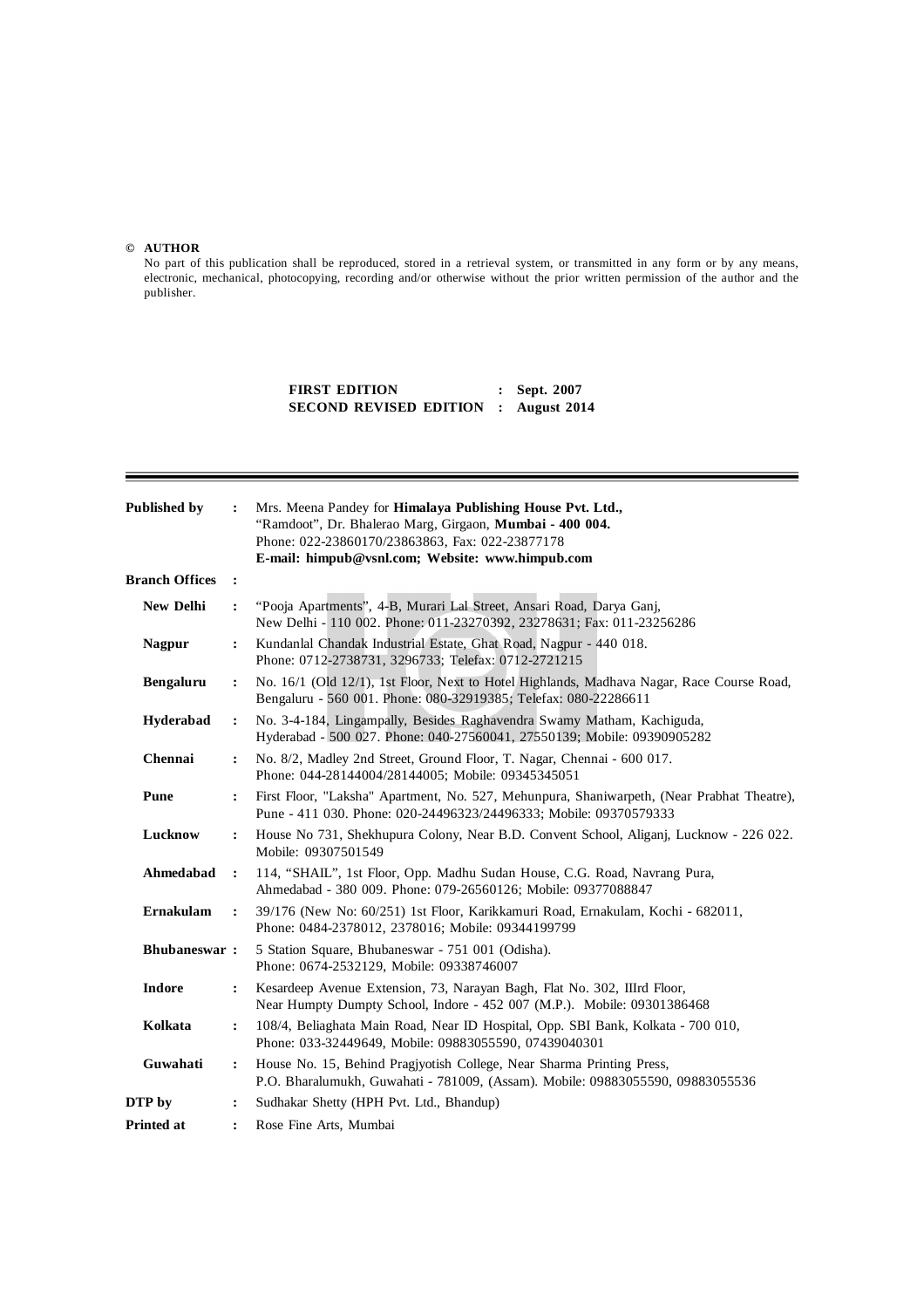#### **PREFACE TO SECOND EDITION**

New Companies Act, 2013 has been implemented in the country since 12th Sept. 2013 and onwards making redundant, the old Companies Act, though partially. Due to tremendous changes in the entire Act, there were compelling reasons to revise this book completely. Auditing of companies, public or private, banking and insurance companies have numerous words and phrases judicially. Further, the revision of B.Com. (Banking and Insurance) Course of Mumbai University also made it essential to revise the book after 7 years period and add new Chapters in it, bring the recent changes in the auditing area. All the new sections in the Companies Act, 2013 are 470 in number while such sections were 650 with XIV schedules in the old Companies Act, thus reducing/merging the incomplete and ineffective legal sections. Auditing chapters have been dealt with from sections 136 to 148 in addition to sections 407 to 431.

Inclusion of topics like audit of Ltd. Companies/Branch Audit/Joint Audit/Special Audit/Divisible profits/Contents of annual report/Audit procedure vouching and verification of assets and liabilities, etc., have enhanced the scope of auditing knowledge of the students of B.Com./M.Com./Bank employees vividly.

It will be proper to express my sincere thanks to my wife Mrs. Veena O. Agarwal M.A. (Eco.) and my daughter Prof. (Mrs.) Shubha Govil, M.Sc. (Microbiology) for their support and help in revision of this book.

The publishers of this book M/s. Himalaya Publishing House Pvt. Ltd., Mumbai for their speedy publication of the book and timely delivery to students/readers and professors.

*Date: 07-07-2014* **O.P. AGARWAL** *Flat No. 704/11-D, Spring Leaf Building, Lokhandwala Complex, Kandivali (East), Mumbai 400 101.*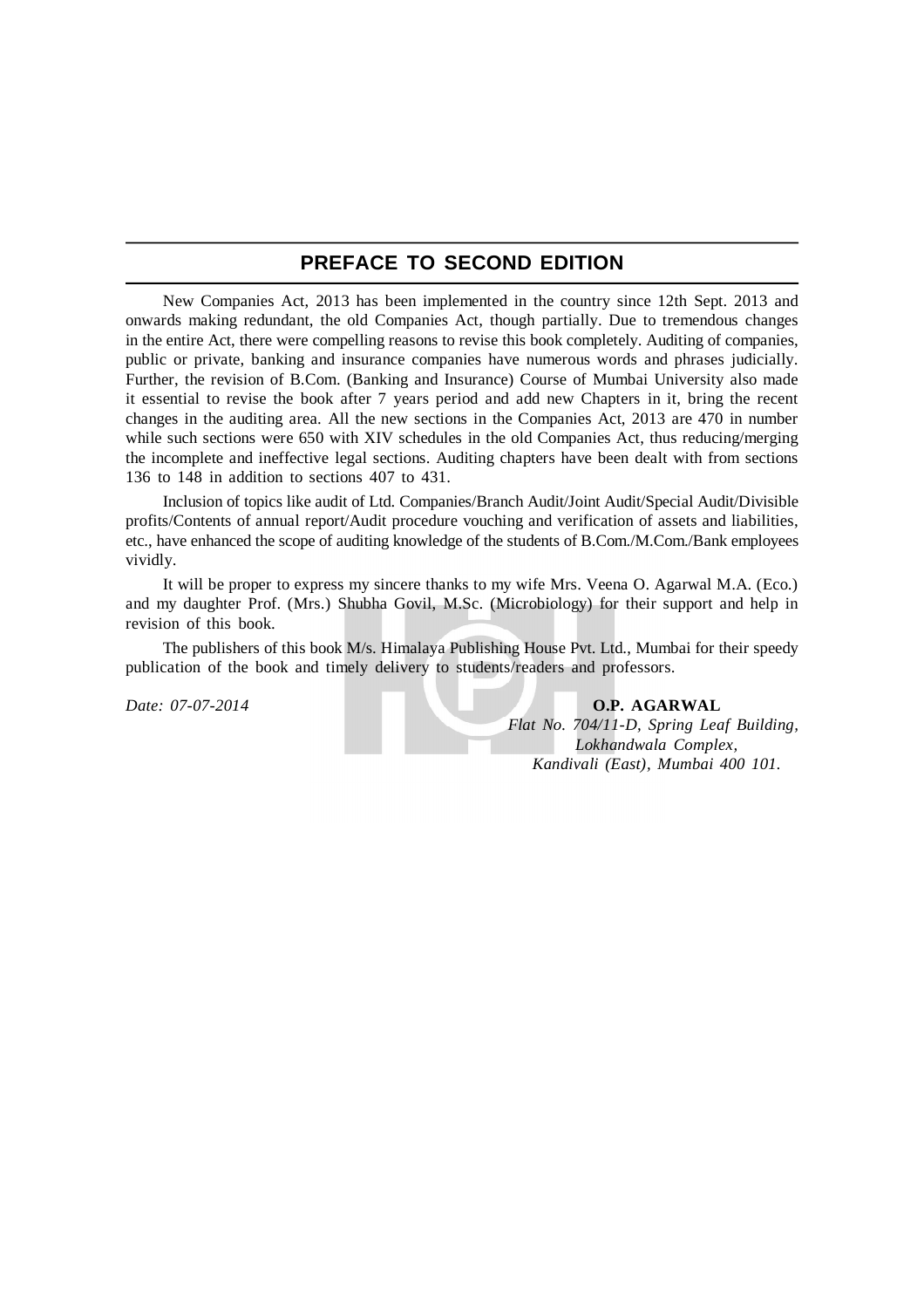#### **PREFACE FOR FIRST EDITION**

One cannot become a professional accountant unless the person has got enough knowledge and understanding of auditing, which is the very purpose of knowing fair and true state of affairs of the financial statements of the organisation. There are numerous books on auditing in the market throughout India but a need was felt for knowledge to banks' officials, about auditing, exclusively for their purpose. Banks, insurance companies and public companies are required to have statutory audit every year and the officials of the accounts or finance department do require in advance, knowledge as to the requirements of the auditors' before audit, as a first hand preparation.

In view of the above, I have endeavoured to write this book exclusively for the students of B.Com., M.Com. and C.A. alongwith practical knowledge to bankers/insurance persons. The book has not been made bulky to deter the reader from reading or studying. The book is also written as per syllabus of the Mumbai University for the students of B.Com. (Banking and Insurance) specially.

Readers can refer any number of books on auditing, if they want detailed information and uncovered syllabus, but if they need concise, relevant and as per provisions of Companies Act, 1956 and Chartered Accountants Act, 1949, my effort would be useful. In the continuous requirements of speedy and instant knowledge, I have given to the readers, books on Laws Relating to Insurance and Banking, Financial Management, Basics of Banking and Finance, Modern Banking of India, International Business, Business Laws, Advanced Financial Management as in my other publications.

Let me express my thanks to Shri. Himanshu Redkar, Chartered Accountant, for his support in collection of information in publication of this book.

I am also indebted to my daughter and son-in-law, Smt. Shubha S. Govil and Shri Shrikant D. Govil, for their timely encouragement and favour, much caring about my health especially after my by-pass heart surgery in Jan. 2006.

I would be failing in my duty, if I do not express my sincere thanks to my wife Sau. Veena Agarwal, M.A. (Eco.), who spared me from the duties, which I should have done, by shouldering them herself.

Readers are requested to convey their views for improvement.

*Mumbai* **O.P.Agarwal**<br>*Dated. 7th September, 2006* **CONFINGLEY O.P.Agarwal** 

 $704/11 - D$ , Springleaf Bldg, Lokhandwala Complex, Kandivili (East) Mumbai – 400 101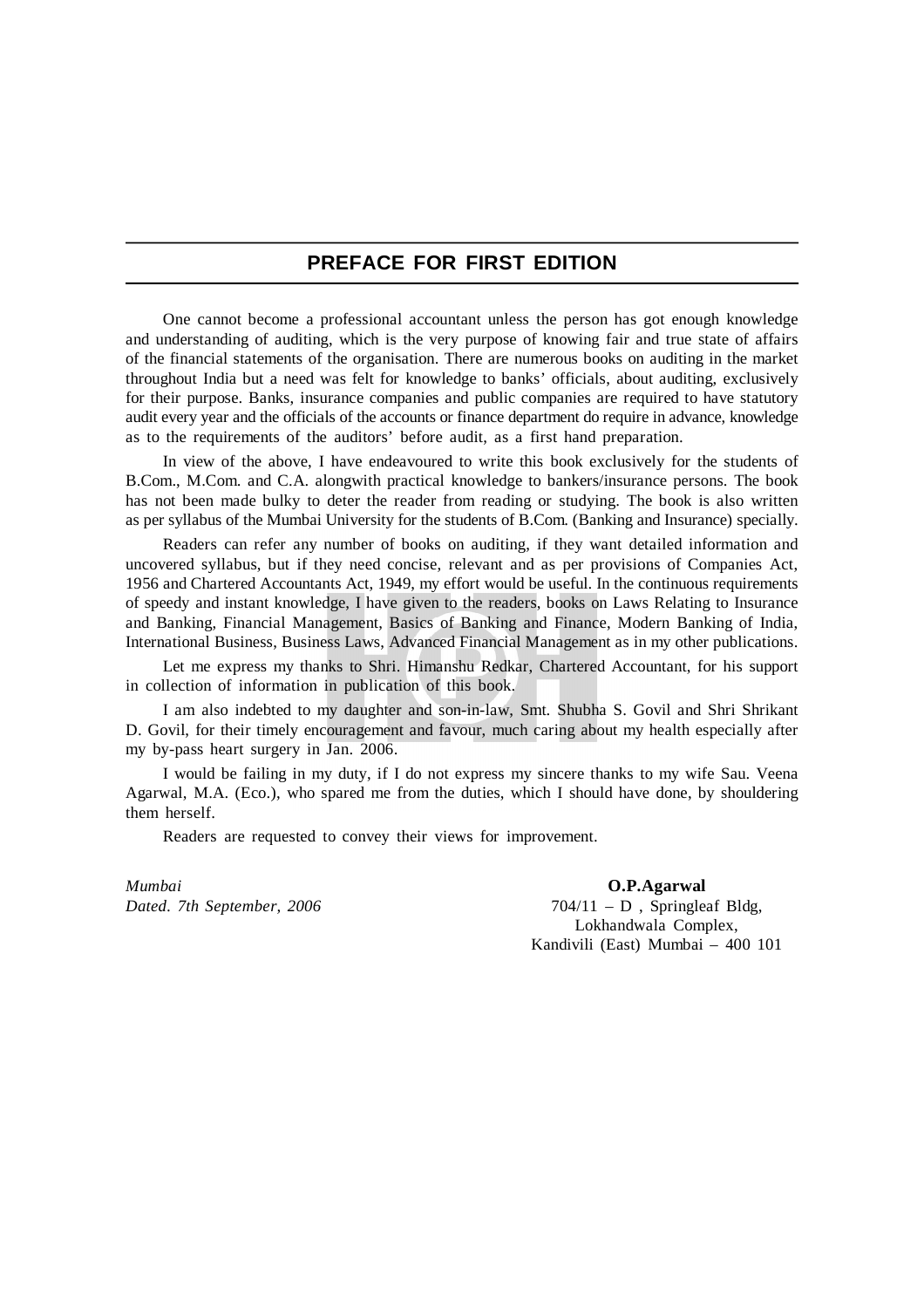#### **SYLLABUS – AUDITING (2014-15)**

#### **UNIT I: Introduction:**

Meaning, Objects, Basic Principles and Techniques. Classification of Audit, Audit Planning. Internal Control, Internal Check and Internal Audit, Audit Procedure — Vouching and Verification of Assets & Liabilities. Special Areas of Audit: Special Features of Cost Audit. Tax Audit and Management Audit. Recent Trends in Auditing: Basic Considerations of audit in EDP Environment.

#### **UNIT II: Audit of Limited Companies:**

- Qualification, Disqualification, Appointment, Removal, Remuneration of Auditors.
- Audit Ceiling Status, Power, Duties and Liabilities of Auditors.
- Branch Audit Joint Audit Special Audit.
- Maintenance of Books of Account Related Party Disclosures Segment Reporting.
- Divisible Profit, Dividend and Depreciation (Companies Act, Standards on Accounting, Legal Decisions and Auditor's Responsibility),
- Representations by Management Content of Annual Report (A Brief Idea).
- Definition Distinction between Report and Certificate Types of Reports/Opinion

#### **UNIT III: Audit of Bank and Insurance Companies**

- Banks Legislation Relevant to Audit of Banks, Approach to Bank Audit, Internal Control Evaluation, Non Performance Assets (Concept, Provisions), Long Form Audit Report.
- Insurance Companies Legislation Relevant to Audit of Insurance Companies (Life and General Insurance), Review of Internal Control, Audit Report (Matters as per IRDA).
- Role of Regulatory Authorities like Department of Company Affairs, SEBI, RBI, IRDA and Comptroller and Auditor General of India.

#### **UNIT IV: Other Thrust Areas**

- Systems Audit Social Audit Environment Audit
- Energy Audit Forensic Audit Peer Review (Concepts, Objectives and Regulatory Requirements).
- Ethics in Auditing Auditor's Independence.
- Auditing in CIS Environment.
- Standards on Auditing (Concepts, Purpose and Present Position as to Number and Title as issued by ICAI).
- Professional Liability of Auditors Code of Ethics with special reference to the relevant provisions of The Chartered Accountants Act, 1949 and the Regulations thereunder with Case Studies
- Role of Auditor *vis-à-vis* Audit Committees and Corporate Governance Principles.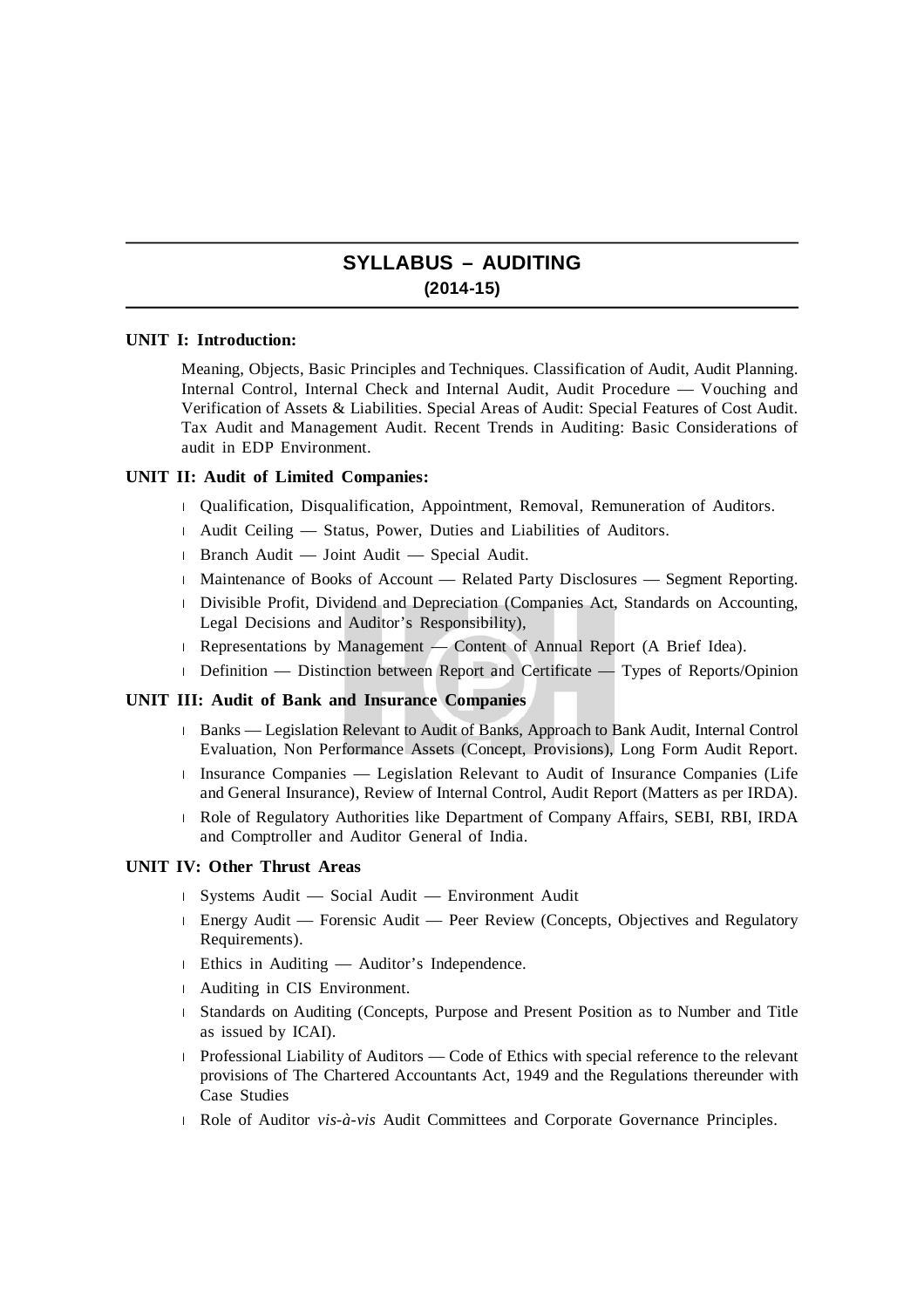#### **CONTENTS**

| <b>CHAPTER 1</b>                                                                                                                                                              | : INTRODUCTION OF TYPES OF AUDITS | $1 - 71$                                                   |          |
|-------------------------------------------------------------------------------------------------------------------------------------------------------------------------------|-----------------------------------|------------------------------------------------------------|----------|
|                                                                                                                                                                               | 1.0.                              | Objectives of Auditing                                     |          |
|                                                                                                                                                                               | 1.1.                              | Types of Audits                                            |          |
|                                                                                                                                                                               | 1.2.                              | Cost Audit                                                 |          |
|                                                                                                                                                                               |                                   | 1.2.1. Type of Cost Audit                                  |          |
|                                                                                                                                                                               |                                   | 1.2.2. Advantages of Cost Audit                            |          |
|                                                                                                                                                                               | 1.3.                              | Internal Audit and Internal Check                          |          |
|                                                                                                                                                                               |                                   | 1.3.1. Objects of Internal Audit                           |          |
|                                                                                                                                                                               |                                   | 1.3.2. Essential Features                                  |          |
|                                                                                                                                                                               |                                   | 1.3.3. Internal Control and Audit                          |          |
|                                                                                                                                                                               | 1.4.                              | <b>Financial Statement Audit</b>                           |          |
|                                                                                                                                                                               |                                   | 1.4.1. Features of Bank's Audit                            |          |
|                                                                                                                                                                               |                                   | 1.4.2. Appointment of Auditor                              |          |
|                                                                                                                                                                               | 1.5.                              | Audit Procedure                                            |          |
|                                                                                                                                                                               |                                   | 1.5.1. Audit Planning                                      |          |
|                                                                                                                                                                               | 1.6.                              | Management Audit                                           |          |
|                                                                                                                                                                               |                                   | 1.6.1. Desirability of Management Audit                    |          |
|                                                                                                                                                                               |                                   | 1.6.2. Types of Reports                                    |          |
|                                                                                                                                                                               |                                   | 1.6.3. Difficulties in Management Audit                    |          |
|                                                                                                                                                                               | 1.7.                              | Social Audit/Environmental Audit/Energy Audit              |          |
|                                                                                                                                                                               | 1.8.                              | Auditing in Computerized Environment (EDP)                 |          |
|                                                                                                                                                                               |                                   | 1.8.1. Types of EDP Accounting                             |          |
|                                                                                                                                                                               |                                   | 1.8.2. Specific Problems of EDP                            |          |
| 1.8.3. Special Audit Techniques<br>1.8.4. Uses of CAATs<br>1.8.5. Major Steps in CAATs<br>1.8.6. Requirement for Effectives EDP<br>1.8.7. Basic Principles Governing an Audit |                                   |                                                            |          |
|                                                                                                                                                                               |                                   |                                                            |          |
|                                                                                                                                                                               |                                   |                                                            |          |
|                                                                                                                                                                               |                                   |                                                            |          |
|                                                                                                                                                                               |                                   |                                                            |          |
|                                                                                                                                                                               |                                   | 1.8.8. Vouching and Verification of Assets and Liabilities |          |
|                                                                                                                                                                               |                                   | 1.8.9. Terminal questions                                  |          |
| <b>CHAPTER 2</b>                                                                                                                                                              |                                   | : AUDIT OF BANKS AND INSURANCE                             | 72 – 131 |
|                                                                                                                                                                               | 2.0.                              | Financial, Statements Audit/Basic Requirements             |          |
|                                                                                                                                                                               | 2.1.                              | <b>Statutory Status of Accounting Standards</b>            |          |
|                                                                                                                                                                               | າ າ                               | Disclosure and Transparency                                |          |

- 2.2. Disclosure and Transparency<br>2.3. Accounting Standards and Fi 2.3. Accounting Standards and Financial Sector Reforms<br>2.4. Special Features in Banks' Audit
- 
- 2.4. Special Features in Banks' Audit<br>2.5. Salient Features of Third Schedul 2.5. Salient Features of Third Schedule<br>2.6. Audit Procedures
- 2.6. Audit Procedures
- 2.7. Determination of NPAs
- 2.8. Classification of Advances<br>2.9. Fixed Assets and Depreciat
- Fixed Assets and Depreciation Charging
- 2.10. Reserves and Surplus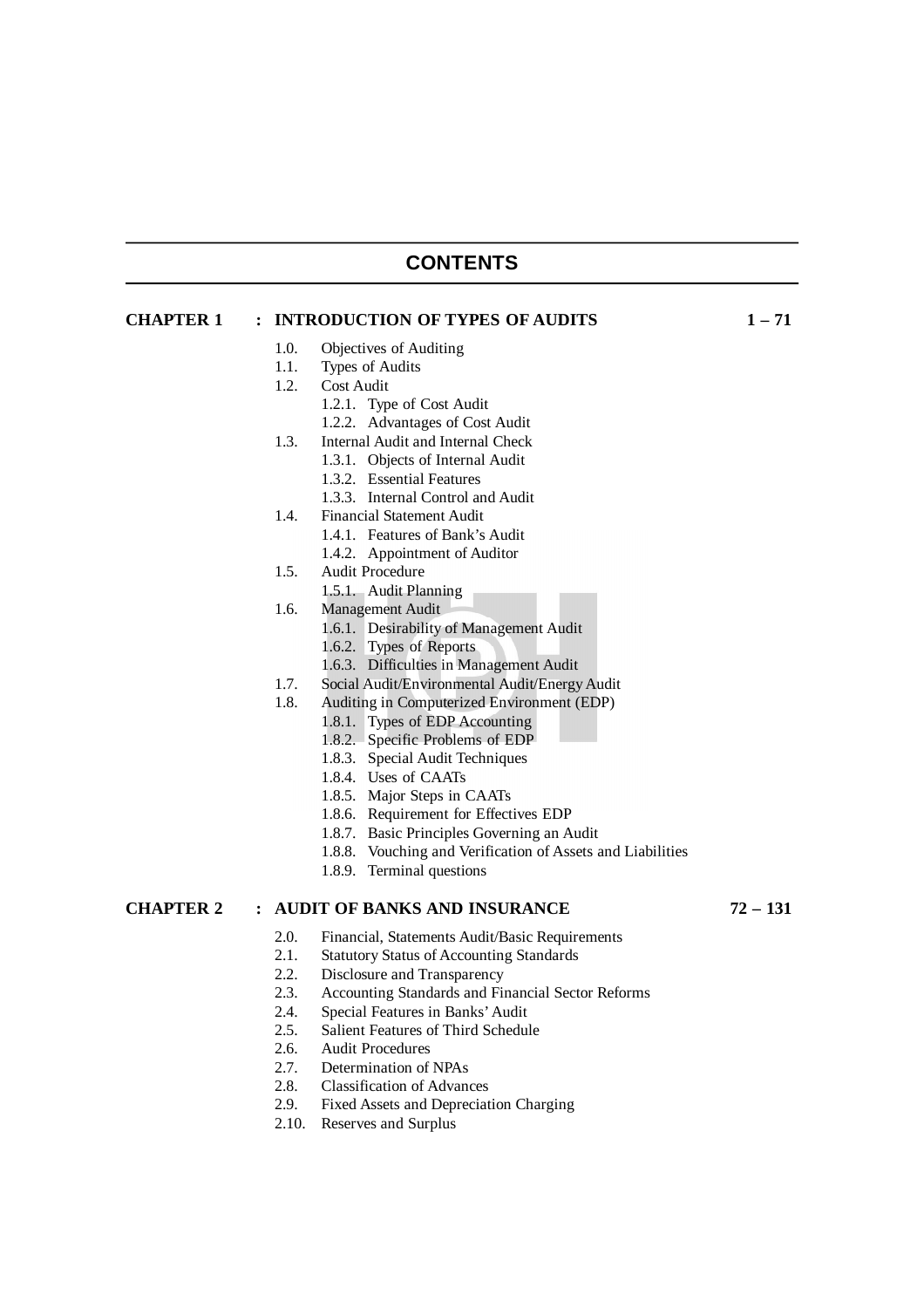- 2.11 Contingent Liabilities and Bills for Collection.
- 2.12 Items of Profit and Loss Account
- 2.13 Audit of General and Life Insurance Companies
- 2.14 Format of Financial Statements
- 2.15 Auditor's Report
- 2.16 Audit Planning
- 2.17 Auditor's Report
- 2.18 Kinds of Auditor's Report
- 2.19 Disclaimer of Opinion<br>2.20 Representations by Ma
- Representations by Management
- 2.21 Terminal Questions

#### **CHAPTER 3 : STANDARDS ON AUDITING (SA) 132 – 135**

- 3.1 Brief History
- 3.2 Standards on Auditing
- 3.3 Present Position of Standards
- 3.4 Terminal Questions

#### **CHAPTER 4 : STUDY OF QUALIFICATIONS, OBSERVATIONS AND REMARKS IN AUDIT REPORTS 136 – 151**

- 4.1. Qualifications and Observations in Listed Company's Audit Reports
- 4.2. Manner of Qualifying Reports
- 4.3. Director's Comments on Qualification
- 4.4. Need for Qualification Arising out of Adverse Remarks.
- 4.5. Separate Reports to Directors
- 4.6. Distinction Between Audit Report and Certificate<br>4.7. Adjustments/Rectifications on Oualifications
- 4.7. Adjustments/Rectifications on Qualifications
- 4.8. Ceiliing on Audits
- 4.9 Audit of Branch Office Accounts
- 4.10 Joint Audit
- Special Audit
- 4.12 Responsibility of Auditors
- 4.13 Peer Review Committee
- 4.14 Audit Committees
- 4.15 Terminal Questions.

#### **CHAPTER 5 : ROLE OF REGULATOR'S AUTHORITIES, DEPARTMENT OF COMPANY AFFAIRS/SEBI/RBI/ IRDA AND C&AGI 152 – 169**

- 5.1. Department of Company affairs or NCLT
- 5.2. Role of SEBI
- 5.3. Role of Reserve Bank of India
- 5.4 Role of IRDA
- 5.5 Role of Comptroller and Auditor General of India
- 5.6 Terminal Questions.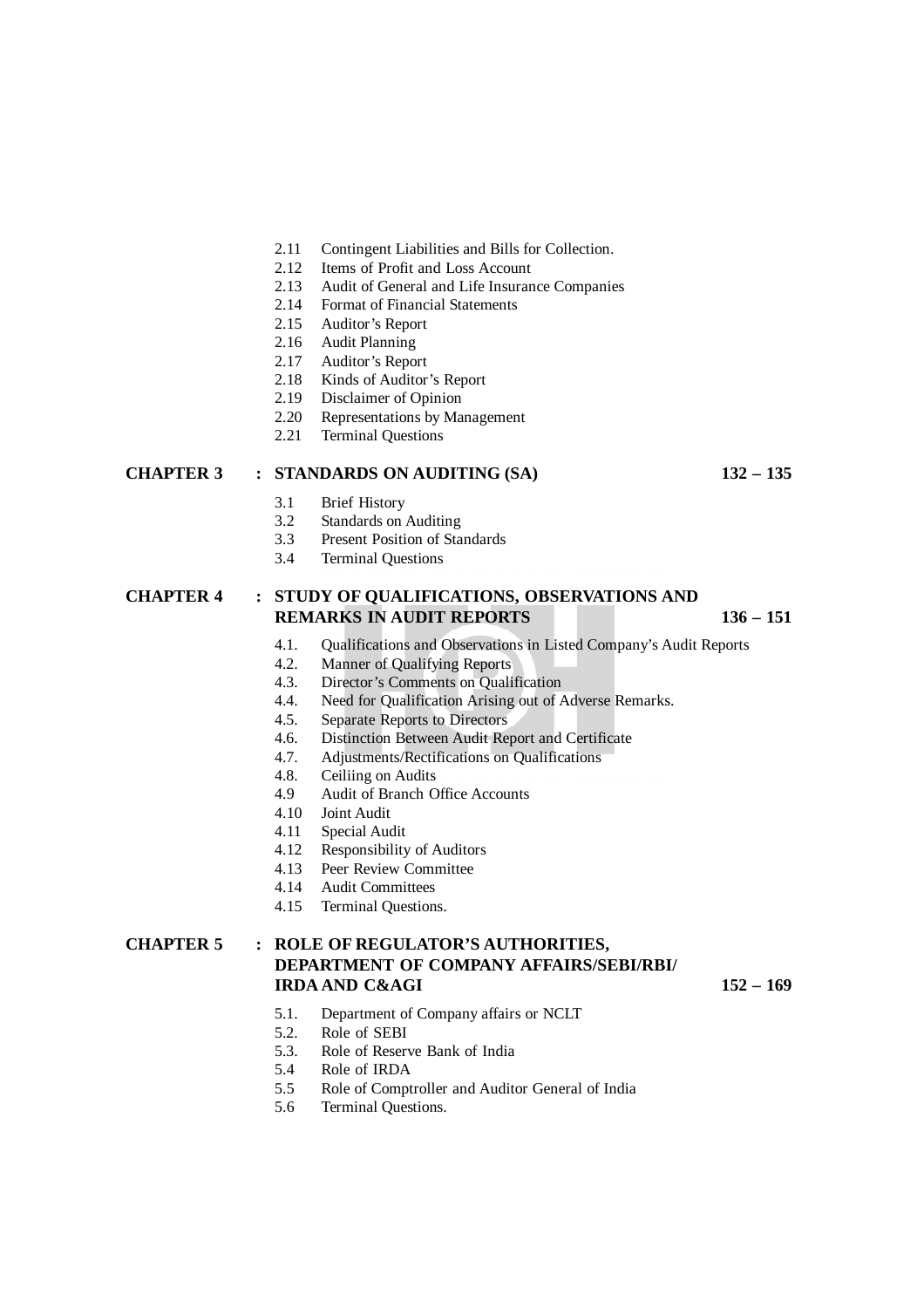#### **CHAPTER 6 : STUDY OF PORTFOLIO OF AN AUDITOR'S INDEPENDENCE 170 – 179**

- 6.1. Independence of an Auditor
- 6.2. Independence *vis-à-vis* Indebtedness
- 6.3. Powers (Rights) Duties and Responsibilities<br>6.4. Additional Duties in Regard to Banking and
- Additional Duties in Regard to Banking and Insurance, etc.
- 6.5. Professional Competencies.

#### **CHAPTER 7 : ROLE OF ETHICS AND REGULATIONS IN AUDITING PROFESSION 180 - 192**

- 7.1. Role of Ethics
- 7.2. Procedure in Misconduct
- 7.3. First Schedule
- 7.4. Second Schedule
- 7.5. Appointment of Auditor
- 7.6. Terminal Questions

#### **CHAPTER 8 : AUDIT COMMITTEES AND CORPORATE GOVERNANCE 193 – 201**

- 8.1. Formation of Audit Committee<br>8.2. Powers of Audit Committee
- 8.2. Powers of Audit Committee<br>8.3. Role of Auditor  $vis \cdot \hat{a}$ -vis Auditor
- 8.3. Role of Auditor *vis-à-vis* Audit Committee
- 8.4. Corporate Governance Principles
- 8.5. Terminal Questions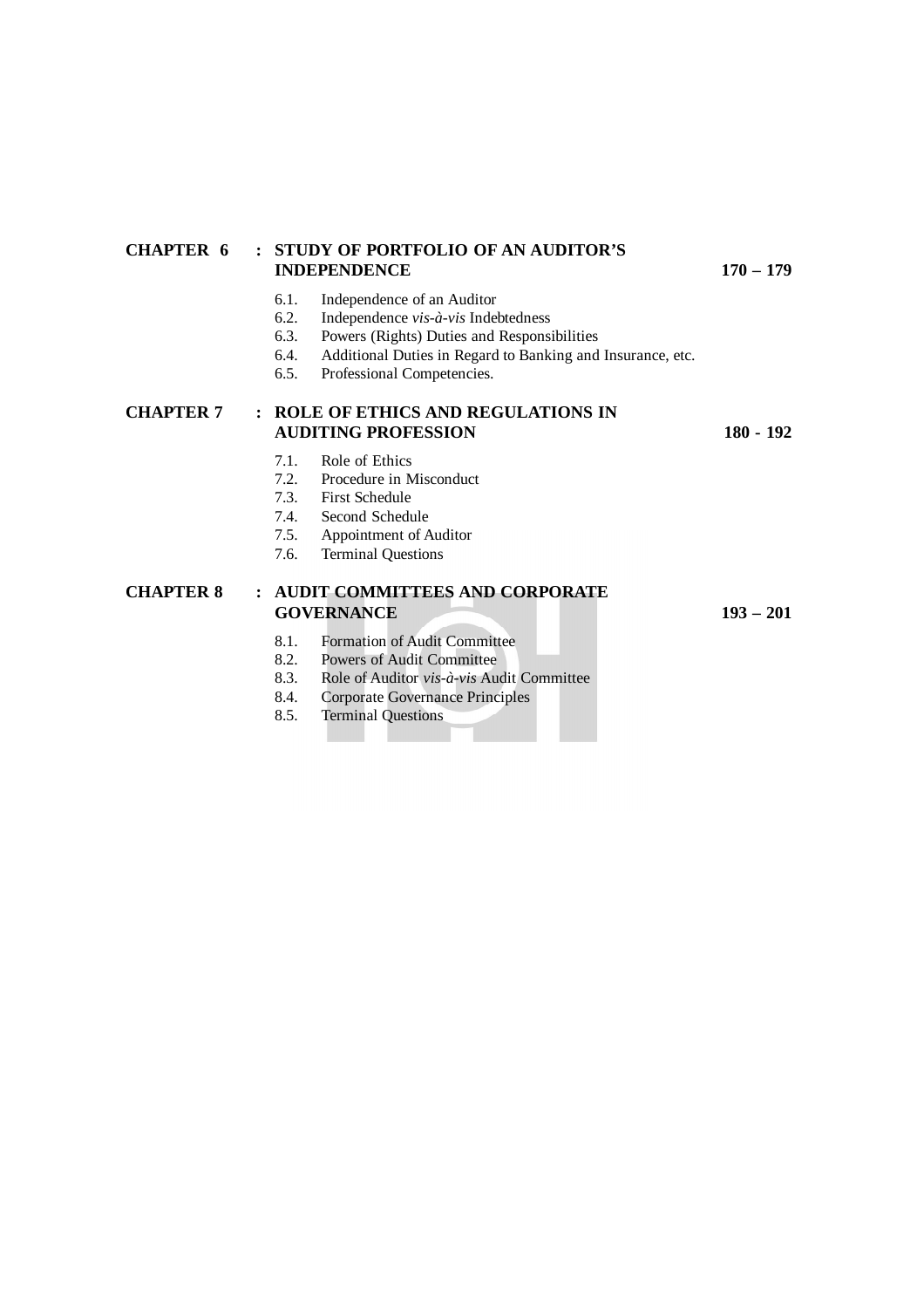#### **ABOUT THE BOOK**

This book is written for the use of banks and insurance companies officers/executives for preparing themselves in advance before the start of statutory annual audit.

The book is also useful for the students of B.Com/M.Com/C.A. courses. The book comprises:

**Types of Audit** — Cost audit/Internal audit/Bank audit/Management audit/Environmental audit/ Social audit/Energy audit.

**EDP Auditing** — Types of EDP Accounting Specific problem of EDP Special audit techniques Uses of CAATs.

**Qualification of Reports** — Distinction between Audit Report and Certificate Rectifications on Qualified Reports.

**Role of Regulatory Authorities** — Role of SEBI, Role of RBI, Role of IRDA, Role of Comptroller and Auditor General of India

**Portfolio of Auditor** — Independence of an Auditor/Powers and Duties of Auditor/Specific Duties in Relation to Banks and Insurance Companies.

**Role of Ethics and Regulations** — Procedure in Misconduct Appointment of Auditor.

**Audit Committees** — Formation/Power of Audit Committees/Role of Auditor *vis-à-vis* Audit Committees/Peer Review Committee.

**Corporate Governance Principles** — In Banks/Strategic Objective Strengthening Practices in Banks/Sound Banking and Corporate Governance/Key Elements/Ownership and Health of Banks/ Efficient Customer Services and Corporate Governance.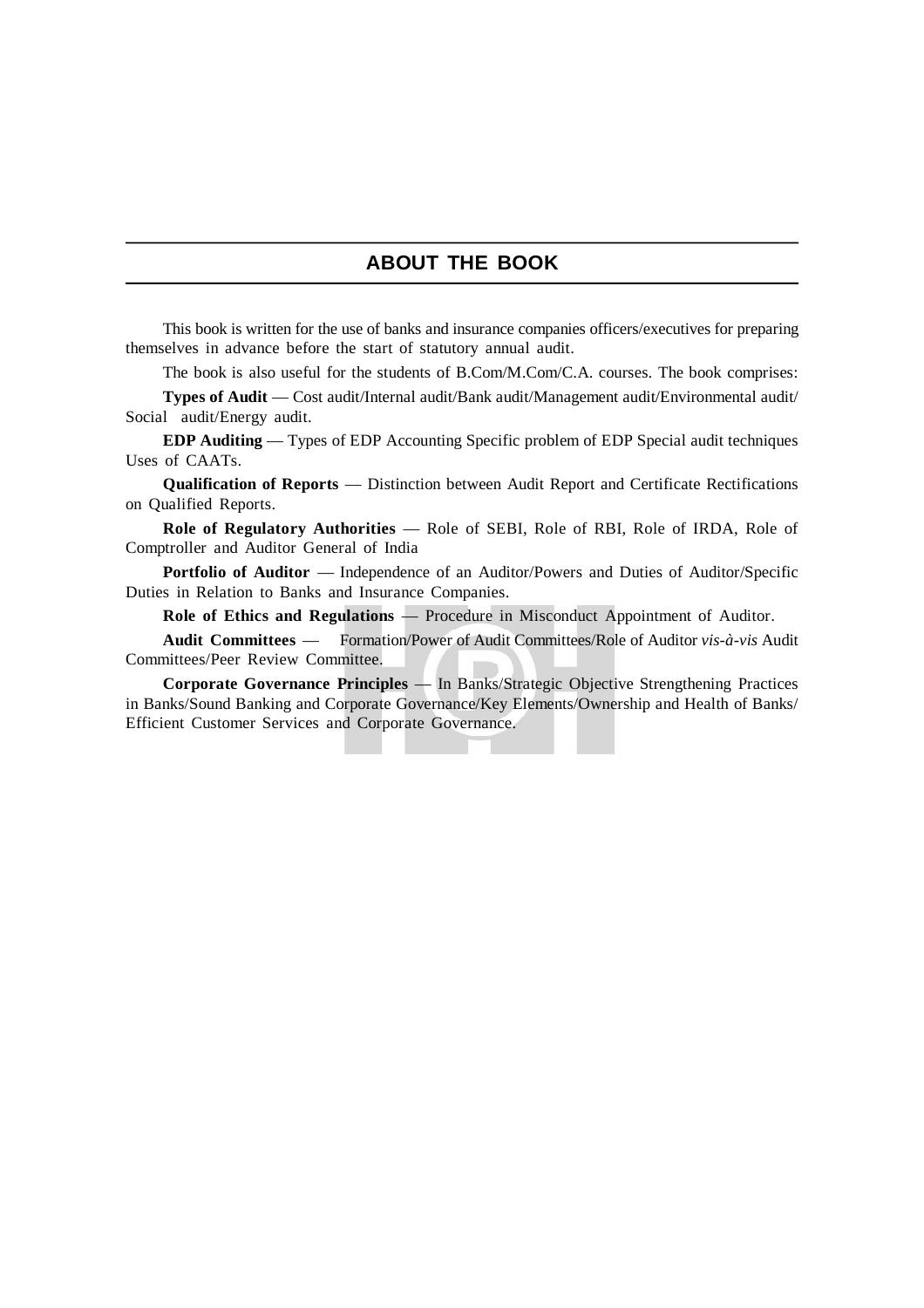

## **INTRODUCTION AND TYPES OF AUDITS**

#### **1. OBJECTIVES OF AUDITING**

Auditing along with other disciplines such as accounting and laws, equips one with all knowledge that is required to enter into auditing as a profession. Authenticity of financial statements is essential. It is more essential for those who have invested their money in the business, but cannot take part in its management, for examples, shareholders in a company, such persons certainly need an assurance that the annual statements of accounts sent to them are fully realiable. It is AUDITING, which ensures that the accounting statements are **authentic**. Independent audit of an entity's financial statements is a vital service to investors, creditors and other participants (like banks and financial institutions) in economic exchange. Auditing can be understood as an examination of accounting records undertaken with a view to establishing whether they completely reflect the transactions correctly for the related purposes. Auditing is defined as a systematic and independent examination of data, statements, records, operations and performances or an enterprises for a stated purposes. Auditing is a unified function of the process of examination and appraisal. An audit is independent examination of financial information of every entity, whether profit-oriented or not, and irrespectively of its size or legal form, when such an examination is conducted with a view to expressing an opinion thereon.

#### **1.1. TYPES OF AUDITS**

There are mainly two types of audits, *viz.*, required under law and voluntary audits,

- (*i*) Audit under Laws are required for the following organisations:
	- (*a*) Companies governed by Companies Act.
	- (*b*) Banking Companies
	- (*c*) Electric Supply Companies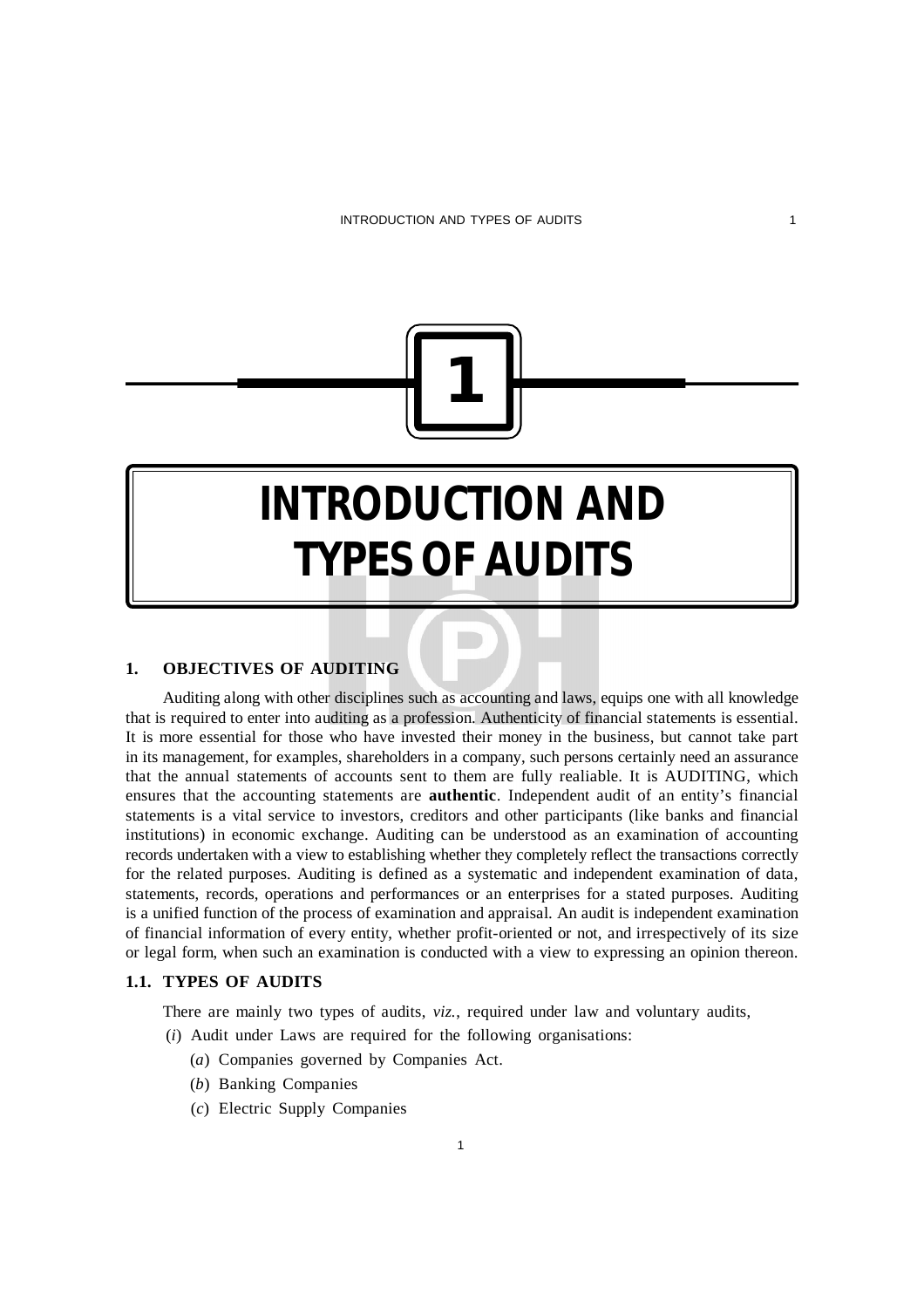- (*d*) Cooperative societies registered under Cooperative Societies Act
- (*e*) Public and charitable trusts registered under various Regions and Endowment Acts.
- (*f*) Corporations set up under an Act of Parliament or State Legislature, *viz.,* L.I.C.
- (*g*) Specified entities as per Income Tax Act, 1961.

*(ii*) *The Voluntary Category* are the audits of the accounts of *proprietary entities, partnership firms, Hindu Undivided Families (H.U.F.)* etc. In respect of such accounts, there is no basic legal requirements of audit. Many of such enterprises, as a matter of internal rules, require audit. Some may be required to get their accounts audited on the directives of Government for various purposes like sanction of grants, loans, etc. But the important motive for getting accounts audited lies in the advantages that follow from an independent professional audit. This is the reason, why large numbers of proprietary and partnership business get their accounts audited.

Non-profit making institutions like schools, colleges, clubs, hospitals, etc., a provision, about the requirement of audit, is inserted. Any surplus which may arise can only be used for achieving the objects of the institution. Educational institutions, hospitals, associations, etc., irrespective of any internal rules, get their accounts audited because most of them enjoy government or municipal grants, and generally, for this purpose, audited accounts are insisted upon.

Trusts, however, stand on different footing, they may be public trusts or private trusts. Trusts can carry on business as well. In the majority of cases trustees are private persons. TRUSTS generally have TWO CLASSES of beneficiaries, TENANTS FOR LIFE AND REMAINDERS. Persons, to whom the accounts is the supreme importance, are often *widows* and *minors,* who cannot criticize the accounts in any effective manner. Though the audit of trusts, except for public trusts, is not COMPULSORY, most of the trusts deeds contains a clause for audit of accounts.

In addition to above, two main categories of types of audits, the other higher categories (subdivisions) are:

- (*a*) Cost Audit
- (*b*) Internal Audit
- (*c*) Financial Statement Audit
- (*d*) External (Statutory) Audit
- (*e*) Due Diligence Audit
- (*f*) Management Audit
- (*g*) Proprietary Audit
- (*h*) Environment Audit
- (*i*) Social Audit
- (*j*) Auditing in a Computerized Environment
- Let us discuss these audits in details.

#### **1.2. COST AUDIT**

It is an audit process for verifying the COST OF MANUFACTURE or *production* of any articles, on the basis of accounts as regards utilization of material or labour or other items of costs, maintained by the company. According to Section 148(2) of the Companies Act, 2013, a Cost Auditor, shall be appointed by the Board of Directors of the Company within next 30 days139(8) and with the previous approval of the National Company Law Tribunal (NCLT). Further it has been provided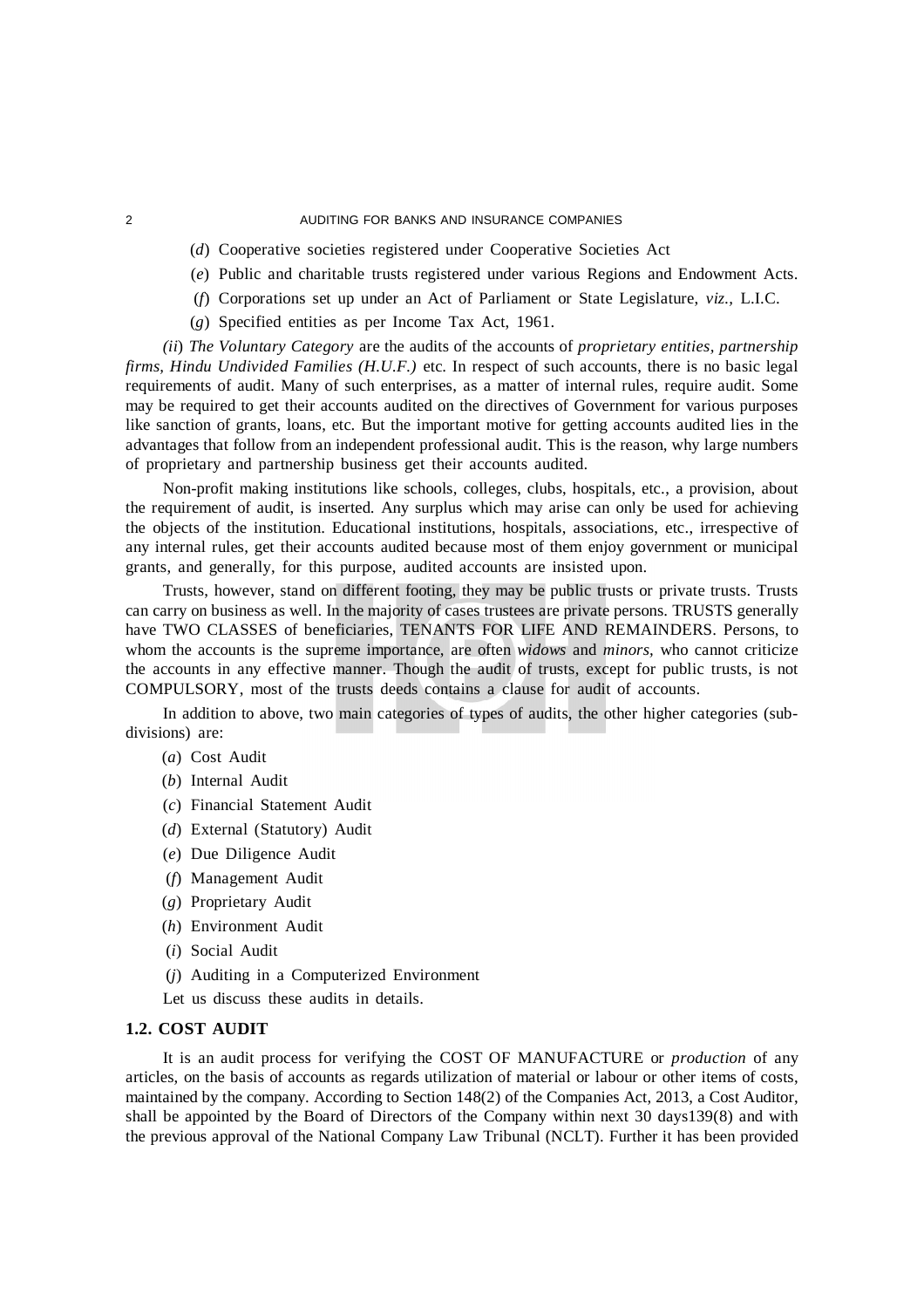that before the appointment of any cost auditor is made, by the Board a *written certificate* shall be obtained by the Board from the *auditor* (proposed to be so appointed) to the effect that the appointment, if made, will be in accordance with the provisions of Sec. 139. Such a company is required under section 2(13) of the Act to include in its book of accounts, the particulars referred to therein including books for items of cost as may be prescribed under section 148 in the case of a company. The *cost audit* is in addition to, and *independent of normal financial audit* carried out permanent to the appointment under section 139 of the Act. The *Cost Auditor* shall have the *same powers* and duties as are prescribed under section 143, for the auditors appointed under section 139.

**Qualification of a Cost Auditor:** Under the provisions of sections 2(28) of Companies Act, 2013 such an audit is to be conducted by a Cost Accountant as defined in section  $2(b)(1)$  within the meaning of Cost and Works Accountants Act, 1959.

#### **Disqualifications for a Cost Auditor — Disqualifications are:**

- $(i)$  Disqualifications as stated in section 141(3) and 141(4) of the Act, *viz.*, a body corporate/ officer or employee of the company a person who is a partner/person indebted to the company for amount exceeding  $\bar{\xi}$  1,000 or a guarantor to third person, a person who is a director or member of a private company, a person who is director or holder of shares exceeding 5% in nominal value/any body corporate which is that company's subsidiary of holding company.
- (*ii*) Holding appointments as the first Auditor under sections 139 (In case of a company in which not less than 25% of the subscribed share capital is held by a public financial institutions or Government Company or Central/State Government any financial institutions established by State Government and holding not less than 51% shares *or* a nationalized bank or an insurance company carrying on general insurance business.
- (*iii*) On becoming subject to any of the disqualifications mentioned in (*i*) and (*ii*) and above after being appointed as the Cost auditor.

The Central Government has issued Cost Audit (Report) Rules, 2001 specifying the forms of the report and the additional information which should be, included therein in the form of annexure.

The auditor must further report on the *adequacy of cost accounting records,* maintained by the company as prescribed by the Government under Sec. 128 of the Act to conform that they give a true and fair view of the cost of production processing, manufacturing or mining activities as the case may be. If there is any additional information that auditor would like to furnish he may include in the annexure to the report. The Government has required these under section 128 to confirm that they give a true and fair view of the cost of the production. Each industry concerned is expected to complete the schedule within 3 months from the expiration of the last date of the period to which it relates. It is the duty of the Cost-auditor to report on the correctness of the figures given in the schedule. Some of the industries covered by the cost (Record) Rules, issued under section 128 are as below:

Cement or clinker or both/cycles and components thereof/caustic soda/rubber tyres or tubes or both/refrigerators/storage batteries used in automobiles/electric lamps or fluroscent tubes or bulbs/ room air conditioner/motor vehicles/electric fans and other items (totalling 19 items).

The Government's view, so far as it can be ascertained from the pronouncement is that *cost audit will not be required annually* but only for the financial year or years specified in the order.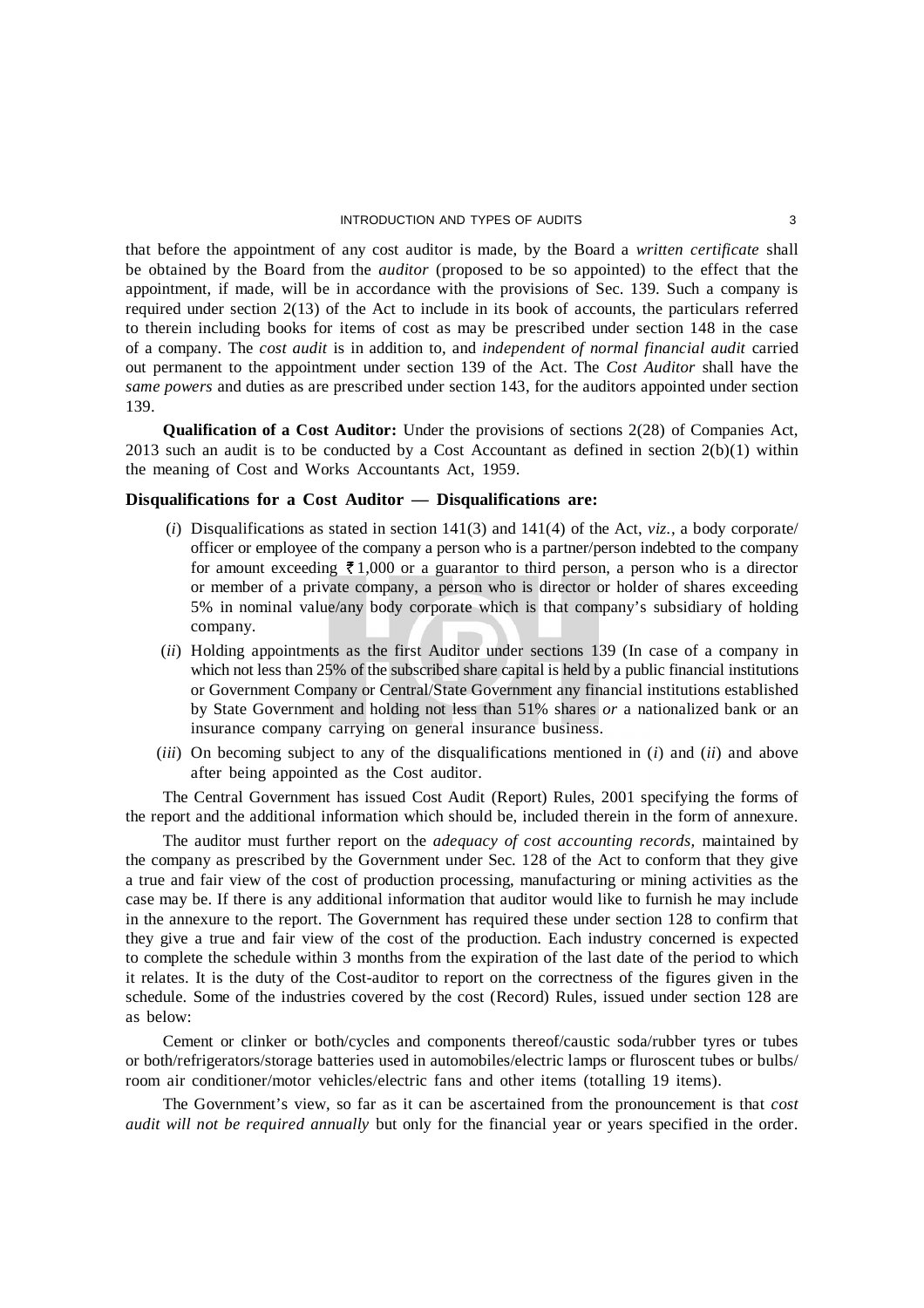The copy of the cost audit, report sent to the Central Government should be sent to the company concerned simultaneously. The company shall within 30 days, from the date of the receipt of the copy of the report, furnish the Central Government with full information and explanations on every reservation or qualification contained in such report. The Central Government after consideration of the report, and the information and the explanations furnished by the Company, may seek further explanation from the company if it so needs. The Central Government may direct the company concerned to circulate to its member alongwith the notice of the annual general meeting to be held for the first time after submitting of the relevant cost audit report, the whole or part of the report as it may specify.

#### **1.2.1. Types of Cost Audit**

Cost audit is basically carried out at the instance of the management for obvious advantages. The different types of cost audit that we come across may be the following:

**(1) Management decisions:** The main object of this audit is to see that the cost data placed before the management are verified and reliable and they are prepared in such detail, as will serve the purpose of the management, in taking appropriate decisions.

- (*a*) Establishing the accuracy of the cost of materials used, allocation of wages into direct and indirect etc.
- (*b*) Ensuring of cost accounting through collection, segregation, analysis and compilation of data.
- (*c*) Abnormal losses and gains ascertaining alongwith relevant causes.
- (*d*) Determination of the unit cost of production in a precise but practicable manner.
- (*e*) Absorption of overheads in the cost so that there is no significant over or under recovery of expenses.
- (*f*) Fixation of contract price and determination of the additional or supplementary charge that can be raised against customers for alterations.
- (*g*) Improving the quality of cost accounting system by audit observations and suggestions of cost auditor.

**(2) For customer decisions:** In case of cost plus contracts, often the buyer or the contractee insist on a cost audit to satisfy himself about the correct ascertainment of cost. The cost of production arrived at for this purpose may differ from the cost of production ascertained for internal purposes.

**(3) For government decisions:** Sometimes, government is approached with requests for *subsidies, protection* etc. In such cases, government may prefer cost of product determined on the basis of cost audit to satisfy itself whether the need is genuine and also for ascertaining the fair price of any product.

**(4) For trade associations:** Where the activities of a trade association include maintenance of a price of the products manufactured by the member units or where there is POOLING or CONTRIBUTION arrangements. The trade associations may seek full information on the costing system, level of efficiency, utilization of capacity etc.

#### **1.2.2. Advantages of Cost Audit**

Cost Audit will prove to be useful to the management, society, shareholders and the government. The advantages are: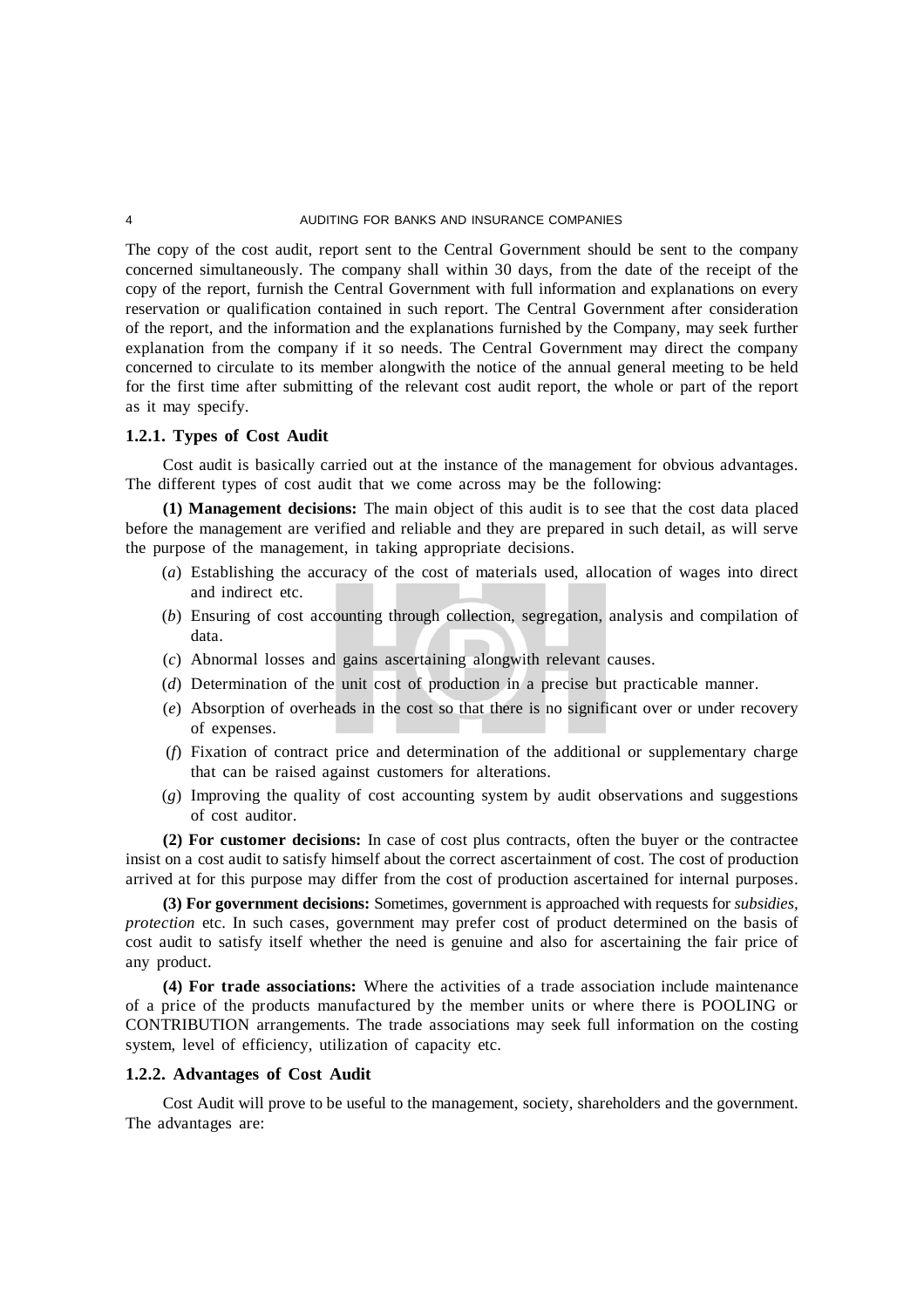#### INTRODUCTION AND TYPES OF AUDITS 5

#### *(a) To Management:*

- (*i*) It will get reliable data for its day to ay operations like price fixing, control, decisions making etc.
- (*ii*) A close and continuous check on all wastage will be kept through a proper system of reporting to management.
- (*iii*) Inefficiencies in the working of the company will be brought to light to facilitate corrective action.
- (*iv*) Management by exception becomes possible through allocation of responsibilities to individual managers.
- (*v*) The system of budgetary control and standard costing will be greatly facilitated.
- (*vi*) A reliable check on the valuation of closing stock and work-in-progress can be established.
- (*vii*) It helps in the detection of errors and fraud.

#### *(b) To Society/Consumers:*

- (*i*) Cost audit is often introduced for the purpose of fixation of prices for consumers, who are saved from exploitation.
- (*ii*) Since price increase by some industries is not allowed without proper justification as to increase in cost of production, inflation through price hikes can be controlled and consumers can maintain their standard of living.

#### *(c) To Shareholders:*

Cost Audit ensures that proper records are kept as to purchases and utilization of materials and expenses incurred on wages etc. It also makes sure that the valuation of closing stocks and work in progress is on a fair basis. Thus, the shareholders are assured of a FAIR RETURN on their investment.

#### *(d) To Government:*

- (*i*) Where it enters into a cost plus contract, cost audit helps government to fix the price of the contract at a reasonable level.
- (*ii*) Cost audit helps in fixation of ceiling prices of essential commodities and thus undue profiteering is checked.
- (*iii*) Cost audit enables the government to focus its attention on inefficient units.
- (*iv*) Cost audit enables the government to decides in favour of giving protection to certain industries.
- (*v*) Cost audit facilitates settlement of trade disputes brought to the government.
- (*vi*) Cost audit and consequent management action can create a healthy competition among the various units in an industry. This imposes an automatic check in inflation.

#### **1.3. INTERNAL AUDIT AND INTERNAL CHECK**

It is a review of the operations and records, sometimes continuously undertaken, within a business, by specially assigned staff. But INTERNAL AUDIT is different from INTERNAL CHECK. Internal check CONSISTS of a set of rules or procedures that are part of the accounting systems, introduced so as to ensure that accounts of a business shall be correctly maintained and the possibility of occurrences of frauds and errors eliminated. On the other hand, internal audit is a thorough examination of the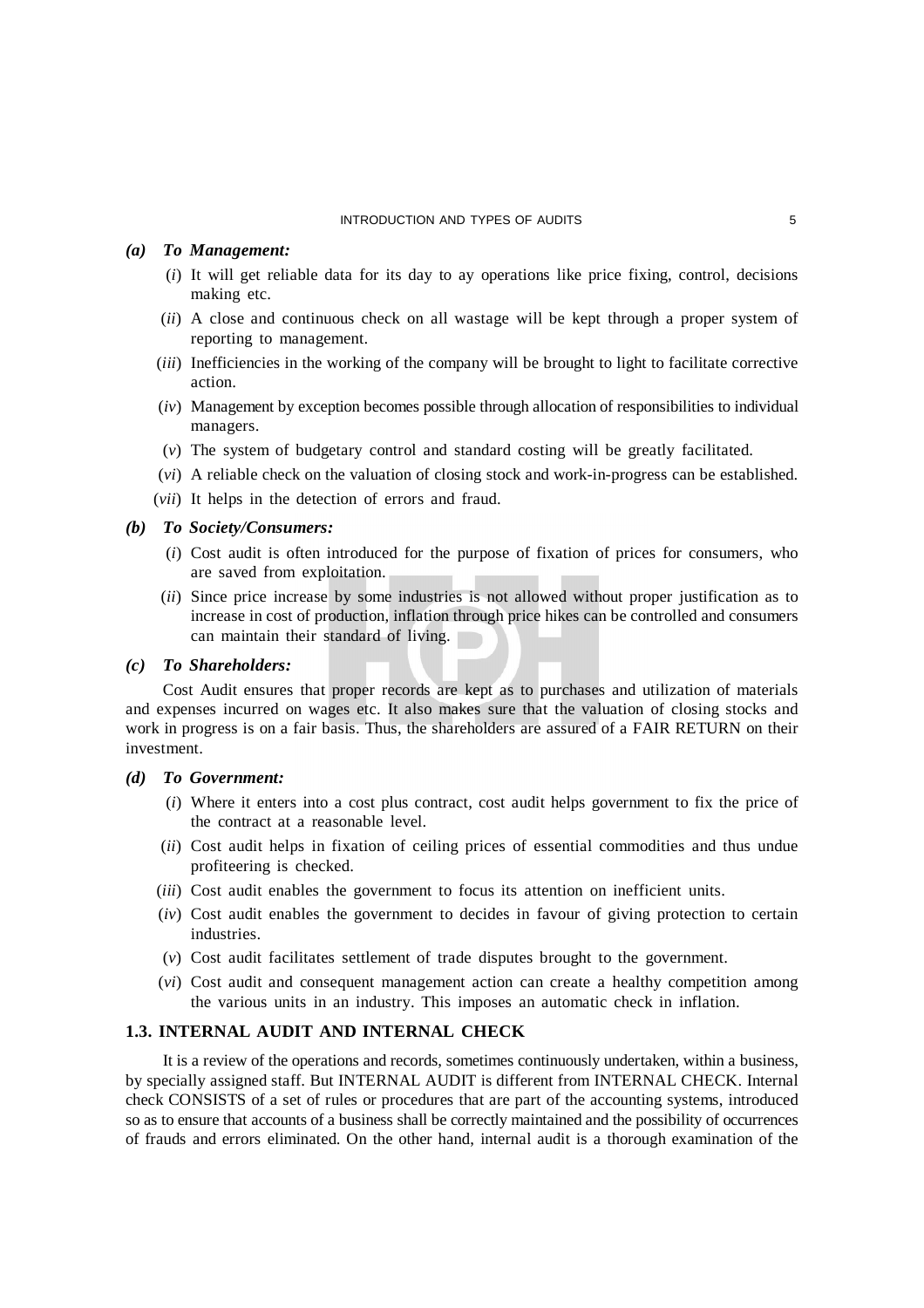accounting transactions as well as that of the system according to which they have been recorded, with a view to reassuring the management that the accounts are being properly maintained and the systems contains adequate safeguards to check any leakage of revenue or misappropriation of property or assets and the operations have been carried out in conformity with the plans of the management. However, the routine process by which an internal audit is carried out are broadly the same as those followed for professional audit. But *internal audit* often *differs* in its scope and emphasise is more MANAGERIAL than ACCOUNTING, also its form is varied, depending on the size of the organisation. For instance, whereas a professional auditor is primarily concerned with the legality or validity of transactions entered into by a business, an internal auditor in addition is expected to ensure that the standards of economy and efficiency are being maintained. On that account the internal auditor must ascertain that orders for the purchase of stock are placed only after inviting tenders, sales are effected at the highest ruling rates, standard procedures as regards requirement of staff are followed, losses in manufacturing process suffered during the period under review, are not higher than those in the earlier periods and soon. He must further confirm that there has been no leakage of stocks, or revenue, overpayment of expenditure or pilferage or misappropriation of stocks or of any other assets, reconciling the physical accounting records and physical balance. The nature and extent of checking, that he should carry out, also would depends on the size and type, of the business organization.

#### **1.3.1. Objects of Internal Audit**

- 1. To verify the ACCURACY and AUTHENTICITY of the financial accounting and statistical records presented to the management.
- 2. To ascertain that the standard accounting practices, as have been decided, to be followed by the organization, are being adhered to.
- 3. To establish that there is a proper authority for every acquisition, retirement and disposal of assets.
- 4. To confirm that liabilities have been incurred only for the legitimate activities of the organisation.
- 5. To analyse and improve the system of internal check in particular to see (*i*) that it is working (*ii*) that it is sound, and (*iii*) that it is economical.
- 6. To facilitate the prevention and detection of frauds.
- 7. To examine the protection afforded to assets and uses to which they are put.
- 8. To make special investigations for management.
- 9. To provide a channel whereby, new ideas can be brought to the attention of management.
- 10. To review the operation of the overall internal control system and to bring material departures and non-compliances to the notice of the appropriate level of management, the view also generally aims at locating unnecessary and weak controls for making the entire control system effective and economical.

As per Standard Accounting Procedure SA-7, **the scope and objectives** of internal audit vary accordingly and are dependent upon the size and structure of the entity and the requirements of its management.

Normally, however, *internal audit* operates *in one or more* of the following areas: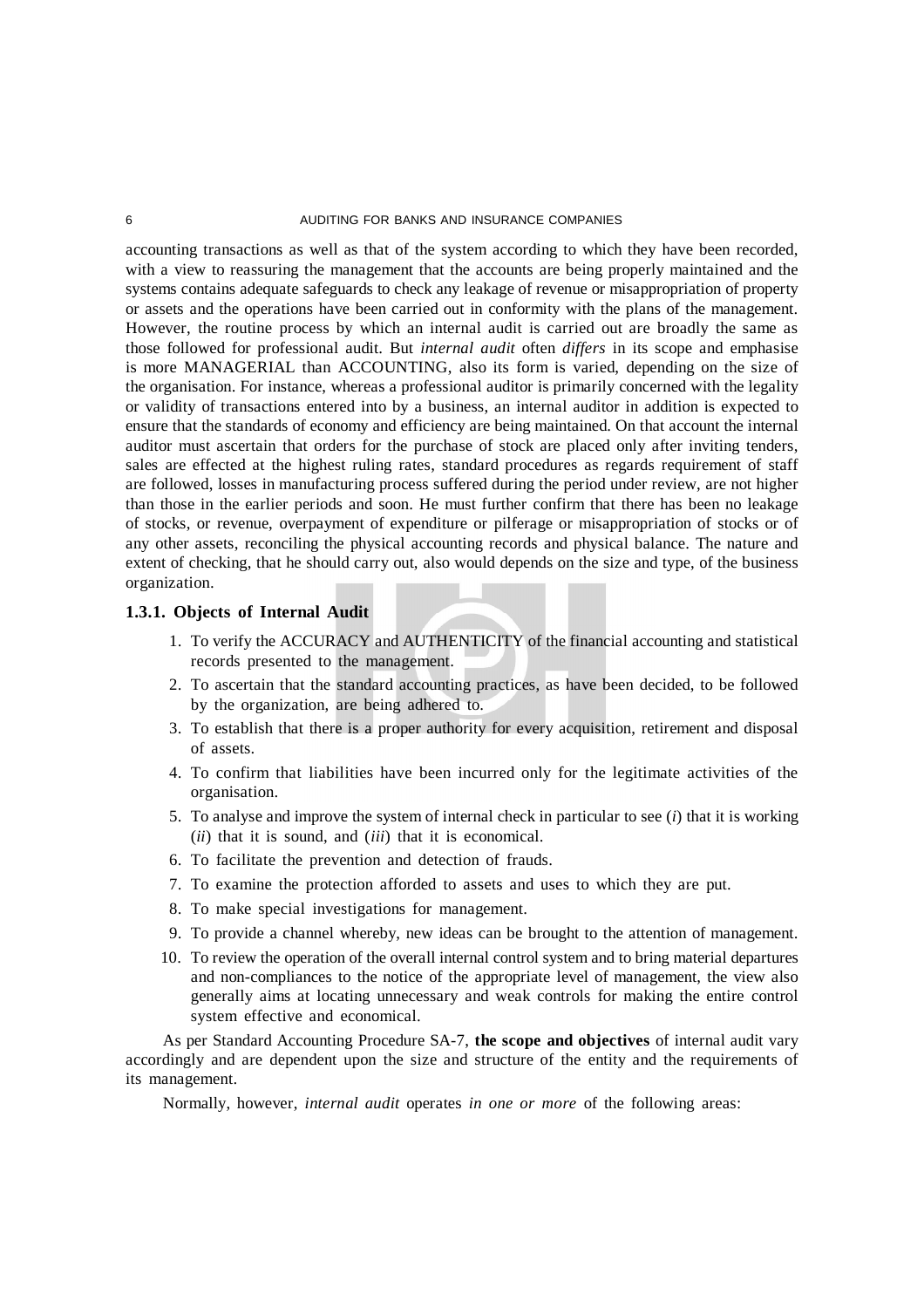**(a) Review of accounting system and related internal controls:** The establishment of an adequate accounting system and related controls, is the responsibility of management which demands proper attention on a continuous basis. The internal audit function is often assigned specific responsibility by management for reviewing the accounting system and related internal controls monitoring their operation and recommending improvements thereto.

**(b) Examination for management of financial and operating information:** This may include review of the means used to identify, measures, classify and report such information and specify enquiry into individual items including *detailed testing* of transactions, balances and procedures.

**(c) Examination of the economy, efficiency and effectiveness of operations:** Generally, the external auditor is interested in the results of such audit work including non-financial controls of the organization, when it has an important bearing on the reliability of the financial records.

**(d) Physical examination and verification:** This would generally include examination and verification of physical existence and conditions of the tangible assets of the entity. The Institute of Internal Auditors, USA defined **"internal auditing as an independent appraisal function, established within an organization to examine and evaluates its activities as a services to the organization. The objective of internal auditing is to assist members of the organization in the effective discharge of their responsibilities. To this end, internal auditing furnishes them with analysis, appraisals, recommendations, counsel and information concerning the activities reviewed."**

The institute of internal auditors, has further reviewed its definition as, "internal auditing is an independent, objective assurance and consulting activity designed to add value and improve an organization's operations. Its helps an organization accomplish its objectives by bringing a systematic, disciplined approach to evaluate and improve **the effectiveness of risk management, control and governance process.**"

The main trust of the revised definition is to re-emphasize the increasing scope of internal audit with a view to achieving *maximum organizational effectiveness.* In the new century the scope of internal auditing increased considerably from financial to non-financial activities. With the passage of time, the internal audit came to be recongnised as a valuable resource to achieve overall growth objectives of the organization.

The internal auditor's report contains conclusions and recommendations on the activities audited which are expected to be accepted and acted upon by the management. The management may also use the report to evaluate the performance of the internal auditor.

#### **1.3.2. Essential Features**

The contents of an internal audit report are influenced by various factors such as the nature of internal auditing function in the organization, level of reporting, degree of management support and capabilities of internal audit staff. However, for preparing a good internal audit report, the following general rules may be observed:

- *(i) Objectivity:* To maintain the credibility of internal audit function the comments and opinions expressed in the report should be as objective and unbiased as possible.
- *(ii) Clarity:* The language used should be simple and straightforward. As far as practicable use of technical terms and Jargon should be avoided. Each draft of the report should be reviewed by a senior who should attempt to read it from the point of view of the users of the report.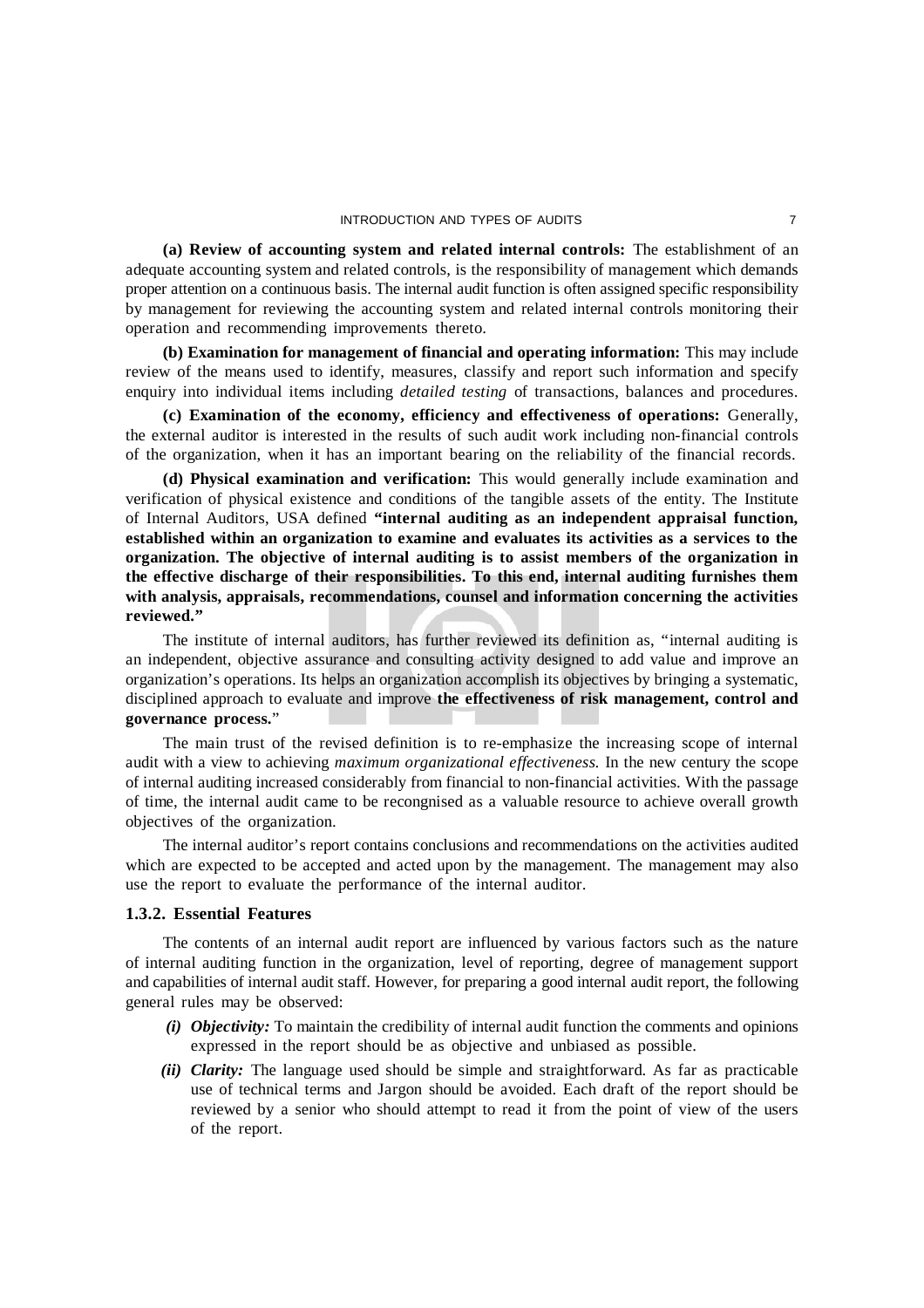- *(iii) Accuracy:* The information contained in the report, whether quantified or otherwise, should be accurate. Where approximation or assumption have been made the fact should be clearly stated alongwith reasons, if material.
- *(iv) Conciseness:* Brevity is vital subject, of course, to the condition that important information should not be omitted.
- *(v) Constructiveness:* Destructive criticism should carefully be avoided in the report. The report should clearly demonstrate that the internal auditor is trying to assist the auditor is an effective discharge of his responsibilities.
- *(vi) Readability:* The reader's interest should be captured and retained throughout by the use of appropriate paragraph heading.
- *(vii) Timeliness:* The report should be submitted promptly because if the time lag between the occurrence of an event and its reporting is considerable, the opportunity for taking action may be lost or a wrong decision may be taken in the absence of information.
- *(viii) Findings and conclusions:* These may be given either department wise or in the order of importance. All the facts and data pertaining to the situation should be assembled classified and analysed. Each conclusion and opinion should normally follow the findings.
- *(ix) Recommendations:* An internal audit report usually includes recommendations for potential improvements. In order to enable the management to accept and implement the recommendations the internal auditor should be able to convince the management that the conclusions are logical and valid.
- *(x) Auditee's views:* The auditee's views about audit conclusions or recommendations may also be included in the audit report in appropriate circumstances.
- *(xi) Summary:* A summary of conclusions and recommendations may be given at the end. This is particularly useful in long reports.
- *(xii) Supporting information:* The internal audit should be supported by such documents and data which adequately and convincingly support the conclusions.
- *(xiii) Draft Report:* Before writing the final report, the internal auditor should prepare a draft report. This would help him in finding out the most effective manner of presenting his reports.
- *(xiv) Writing and issuing the final report:* Before issuing the final report, the auditor should discuss conclusions and recommendations at appropriate levels of management. The report should be duly signed.

Follow-up — The internal auditor should review whether follow-up action is taken by the management on the basis of his report. If no attention is taken within a reasonable time he should draw the attention of the management.

#### **1.3.3 Internal Control and Audit**

When we speak of the objective, we rationalise the thinking process to formulate a set of attainable goals, with reference to the circumstances, feasibility and constraints. In money matters, frauds and errors are common place of occurrence. Apart from this, the statements of account have their own purpose and use of portraying the financial state of affairs. The objective of audit, naturally, should be to see that what the statements of account convey is true and not misleading and that such errors and frauds do not exist as to distort what the accounts really should convey.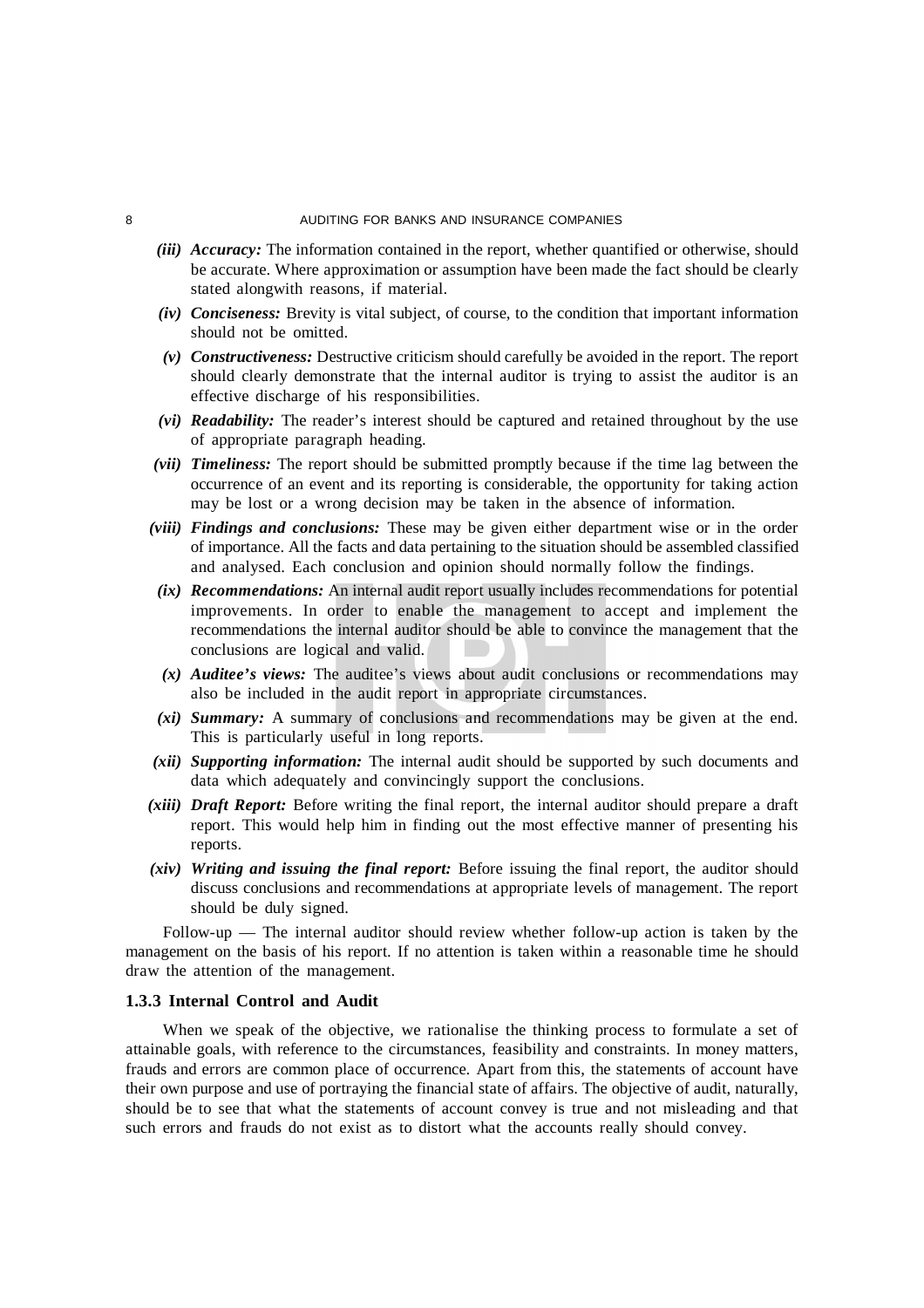#### INTRODUCTION AND TYPES OF AUDITS 9

In the early days of auditing, the business structure was rather simple and there were not many conflicting interests in a business. Business enterprises were small in size, their activities seldom crossed local frontiers and management and ownership were joint. Management was concerned only about frauds and errors perpetrated by employees. Auditing at that time was carried out to locate frauds and errors. When corporate enterprises started to grow, the result was distinct separation of management from ownership. In course of time organised and institutional loans and borrowings came to play a significant role in the running of industry and business. Gradual expansion of the idea of social responsibility of the state led to introduction of regulatory enactments in the sphere of business and commerce, specially joint stock companies. In this manner, diverse interest in business grew and developed. The objective of audit correspondingly changed in emphasis from time to time and through the legislative process, the audit of companies became compulsory with a defined audit objective.

Auditors of such companies were asked to report whether the statements of account under audit showed a true and correct state of affairs. This was primarily intended to bring before the eyes of the owners the true and correct state of financial affairs and profits and to ensure that the funds of the shareholder entrusted to the management were employed to carry out and further the objectives for which the company was formed and for no other purpose.

Till recently, the principal emphasis was on arithmetical accuracy; adequate attention was not paid to appropriate application of accounting principles and disclosure, for ensuring preparation of accounting statements in such a way as to enable the reader of the accounting statement to form a correct view of the state of affairs. Quite a few managements took advantage of the situation and manipulated profit or loss and assets and liabilities to highlight or conceal affairs according to their own design. This state of affairs came up for consideration in the *Royal Mail Steam Packet Company's* case as a result of which the Companies Acts of England and India were amended in 1948 and 1956 respectively to require the auditor to state *inter alia* whether the statements of account are true and fair. This is what we can take as the present day audit objective. The implication of the substitution of "true and correct" by "true and fair" need to be understood. There has been a shift of emphasis from arithmetical accuracy to the question of reliability to the financial statements. Mind you, a statement may be reliable even though there are some errors or even frauds, provided they are not so big as to vitiate the picture. The word "correct" was somewhat misplaced as the accounting largely consists of estimates.

However, you should not infer that the detection of errors and frauds is no longer an audit objective: it is indeed an audit objective because statements of account drawn up from books containing serious mistakes and fraudulent entries can be considered as a true and fair statement. To establish whether the financial statements show a true and fair state of affairs, the auditors must carry out a process of examination and verification and, if errors and frauds exist they would come to his notice in the ordinary course of checking. But detection of errors and frauds is not the primary aim of audit; the primary aim is the establishment of a degree of reliability of the annual statements of account.

If there remains a deep laid fraud in the accounts, which in the normal course of examination of accounts may not come to light, it will not be construed as failure of audit, provided the auditor was not negligent in the carrying out of his normal work. This principle was established as early as in 1896 in the leading case in *Re-Kingston Cotton Mills Co.* It was held that, "auditor must not be made liable for tracking out ingenious and carefully laid schemes of fraud, when there is nothing to arouse their suspicions and when those frauds are perpetrated by tried servants of the company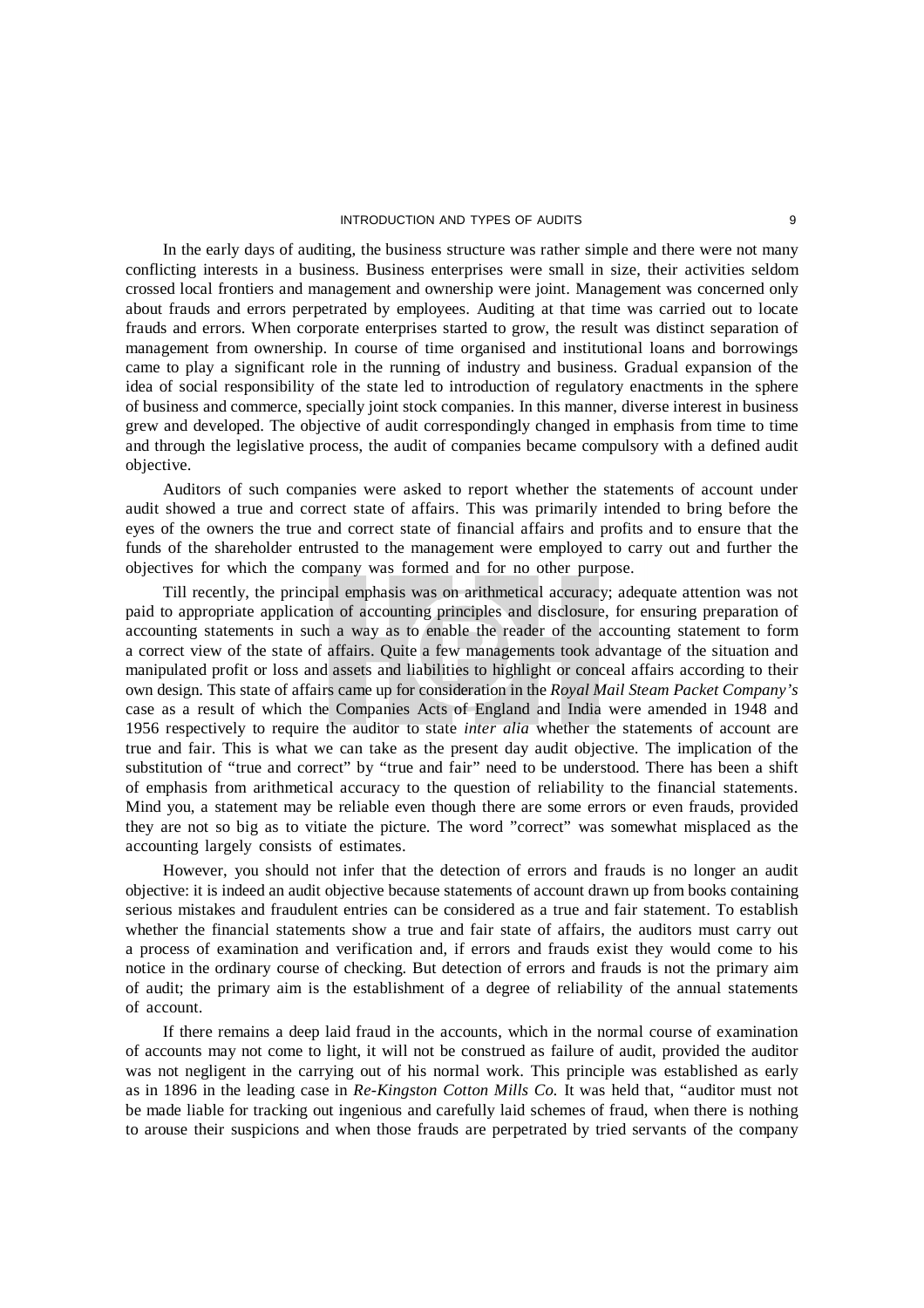and are undetected for years by the directors. So, to hold, would make the position of an auditor intolerable". Nowadays another feeling is gaining ground that prevention is better than cure. Management, in order to protect and preserve the assets, introduce internal control procedures and checks. It is the duty of the auditor to review the adequacy of these with a view to isolating the area where control and checks are weak and then devote more careful attention to them. In this manner, he ensures that the statements of account are reliable; but he does not try to track down each possible fraud or error. Taking note of the weakness found by him, the auditor makes suggestions to the management for minimising the possibility of errors, frauds, waste, etc. This practice has now become a part of the audit function. If the suggestions made by the auditors are acted upon, it would go a long way to ensure reliable records and statements of account of the clients in future, making the tasks of the auditor himself lighter.

The nature of audit objectives was also highlighted in the leading case *Re The London and General Bank Ltd. [1895]*. It was held that an auditor must ascertain that the books of account show the true financial position of the company. For the first time, the duties of the company auditor were spelled out in specific terms. Lord Justice Lindley observed, "It is no part of an auditor's duty to give advice either to directors or shareholders as to what they ought to do. An auditor has nothing to do with the prudence or imprudence of making loans without security. It is nothing to him whether the business of company is being conducted prudently or unprudently, profitably or unprofitably; it is nothing to him whether dividends are properly or improperly declared, provided he discharges his own duty to the shareholders. His business is to ascertain and state the true financial position of the company at the time of the audit and his duty is confined to that."

The Statement on Standard Auditing Practices-2 issued in April 85 on "Objective and Scope of the Audit of Financial Statements" states that the objective of an audit of financial statements, prepared within a framework of recognised accounting policies and practices and relevant statutory requirements, if any, is to enable an auditor to express an opinion on such financial statements. Further it clarifies that "the auditor's opinion helps determination of the true and fair view of the financial position and operating results of the enterprise. The user, however, should not assume that the auditor's opinion is an assurance as to the future viability of an enterprise or the efficiency or effectiveness with which the management has conducted the affairs of the enterprise". So it follows from above that it is no part of the auditor's duty to probe into the propriety of business conduct. This contention has been held perfectly valid as it has been asserted that the conventional financial audit is concerned with examination of the transactions to ascertain the true and fair nature of the financial statements. The auditor is merely concerned with evaluating the evidence in support of transactions but need not examine the regularity and prudence of various decisions taken by the management. However, of late, this has undergone a change as some of the requirements of law introduced in the past require the company auditor to go beyond the functions of reporting and express an opinion about the propriety or prudence of certain transactions in certain specific areas. section 143 of the Companies Act, 2013 contain various such matters. It may also be clarified that the usage of words "true and fair" is restricted to certain countries such as U.K. while in other countries like United States the expression "full and fair" is prevalent. However both expressions aim to convey same meaning.

On a consideration of what has been discussed, it may be summed up that auditing has the principal objective of seeing whether or not the financial statement portray a true and fair state of affair and of reporting accordingly. An incidental and secondary, but by no means significant audit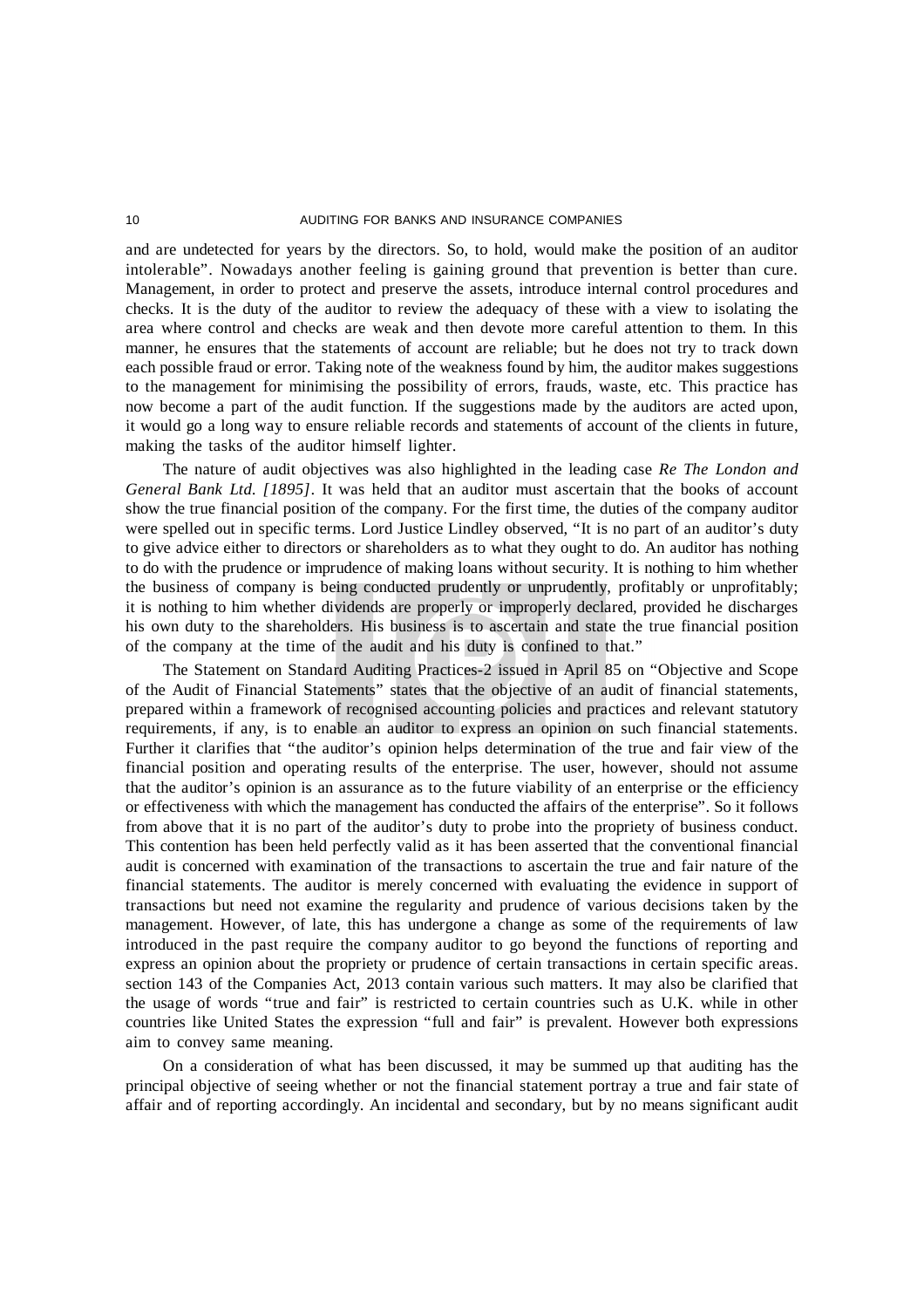objective, flowing from the former, is detection of errors and frauds and making recommendations to prevent their occurrence.

#### **Errors and Frauds**

Accounting is a device for collecting and presenting useful information in financial terms about a business enterprise. It should as well be recognised that accounting data may contain errors for a variety of reasons, and those who rely on accounting data frequently have no way of determining for themselves the reliability of data presented. Even today, the human element is the most significant element for recording and processing the accounting data. Human beings as they are, they are always open to personal failures and allurement. The audit objective, in the past was, primarily concerned with the detection of errors and frauds and now, though the general audit engagement do not specifically require their detection, they do not rule them out and in fact stipulate their detection on the premise that no statements of account can be considered true and fair if substantial errors and frauds remain to distort the picture. Another presumption about errors and frauds which has wide recognition, is that the audit techniques and process, if carried on conscientiously would bring to light errors and frauds even though the examination was not specifically directed to reveal them. In the context of auditor's role in detection of frauds, a significant development in the sphere of management is the installation of control devices by the management to ensure compilation of reliable statements of account. These are designed to plug the possibilities of errors and frauds as they provide means for their early detection. It is true that management is responsible for prevention of errors and frauds. It can be argued that the auditor's role in their detection is very much conditioned by these developments. The auditor can achieve a lot by a purposeful review of those control systems and their operation. While conducting audit, the auditor may come to know the area where control is not fool proof or where control measures have not been properly operated with a view to ensuring better control over errors and frauds. In such instances, the auditor may provide the management with practicable suggestions for alteration or modification of the controls and checks. This is a safety for the future. It is a matter of safety for the business because by acting on the expert suggestions, a better assurance for obtaining reliable accounts is there. It is a safety for the auditor, if in future he is hauled up before the Court to defend a charge of negligence for non-detection of errors and frauds; it would be to his defence that he had already made the management aware of the weaknesses in the bookkeeping system and procedures and the management had failed to act on his suggestions [*Re S. P. Catterson & Sons Ltd. (1973)*]. If the books of account are not properly maintained and if the control system is weak, the possibility of frauds and errors are enormous and the auditor, even with the best of his efforts, the auditor may not be able to detect all of them. The fact is recognised by the Courts as is obvious from a study of the various judgments. The auditor's performance is judicially viewed by applying the following tests:

- (*a*) Whether the auditor has exercised reasonable care and skill in carrying out his work;
- (*b*) Whether the errors and frauds were such as could have been detected in the ordinary course of checking without the aid of any special efforts;
- (*c*) Whether the management has taken all reasonable care to prevent errors and frauds;
- (*d*) Whether the auditor had any reason to suspect the existence of the errors and frauds; and
- (*e*) Whether the error or fraud was so deep laid that the same might not have been detected by the application of normal audit procedures.

We have so far discussed the general background and the position of the auditors as regards errors and frauds and we know that the auditor has a certain amount of responsibility for their detection.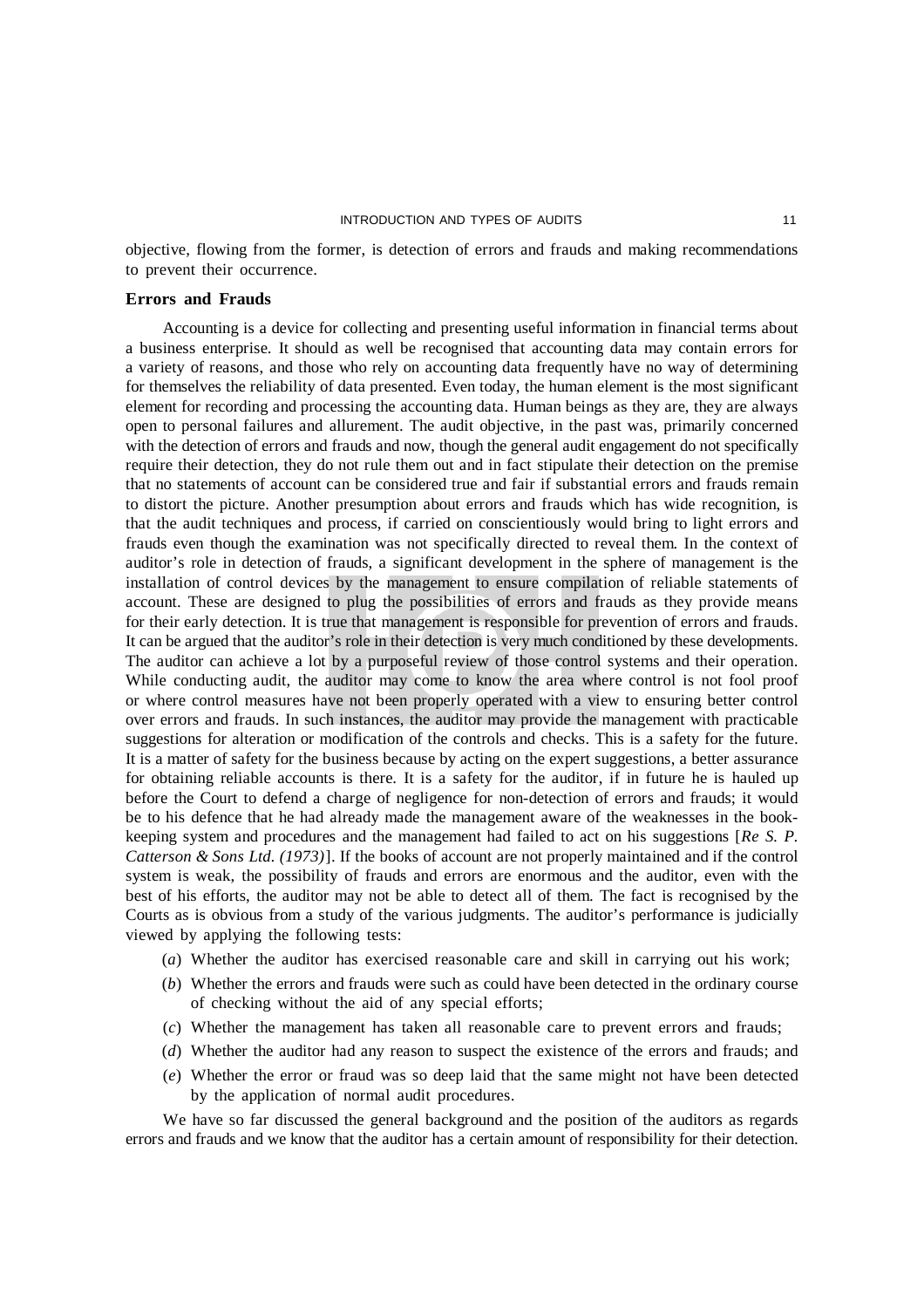We shall now analyse the causes and nature of errors and frauds. If an auditor is aware of these, detection becomes easier in the sense that he can direct his enquiry more objectively and plan his work having regard to general possibility of errors and frauds.

R.K. Mautz, in his book on *"Fundamentals of Auditing"* has classified the reasons and circumstances of errors and he has included fraud in the broad category of errors. The classifications are the following:

- 1. Ignorance on the part of employees of accounting developments, generally accepted accounting principles, appropriate account classification of the necessary reconciling subsidiary ledgers with controlling accounts and of good accounting practices in general.
- 2. Carelessness on the part of those doing the accounting work.
- 3. A desire to conceal the effect of defalcations of shortages of one kind or another.
- 4. A tendency of the management to permit prejudice or bias to influence the interpretation of transactions or events or their presentation in the financial statements.
- 5. An ever present desire to hold taxes on income to minimum.

A sixth cause may be added to those Mr. Mautz has listed and that is more serious in nature. It is the intentional effort committed by persons in position of authority to:

- (*i*) Show the picture depicted by the statements;
- (*ii*) Depress the picture depicted by the statements; and
- (*iii*) Convert the error to a personal benefit.

Errors and frauds both distort the true picture either by omission or by commission but the distinction between the two lies in intent. Error is an involuntary act whereas fraud is a deliberate act. Mautz also has classified the types of errors. These are:

- 1. Self-revealing and not self-revealing.
- 2. Unintentional and intentional
- 3. Unconcealed and concealed
- 4. Affecting general ledger balances and not affecting general ledger balances.

Self-revealing errors are such errors the existence of which becomes apparent in the process of compilation of accounts. A few illustrations of such errors are given hereunder, showing how they become apparent.

| $(i)$ Omission to post a part of a journal<br>entry to the ledger.                                    | Trial balance is thrown out of agreement.                                                                                                         |
|-------------------------------------------------------------------------------------------------------|---------------------------------------------------------------------------------------------------------------------------------------------------|
| (ii) Wrong totalling of the Purchase Register                                                         | Control Account $(e.g., the Sunday\ coefficients$<br>Account) balances and the aggregate of the<br>balances in the personal ledger will disagree. |
| <i>(iii)</i> A failure to record in the cash book<br>amounts paid into or withdrawn from<br>the bank. | Bank reconciliation statement will show<br>up error.                                                                                              |
| $(iv)$ A mistake in recording amount received<br>from $X$ in the account of $Y$ .                     | Statements of account parties will<br>reveal mistake.                                                                                             |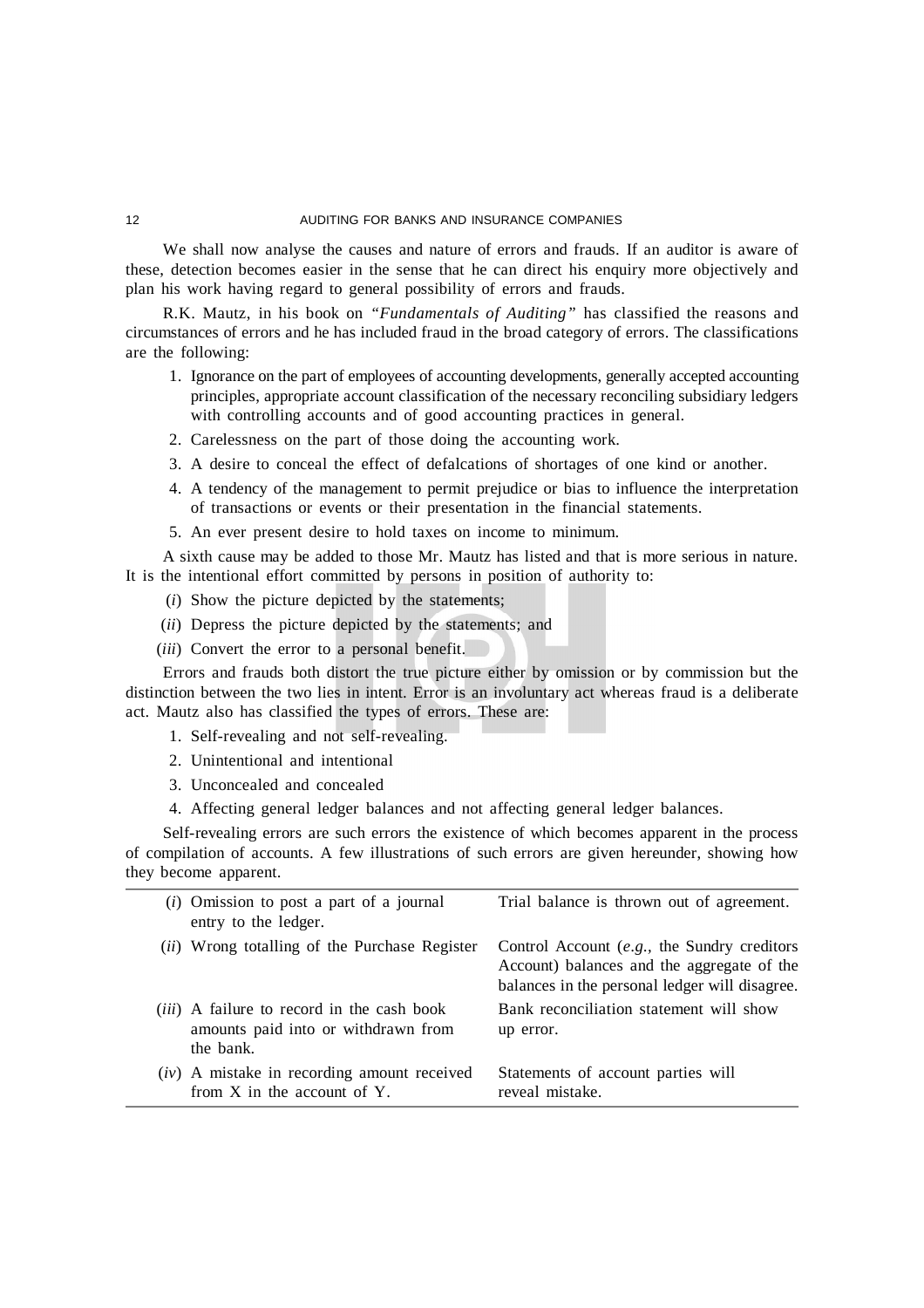From the above, it is clear that certain apparent errors balance almost automatically by double entry accounting procedure and by following established practices that lie within the accounting system but not being generally considered to be a part of it, like bank reconciliation or sending monthly statements of account for confirmation.

Many other errors, however, are not revealed by either of these possibilities. If an item of expense which should have been charged to repairs account has been charged by mistake to the building account or if the amount of depreciation is calculated incorrectly, there is nothing in the book-keeping system which will bring the error to notice.

Suppose a debit entry is omitted to be posted in the ledger and there are one or more of such omissions of credit entries which exactly compensate the effect of the former omission, then another self-revealing error turns to be not so. Such mistakes may remain undetected indefinitely unless measures aimed at discovering such errors are applied.

**Fraud:** Fraud is the word used to mean intentional error. This is done deliberately which implies that there is an intent to deceive, to mislead or at least to conceal the truth. It follows that other things being equal, they are more serious than unintentional errors because of the implication of dishonesty which accompanies them. As per SA-240, fraud may involve an international act by one or more individuals among management, those charged with government employees or third parties, involviing the use of deception to obtain an unjust or illegal advantage (*w.e.f.* 01-04-2009).

- (*a*) Manipulation, falsification or alteration of records or documents. For example, in a period of rising prices, sales contract documents may be antedated to record sales at prices lower than the prices at which sales have actually taken place;
- (*b*) Misappropriation of assets. For example, cash sales may not be fully accounted for;
- (*c*) Suppression or omission of the effects of transactions from records or documents. For example, goods sold may not be recorded as sales but included in inventories;
- (*d*) Recording of transactions without substance. For example, goods delivered on consignment basis may be recorded as sales; or
- (*e*) Misapplication of accounting policies. For example, where a contracting firm follows the 'completed contract' method of accounting but does not provide for a known loss on incomplete contracts.

Therefore, it is clear from the above that the 'fraud' deals with intentional misrepresentation but, 'error', on the other hand, refers to unintentional mistakes in financial information.

A great variety of intentional errors may be found. They range from efforts to conceal one's ignorance or incompetence or petty thefts of cash or merchandise to such things as major defalcations and untruthful financial statements issued to outsiders. Ledger keepers who are unable to agree a trial balance been known to "force" one; petty cashiers have forged vouchers to cover their thefts; they sometimes put wrong totals in various columns to tally the cross totalling, overstated inventory quantities and improperly classified assets/liabilities items have been used to improve the current position in balance sheet issued for credit purposes.

Intentional errors are most difficult to detect and auditors generally devote greater attention to this type because out of long and sometimes unfortunate experience, auditors have developed a point of view that if they direct their procedures of discovering the more difficult intentional errors, they are reasonably certain to locate the more simple and far more common unintentional errors on the way. The auditors have also learnt by experience that although most people are honest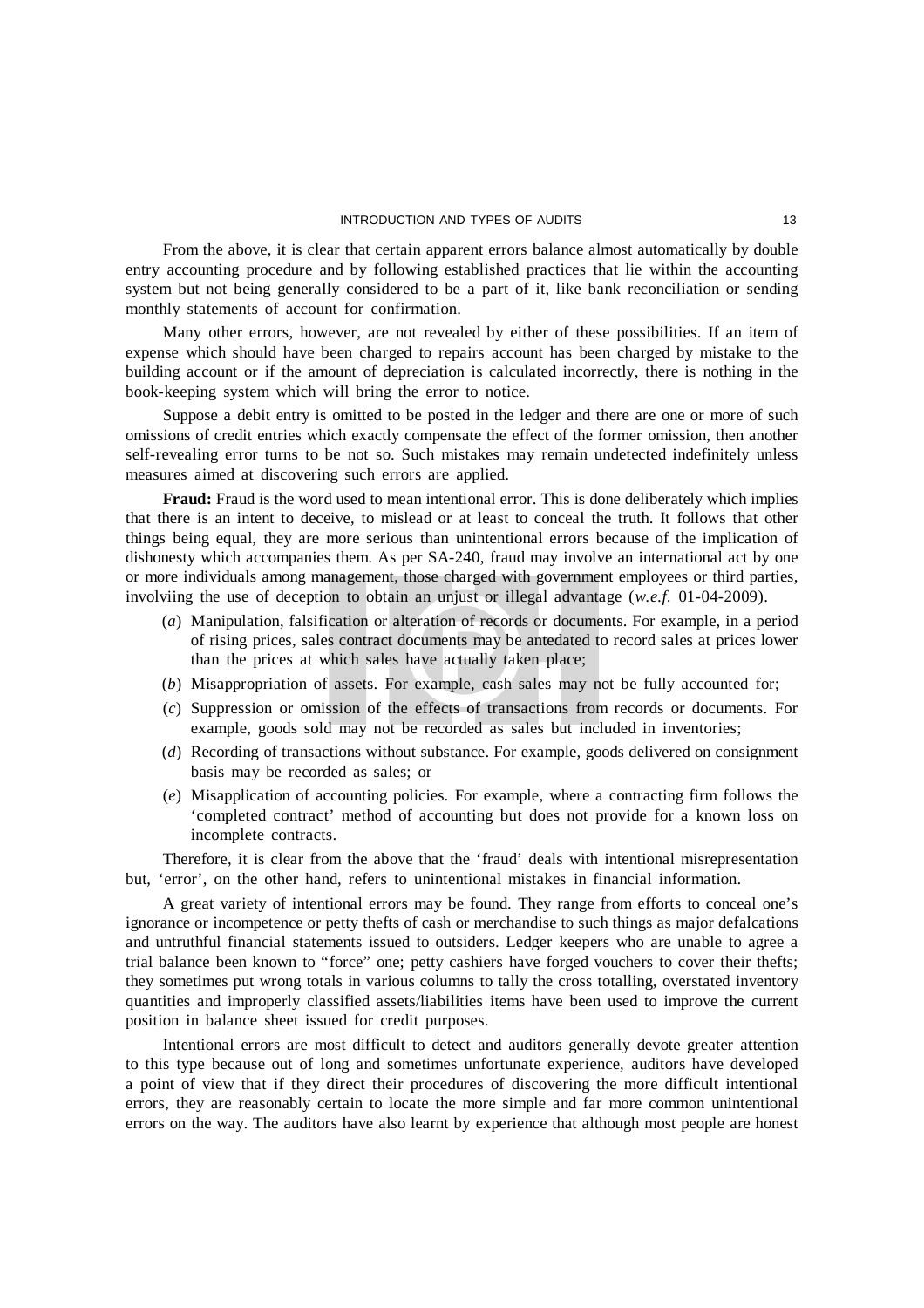under different circumstances but they may be unable to resist temptations. When circumstances are such that the possibility of being caught is rather remote, most people are likely to respond to temptation. This is a well known aspect of human behaviour. Auditors while studying the possibility and nature of fraud, must keep this always in mind and should not make any exception for those who held high offices. Factors, like job satisfaction in terms of responsibility, trust and reward, personal habits, temporary requirements, etc., have great bearing on the matter of commission of fraud. These things generally starts in a non-consequential way — often a subordinate staff member first borrows small amounts from the cash box to meet his temporary difficulty and then gradually it becomes his habit to borrow in such manner whenever he is in difficulty; when he finds that nobody has even an inkling of the matter, he ventures with far larger amounts which on many occasions, he finds himself unable to replace. Fraud also takes place in forms other than cash defalcation, discussed above. It may be misappropriation of goods or manipulation of accounts with a view to presenting a false state of affairs.

Defalcation of cash has been found to be perpetrated generally in the following ways:

- (*a*) By inflating cash payments.
- (*b*) By suppressing cash receipts, and
- (*c*) By casting wrong totals in the cash book.

#### *Examples of inflation of payments:*

- 1. Making payments against fictitious vouchers.
- 2. Making payments against vouchers, the amounts whereof have been inflated.
- 3. Manipulating totals of wage rolls either by including therein names of dummy workers or by inflating them in any other manner.
- 4. Casting a larger totals for petty cash expenditure and adjusting the excess in the totals of the detailed columns so that cross totals show agreement.
- We may as well know a few techniques of how receipts are suppressed. There are:
- (*a*) **Teeming and Lading:** Amount received from a customer being misappropriated; also to prevent its detection the money received from another customer subsequently being credited to the account of the customer who has paid earlier. Similarly, moneys received from the customer who has paid thereafter being credited to the account of the second customer and such a practice is continued so that no one account is outstanding for payment for any length of time, which may lead the management to either send out a statement of account to him or communicate with him.
- (*b*) Adjusting unauthorised or fictitious, rebates, allowances, discounts, etc., customer' accounts and misappropriating amount paid by them.
- (*c*) Writing off as debts in respect of such balances against which cash has already been received but has been misappropriated.
- (*d*) Not accounting for cash sales fully.
- (*e*) Not accounting for miscellaneous receipts, *e.g.,* sale of scrap, quarters allotted to the employees, etc.
- (*f*) Writing down asset values in entirety selling them subsequently and misappropriating the proceeds.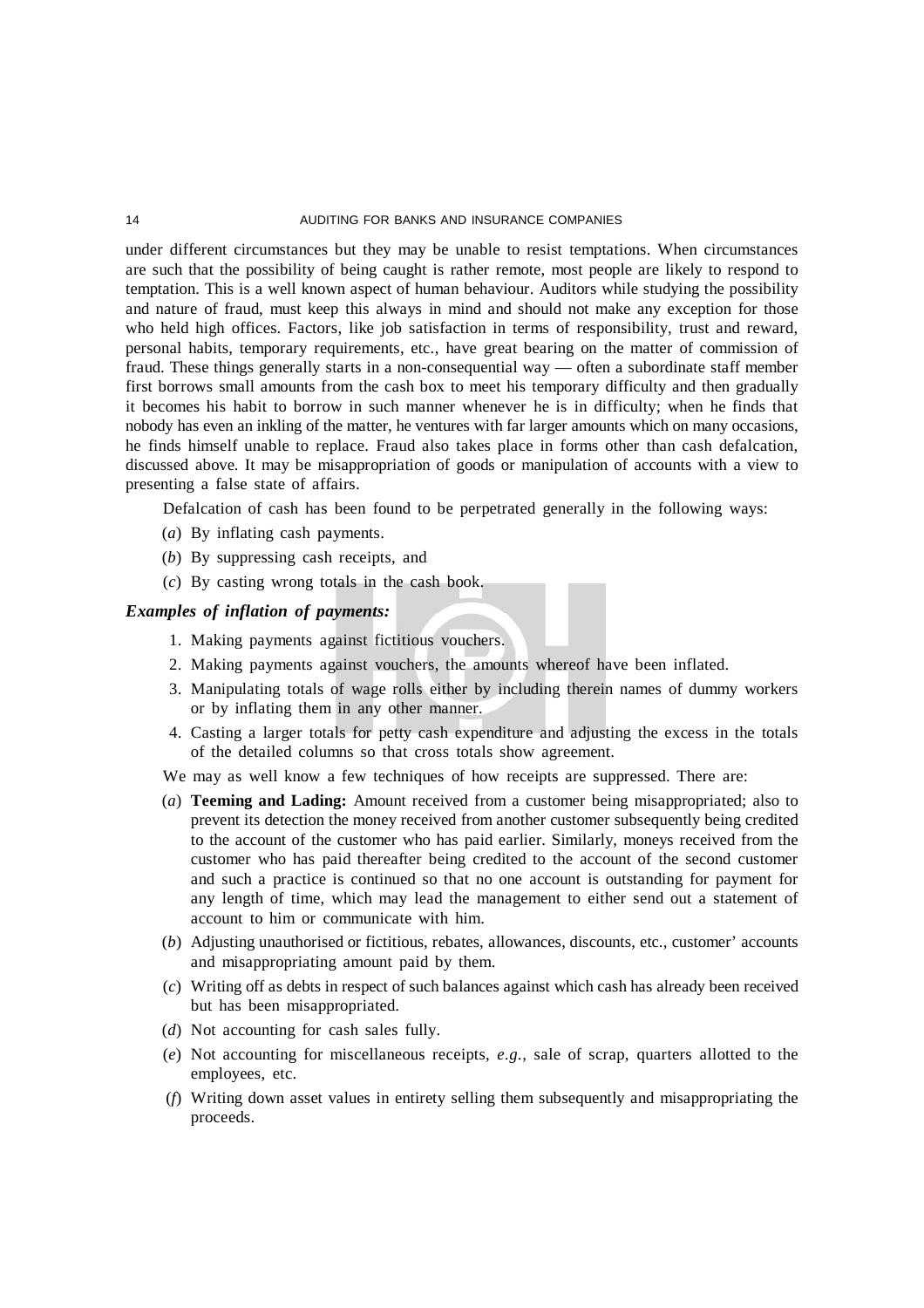#### INTRODUCTION AND TYPES OF AUDITS 15

Fraud in the form of *misappropriation of goods* is still more difficult to detect; for this management is to rely on various measures. Apart from the various requirements of record keeping about the physical quantities and their periodic checks, there must be rules and procedures for allowing persons inside the area where goods are kept. In addition, there should be external security arrangements to see that no goods are taken out without proper authority. Goods can be anything in the premises; it may be machinery. It may even be the daily necessities of the office like stationary. The goods may be removed by subordinate employees or even by persons quite higher up in the management. Auditors can detect this by undertaking a thorough and strenuous checking of records followed by physical verification process. Also, by resorting to intelligent ratio analysis, auditors may be able to form an idea whether such fraud exists. For example, the gross profit ratio adjusted for any recorded change during the year, reveals whether the value of stock is reasonable with reference to the amount of the sale. Similarly, the input-output ratio of production in terms of physical quantity may reveal whether output is normal with reference to the quantity consumed for production.

Detection of manipulation of accounts with a view to presenting a false state of affairs is a task requiring great tact and intelligence because generally management personnel in higher management cadre are associated with this type of fraud and this is perpetrated in methodical way. This type of fraud is generally committed:

- (*a*) To avoid incidence of income-tax or other taxes;
- (*b*) For declaring a dividend when there are insufficient profits;
- (*c*) To withhold declaration of dividend even when there is adequate profit (this is often done to manipulate the value of shares in stock market to make it possible for selected persons to acquire shares at a lower cost); and
- (*d*) For receiving higher remuneration where managerial remuneration is payable by reference to profits.

There are numerous ways of committing this type of fraud. Some of the methods are given below:

- (*i*) Inflating or suppressing purchases and expenses;
- (*ii*) Inflating or suppressing sales and other items of income,
- (*iii*) Inflating or deflating the value of closing stock;
- (*iv*) Failing to adjust outstanding liabilities or prepaid expenses; and
- (*v*) Charging items of capital expenditure to revenue or by capitalising revenue expenses.

As a general rule, mistakes are unconcealed but frauds are deliberately concealed. This proposition does not need any elaboration; but exceptions are in both cases. Mistakes become concealed if compensated by another or more mistakes in the opposite direction; or it may even be greatly minimised by that chance happening. For example, by mistake one or more accounts were short debited by an aggregate figure of  $\bar{\tau}$  30,000 and this short debit is compensated by chance error or say short casting or one or more credit accounts to the tune of say  $\overline{\xi}$  30,200 the dimension of the error would apparently be  $\overline{\xi}$  200 by which the trial balance would be thrown out of agreement and there may be a temptation to think, "the error is small, let us ignore it". This attitude towards apparently small errors is dangerous because its true dimensions remain concealed and that may render the statements of account totally unacceptable. Mistakes may as well be concealed for wrong arithmetical calculations or for a faulty process of verification. Depreciation and stocks are examples which immediately come to one's mind. Wrong calculation of depreciation or omission to include certain stocks in the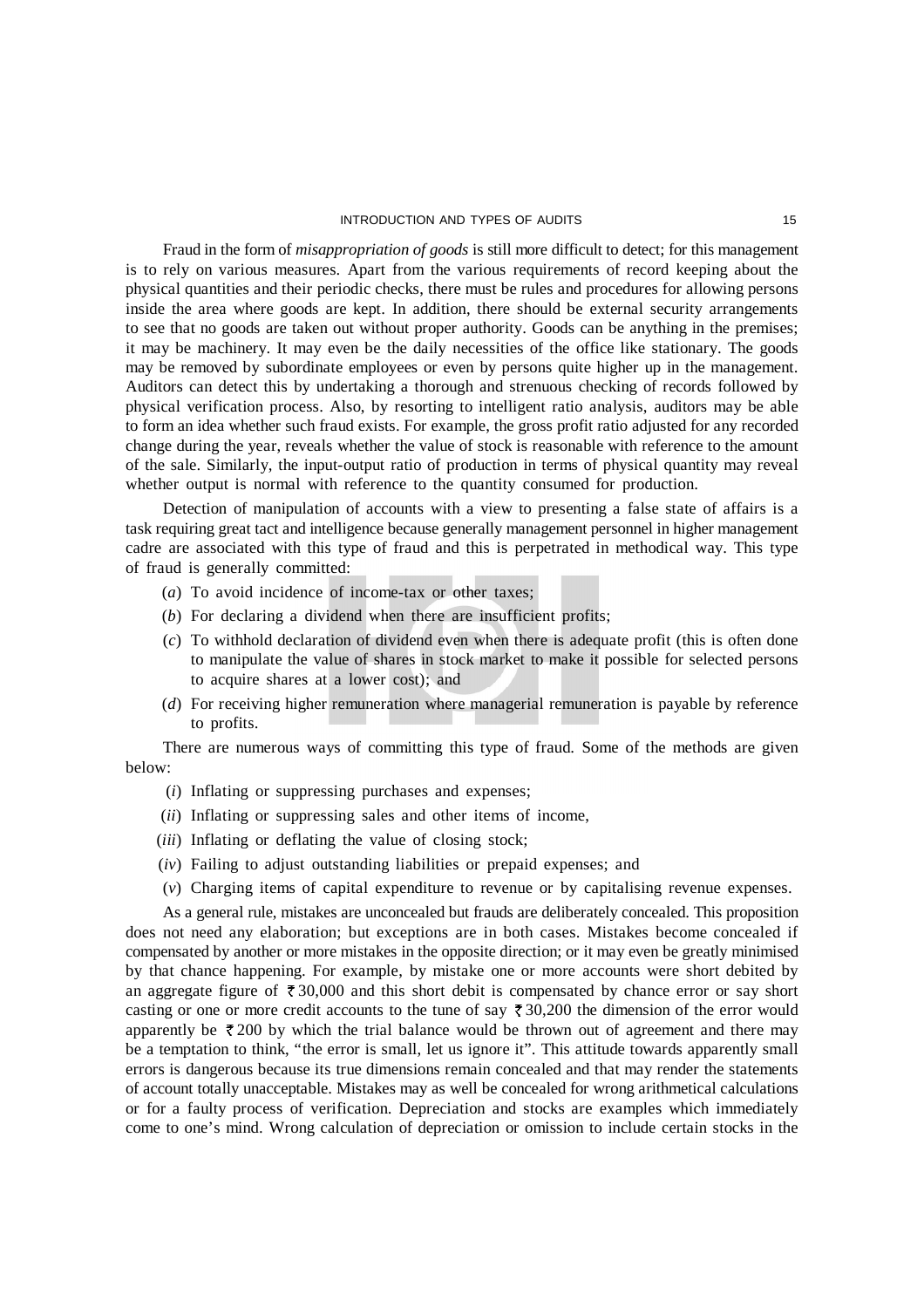inventory or wrong valuation of stocks are not apparent. Petty cash defalcation is often unconcealed because petty cash is an item which on many occasions is left out of checking.

Sometimes, we become so obsessed with the general ledger and its supporting records that we neglect other important features of the accounting system. An accounting system includes both records and procedure. Errors can appear in either or both. Whatever errors occur in the implementation of the procedures may be termed as procedural errors (which include frauds also). For example, the sales procedure of a company may include the following steps:

- (*a*) Receipt of an order through salesman.
- (*b*) Review of order by the credit department to determine whether the customer should be given credit as requested.
- (*c*) Clearance with inventory department to be sure that the order can be executed.
- (*d*) Preparation of forwarding note with copies' to obtain the customer's acknowledgement of the receipt of goods.
- (*e*) Preparation of invoice and despatch of the same to the customer.

If the procedure requires that these steps should be taken in the order indicated and if, for any reason, the second step is omitted, or is not completed before subsequent steps have been taken an error in procedure has been made and this may lead the company into financial loss caused by non-recovery of the money. Procedures are established to maintain control over resources and over transactions; any failure to follow the established procedures lessens the control and may permit errors which do affect ledger accounts. Any breakdown in established procedures thus suggests not only the presence of a procedure type errors but also of other consequences.

Other errors of this type include the approving of transactions of documents by some one other than the person authorised to do so, failure to ensure that all preceding steps have been taken before approving a document and substitution of one person by another in a procedural function without proper authority. It is the normal procedure that goods, when received should be inspected for quality by the inspection department staff. If the storekeeper carried out this function it is indeed risky. Similarly, if the procedure requires that the timber godown should have been given periodical insecticide treatment and management has ignored that, a great loss may be caused to the timber by white ants. What is needed to be emphasised here is this that a procedural error, which is neither a defalcation nor misappropriation, may involve the company in a sizeable loss. This type of error or fraud cannot be located by any rigorous examination of the books of account.

All these errors discussed above may be grouped in the following categories in terms of their accounting incidence:

- (*i*) Errors of omission where a transaction has been omitted either wholly or partially.
- (*ii*) Errors of commission where a transaction has been misrecorded either wholly or partially.
- (*iii*) Compensating errors where there are two or more errors which exactly counter balance each other, so that the trial balance agrees inspite of them.
- (*iv*) Errors of principle these are errors arising as a result of transactions having been recorded in a fundamentally incorrect manner; for example, a distinction not being made between capital and revenue income or expenditure.
- (*v*) Procedural errors.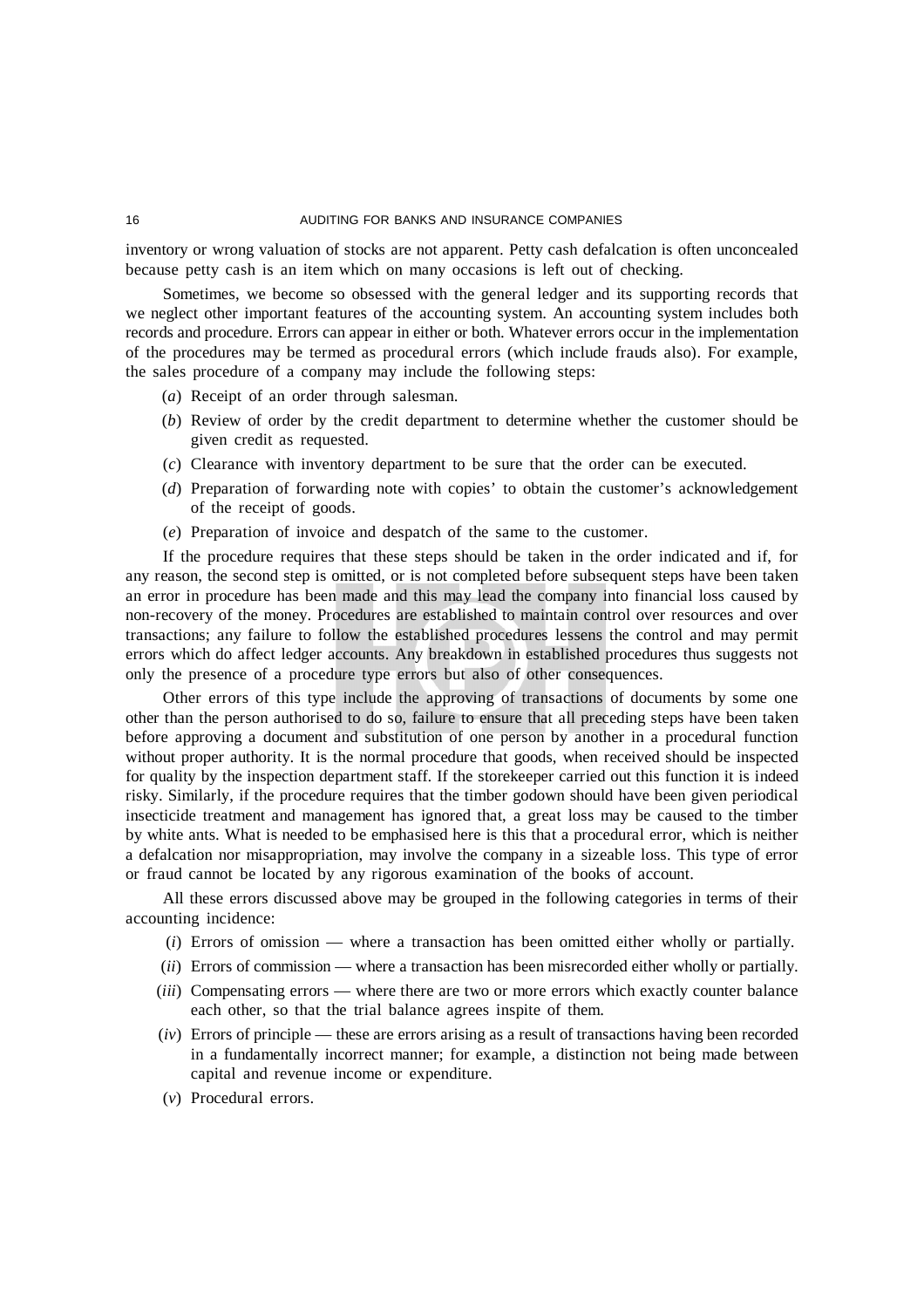#### **Detection of Fraud and Error: Duty of an Auditor**

SA-315 on Fraud and Error deals at length with the auditor's responsibilities for the detection of material misstatements resulting from fraud and error when carrying out an audit of financial information and to provide guidance as to the procedures that the auditor should perform when he encounters circumstances that cause him to suspect, or when he determines, that fraud or error has occurred. Broadly, the general principles laid down in the SAP may be noted as under:

- (*i*) In planning and performing his examination, the auditor should take into consideration the risk of material misstatement of the financial information caused by fraud or error. He should inquire of management as to any fraud or significant error which has occurred in the reporting period and modify his audit procedures, if necessary.
- (*ii*) If circumstances indicate the possible existence of fraud or error, the auditor should consider the potential effect of the suspected fraud or error on the financial information. If the auditor believes the suspected fraud or error could have a material effect on the financial information, he should perform such modified or additional procedures as he determines to be appropriate.
- (*iii*) The auditor should satisfy himself that the effect of fraud is properly reflected in the financial information or the error is corrected in case the modified procedures performed by the auditor confirm the existence of the fraud. In case auditor is unable to obtain evidence to confirm or dispel a suspicious of fraud, the auditor should consider relevant laws and regulations and may wish to obtain legal advice before rendering any report on the financial information or before withdrawing from the engagement.
- (*iv*) The reporting responsibilities would also include communicating with management. When those persons ultimately responsible for the overall direction of the entity are doubted, the auditor may seek legal advice to assist him in the determination of procedures to follow. The auditor should also consider the implications of the circumstances on the true and fair view which the financial statements ought to convey and frame his report appropriately. Where a significant fraud has occurred, the auditor should disclose the fraud in the financial statements.

#### **1.4 FINANCIAL STATEMENT AUDIT**

**Objectives:** The objective of an audit of financial statements (balance sheet, statement of profit and loss account, other statements and explanatory notes which form part thereof issued for the use of shareholders/members; creditors, employees and public at large) prepared by within a frame work of recognised accounting policies and practices and relevant statutory requirements, if any, is to enable an auditor to express an opinion on such financial statements.

**Auditor's opinion:** The objectives of an audit of financial statements, prepared by within a framework of recognized accounting policies and practices and relevant statutory requirements, if any, is to enable an auditor to express an *opinion on such financial statements.* The author's opinion helps determination of the *true and fair view* of the *financial position* and operating results of an enterprise. The user, however, *should not assure* that the auditor's opinion is an *assurance as to the future viability of the enterprise* or the efficiency or effectiveness with which management has conducted the affairs of the enterprise.

**Management Responsibility:** While the auditor is responsible for forming and expressing his opinion on the financial statements, the *responsibility* for *their preparation* is that of the management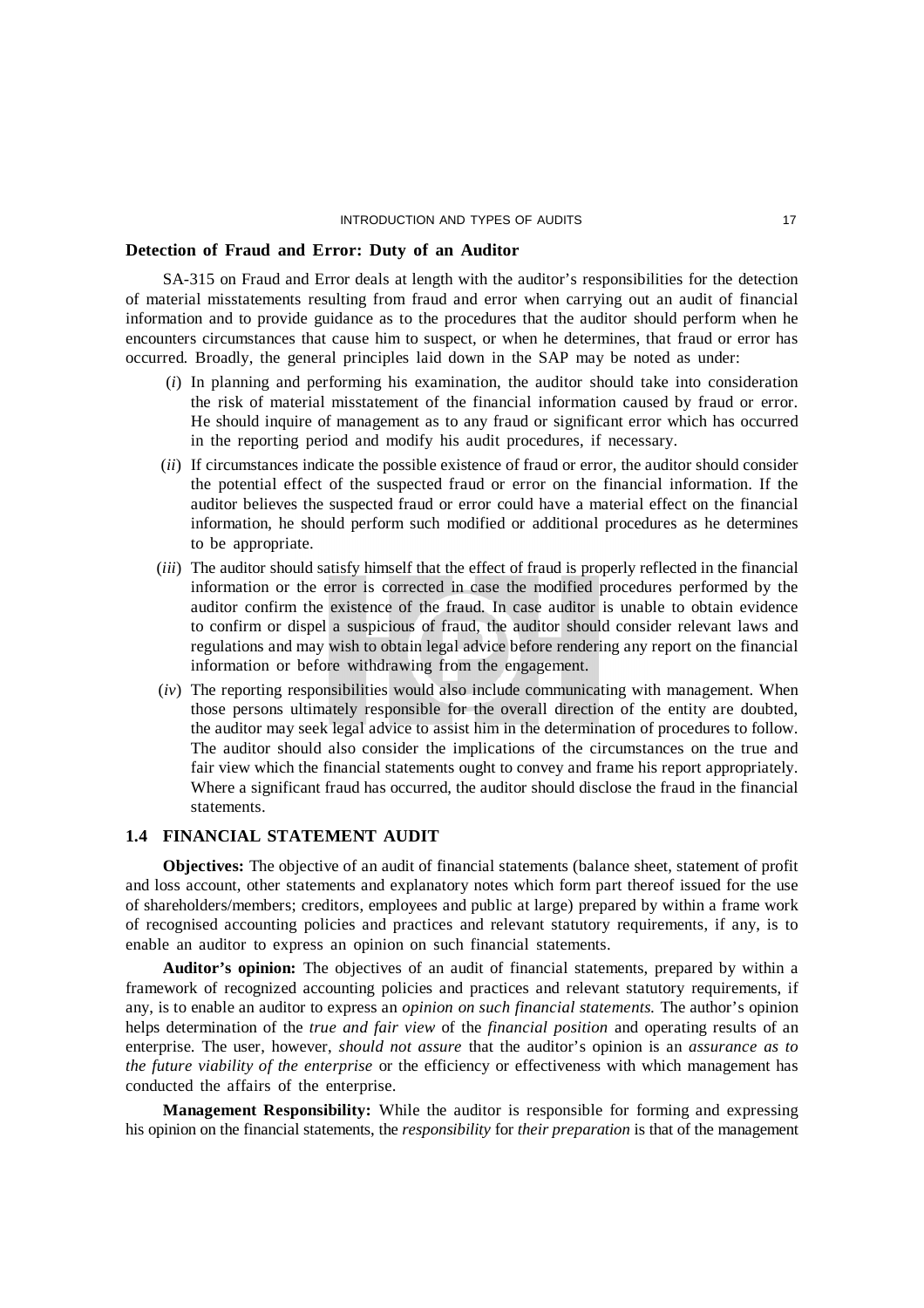of the enterprise. Management responsibilities include the maintenance of adequate accounting records and internal controls, the selection and application of accounting policies and the safeguarding of the assets of the enterprise. The audit of the financial statements does not relieve management of its responsibilities.

**Audit Scope:** The scope of an audit financial statements will be determined by the auditor having regards to the terms of the engagement, the requirements of relevant legislation and the pronouncements of the Institute of Chartered Accountants of India. The terms of engagement cannot, however, restrict the scope of an audit in relation to matters which are prescribed by legislation or by the institute.

The audit should be organised to cover adequately all aspects of the enterprise as far as they are relevant to the financial statements being audited. To form an opinion on the financial statements the author should be reasonably satisfied as to whether the information contained in the underlying accounting records and other source, data is reliable and sufficient as the basis for the preparation of the financial statements.

Informing his opinion, the auditor should also decide whether the relevant information is properly disclosed in the financial statements subject to statutory requirements, where applicable.

The auditor assesses the *reliability* and *sufficiency* of the *information* contained in the underlying accounting records and other source data by —

- (*a*) Making a study and **evaluation of accounting systems** and internal controls on which he wishes to rely and testing those internal controls to determine the nature, extent and timing of other auditing procedures, and
- (*b*) Carrying out such **other tests enquiries** and **other verification** procedures of accounting transactions and account balances, as he considers appropriate in the particular circumstance.

The auditor determines whether the relevant information is *properly disclosed* in the financial statements by —

- (*i*) Comparing the financial statements with the underlying accounting records and other source data to see whether they **properly summarize** the **transactions** and events recorded therein, and
- (*ii*) Considering the Judgments that management has made in preparing the financial statements accordingly, the auditor assesses the **selection** and **consistent application of accounting policies,** the manner in which the information has been classified and the adequacy of disclosure.

The auditor's work involves exercise of judgment, for example, in deciding the extent of audit procedures and in *assessing* the *reasonableness* of the judgments and estimates made by management in preparing the financial statements. Furthermore, much of the evidence available to the auditor can enable him to draw only reasonable conclusions there from. Because of these factors, *absolute certainly in auditing is rarely attainable.* In forming his opinion on the financial statements, the author follows procedures designed to satisfy himself that the financial statements *reflect a true and fair view* of the financial position and operating results of the enterprise. The auditor recognises that because of the test nature and other inherent limitations of an audit, together with the inherent limitations of any system of internal control, there is an unavoidable risk that some material misstatement may remain undiscovered. The audit cannot, therefore, be relied upon to ensure the discovery of all frauds or errors but where the auditor has any indication that some fraud or error may have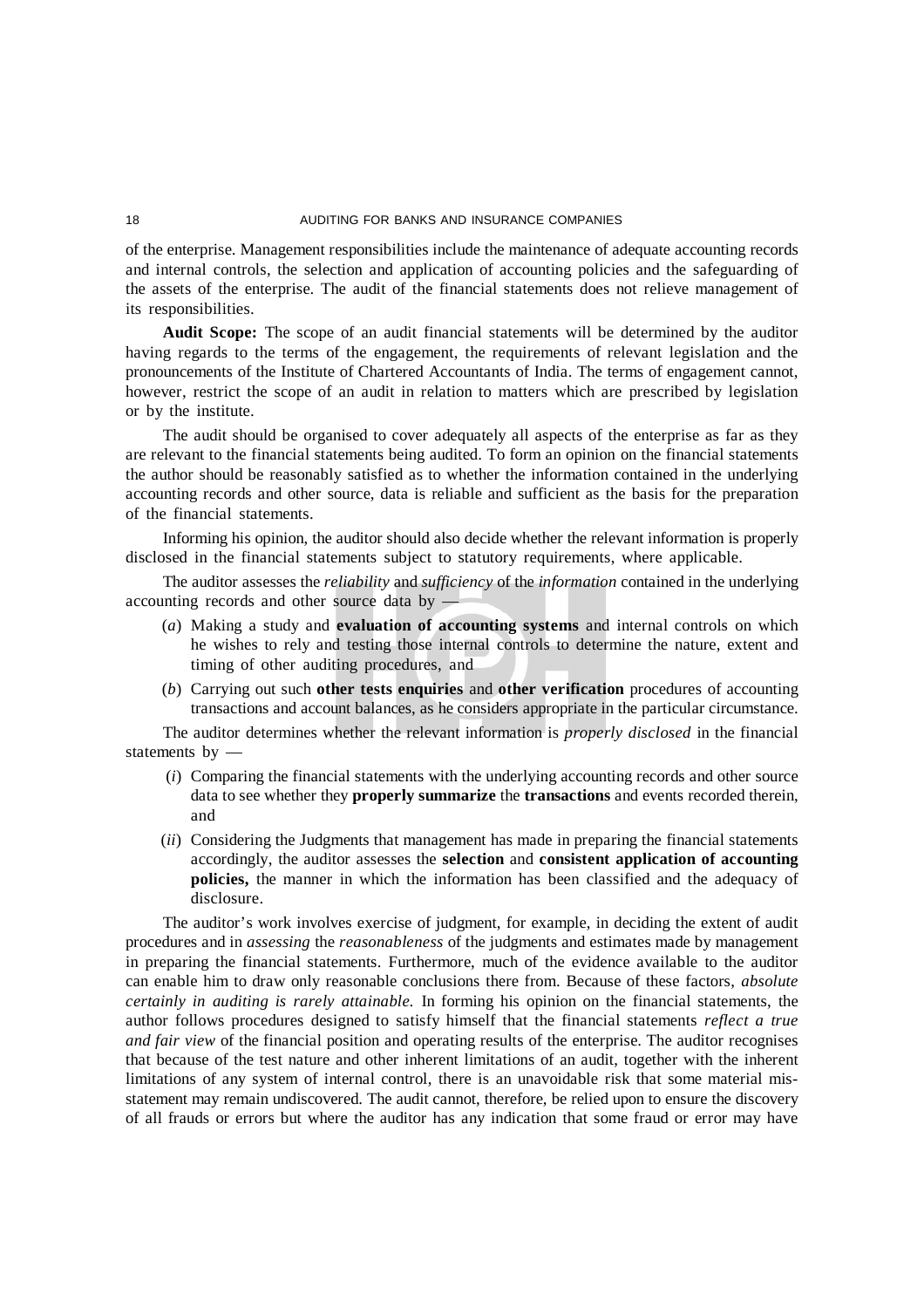occurred which could result in material misstatement the auditor should extend his procedures to conform or dispel his suspicious.

The auditor is primarily concerned with items which either **individually** or as a **group** are **material in relation** to the affairs of an enterprise. However, it is difficult to lay down any definite standard by which materiality can be judged. Material items are those which might influence the decisions of the user of the financial statements. It is the matter in which a decision is arrived at on the basis of the auditor's professional experience and judgment.

The auditor is **not expected** to **perform duties** which fall outside the scope of his competence. For example, the professional skill required of an auditor does not include that of a technical expert for **determining physical condition** of certain **assets**.

Constraints on the scope of the audit of financial statements that impair the auditor's ability to express an unqualified opinion on such financial statements should be set out in his report and a qualified opinion or disclaimer of opinion should be expressed as appropriate.

**(c) External (Statutory) Audit:** Auditing of banks, insurance, public sector undertaking, is required as per the requirements of the respective Acts, *viz.,* Banking Companies (Acquisition and Transfer of Undertakings) Act, 1970 and 1980, State Bank of India Act, 1955, RRBs Act, 1976 etc. to do statutory audit or audit by external auditor's appointed by RBI or authorities as per respective Acts.

#### *1.4.1Features of Bank's Audit*

- (*i*) Banks have custody of large volumes of monetary items, including cash and negotiable instruments (cheque, and bill of exchange or promissory notes) whose physical security has to be ensured. This applies to both the storage and the transfer of monetary items and makes banks vulnerable to misappropriation and fraud. They, therefore, need to establish formal operating procedures, well defined limits for individual discretion and rigorous systems of internal control.
- (*ii*) They engage in a large volume and variety of transactions or interms of both number and value. This necessarily requires complex accounting and internal control systems.
- (*iii*) Banks normally, operate through a wide network of branches and departments, which are geographically dispersed. This necessarily involves a greater decentralization of authority and dispersal of accounting and control functions, with consequent difficulties in maintaining uniform operating practices and accounting systems, particularly when the branch network transcends national boundaries
- (*iv*) Banks assume significant commitments without any transfer of funds. These items, commonly called "OFF BALANCE SHEET" items, may not involve accounting entries and consequently, the failure to record such items may be difficult to detect.
- (*v*) Banks are regulated by governmental authorities and the resultant regulatory requirements often influence accounting and auditing practices in the banking sector.

#### *1.4.2Appointment of Auditor*

As per Banking Regulation Act, 1949, the auditor of a banking company is to be appointed at the AGM of the shareholders, where as, the auditor of a nationalized bank is to be appointed by the bank concerned acting through its Board of Directors, in either case, approval of the RBI is required, before the appointment is made. The auditor's of the State Bank of India, are to be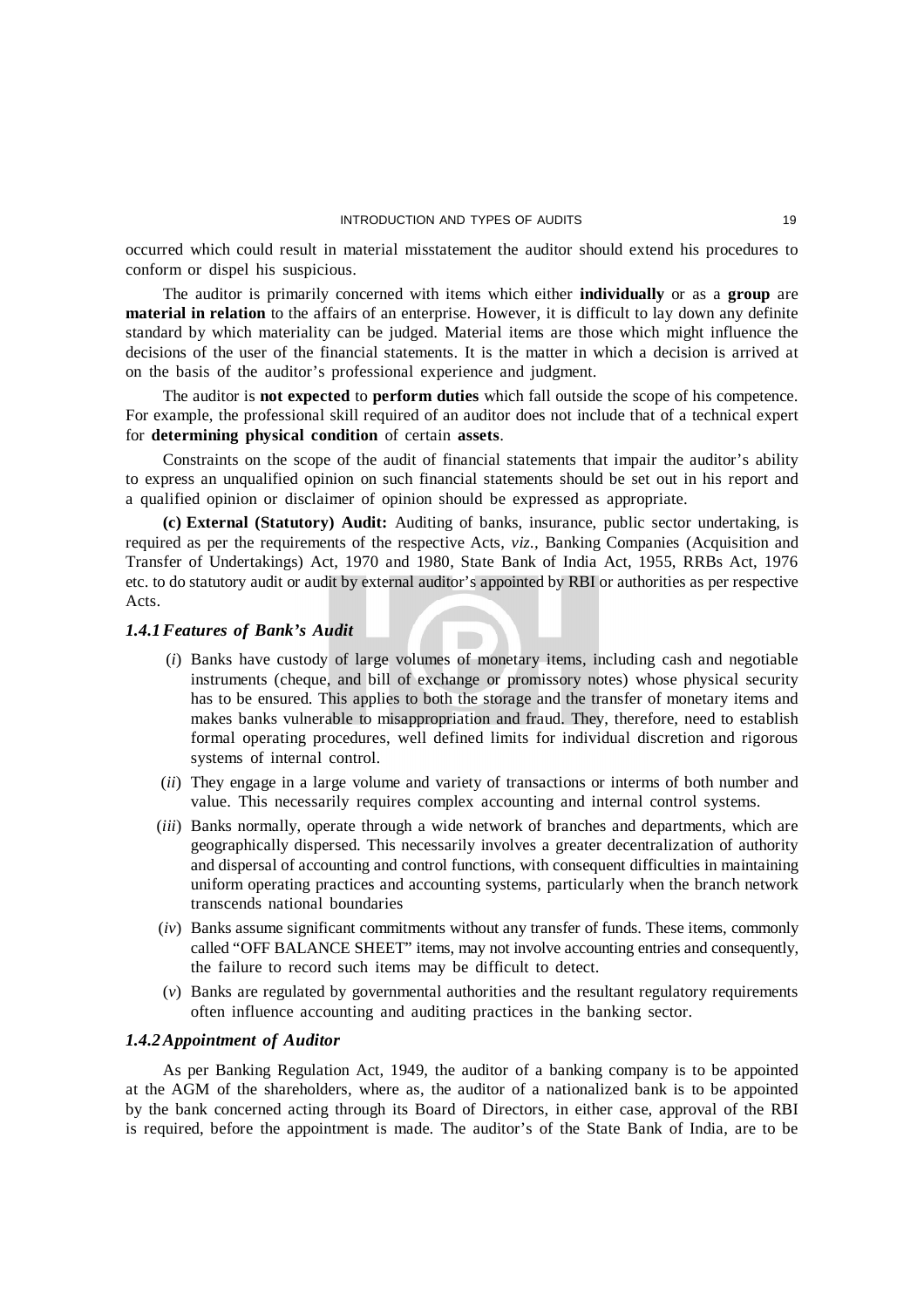appointed by the RBI, in consultation with the Central Government. The auditors of the subsidiaries of the SBI, are to be appointed by the SBI. The auditors of the RRBs Banks are to be appointed by the bank concerned with the approval of the Central Government. Nationalized banks and SBI generally appoint two or more firms as Joint-auditors.

**Auditor's Report:** (as per SA-700/706/720 effective from 01-04-2011) In the case of a nationalized bank, the auditor is required to make a report to the Central Government in which he has to state the following:

- (*a*) Whether, in his opinion, the balance sheet is a full and fair balance sheet containing all the necessary particulars and is properly drawn up so as to exhibit a true and fair view of the affairs of the bank, and in case he had called for any explanation or information, whether it has been given and whether it is satisfactory.
- (*b*) Whether or not the transactions of the bank, which have come to his notice, have been within the powers of that bank
- (*c*) Whether or not the returns received from the offices and branches of the bank have been found adequate for the purpose of his audit.
- (*d*) Whether the profit and loss account shows a true balance of profit or loss for the period covered by such account, and any other matter which he considers should be brought to the notice of the Central Government.

The report of auditors of State Bank of India, is also to be made to the Central Government and is almost identical to the auditor's report in the case of a nationalized bank. Besides the audit report, as per the **Statutory Requirements** the terms of appointment of auditors of public sector banks, private sector banks and foreign banks, as well as their branches, require the auditors to also furnish a **long form audit report** (LFAR).

Conducting an audit – the audit of banks or of their branches involves the following stages—

- (*i*) Preliminary work
- (*ii*) Evaluation of internal control system
- (*iii*) Preparation of audit programme
- (*iv*) Preparation and submission of audit report.

**(i) Preliminary Work:** The auditor should acquire Knowledge of the regulatory environment in which the bank operates. Thus, the auditor should familiarize himself with the relevant provisions of applicable laws and ascertain the scope of his duties and responsibilities. He should be well acquainted with the provisions of the Banking Regulation Act, 1949, as well as any other applicable laws *e.g.,* Companies Act, 2013, in the case of audit of a banking company, particularly in so far as they relate to preparation and presentation of financial statements and their audit.

*The auditor should also acquire* knowledge of the economic environment in which the bank operates. Similarly the auditor needs to acquire good working knowledge of the services offered by the bank. In acquiring such knowledge, the auditor needs to be aware of the many variations in the basic deposit, loan and treasury services that are offered and continue to be developed by banks in response to market conditions. To do so, the auditor needs to understand the nature of services rendered through instruments such as *letters of credit*, acceptances, forward contracts, and other similar instruments.

*The auditor should also obtain* an understanding of the nature of books and records maintained and the terminology used by the bank to describe various types of transactions and operations. In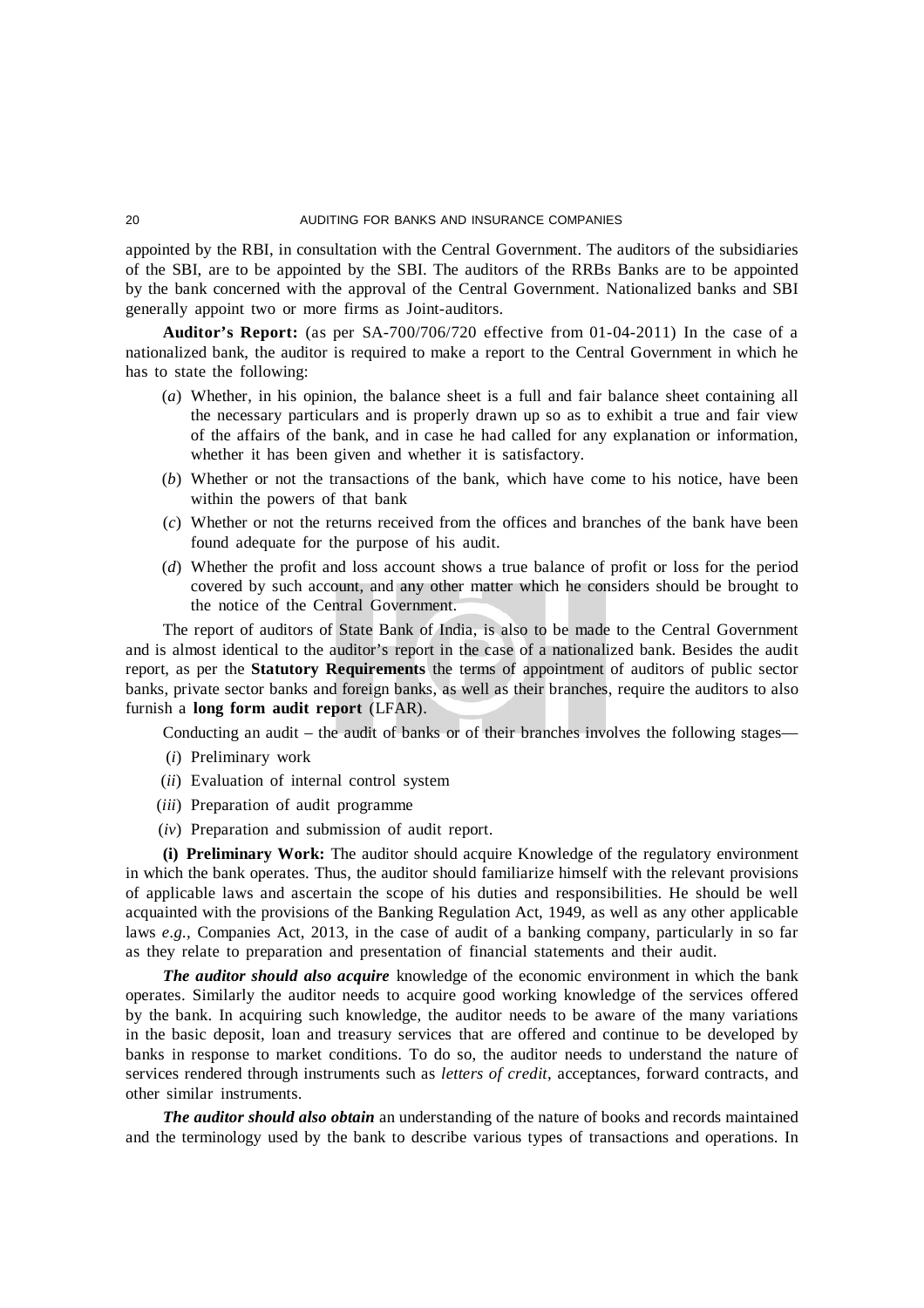the case of joint auditors, it would be preferable that the auditor also obtains a general understanding of the books and records, etc., relating to the work of other auditors. In addition to the above, the auditor should also undertake the following —

- (*i*) Obtaining the internal audit reports, inspection reports and concurrent audit reports pertaining to the bank/branch.
- (*ii*) Obtaining the latest report of the revenue or income and expenditure audits, where available and
- (*iii*) In the case of branch auditors, obtaining the report given by the outgoing branch manager to the incoming branch manager in the case of change in incumbent at the branch during the year under audit, to the extent the same is relevant for the audit. RBI has introduced an off-site surveillance system for commercial banks on various aspects of operations including **solvency, liquidity, asset-quality,** earnings, performance, insider trading, etc., and has indicated that such reports shall be submitted at periodic intervals from the year commencing 1<sup>st</sup> April, 1995. It will be appropriate to be familiar with the reports submitted and to review them to the event that they are relevant for the purpose of audit.

In a computerized environment the audit procedures may have to be appropriately turned to the circumstances, particularly as the books are not authenticated as in manually maintained accounts and the auditor may not have his in house computer facility to test the software programmes. The emphasis would have to be laid on internals control procedures related to inputs, security in the matter of access to EDP system, use of codes, passwords, data inputs being prepared by persons independent of key operators and other built in procedures for data validation and system controls as to ensure completeness and correctness of the transactions keyed in system documentation of the software may be obtained and examined.

**(ii) Evaluation of Internal Control System:** Transactions in banks are voluminous and repetitive, and fall into limited categories/eopynet clear of account. It may, therefore, be more appropriate that the evaluation of the internal control is made for each class/category of transactions. If the exercise of internal control evaluation is properly carried out, it will assist the auditor to *determine* the *effectiveness* or otherwise of the control systems and accordingly enable him to strengthen his audit procedures, and lay appropriate emphasis on the risk prone areas. Internal control would include; *Accounting* controls and *administrative* controls.

**Accounting Controls:** Accounting controls cover areas directly concerned with recording of financial transactions and maintenance of such registers/records as to ensure their reliability. Internal accounting controls also envisage such procedures as would determine responsibility and fix accountability with regard to safeguarding of the assets of the bank. It would not be out of place of mention that there is a distinction between accounting systems and internal accounting controls. Accounting system envisages the processing of the transactions and events, their recognition, and appropriate recording. Internal controls are techniques, methods and procedures so designed and usually built into systems, as would enable prevention as well as detection of errors, omissions or irregularities in the process of execution and recording of transactions/events.

**Administrative Controls:** These are broadly concerned with the decision making process and laying down authority/delegation of powers by the management. It may be noted that in the normal course, the head office/regional offices do not conduct any banking business. They are responsible for administrative and policy decisions which are executed at the branch level.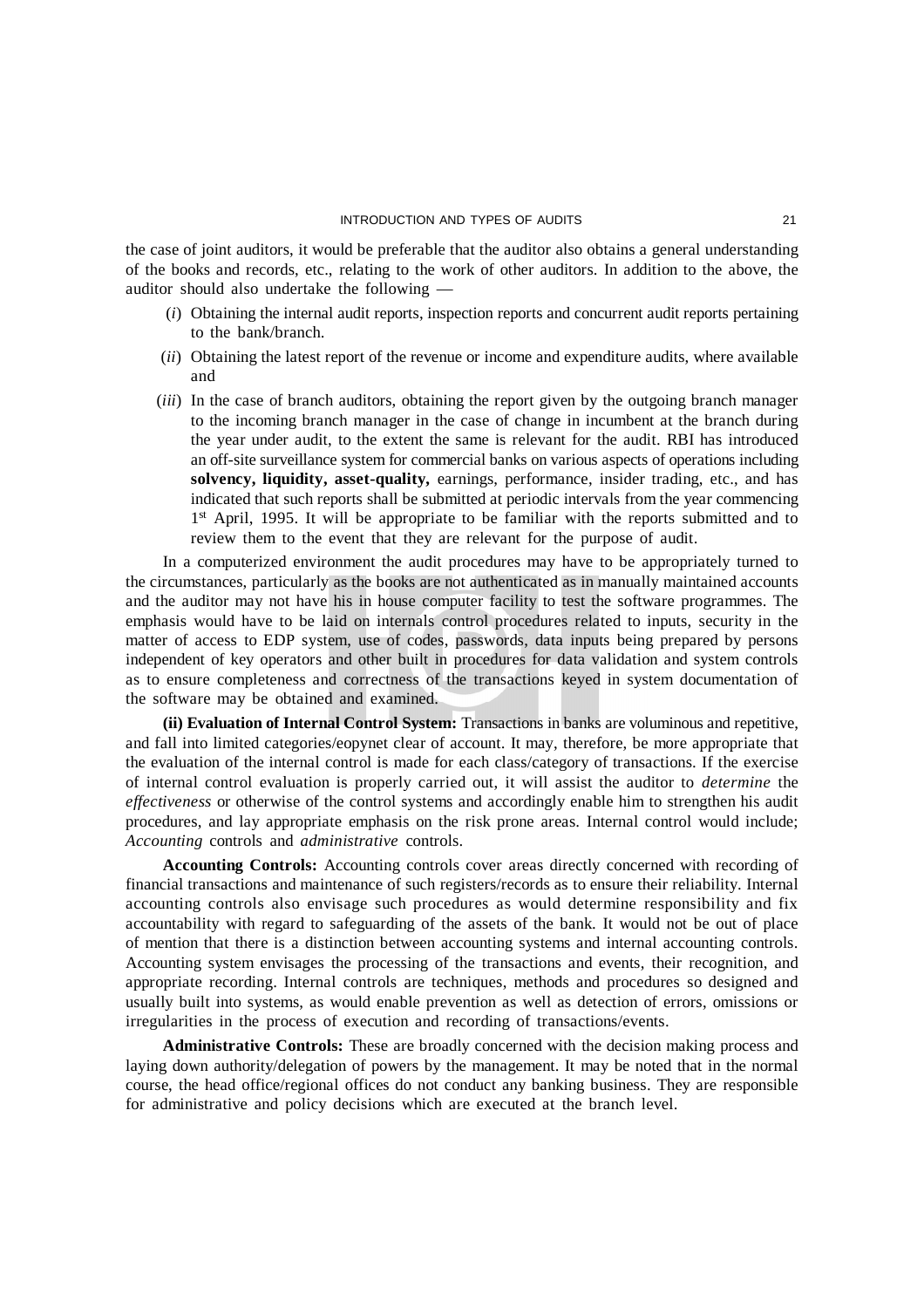**(iii) Preparation of Audit Programme:** Having familiarised the requirements of audit, the auditor should prepare an audit programmes for substantive testing which should adequately cover the scope of his work. In framing the audit programme, due weightage should be given by the auditor to areas where, in his view, there are weaknesses in the internal controls. The audit programme for the statutory auditors would be different from that of the branch auditor. At the branch level, basic banking operations are to be covered by the audit. On the other hand, the statutory auditors at the head office level have to deal with consolidation of branch returns (both audited and unaudited), verification of investments, items normally deal with at the head office (like provision for gratuity, interoffice accounts etc.). The scope of the work of the statutory auditors would also involve dealing with various accounting aspects and disclosure requirements arising out of the branch returns.

**(iv) Preparation and Submission of Audit Report:** The branch auditor forwards his report to the statutory auditors who have to deal with the same in such manner as they consider necessary. It is desirable that the branch auditors' reports are adequately detailed in unambiguous terms. As far as possible, the financial impact of all qualifications or adverse comments on the branch accounts should be clearly brought out in the branch audit report. It would assist the statutory auditors if a standard patterns of reporting, say head wise, commencing with assets, then liabilities and thereafter items related to income and expenditure, is followed. In preparing the audit report, the auditor should keep in mind the concept *of materiality*. Thus, items which do not materially affect the view presented by the financial statements may be ignored. However, if in the judgment of the auditor, an item though not material, is contrary to accounting principles or any pronouncements of the Institute of Chartered Accountant of India or is such as would require a review of the relevant procedure, it would be appropriate for him to draw the attention of the management to this aspect in his long form audit report. In all cases, matters covering the statutory responsibilities of the auditors should be dealt within the main report. The LFAR should be used to further elaborate matters contained in the main report and not as a substitute thereof. Similarly, while framing his main report, the auditor should consider wherever practicable, the significance of various comments in his LFAR, where any of the comments made by the auditor therein is adverse, he should consider whether a qualification in his main report is necessary by using his discretion on the facts and circumstances of each case. It may be emphasised that the main report should be self-contained document.

#### **1.5 AUDIT PROCEDURE**

Selection of the appropriate audit procedure is again a matter of experience and judgment. Take extreme example of contingent liability in respect of pending suits: no entry or other records for this would be available to the auditor; verification of the estimate of the liability would become difficult for lack of basis. In such cases it would be more reasonable for the auditor to get the estimate confirmed by the solicitors of the company. In addition, he should examine the correspondence pertaining to the case and should discuss the matter with the company's officials. If the company was involved in a similar suit in the past, by going through the records thereof; the auditor would be able to cull out relevant considerations for estimating the liability. In any case, the auditor is not precluded from making his own estimate on the basis of similar cases reported in the law journals.

The normal procedure for verification of cash balance is counting but this is not practicable in respect of the cash-in-transit. The auditor has to think in advance about the possibilities of departure from the normal procedure and the areas likely to be affected thereby. The procedure should provide for such situations in the programme.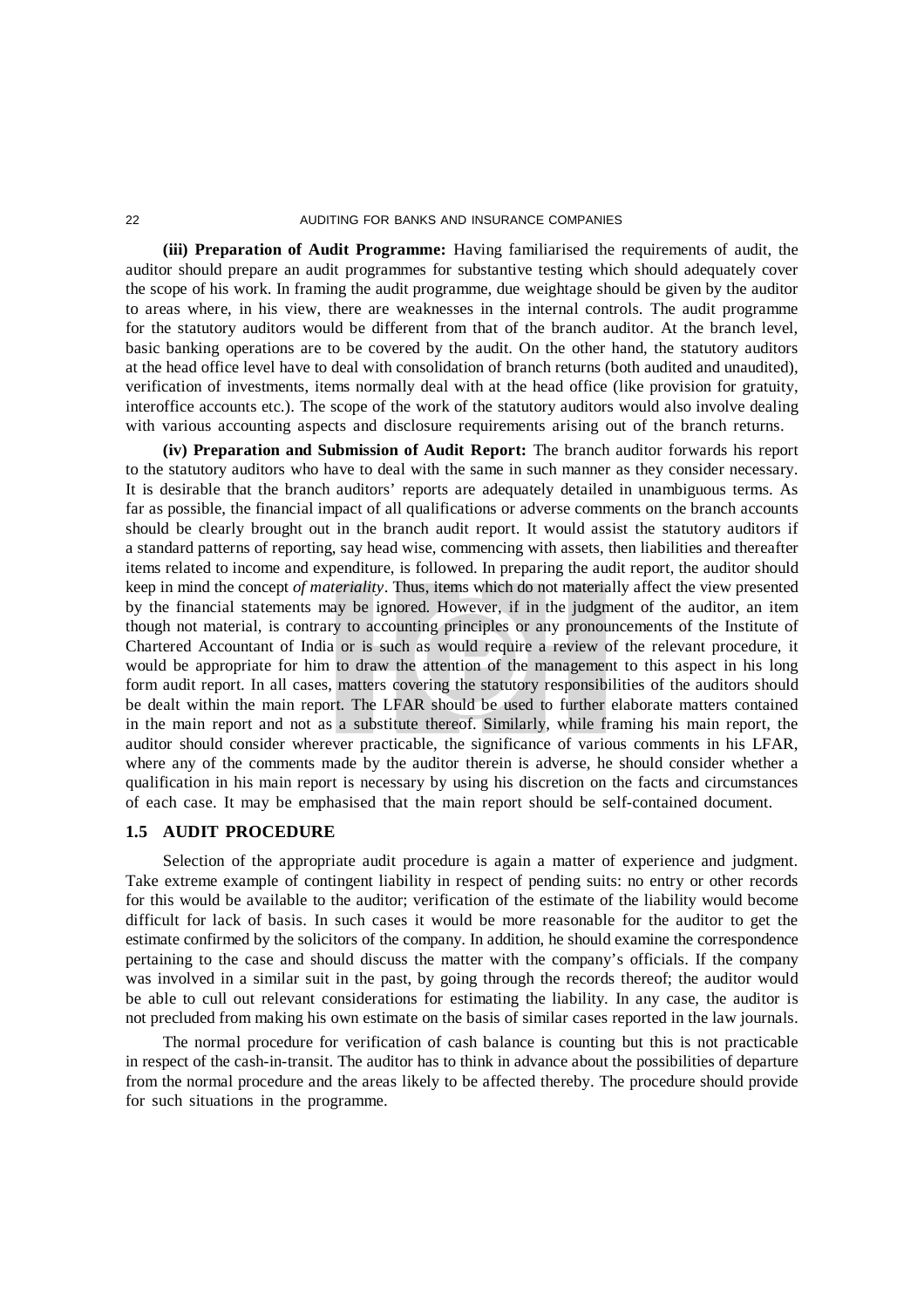#### INTRODUCTION AND TYPES OF AUDITS 23

It has been emphasised earlier that all available evidence should be used by the auditor but it is not intended to stretch it too far. Sometimes evidence collection becomes costly both in terms of money and time involved. If you are checking the cost of a building constructed by the client in addition to having recourse to all internal evidence, you may have the temptation of getting an independent valuation certificate by a professional valuer. This would be an unwise course in the absence of any suspicious circumstances — it would cost the company a lot of money for procuring that evidence for the satisfaction of the auditor; it may also give rise to an unwarranted feeling suspicion about the bonafide of the management, though there was no evidence available with the auditor to suggest it. The auditor must be cautious and reasonable in his attitude. If, however, the situation was otherwise, *i.e.,* the evidence normally made available to the auditor failed to provide him with satisfactory evidence about the cost incurred, it may be absolutely necessary for him to insist on an independent valuation.

While collecting audit evidence through an audit procedure, the auditor collects the same by employing different techniques. In order to verify a particular item in financial statements, say, cash, he may have to collect audit evidence from different sources. For instance, in case of cash at bank, reference may be made to bank column in cash book, reference to bank reconciliation statement followed by examination of bank statement/bank pass book. Further, the auditor may like to obtain confirmation from the client's asset. During all this process, the auditor would have to see that audit evidence obtained from different sources does not contradict each other and the cost of obtaining more and more audit evidence is justified by the benefit flowing from obtaining such evidence.

Possibility of fraud and error is ruled out while framing the audit programme. The auditor should prescribe procedures and techniques keeping this possibility in view. If he undertakes a review and testing of internal controls and checks before or while drawing up the programme, he would reasonably be in a position to focus his attention on the matters where this possibility is rather great. The consideration of the auditor should be specifically directed to provide for the discovery of serious errors and frauds, the potential of which is great. The possibility of other errors which are generally not of great consequence can be left open to be observed and discovered in the course of normal evidence collection process.

**Coordination of the Procedures:** Knowledge about accounting may be conveniently used in assembling the procedures in the most rational and natural manner. Fixed assets, like plant and machinery or buildings are directly linked with charges for repairs, maintenance and depreciation; purchase is linked with inward freight and sales with outward freight, sales tax and excise duty; earnings from investments bear a relationship with the investments. Hence, in assembling the procedures and methods, if the related items are grouped together, the programme becomes cohesive, comprehensive, purposeful and easy to coordinate; the work can also he conveniently distributed amongst assistants on the basis of the groupings so that, say the assistant assigned the work in connection with plant and machinery would be responsible for carrying out also the related work, *e.g.,* repairs and depreciation. This would help easy flow of work with the least possibility of any information gap to the assistant concerned.

#### **1.5.1 Audit Planning**

As per Statement on Standard Auditing Practices 1, "Basic Principles Governing an Audit", Audit planning is one of the basic principles. Accordingly, it states:

"The auditor should plan his work to enable him to conduct an effective audit in an efficient and timely manner. Plans should be based on knowledge of the client's business.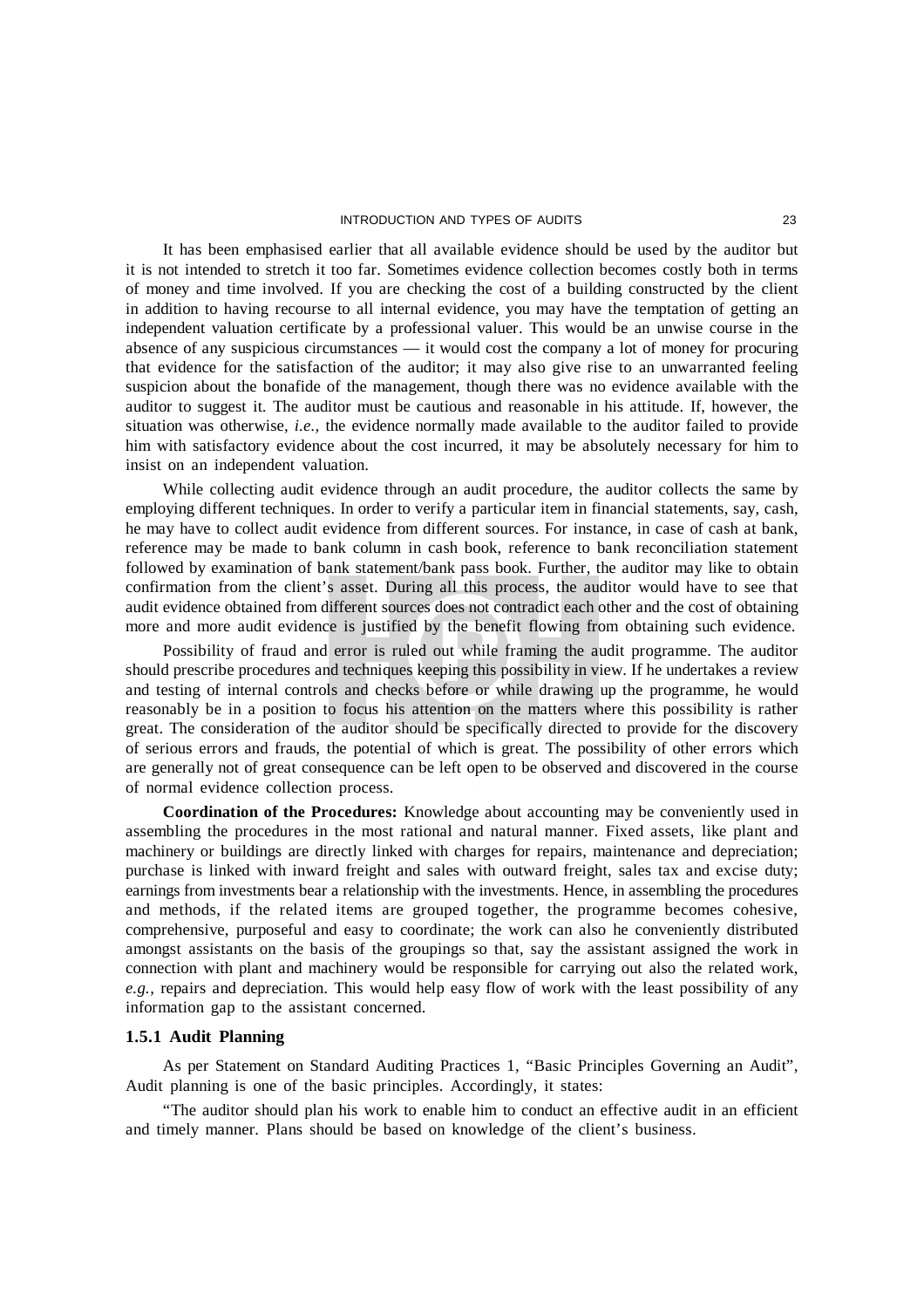Plans should be made to cover, among other things:

- (*a*) Acquiring knowledge of the client's accounting systems, policies and internal control procedures;
- (*b*) Establishing the expected degree of reliance to be placed on internal control;
- (*c*) Determining and programming the nature, timing, and extent of the audit procedures to be performed; and
- (*d*) Coordinating the work to be performed.

Plans should be further developed and revised as necessary during the course of the audit." SAP-8 further expounds this principle. According to it, planning should be continuous throughout the engagement and involves

- developing an overall plan for the expected scope and conduct of the audit; and
- developing an audit programme showing the nature, timing and extent of audit procedures.

Changes in conditions or unexpected results of audit procedures may cause revisions of the overall plan of and the audit programme. The reasons for significant changes may be documented.

**Objectives of Planning:** Adequate audit planning helps to

- ensure that appropriate attention is devoted to important areas of the audit;
- ensure that potential problems are promptly identified;
- ensure that the work is completed expeditiously;
- utilise the assistants properly; and
- coordinate the work done by other auditors and experts.

In planning his audit, the auditor will consider factors such as complexity of the audit, the environment in which the entity operates, his previous experience with the client and knowledge of the client's business.

The auditor may wish to discuss elements of his overall plan and certain audit procedures with the client to improve the efficiency of the audit and to coordinate audit procedures with work of the client's personnel. The overall audit plan and the audit programme, however, remain the auditor's responsibility.

#### **Knowledge of the Client's Business**

It is one of the important principles in developing an overall audit plan. In fact without adequate knowledge of client's business, a proper audit is not possible. SA-20 on "Knowledge of the Business" deals in detail about the significance of such knowledge on the part of the auditor.

The auditor needs to obtain a level of knowledge of the client's business that will enable him to identify the events, transactions and practices that, in his judgment, may have significant effect on the financial information. Among other things, the auditor can obtain such knowledge from:

- The client's annual reports to shareholders.
- Minutes of meetings of shareholders, board of directors and important committees.
- Internal financial management reports for current and previous periods, including budgets, if any.
- The previous year's audit working papers, and other relevant files.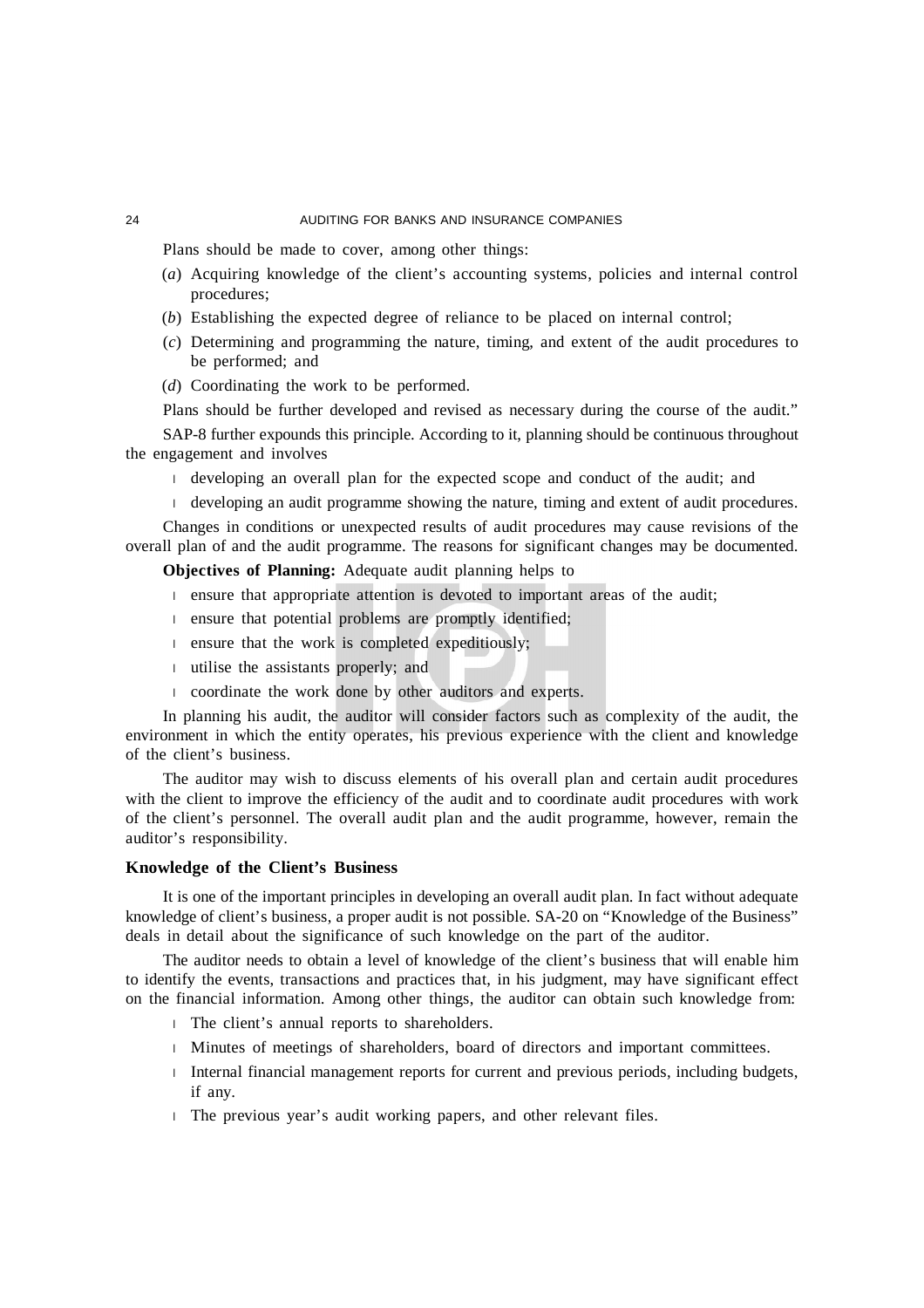- Firm personnel responsible for non-audit services to the client who may be able to provide information on matters that may affect the audit.
- Discussions with client.
- The client's policy and procedures manual.
- Relevant publications of the Institute of Chartered Accountants of India and other professional bodies, industry publications, trade journals, magazines, newspapers or text books.
- Consideration of the state of the economy and its effect on the client's business.
- Visits to the client's premises and plant facilities.

With respect to the previous year's audit working papers and other relevant files, the auditor should pay particular attention to matters that required special consideration and decide whether they might affect the work to be done in the current year.

Discussions with the client might include such subjects as:

- Changes in management, organisational structure, and activities of the client.
- Current Government legislation, rules, regulations and directives affecting the client.
- Current business developments affecting the client.
- Current or impending financial difficulties or accounting problems.
- Existence of parties in whom directors or persons who are substantial owners of the entity are interested and with whom transactions are likely.
- New or closed premises and plant facilities.
- Recent or impending changes in technology, type of products or services and production or distribution methods.
- Significant matters arising from previous year's financial statements, audit report and management letters, if any.
- Changes in the accounting practices and procedures and in the system of internal control.
- Scope and timing of the examination.
- Assistance of client personnel in data preparation.
- Relevance of any work to be carried out by the client's internal auditors.

In addition to the importance of knowledge of the client's business in establishing the overall audit plan, such knowledge helps the auditor to identify areas of special audit consideration, to evaluate the reasonableness both of accounting estimates and management representations,

#### **1.6 MANAGEMENT AUDIT**

Management audit is an audit of the management. The management audit would concern itself with the whole field of activities of the concern, from top to bottom, starting, as always where management control is concerned, from the top, because we are primarily concerned with whether the general management is functioning smoothly and satisfactorily. If it is not, it may be due to the functional management being faulty and, therefore, we pass on to examine that in its turn, in order to find the missing or faulty link which is causing the trouble. It includes review of the adequacy and competence of the objectives, plans, policies and decisions of the top management. In a management audit, the auditor will look to see whether management is getting information relevant to the decisions and actions, which it must take. This will require a much more intensive analysis of information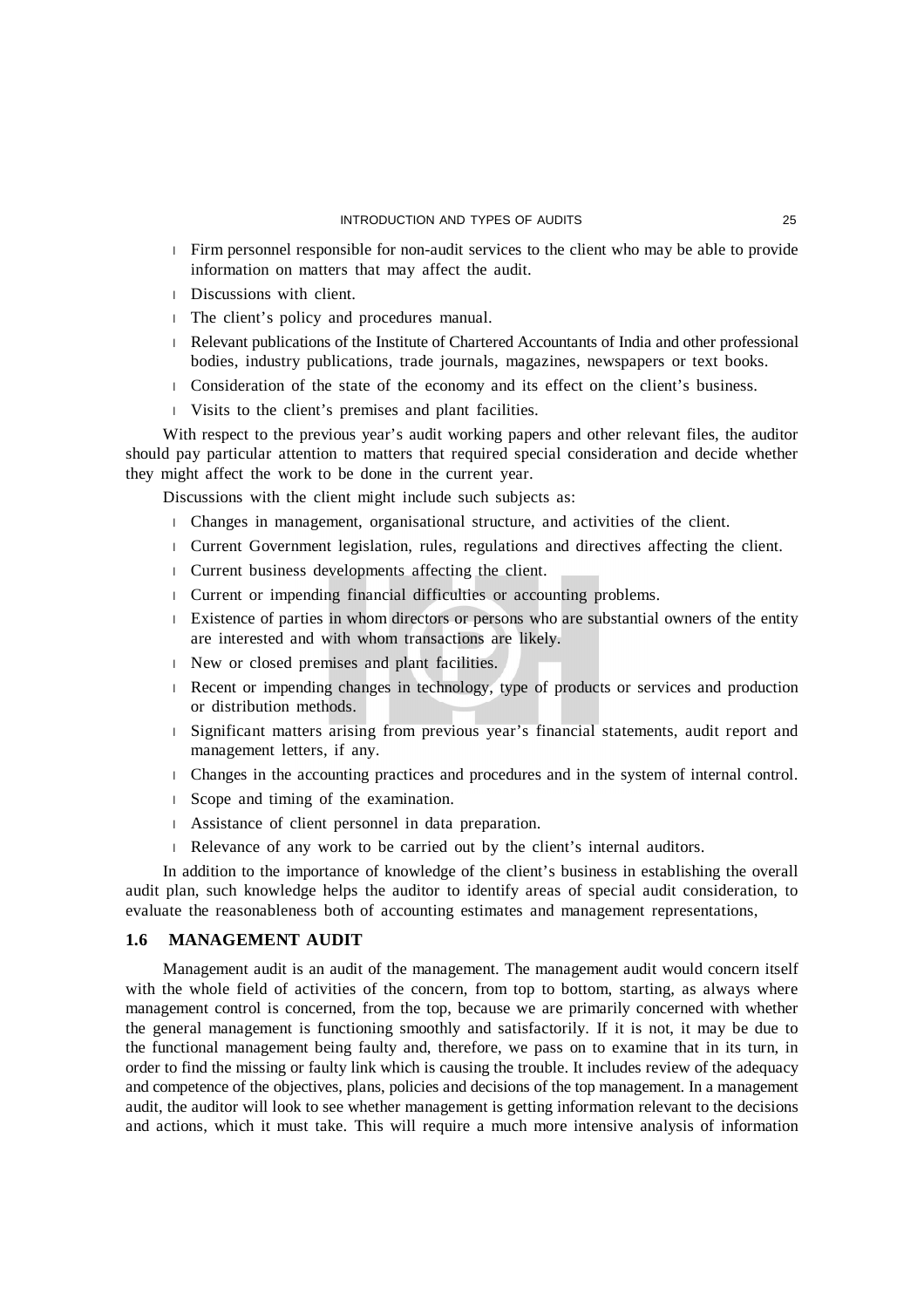needs and the efficiency of the existing system in meeting them. The auditor will not have to decide whether management is making the right strategic and operative decisions but rather, whether management has always to it and is using the relevant information and techniques necessary to evaluate rationality the various alternatives that exist. Management audits are concerned with appraising management's accomplishment of organizational objectives, the management functions of planning, organising, directing and controlling and the adequacy of management's decisions and actions in moving towards its stated objectives. Hence, the accent is on evaluating manager's ability to manage.

Management audit is concerned with the wide spectrum of issues such as objectives, policies, strategies, effectiveness of the structure work systems, work culture and the organisational processes. In management audit, the auditor is to make his test to the level of top management, its formulation of objectives plans and policies and its decision making. It is not that he just verifies the operations of control and procedures and fulfillments of the plans in conformity with the prescribed policies. He is to reach the root *i.e.,* the *functions of top management* which lay down objectives and policies, provide means and procedures of implementations and control and which actually engage in direction and control on a continuous basis. In addition to what would normally be covered in an operational audit, management audit, management audit, would also encompass the relevance and effectiveness of the *aims, duties and decisions of management* at various levels. Every aspect of the functions of Board of Directors should be in *conformity with the objects* set out in the constituting document. Similarly the managing director, if any, *should act not only in accordance* with the *mandate,* he has received but he should ensure that the decisions he takes, *are in conformity* with the *objects of the company* and *the policies formulated* by the Board. The *effectiveness of management* under the control of managing director and the various members of the Board including those of incharge of finance, production, sales, publicity, personnel etc. should be subject to review of the management auditor. From the point of view of the *management auditor, knowledge* about the following is essential:

- *(i) Purpose of organization:* The purpose of steel rolling mill in the public sector is:
	- (*a*) To reduce imports of steel
	- (*b*) Creation of employment opportunities
	- (*c*) Development of backward areas
	- (*d*) Providing staff welfare consistent with the needs
	- (*e*) Running of steel rolling for profit
- *(ii) Delegation* of authority, planning and budgeting
- *(iii) Reports* for a proper management and receipt of such reports.
- *(iv) Internal controls.*
- *(v) Knowledge of flow* and content of work leading to production and their mutual relationships.
- *(vi) Production planning*
- *(vii) Factory layout,* design and installed capacity.
- *(viii) Personnel policy* and personnel management including training, welfare, incentives and punishments.
- *(ix) Materials management* including sources of raw materials, receipt of materials of the quality and quantity needed, storage, supervision and safe custody, insurance and procedure for issue of materials.
- *(x) Sales management* and sales planning including advertisement policy.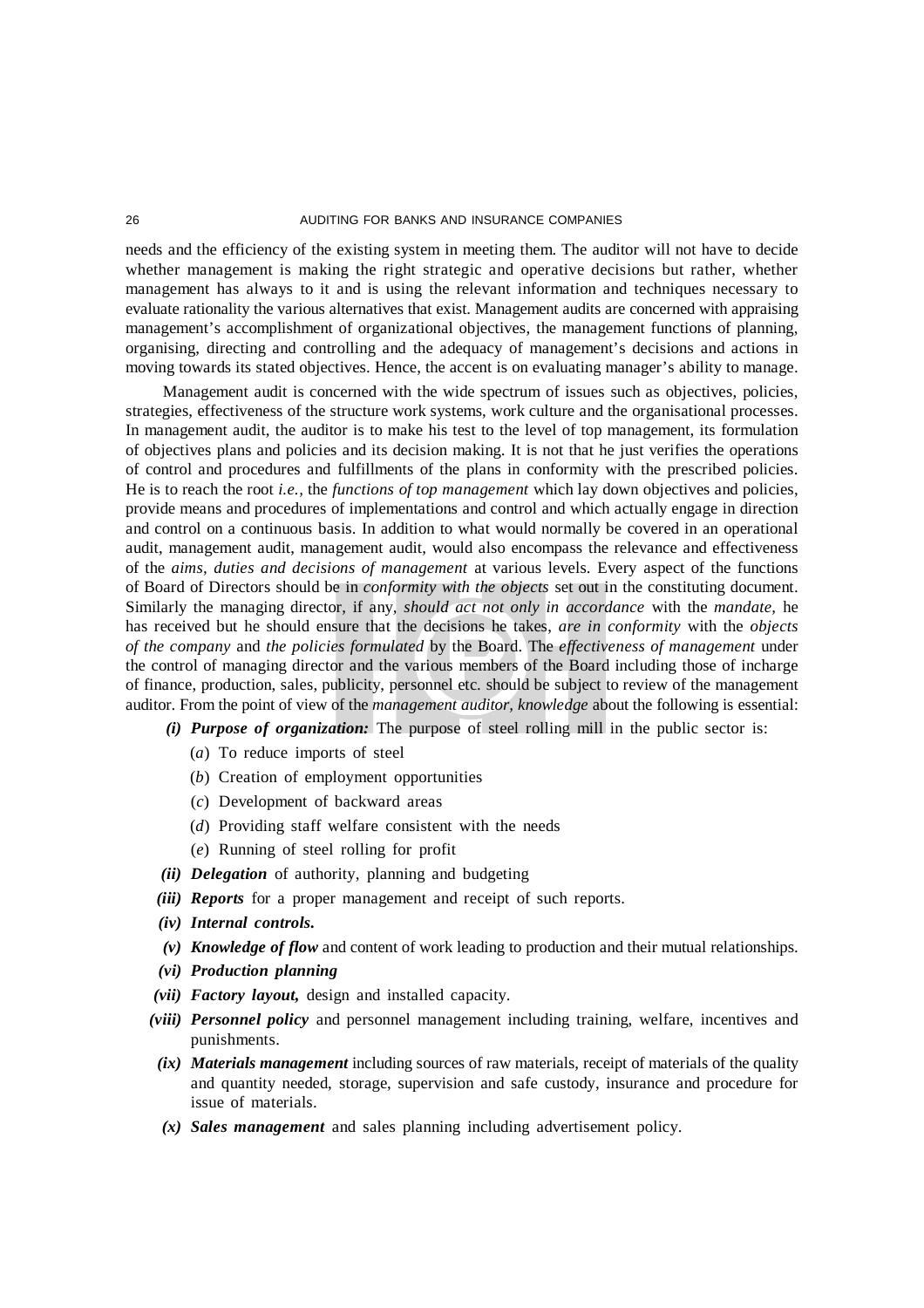- *(xi) Decision making* process.
- *(xii) Financial management* of the organisation.

## **1.6.1Desirability of Management Audit**

It is a **tool to improve management performance** by recognizing facts and information about management presented after appropriate examination, verification and evaluation, by professionally qualified and competent people. Naturally, any organization of a reasonable size may be able to **derive benefit** from this form of audit which is distinctly different from annual statutory financial auditing and deeper and broader than the conventional internal auditing. Management audit focuses attention on a comprehensive and constructive examination of the organization structure, its components such as divisions, departments, ventures, plans, policies, its financial control system, its method of operation, its appropriate use of human physical and financial resources. The main reason for undertaking a management audit is the *need for detecting* and *overcoming current* managerial *deficiencies* in *ongoing operations*. Unlike the annual review by outside accountants which focuses on financial results of the past year and thus is backward looking, a management audit represents a more positive, forward looking approach that evaluates, how well management accomplishes its stated organisational objectives, how effective management is in planning, organising, directing and controlling the organisation's activities, and how appropriate management's decision are for reaching stated organisation objectives. The evaluation of management performance is achieved with the aid of a *management – audit questionnaire*. The important point is, that some group is charged with the responsibility to undertake this evaluation *process periodically.* One benefit of the management audit, then, is that managerial problems and related operational difficulties can be spotted before the fact rather than after the fact as with a financial audit. This *Forward Looking* approach is analogous to the preventive maintenance concept found in production, that is, periodic management audits can pinpoint problems as they are developing from a small scale. In comparison detecting the same problem at a later time, when they have generally increased in scope, results in higher costs to the organisation.

A **second important** benefit of management auditing is that it *represents another management tool to assist* the organisation in accomplishing desired objectives. The capability of the management audit questionnaire to pin point important problem areas that are related to managing an organisation is a real plus factor for its use. *Business failures* are caused largely by poor management what better way can this important problem overcome than by employing management audit in an objective manner ? If certain mangers are ineffective in their present positions, appropriate corrective action should be taken. Management auditing would be clearly helpful in the case of ailing industries, to isolate the problems and account *for their ailments*. It is specially important if such industries are either to be *taken over* by the *government* or to be *heavily financed by financial institutions* with a view to bring *back vigour* in them. Given bad management, any amount of money pumped in may go waste, similarly, without proper knowledge of the causes of sickness, government takeover may not cure the ills. Even a sound entity may also benefit from the periodical management audit, further improvement in its operations can be effected the brewing or latent problems may be detected and analyzed and opportunities or difficulties created by changing circumstances can be known. By the time problems are known, considerable monetary and other losses take place. These losses can probably be minimized to a great extent by the introduction of management audit. Public sector companies have earned a reputation as *Repository* of enormous volume of stocks and stores which either would never be used or would take long time to use. This single phenomenon has inflicted loss of crores of rupees of the public sector industries.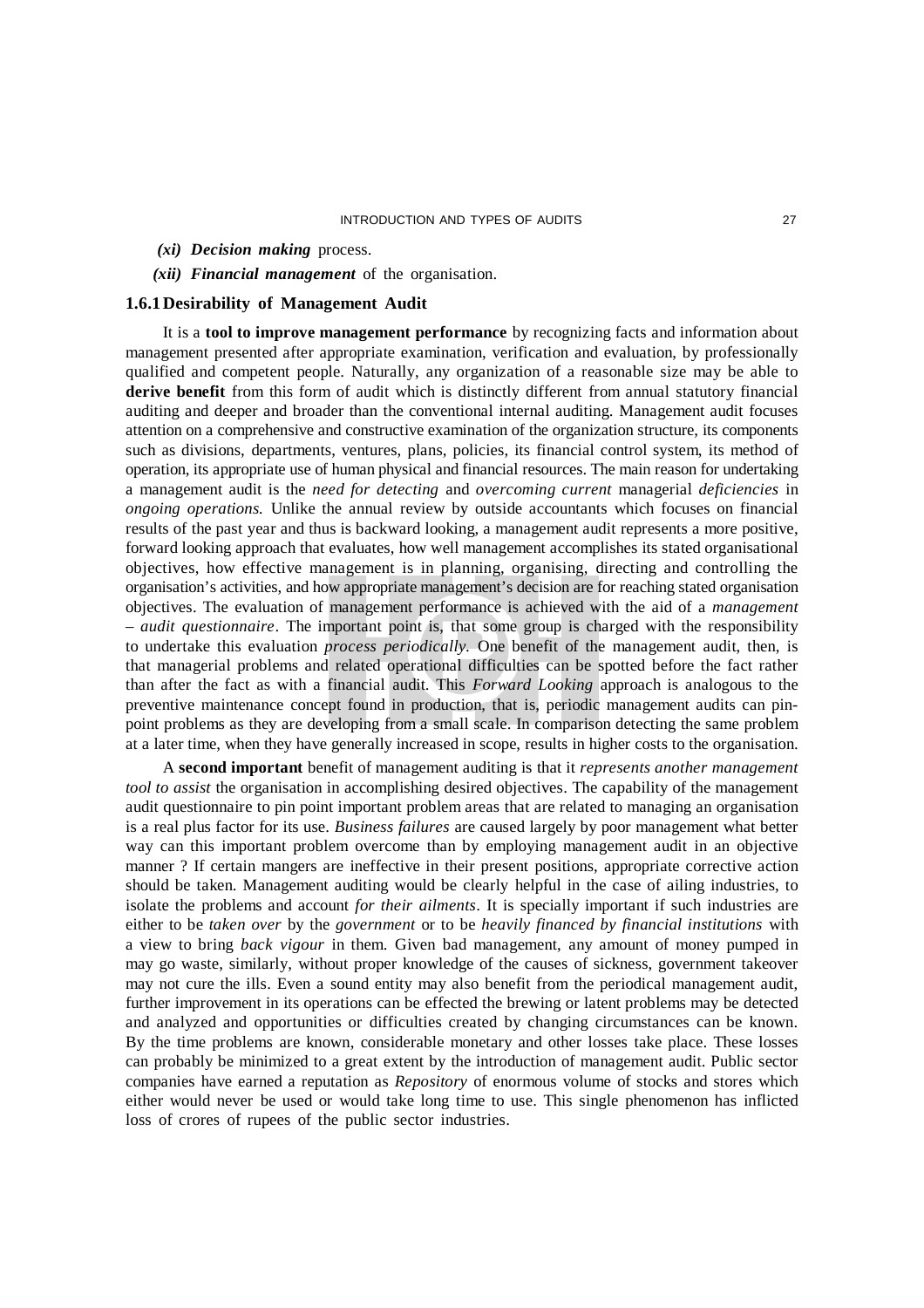The Audit by professional auditors and the audit of the C. and A.G. **is not aimed** to cover the entire area that can reasonably by covered by management audit.

**Management audit Reports:** Management audit reports, will inevitably cover a wide variety of subjects, reflecting as they do the many and cover increasing ramifications of management audit departments. Broadly, however, reports may be divided into **four main categories:**

- (*i*) Reports after visits to a unit
- (*ii*) Periodical reports summarizing the main audit findings and recommendations
- (*iii*) Reports on the results of special investigations and inquiries
- (*iv*) Annual audit report.

# **1.6.2. Types of Reports**

The reporting of results covers a wide spectrum of types, such as :

- 1. Oral Report.
- 2. Interim Written Report
- 3. Regular Written Report
- 4. Summary Written Report.

**(1) Oral Report:** In many situations, the reporting of results will be an oral basis. To some extent, this is inevitable since a part of the actual audit effort is carried on in conjunction with company personnel. In other cases, it is a result of **emergency action needs.** It may also be a prelude to more formal written reports. Oral reporting serves a useful and legitimate purpose. It is recognized that it has a major limitation that there is **no permanent record**. **For example,** a management auditor if he has come across any embezzlement should immediately inform the concerned management orally, so that steps may be immediately taken to present further embezzlement.

**(2) Interim Written Report:** Where it is deemed advisable to inform management of significant developments during the course of the audit, or at least preceding the release of the regular report, there may be some kind of interim written report. This report may pertain to especially significant problems where there is a need for early consideration or the report may be of a progressive nature. Normally, interim reports are full, curved in the final regular reports unless certain matters included in the interim report have been cleared/rectified to the auditor's satisfaction. All in all, interim reports represent a type of reporting which, when used with judgments can be a good device to improve the total reporting process.

**(3) Regular Written Report:** In the particular audit assignment the preparation of formal report is included. The form and content of such written reports will vary widely, both as between individual audit assignments and individual companies. They may be short or long. They may be presented in many different ways, including the extent to which quantitive or financial data are reincluded.

**(4) Summary Written Report:** These summary reports are also referred to as "flash" reports. In a number of companies the practice has developed of issuing an annual report summarizing the various individual reports issued, and describing the range of their content. These summary reports in some cases are *primarily for audit committees* of Boards of Directors, but in other cases for higher level management. They are especially useful to TOP LEVEL MANAGERS who do not actively review the individual reports.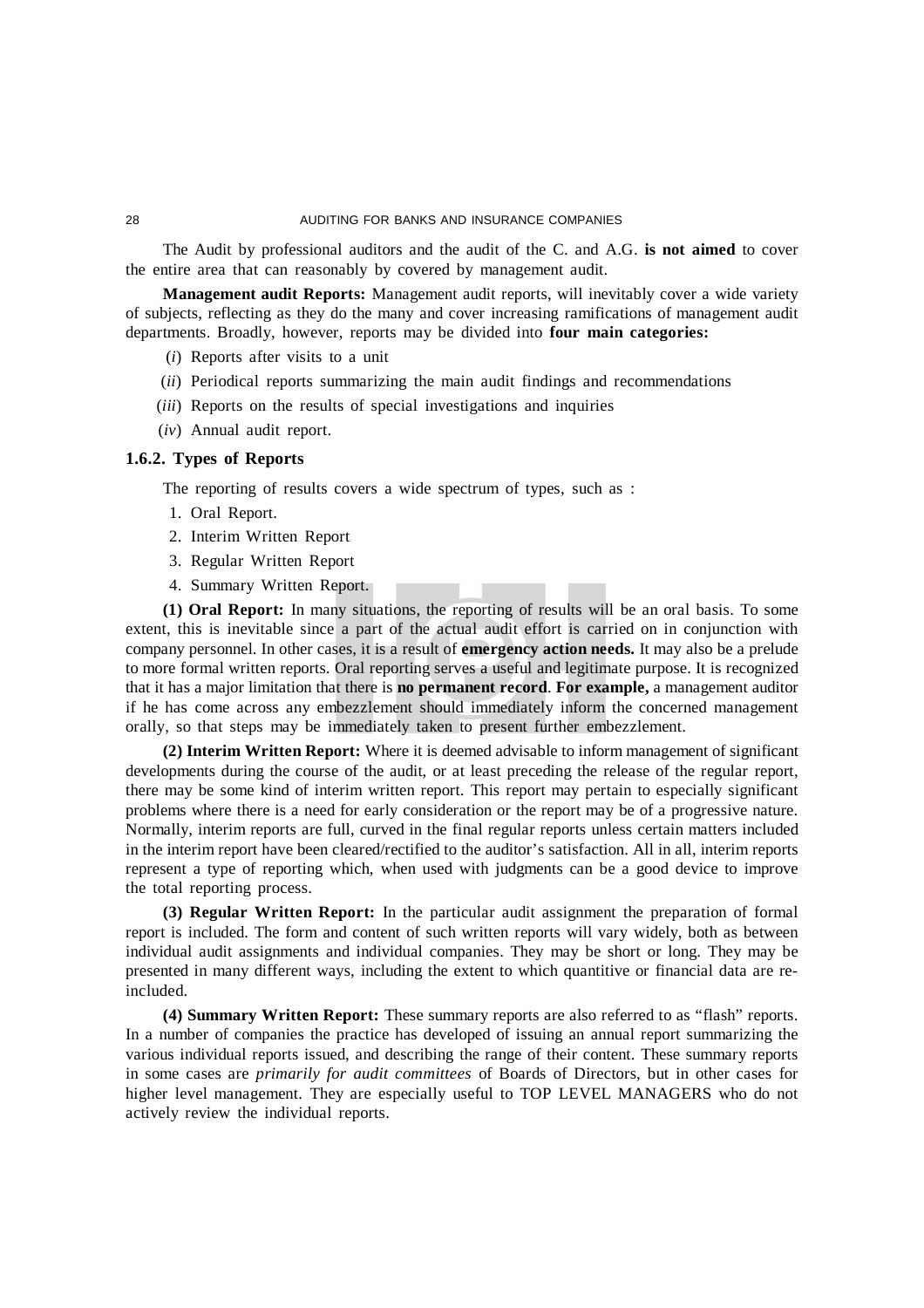#### **1.6.3. Difficulties in Management Audit**

One of the biggest difficulties involved during the course of management — audit is that people working in the government do not wish to accept any change. While at the of **conducting interviews** people working in the organization are amenable to change but at the *time of actual implementation,* they come up with stiff resistance to proposals on account of various *behavioural problems,* arising on this account. Another fear which haunts executives working in the organization is that the management – auditor's recommendations may lead to their removal or reshuffling in the process.

**Financial auditors** deal mainly with *figures,* while management auditors deal mainly with people. Therefore, management auditors must develop and maintain good relations with audites to gain information's and do ensure corrective action on audit findings. Yet, the general image that the auditor seemed to create is that he is a *critic, fault finder* or *private spy* of the top management. It is an *occupational risk* of management auditors to come across very often ruffled feelings, hostile relationship and unwelcome atmosphere. Suggestions made by management audit either may not be accepted or if forcibly implemented attempts are like to be made to make them a failure. The staff/line relationship is in herently prone to conflict. Management auditors are staff and the people in the sense all members of other departments of the organisation are likely to regard the management auditor, the same ways as they regard other staff people. Management Auditors being specialists in their field may think that their approach amd solutions are the only answers. They tend to discount the difficulty, people may face if called on to act on their ideas. Line personnel will almost regard staff with antagonism.

**Fear of adverse opinion:** As the management auditor is expected to evaluate the effectiveness of controls, there is an instinctive reaction from the auditee to have certain amount of fear that his actions when reported are likely to CAUSE adverse effect on those who receive the auditor's report, *viz., top management.* There is a certain amount of justified fear that top management's opinion of their performance or implementation of control procedures is likely to be effected by the auditor's report. Therefore, the management auditor being the part of control system and through evaluation of controls, lead to breeding of antagonism on the part of auditees. The causes of antagonism are:

- Fear of criticism stemming from adverse audit findings
- Fear of changes in day to day working habits because of changes resulting audit recommendations.
- Punitive action by superiors prompted by reported deficiencies.
- Insensitive audit practices reports which are overly critical reports which focus on deficiencies only, the air of mystery clocking some audits, and the perception that auditors gain personality from reporting deficiencies.
- *Hostile Audit Style:* A cold and distinct aspect is a lack of understanding of the auditee's problems, an absence of empathy, an air of smugness or superiority, an excessive concentration on insignificant errors, a prosecutional tone when asking questions, and a greater concern with parading defects than helping constructively to improve conditions.

**The other significant cause** is that auditor's study of existing systems and procedures may give room for recommendations for *changes of such systems*. There is a certain built-in resistance to change. When a change is recommended by the auditor the **resistance to change is transferred** to the auditor's recommendations and the auditor. The auditor is looked upon as a likely instrument for recommending changes and auditees do not welcome the visits of auditors and much less their studies and their reports thereafter.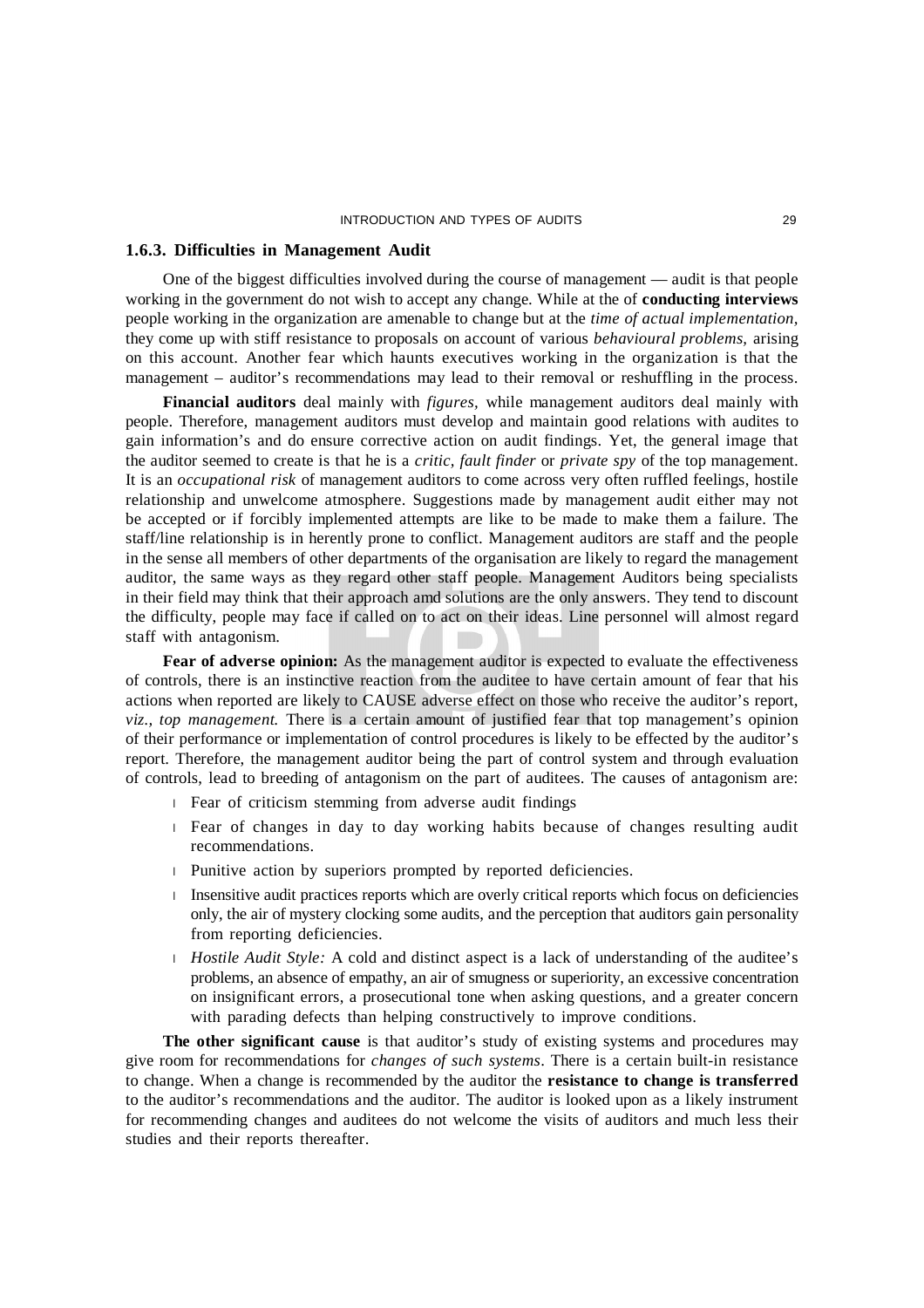**Solution to behavioural problems :** Relations between the auditor and the auditee may improve if the auditor acts and is perceived as a professional advisor and consultant. In event, there is a need to demonstrate to the extent if possible that

- 1. the audit is a part of an overall programme mandated by higher-level authority to meet higher level organisational needs for both *protection* and *maximum constructive benefit.*
- 2. the objective of the review is to *provide maximum service* in all feasible managerial dimensions
- 3. the review will be conducted with *minimum interference with regular operations* of the operating personnel.
- 4. the responsible officers will be kept fully informed and have an *opportunity* to *review findings* and recommendations before any audit report is formally released.
- 5. it is essential to create an atmosphere of trust and friendliness so that audit reports will be understood in their proper prospective.

**Constructive Criticism by Auditors:** It is essential that the auditor should concentrate only on constructive criticism. Once the auditor is able to convince the auditees that his approach is one of mutual problem solving rather than one of fault finding, them it would produce positive results and the chances of auditor's recommendations being considered in an objective fashion would be better. If the auditors were to adopt a *fault-finding role*, the auditee would be constrained to become defensive and would bend backwards to justify their position.

# **CASES OF BEHAVIOURAL PROBLEMS**

#### **Case 1 — Auditor objective and Auditee offensive**

In Aptec Computers Ltd., the management auditor as a part of his duty was expected to perform the audit function of the consultancy division of the organisation. The auditor is the normal functioning discovered *lack of control* and a further study revealed suppression of information regarding illegal procedures being followed by the department. His further in-depth examination of the books revealed that the division has been overstating profits, to justify its existence. These facts which had been in existence with the knowledge of incharge of sales-division had been left undetected. The auditor was totally professional. His attitude was not one of *policing*. He had discussed the contents of the proposed report with the auditee. The auditee had to be offensive. Management had to face the predicament of appreciating the good job done by the management audit department without openly decrying the sales manager. There was open cold war of hatred and hostility declared by the sales manager. The behavioural problems arose in spite of auditor's professional role. The *auditee's reaction* was *instinctive* as a corollary to being self-defensive. The management had a tough time. The problem was sorted out and the atmosphere of ill-feeling and hatred generated by the auditee could be smoothened.

## **Case II — Auditee Progressive and Auditor Cantankerous, Management Indifferent**

In a large organization, High Value Ideas Ltd., there was a long-standing problem of lack of coordination between marketing and production. The pressures of day to day problem, made the situation worse. Production and marketing manager were happy to have the services of the management, auditor to streamline procedures and monitor the implementation. It would have been ideal for the auditor to evolve a good system after a detailed study of the problems, have the key personnel of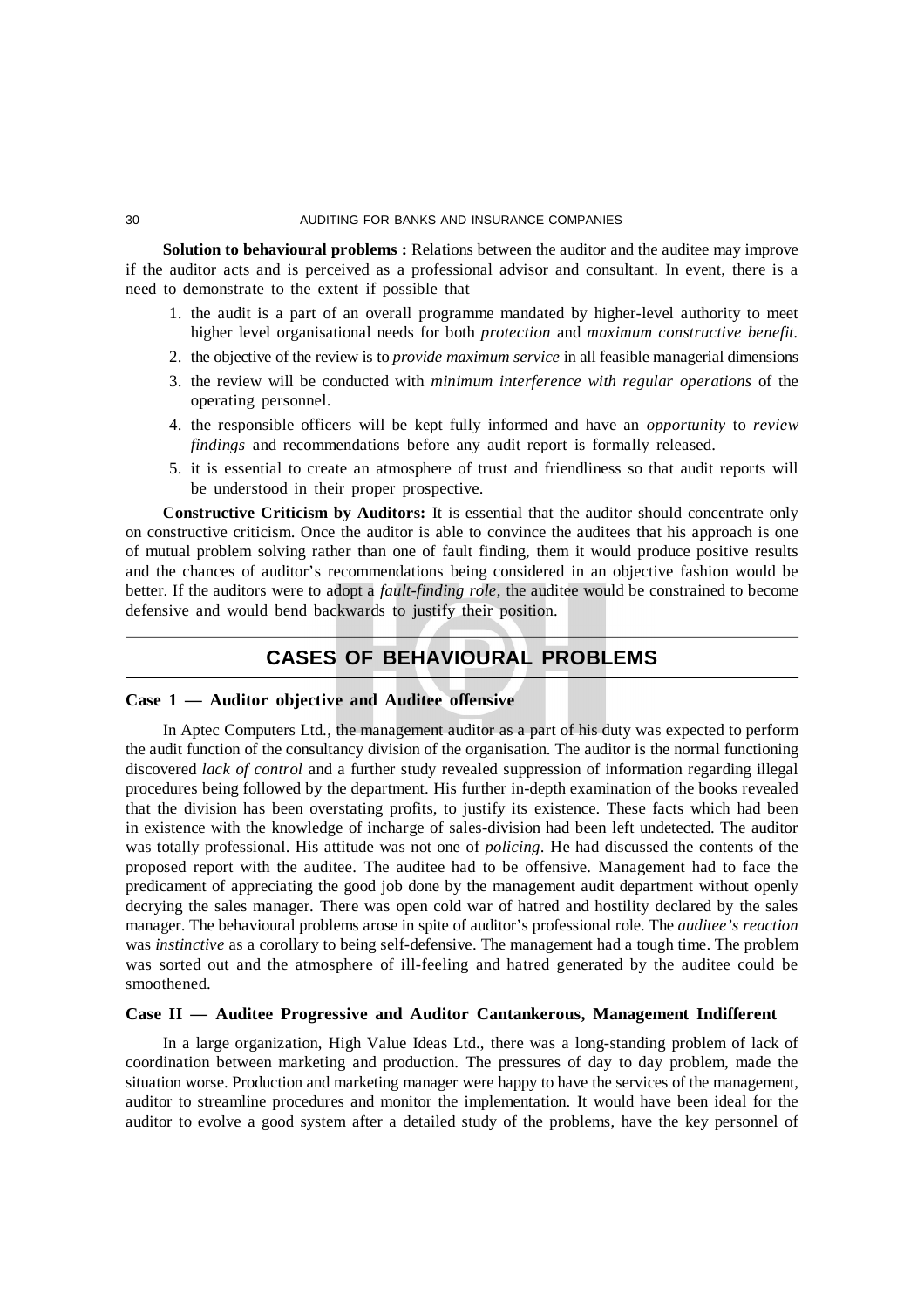production and marketing departments participate in the discussion and to have introduced the proposed system with their cooperation. Instead the auditor took on his duty as a mission for fault finding and started submitting secret reports on the malfunctioning of the production and marketing departments. Management, having already the heavy load of coordination would seek explanations from production and marketing departments. The auditor's cantankerous behaviour and management's indifferent attitude inspite of auditee's very cooperative approach gave room for a series of behavioural problems. A participative approach, with the total curtailment of **policing** reports with the correct guidance from the management would have avoided all behavioural problems.

# **1.7 SOCIAL AUDIT/ENVIRONMENT AUDIT/ENERGY AUDIT**

#### **(a) Social Audit**

Social obligations may be imposed by law, contract or be undertaken voluntarily. In practice, there may be little difference between the behaviour expected from the private sector and the public sector undertakings. However, there is usually an expectations that the Government Business Enterprises (GBEs) will act in accordance with the highest standards.

The challenges which faces countries, is how to get an acceptable balance between commercial concerns and social responsibilities of GBEs. The general worldwide trend of improving the financial performance of PSUs is likely to impose limits on the extent to which these organisations can undertake uneconomic social responsibilities. This emphasis on the **Rate of Return**, from the Government investment in these organizations may lead them to give a lower priority to their social obligations at a time when there is growing public concern over the organization responsibilities to the environment clients and employees.

The accounting rate of return is the rate used for discounting social profits. In determining the accounting rate of return the following considerations should be borne in mine

- The future social profit for all the projects (enterprises) must be discounted.
- The rate of return should be such that all mutually compatible projects with positive present social value can be undertaken.
- The accounting rate of return (interest) should maintain some kind of balance between investment and investible resources, *too low* on accounting rate of interest would lead to *over investment* with inflationary effect and *too high* an accounting rate of interest would leave savings under utilised and result in exeessive unemployment.
- The rate of return currently being earned is a good guide to the accounting rate of interest when the following conditions are reasonably satisfied
	- (*i*) indirect taxes are fairly uniform with little discrimination between imported and exported commodities.
	- (*ii*) the social wage rate is close to the actual wage rate.
- Experience is the best guide to the choice of accounting rate of interest. If the *investment requirement* of acceptable projects *exceeds* the availability of investible funds, increases the accounting rate of interest. If the investment *requirement of acceptable* projects *is less* than the availability of investible funds, decrease the accounting rate of interest.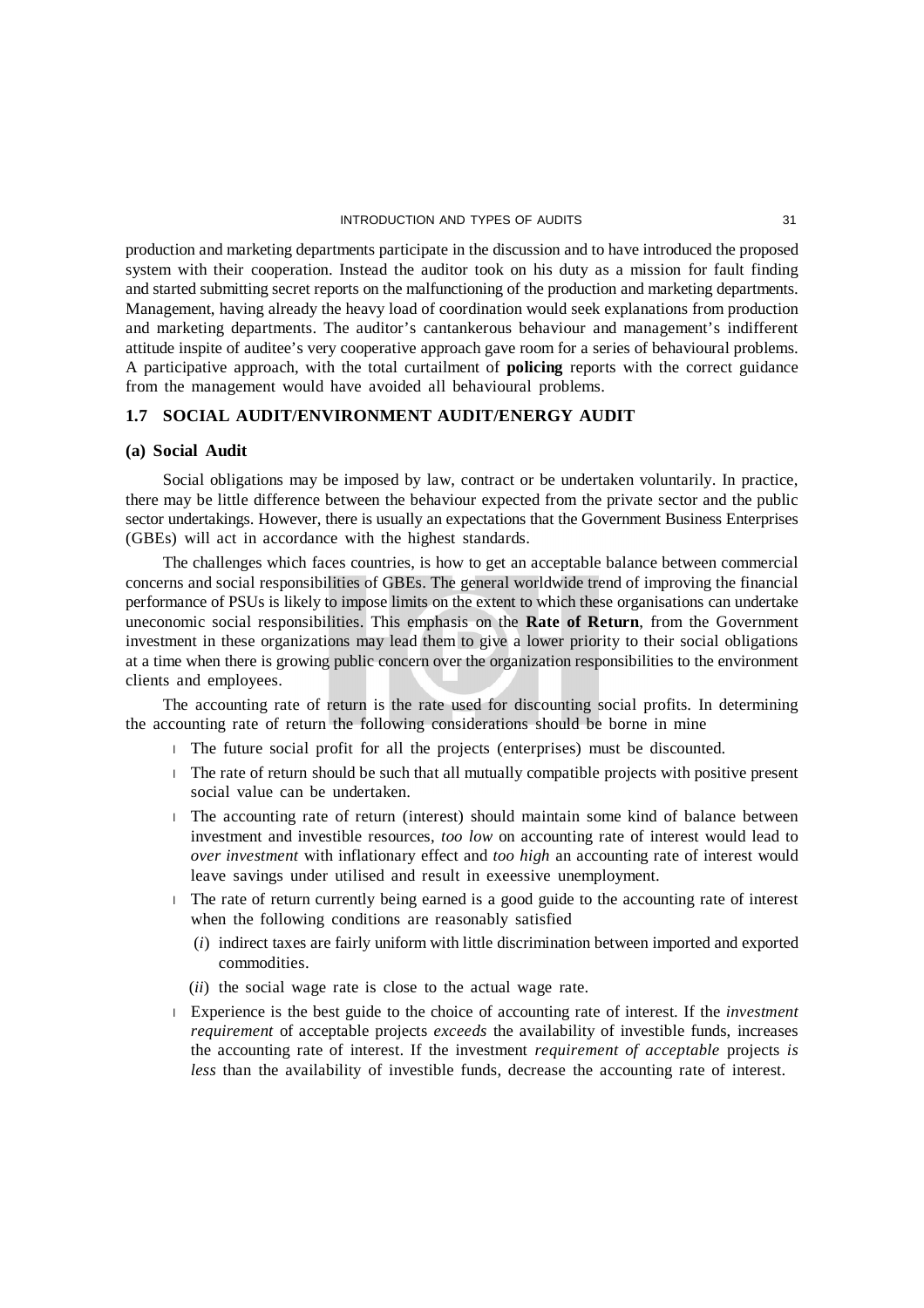## **(b) Environmental Audit**

Environmental audit is a term commonly used to describe the disclosure by an entity of environmentally sealed verified (audited) or not regarding environmental *risks, impacts, policies, strategies, targets, costs, liabilities or performance,* to those who have an interest in such information as an aid to enabling enriching their relationship, via either —

- (*i*) The annual report and accounts package
- (*ii*) A stand-alone Corporate Environmental Performance Report (CEPR).
- (*iii*) A site centered environmental statement, or
- (*iv*) Some other medium (*e.g.,* staff news letter, video CD ROM, Internet site).

Environmental audits are becoming increasingly common in certain industries. Audit can be performed by *external* or *internal experts* (sometimes including internal auditors). Often the work is performed by a multi disciplinary team and is performed at the *request of management* and are for *internal use.*

In our country, the Regulatory Authorities like Ministry of Environment and Forest, State Pollution Control Board, State Development of Environment etc. have come into play to clear the projects from environment view point before its commissioning. The Environmental Impact Assessment (EAI) is a pre-requisite to start an industry. The EAI tries to forecast the expected damage to be caused by the development of the industries to the environmental and the means required to mitigate that damage, in corporating the same in the Project Report for compliance in due course, keeping in view the serious threat to all the living beings in the universe by the repaid industrialisation, which is polluting the environmental on an irreparable extent. The Government of India Notification by GSR No. 329 E dated 13/02/1992 has asked that "Every person carrying on an industry; operation or process requiring consent under section 25 of the Water (Prevention and Control of Pollution) Act, 1974 or under section 21 of the AIR (Prevention and Control of Pollution Act 1981 or both or authorization under the Hazardous Waste (Management and Handling) Rules 1989, issued under Environment Protection Act 1986, shall submit an Environment Audit Report for the financial year ending 31<sup>st</sup> March in form V to the concerned State Pollution Control Board on or before the 15th day of May, every year beginning 1993.

With a view to define the *Environmental Audit, it may be stressed that it is a critical analysis of (i) policies (ii) principles (iii) systems (iv) procedures (v) practices and (vi) performances* of the aspect which relates to the environment. It is a management tool comprising a systematic, documented, periodic and objective evaluation of how well environmental organization, management and equipment are performing with the aim of helping to safeguard the environment by  $-$ 

- (*i*) Facilitating management control of environmental process.
- (*ii*) Assessing compliance with company policies, which would include meeting regulatory requirements.

**The Objective of Environment:** Audit are to evaluate the efficacy of the utilisation of resources of man, machines and materials, and to identify the areas of environmental risks and liabilities and weaknesses of management system and problems in compliance of the directives of the regulatory agencies and control the generation of pollutants and/or waste.

The environment audit is in its infancy and information what is usually required meant for the compliance of the statutory requirements *i.e.,* to obtain clearance before establishing an industry.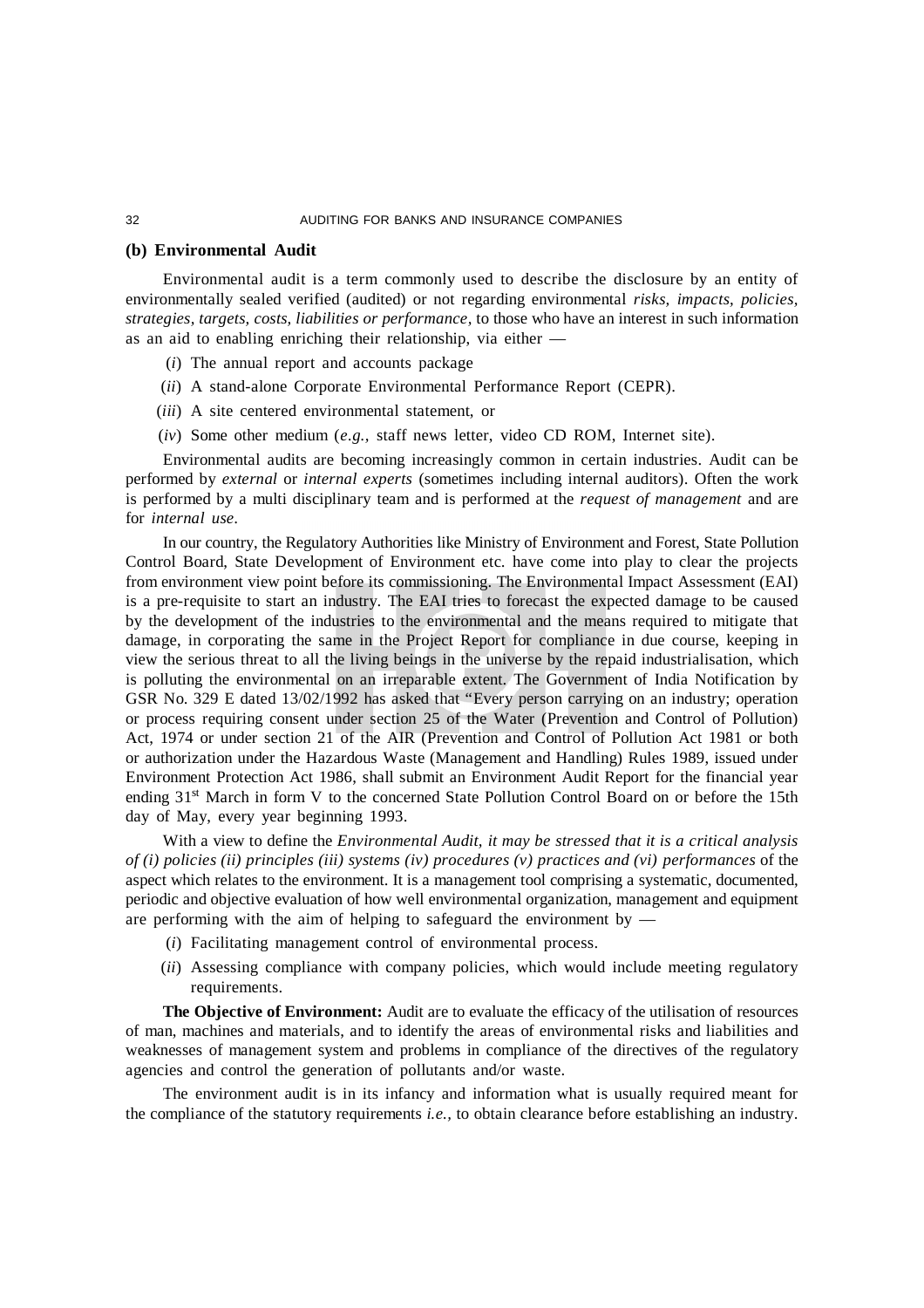#### **Aspects to be considered for environmental audit**

- *(i) Layout and Design:* The layout to be sketched in the style which will allow adequate provisions for installing pollution control devices, as well as provision for upgradation of pollution control measures and the meeting of the requirements of the regulations framed by the Government. In the course of the audit, the areas which requires attention but not attended by the industry to be pinpointed. Further, future requirements of environmental measures with the proposed future course of working plan are to be identified.
- *(ii) Management of Resources:* Management resources include air, water, land, energy; raw materials and human resources besides others. The waste of resources to the minimum possible extents is good for the health of the industry as well as the environment.
- *(iii) Pollution Control System:* An effective pollution control system should be in existence. One aspect should be whether all required pollution control measures are in vogue or not. Next aspect should be whether the same is effective or not. Further, it is to be investigated whether more measures are required.
- *(iv) Emergent Safety Arrangement:* The chemical, gas etc. industry which are *prone to sudden* requirements of *safety* arrangements, must *remain alert* all the while. The emergency plans are to be reviewed periodically sufficient staff along with other required safety amenities should be kept ready.
- *(v) Medical and Health Care:* The medical services should be maintained. The health of the workers should be a big consideration for the management.
- *(vi) Industrial Hygiene:* Proper system should be in vogue to eliminate industrial unhygienic state.
- *(vii) Occupational Health:* As the occupational health *hazards varies* from industry to industry due to the differences in the nature of working atmosphere and the pollutants present in it, the concerned industry must pay proper weightage to those diseases which are prone to that particular type of industry.
- *(viii) Assimilation and Reporting:* The information system should be strengthened to generate and its reporting system should be proper, keeping in view, the authorities, responsibilities and subsequent delegations. A report of compliance of all statutory environmental laws alongwith other preventive and precautionary measures should be put to Board at regular intervals.
- *(ix) EIA Methodology:* Environment Impact Assessment (EIA) is usually are pre requisites to start an industry. This is done considering the known spheres of activities on the existing environment conditions. But the predictions necessarily deviate from the actual happenings when the industry starts working.
- *(x) Compliance to regulatory mechanism:* The persons who are directly working with the system, should be trained and instructed on regular basis, to avoid making the Board/ owner vulnerable to prosecution and penalty.
- *(xi) Concern for the society:* The audit should look into gaseous, dustful, clumsy state of surroundings so that the displaced persons should not feel alienated with industrialization and make a balance between its own development and the society's concern.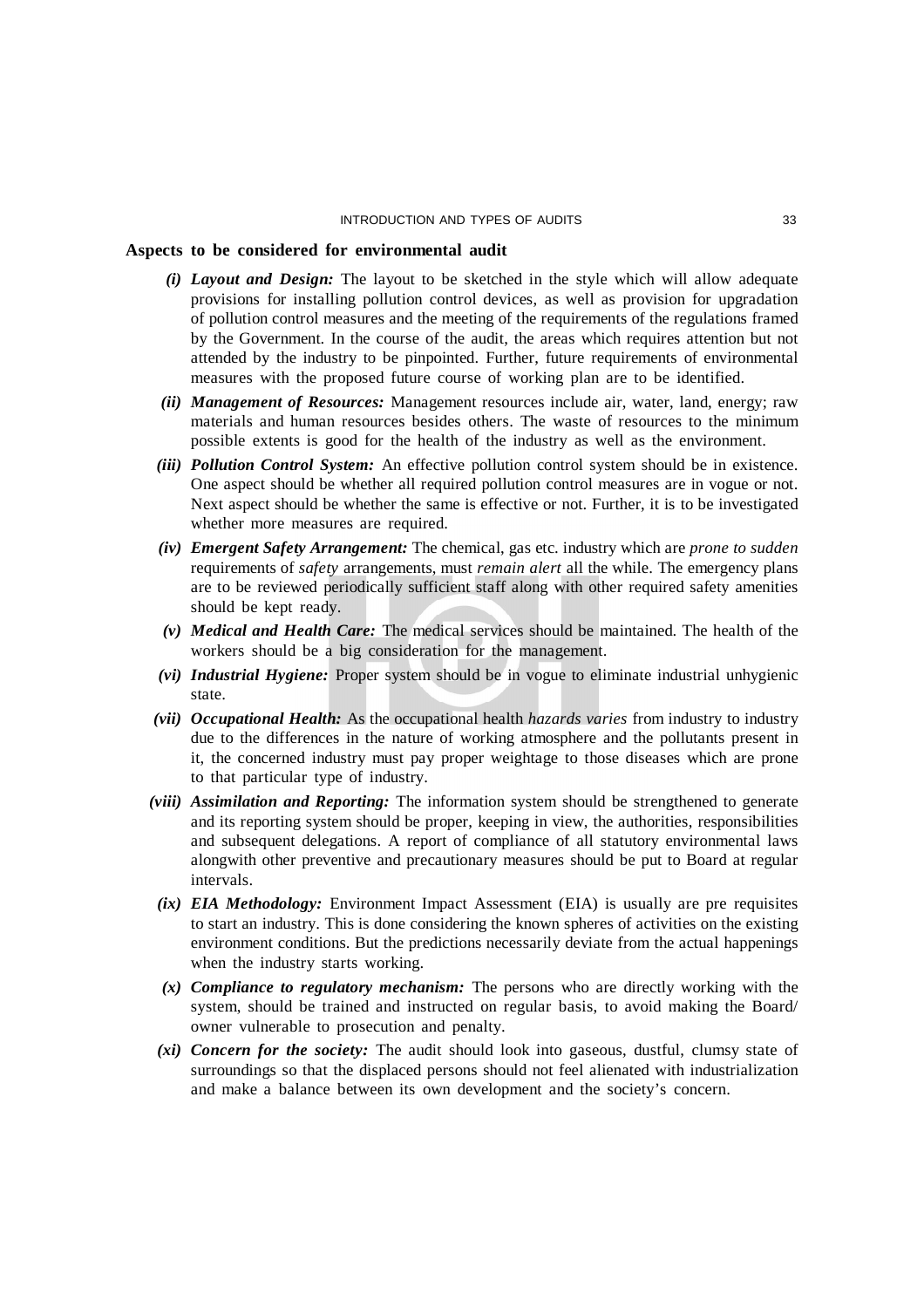# **(c) Energy Audit**

In addition to general points of audit, there are special points which arise in energy audit (or electricity companies)

- (i) The auditor should study the provisions of the Electricity Supply Act, 1948 and the Indian Electricity Act, 1910 relating to the accounts of the company.
- (ii) Should examine the internal control system specially in regard to the methods of billing consumers, recording payment of wages to worker and the collection of debts.
- (iii) Compare the consumer's tabular ledger with the original records.
- (iv) Test check the receipt of cash/cheque from the consumers with reference to the bills and the entries in the machine for receipt.
- (v) Should ensure the arrears for properly accounting for and recovered from the consumers.

#### **1.8 AUDITING IN A COMPUTERIZED ENVIRONMENT (EDP)**

EDP Audit is the process of auditing in a computerized environment. The prime objectives of EDP Audit are to determine whether computer systems safeguard assets, maintain data integrity, achieve organisational goals effectively and consume resources efficiently. The use of a computer changes the processing and storage of financial information and may affect the organization and procedures employed by the entity to achieve adequate internal control.

The impact on auditing is as follows:

- 1. Widespread end-user computing could sometimes result in *unintentional errors* into systems owing to inexperienced persons being involved. Also, coordinated program modifications etc. may not be possible.
- 2. Improper use of Decision Support Systems (DSS) can have *serious repercussions*. Their underlying assumptions must be clearly documented.
- 3. Auditor's participation to a *limited extent* in systems development may become in evitable to ensure that *adequate controls* are built in
- 4. *Usage of sophisticated* audit software would become a necessity, since *contenventional methods* of auditing would no longer be sufficient.
- 5. *Data communications* and networking would *introduce new risks,* which an auditor must be aware of . He must have sufficient knowledge in this area to recommend the necessary *data security* and *control measures.*
- 6. The move towards paperless electronics data inter change *(EDI)* would *eliminate* much of the traditional *audit trail,* radically changing the nature of audit evidence.

#### **1.8.1. Types of EDP Accounting**

Many types of computer systems are currently in use. These systems are distinguished by the methods they use for processing transactions, by the type of filling systems used for storing and retrieving data, and by the hardware configuration comprising the system. This section briefly describe the more common systems to be found under each of these headings:

- (*a*) Processing System
- (*b*) Time sharing and service bureaus.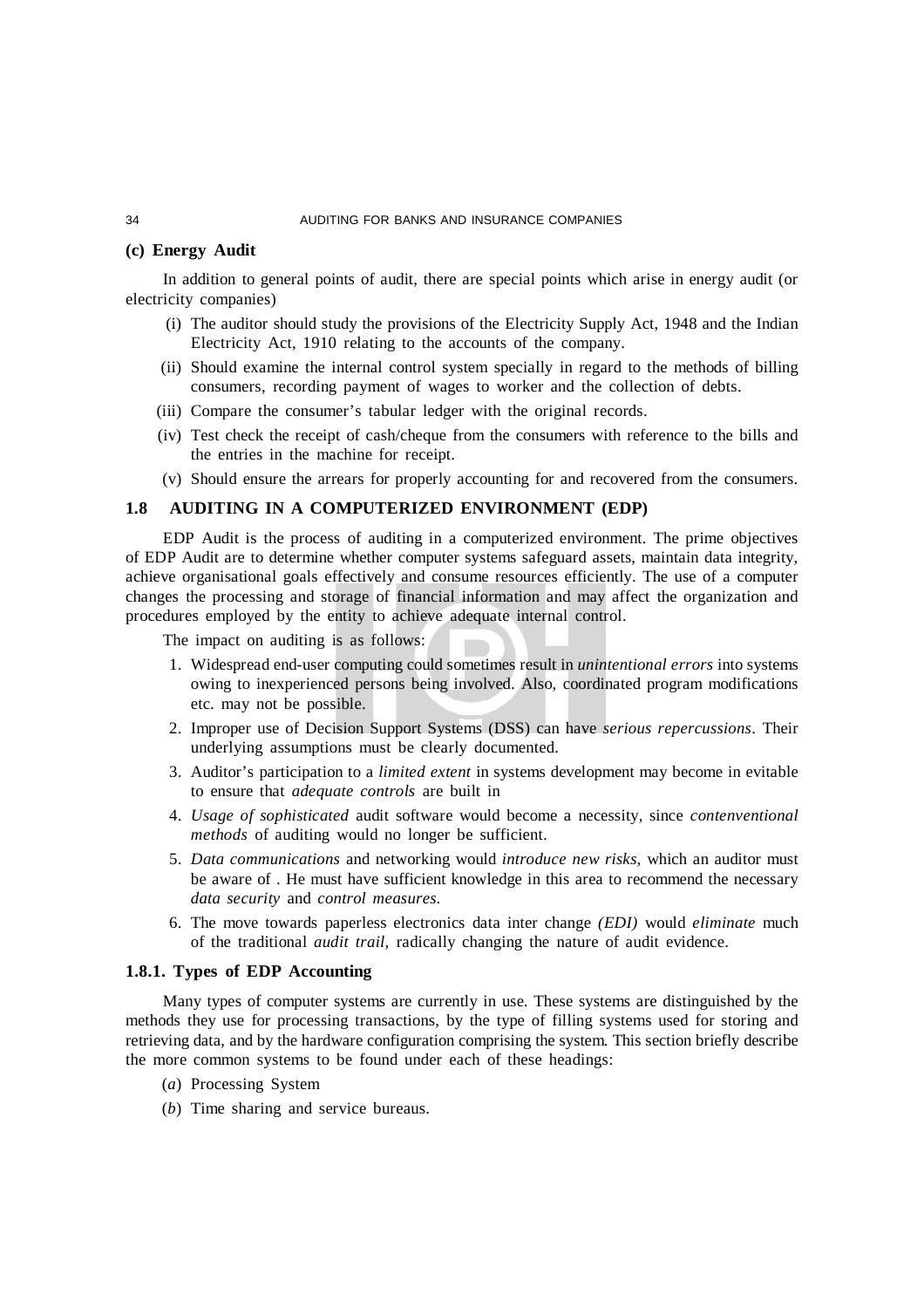- (*c*) File systems.
- (*d*) Hardware Configurations.
- **(a) Processing Systems:** It has got two systems:
- *(i) Batch Processing: Transactions* are *accumulated* and *processed* in *group* sales orders for the day, invoices to be recorded, and daily each receipts might each be viewed as a batch of transactions, to be processed as a group. Control totals, consisting of adding – machine tapes, summing the rupee account of transactions in a group, are usually developed and compared with output in order to assure complete and accurate processing. *Batch processing* systems are distinguished by their relative simplicity and realiability. They *do not process* transactions as *quickly* as the more advanced systems, nor do they process the potential for providing *timely information* concerning the files updated by transactions — processing. The use of networked PCs terminals has become wide spread, even among small entities. In today's system it is rarely found.
- *(ii) Real Time Processing Systems:* In an online real time (OLRT) processing system, transactions are entered as they occur and are processed as they are entered. Here the continuous updating of the database is there as the transactions are entered. Although powerful in terms of information capacity, OLRT are more complex than batch processing systems.
- **(b) Time Sharing and Service Bureau**
- *(i) Time sharing occurs* when a computer serves more than one user. In transaction processing, time sharing occurs when a computer processes transactions for more than one entity. A Thrift institutions, for example, may rent time on its computer to a investment company that uses the computer to process loan payments.
- *(ii) Service Bureau:* is an entity that processes transaction for other entities. A service bureau, may handle the complete payroll processing for small companies that singly, do not have a *sufficient number* of *transactions* to justify acquisition of a computer.
- **(c) File Systems**
- *(i) Flat file system:* Under it users own their own data that is, the *user has exclusive access* to and use of his or her set of data. Flat file systems produce redundancy in that several users may require the same set of data. Many data sets may need to be updated for a single transaction or group of transaction. The data processing and storage cost associated with flat file systems can be quite expensive, given heavy data volume.
- *(ii) Integrated Database System:* As alternative to flat file systems, many firms have adopted a data base approach whereby *data is entered only once* and *shared* by a multitude of users. It contains a set of interrelated master files that are integrated in order to reduce data redundancy. The software used to control input and output is referred to as database management system (DBMS) handles storage, retrieval, updating and maintenance of data in the data base. Integrated files are associated most often with real time systems and pose the greatest challenge for auditors controls within these systems are harder to test and assess due to the danger of file destruction and the internal storage of data in random, rather than sequential order increases the difficulty involved in performing substantive tests.

**Data Warehousing:** A form of integral system collected in one database immense volume of data detailing every aspect of a company's operations and cross indexes it. The system then uses clusters of parallel computers together with *warehousing software* that extracts data from main frames,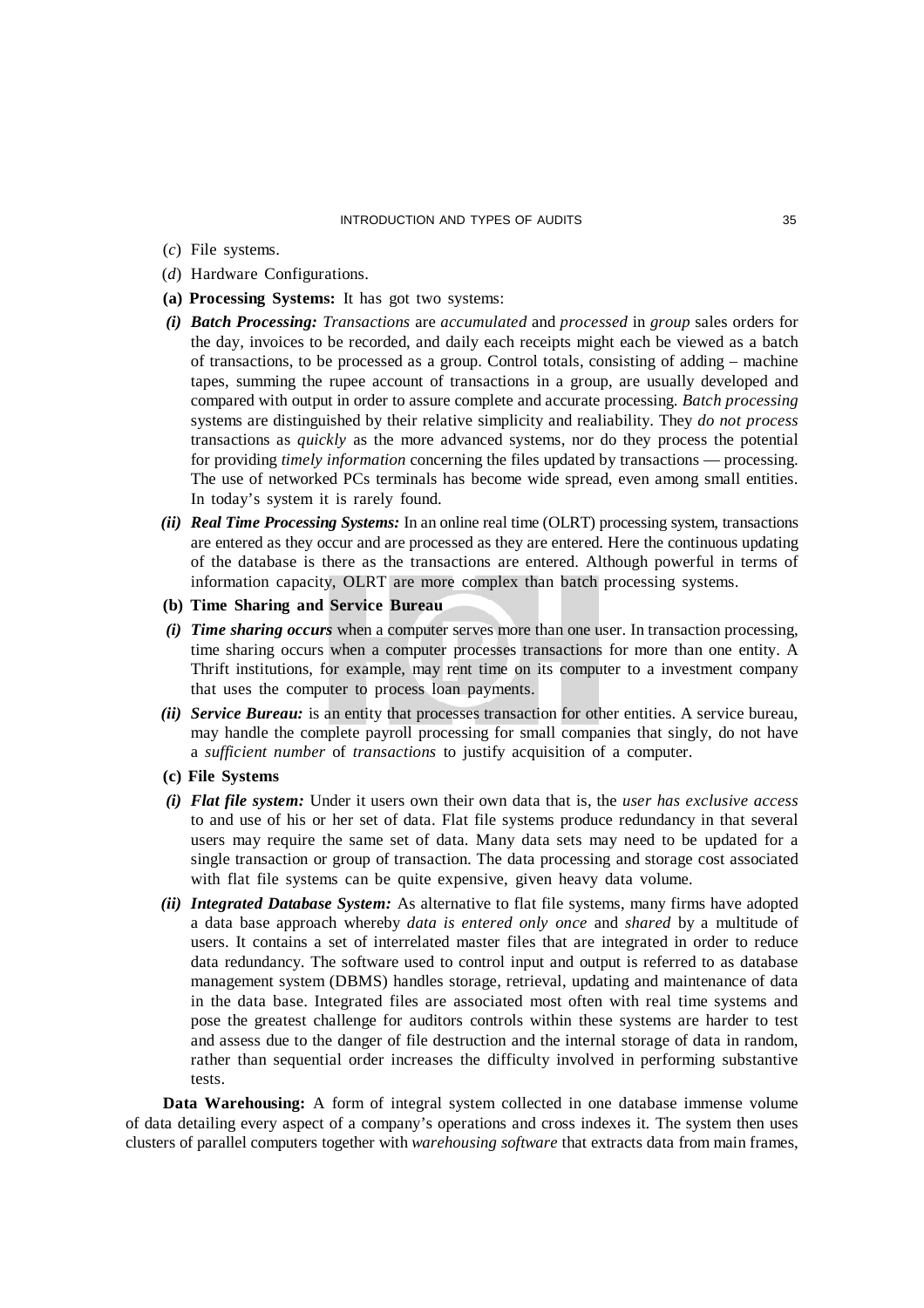cross indexes it for rapid searching, and analyses and presents the results. The system can also search masses of data to locate unanticipated patterns and relationships.

#### **(d) Hardware Configurations**

- *(i) Online Systems* are unique in that each transaction is entered by way of a communication device (such as terminal) connected directly to the computer. Online systems store data and files on disks. Online systems may or may not be real time systems, depending on whether transactions is processed and files updated immediately as transactions are entered.
- *(ii) Electronic Data Interchange (EDI)* currently being adopted by an increasing number of companies, is the computer exchange of inter company business documents in a public standard format MORE SPECIFICALLY, it is a technique by which a company's computer system is linked to those of its suppliers and customers and transactions such as purchases, sales and cash receipts and payments, may be initiated automatically by the system. EDI eliminates the need to re-enter data into the accounting system. This results in fewer errors and more timely information.
- *(iii) Distributed Data Processing:* Many large companies use PCs extensively, for both data processing and analysis. Companies with branches or divisions, for example, frequently use area networks for processing branch or division transactions and for transmitting them to the have office main frame via communication links. At the same time, the PC can be used by the managers for various kinds of analysis, such as analysis of inventory status, customer inventory and aging of accounts receivable.

Distributed data processing systems are connected to a mainframe computer located at the entity's head office. Additional, they may be linked to one another through a system of *Networking*. Networking includes Local Area Networks (LAN), Wide Area Networks (WAN) and Value Added Networks Services (VANS). A division faced with an unusually large number of transactions to share work loads.

# **1.8.2. Specific Problems of EDP relating to Internal Control**

In an EDP system, the following problems arise in the implementation of internal control:

**(1) No separation of duties:** In a manual system, separate individuals are responsible for initiating transactions recording transactions , and custody of assets. In a computer system, however, the traditional notion of separation of duties does not always apply.

**(2) Delegation of authority an unclear responsibility:** A clear line of authority and responsibility is an essential control in *both manual* and *computer systems.* In a computer system, however, delegating authority and responsibility in an UNAMBIGUOUS way may be difficult because some resources are shared among multiple users. When multiple-users have access to the same data and integrity of the data is sometimes violated, it is not always easy to trace the responsibility for corrupting the data and correcting the error.

**(3) Need for competent and trustworthy personnel:** The data processing is exceedingly complex and highly skilled personnel and required to develop, modify, maintain and operate computer systems. There is always a shortage of well trained and experienced data processing personnel due to constraint of total emoluments offered to them. As such, organisations, sometime have been forced to compromise in their choice of staff. High turnover in the data processing industry has been the norm and the rapid evolution of technology inhibits management's ability to evaluate an employee's skill.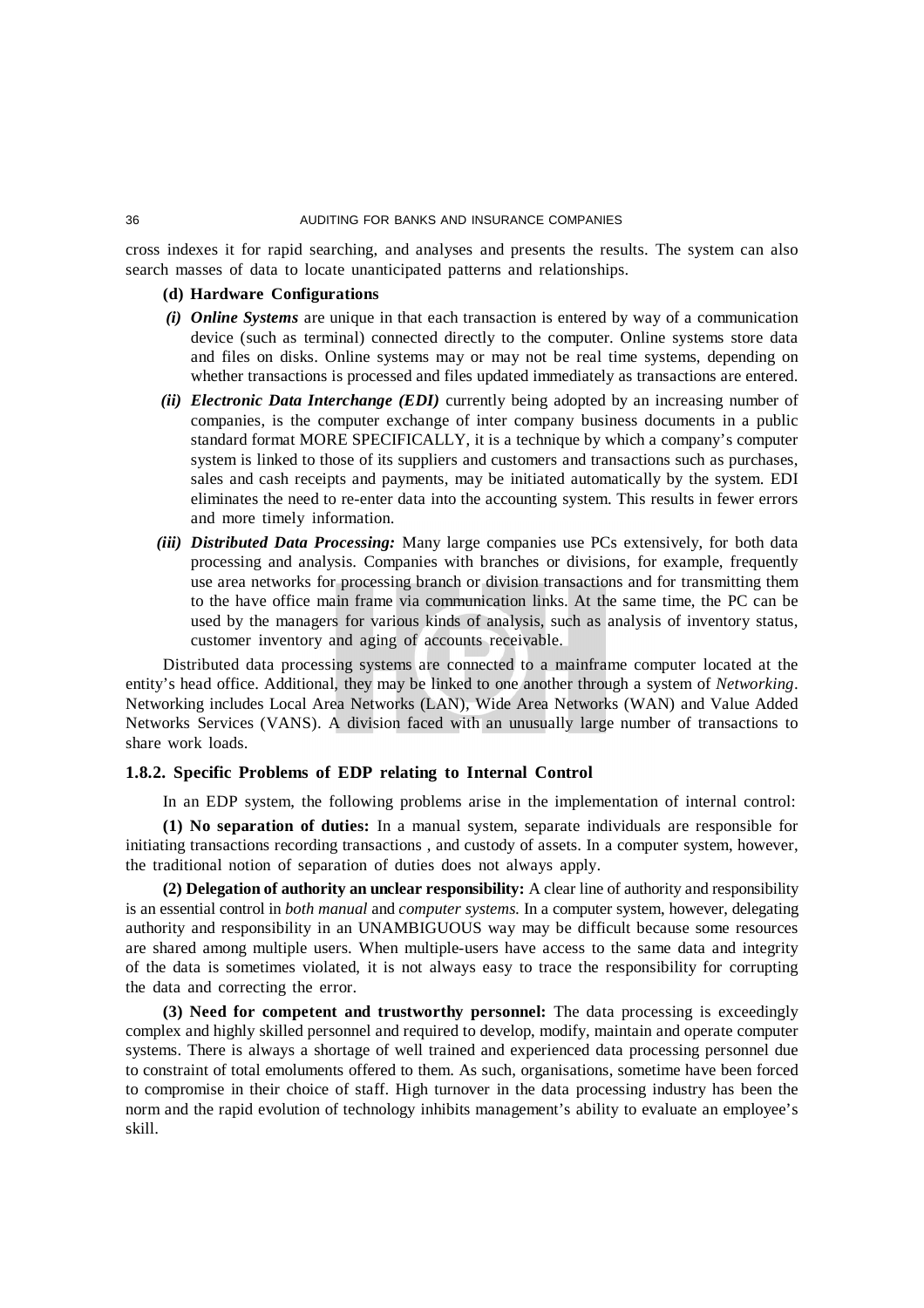**(4) System of authorisations:** Management issues two types of authorisations to execute transactions, General authorisations and specific authorisations. When evaluating the adequacy of authorisations procedures, auditors have to examine not only the work of employees but also the veracity of program – processing.

**(5) Adequate documents and records:** In computer systems, documents may not be used to support the initiation, execution and recording of some transactions. Thus, no visible audit or management trail may be available to trace the transaction. The absence of a visible audit trail is not a problem for the auditor provided that systems have been designed to maintain a record of all events and there is a means of accessing these records. Unfortunately, not all computer systems are well designed and cause serious control problems.

**(6) Physical control over assets and records:** In computer there is concentration of data processing assets and records of an organization. The perpetrator does not have to got to physically distance locations to execute the fraud. This concentration of data processing assets and records also increases the loss that can arise from computer abuse or a disaster. For example, a fire that destroys a computer room may result in the loss of all major master files in an organisation. If the organization does not have suitable back-up, it may be unable to continue operations.

**(7) Adequate management supervision:** In computer systems, however, data communications may be used to enable employees to be closer to the customers they service. Thus, the supervision of employees may have to be carried out remotely.

**(8) Comparing recorded accountability with assets:** In a computer system, programs are used to prepare periodically. Data and assets should be compared to determine whether incompleteness or inaccuracies in the data exist or shortages or shortages in the assets have occurred.

# **1.8.3 Special Audit Techniques**

*Computer-Assisted Audit Techniques* (CAATs) — International standard on auditing describes two of the more common types of CATTs, *audit software* and *Test-data* for audit purposes.

## *(i) Audit Software:*

Audit Software consist of computer programs used by the auditor, as part of his auditing procedures, to process data of audit significance from the entity's accounting system. It may consist of *package programs, purpose-written* programs, and *utility programs.* Prior to the use of audit programs, the auditor should substantiate their validity.

- **Package Programs** are generalized computer programs designed to perform data processing functions which include reading computer files, selecting information, performing calculations, created data files and printing reports in a format specified by the auditor.
- **Purpose-written** programs are designed to perform audit tasks in specific circumstances.
- **Utility Programs** are used by, the entity to perform common data processing functions, such as sorting, creating and printing files.

# *(ii) Test Data:*

Test data techniques are used in conducting audit procedures by entering data into an entity's computer system, and comparing the results obtained with predetermined results. Test data is used to test specific controls in computer programs, such as *online password* and data access controls. Example of such uses are: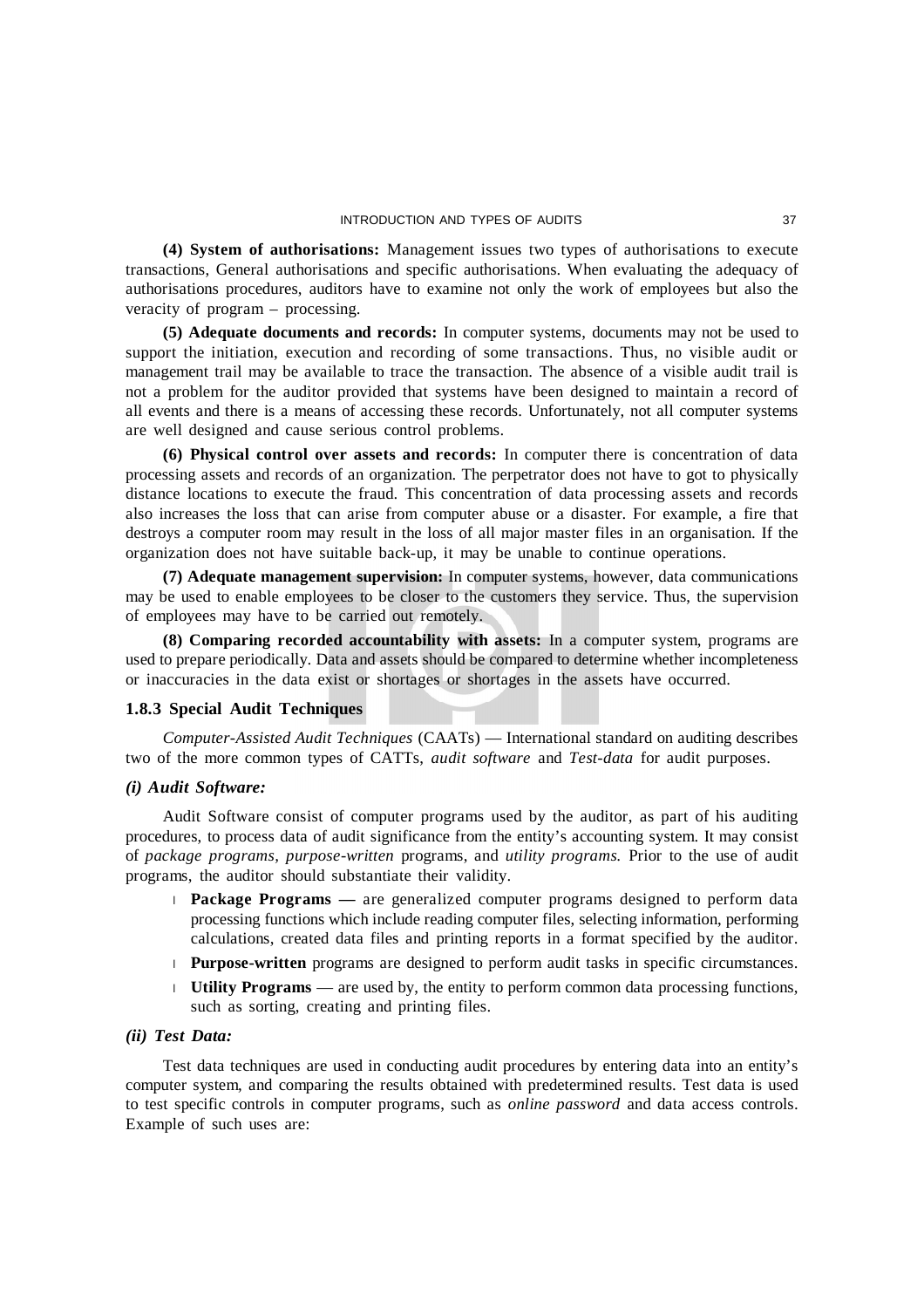- Test transactions selected from previously processed transactions or created by the auditor to test specific processing characteristics of an entity's computer system.
- Test transactions used in an integrated test facility where a *"dummy"* unit is established  $\mathbf{L}$ and to which test transactions are posted during the normal processing cycle.

After processing of *test-data,* the auditor should ensure that the *test transactions* are subsequently *eliminated* from the entity's accounting records.

# **1.8.4 Uses of CAATs:**

CAATs may be used in performing various auditing procedures including

- (*i*) Tests of details of transactions and balances
- (*ii*) Analytical review procedures. For example, the use of audit software to identify unusual fluctuations or items.
- (*iii*) Compliance tests of *General IT Controls, e.g.,* the use of test data to test access procedures to the program librasies.
- (*iv*) Compliance test of *IT application controls, e.g.,* the use of test data to test the functioning of a programmed procedure.

## **Considerations in the use of CAATs**

When planning the audit, the auditor should consider an appropriate combination of manual and computer assited audit techniques. In determining whether to use CAATs, the factors to be considered include —

- (*i*) Computer knowledge expertise and experience of the auditor
- (*ii*) Availability of CAATs and suitable computer facilities
- (*iii*) Impracticability of manual tests.
- (*iv*) Effectiveness and efficiency.

**(i) Computer knowledge and expertise:** The auditor should have sufficient knowledge to plan, execute and use the results of the particular, CAAT adopted. The auditor should be aware that the use of CAATs in certain circumstances may require significantly more computer knowledge and expertise than in others.

**(ii) Availability of CAATs :** The auditor should consider the availability of CAATs, suitable computer facilities and the necessary computer-based accounting systems and files. The auditor should have a reasonable expectation that the computer facilities will be controlled as under:

The cooperation of the entity's personnel may be required to provide processing facilities at a convenient time, and to provide copies of data files in the format required.

**(iii) Impracticability of Manual tests:** Many computerized accounting systems perform tasks for which no visible evidence is available and in these circumstances, it may be imperative for the auditor to perform tests manually. The lack of visible evidence may occur at different stages in the accounting process *e.g.,*

- (*a*) input documents may be non-existent where sales orders are entered online .
- (*b*) the system may not produce a visible audit trail of transactions processed through the computer.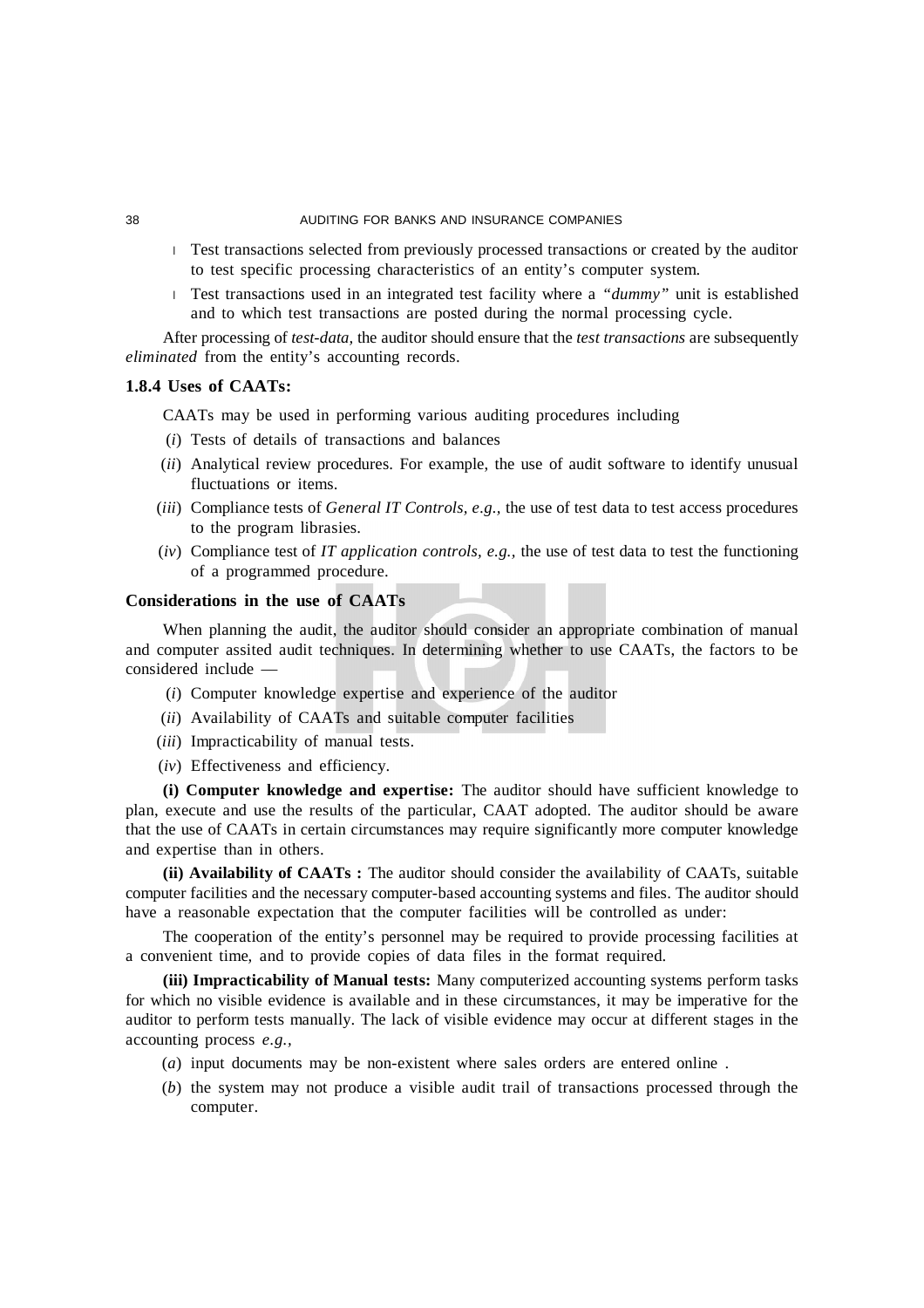(*c*) output reports may not be produced by the systems. In addition a printed report may only contain summary totals while supporting details are retained in computer files.

**(iv) Effectiveness and efficiency improvement:** The effectiveness and efficiency of auditing procedures may be improved through the use of CAATs in obtaining and evaluating audit evidence. *e.g.,*

- (*a*) some transactions may be tested *more effectively* for a similar *level of cost*.
- (*b*) balance details may be reviewed reports printed of *unusual items* more efficiently.
- (*c*) the use of CAATs may make additional substantive procedures more efficient than reliance on controls and related compliance procedures.

# **1.8.5 Major steps in application of CAATs**

The major steps to be undertaken by the auditor in the application of a CAAT are to:

- (*a*) Set the objective of CAAT application.
- (*b*) Content and accessibility of the entity's files.
- (*c*) Transaction types to be tested.
- (*d*) Procedures to be performed on the data.
- (*e*) Output requirements
- (*f*) Identify the audit and computer personnel.
- (*g*) Refine the estimates of cost and benefits.
- (*h*) Use of CAAT is properly controlled and documented.
- (*i*) Arrange the administrative activities.
- (*j*) Execute the CAAT application.
- (*k*) Evaluate the results.

The presence of the auditor is not necessarily required at the computer facility during running of a CAAT to ensure appropriate control procedures. However, it may provide practical advantages, such as being able to control distribution of the output and ensuring the timely correction of errors.

# **1.8.6Requirements for Effective Computer Audit System**

Prior to selecting a computer audit package, a review should be made of the generalized computer audit program. System that have been developed by other organisations. No single software package may satisfy all the requirements of every audit group or assignment. The following are some characteristics of an effective systems:

**(1) Simplicity:** The system should be simple to use and eliminate the needs for remembering countless details normally required in writing or revising computer programs.

**(2) Understandability:** The system should be readily understandable by members of the audit staff, even those with little computer expertise. The capabilities of the system should be known and it should be easy to use. Coding forms provided should not be difficult to understand.

**(3) Adaptability:** The system should be capable of writing computer audit programs for the various types of computers used in the company or expected to be acquired. Thus the package will be usable in the equipment is changed in the future.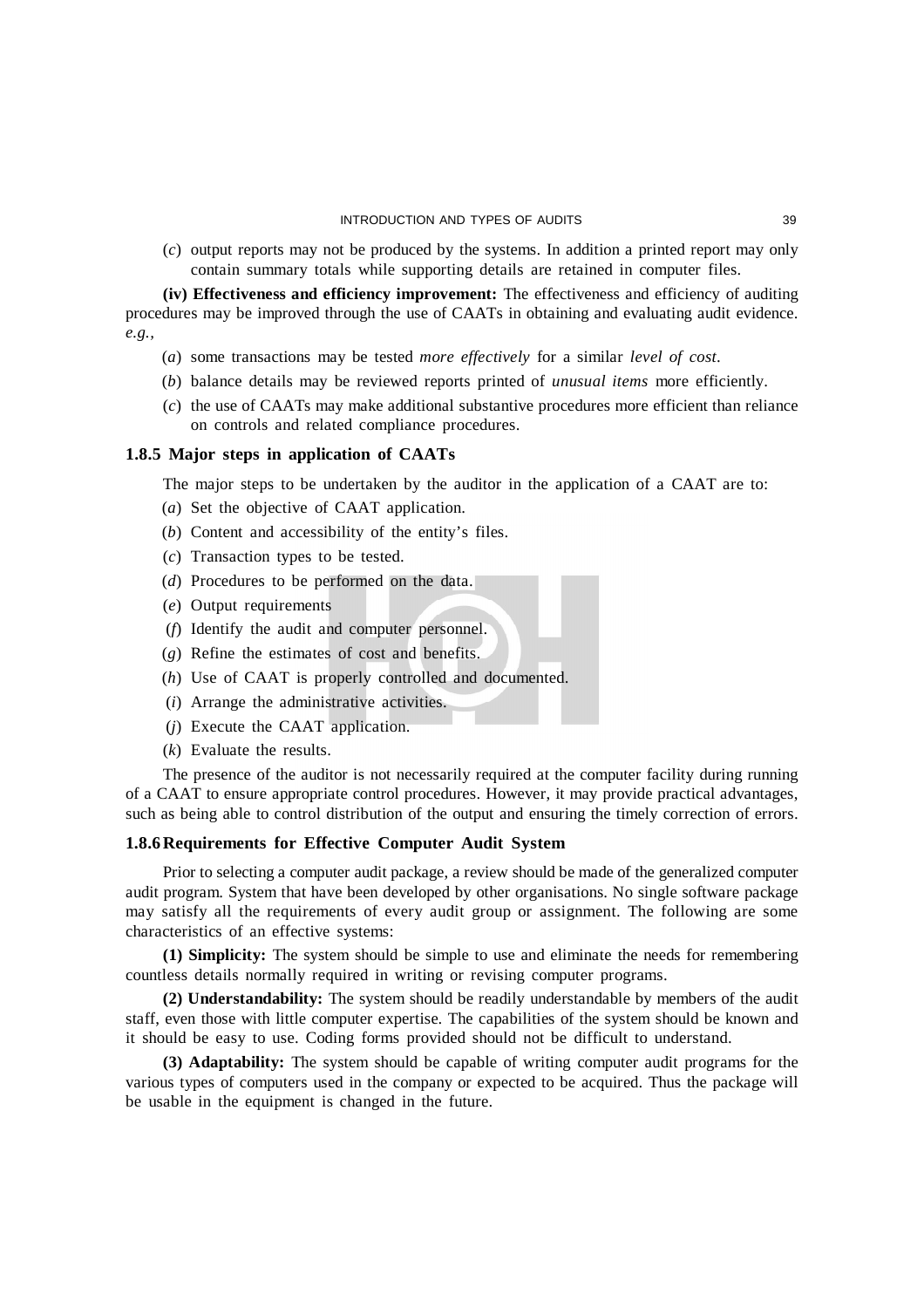**(4) Vendor Technical Support:** This includes assisting in the initial installation and providing adequate documentations. In addition, training provided for the audit – staff is important, and provisions be made for future revisions in the programs.

**(5) Statistical Sampling Capability:** This should include the selection of items on a random basis, determination of sample size and evaluation of results at different confidence levels.

**(6) Acceptability:** It should be acceptable to both the auditors and the computer-centres. For auditors, it should be easily carried to the site and practical use. For the computer centre the programs should be compatible with the system and be capable of minimum interference with normal routines.

**(7) Processing Capabilities:** The package should be able to process many different types of applications. It should have ability to operate under *multi-programming* situations. It should have powerful generalized audit commands.

**(8) Report Writing:** The package should have a strong report writing function. This should include the ability to prepare multiple reports in a single program run to generate flexible output report formats.

# **1.8.7 Basic Principles Governing an Audit**

SA 220 (*w.e.f.* 01-04-2010) describes the basic principles which govern the auditor's professional responsibilities regarding quality control procedures for an audit and which should be complied with whenever an audit is carried out. Compliance with the basic principles requires the application of auditing procedures and reporting practices appropriate to the particular circumstances. The basic principles as stated in this guideline are:

**1. Integrity, objectivity and independence:** The auditor should be straightforward, honest and sincere in his approach to his professional work. He must be fair and must not allow prejudice or bias to override his objectivity. He should maintain an impartial attitude and both be and appear to be free of any interest which might be regarded, whatever its actual effect, as being incompatible with integrity and objectivity.

**2. Confidentiality:** The auditor should respect the confidentiality of information acquired in the course of his work and should not disclose any such information to a third party without specific authority or unless there is a legal or professional duty to disclose.

**3. Skills and competence:** The audit should be performed and the report prepared with due professional care by persons who have adequate training, experience and competence in auditing. The auditor requires specialised skills and competence which are acquired through a combination of general education, knowledge obtained through study and formal courses concluded by qualifying examination recognised for this purpose and practical experience under proper supervision. In addition, the auditor requires a continuing awareness of developments including pronouncements of the ICAI on accounting and auditing matters, and relevant regulations and statutory requirements.

**4. Work performed by others:** When the auditor delegates work to assistants or uses work performed by other auditors and experts he continues to be responsible for forming and expressing his opinion on the financial information. However, he will be entitled to rely on work performed by others, provided he exercises adequate skill and care and is not aware of any reason to believe that he should not have so relied. In the case of any independent statutory appointment to perform the work on which the auditor has to rely in forming his opinion, as in the case of the work of branch auditors appointed under the Companies Act, 1956 the auditor's report should expressly state the fact of such reliance. The auditor should carefully direct, supervise and review work delegated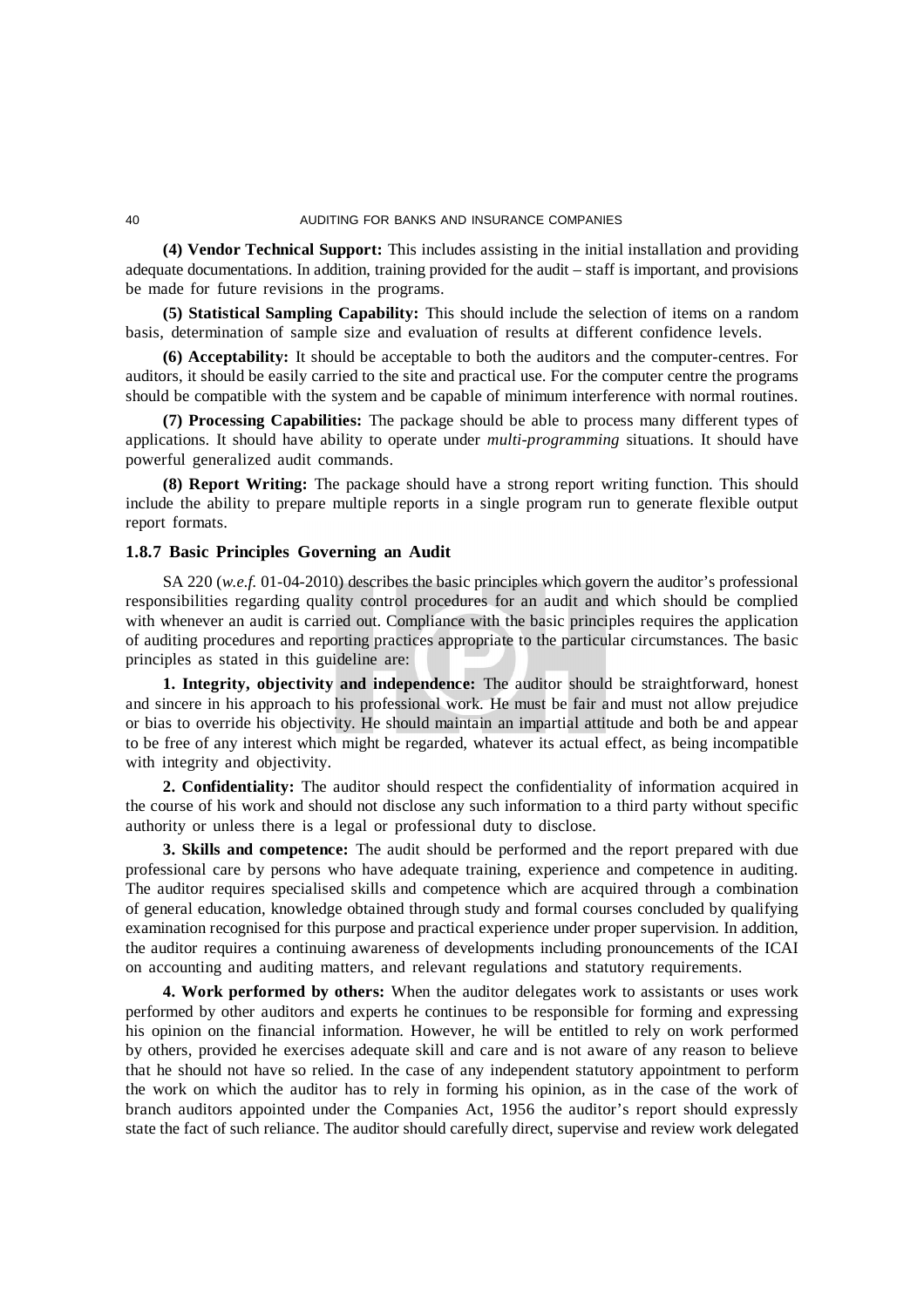to assistants. The auditor should obtain reasonable assurance that work performed by other auditor or experts is adequate for his purpose.

**5. Documentation:** The auditor should document matter which are important in providing evidence that the audit was carried out in accordance with the basic principles.

**6. Planning:** The auditor should plan his work to enable him to conduct an effective audit in an efficient and timely manner. Plans should be based on a knowledge of the client's business. Plans should be made to cover, among other things:

- (*a*) Acquiring knowledge of the client's accounting system, policies and internal control procedures;
- (*b*) Establishing the expected degree of reliance to be placed on internal control;
- (*c*) Determining and programming the nature, timing, and extent of the audit procedures to be performed; and
- (*d*) Coordinating the work to be performed.

Plans should be further developed and revised as necessary during the course of the audit.

**7. Audit evidence:** The auditor should obtain sufficient appropriate audit evidence through the performance of compliance and substantive procedures to enable him to draw reasonable conclusions therefrom on which to base his opinion on the financial information. Compliance procedures are tests designed to obtain reasonable assurance that those internal controls on which audit reliance is to be placed are in effect. Substantive procedures are designed to obtain evidence as to the completeness, accuracy and validity of the data produced by the accounting system.

They are of two types:

- (*i*) Test of details of transactions and balances; and
- (*ii*) Analysis of significant ratios and trends including the resulting enquiry of unusual fluctuations and items.

**8. Accounting system and internal control:** Management is responsible for maintaining an adequate accounting system incorporating various internal controls to the extent appropriate to the size and nature of the business. The auditor should reasonably assure himself that the accounting system is adequate and that all the accounting information which should be recorded has in fact been recorded. Internal controls normally contribute to such assurance.

The auditor should gain an understanding of the accounting system and related controls and should study and evaluate the operation of those internal controls upon which he wishes to rely in determining the nature, timing and extent of other audit procedures. Where the auditor concludes that he can rely on certain internal controls, his substantive procedures would normally be less extensive than would otherwise be required and may also differ as to their nature and timing.

**9. Audit conclusions and reporting:** The auditor should review and assess the conclusions drawn from the audit evidence obtained and from his knowledge of business of the entity as the basis for the expression of his opinion on the financial information. This review and assessment involves forming an overall conclusion as to whether

- (*a*) the financial information has been prepared using acceptable accounting policies, which have been consistently applied;
- (*b*) the financial information complies with relevant regulations and statutory requirements;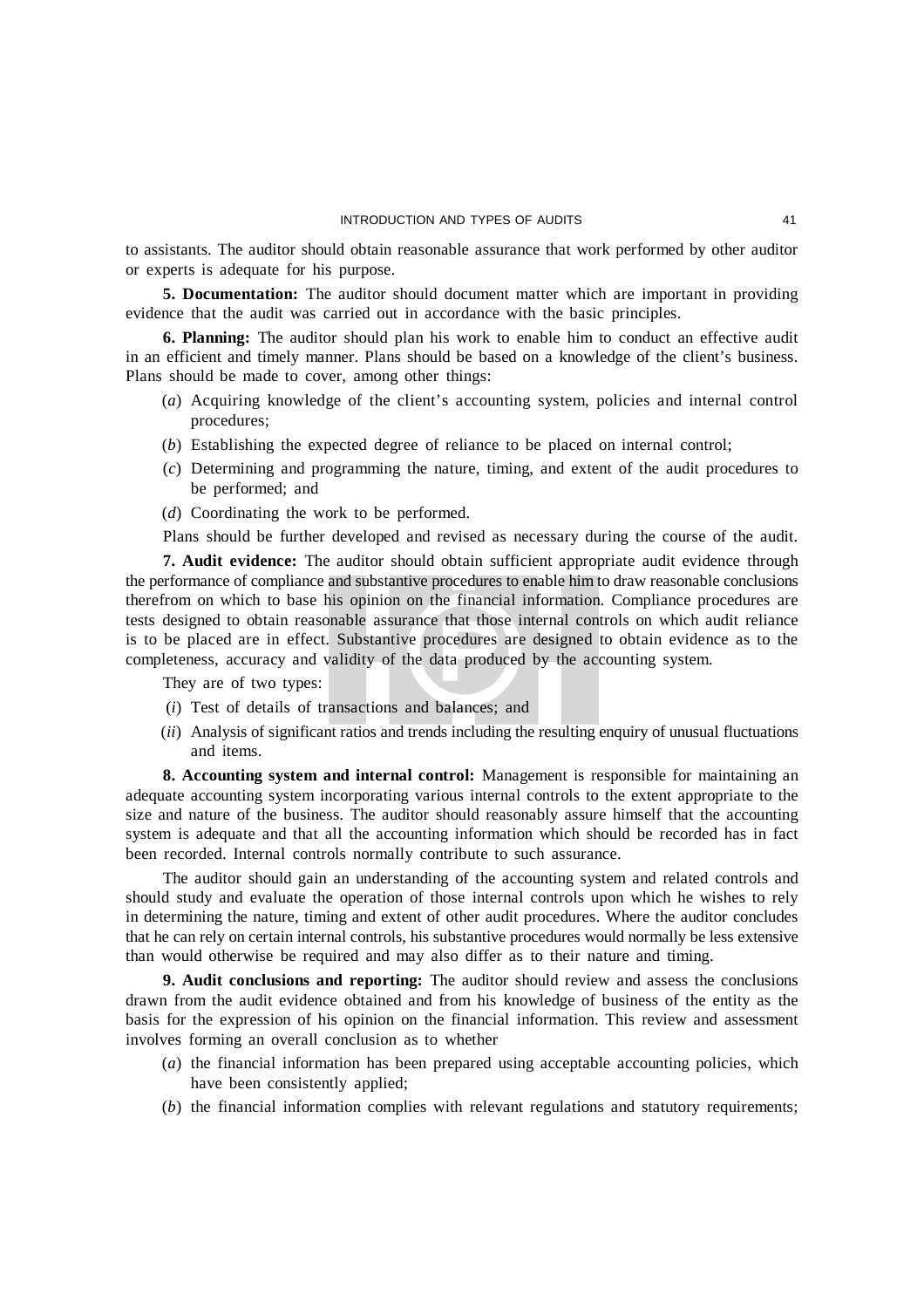- (*c*) there is adequate disclosure of all material matters relevant to the proper presentation of the financial information, subject to statutory requirements;
- (*c*) there is adequate disclosure of all material matters relevant to the proper presentation of the financial information, subject to statutory requirements, where applicable.

The audit report should contain a clear written opinion on the financial information and if the form or content of the report is laid down in or prescribed under any agreement or statute or regulation, the audit report should comply with such requirements. An unqualified opinion indicates the auditor's satisfaction in all material respects with the matters stated above or as may be laid down or prescribed under the agreement of statute or regulation as the case may be.

When a qualified opinion, adverse opinion or a disclaimer of opinion is to be given or reservation of opinion on any matter is to be made, the audit report should state the reasons therefor.

# **VOUCHING AND VERIFICATION OF ASSETS AND LIABILITIES**

## **1.8.8 Capital and Revenue Expenditure**

A capital expenditure is that which is incurred for the undermentioned purposes:

- (*a*) Acquiring fixed assets, *i.e.,* assets of a permanent or a semi-permanent nature, which are held not for resale but for use with a view to earning profits.
- (*b*) Making additions to the existing fixed assets.
- (*c*) Increasing earning capacity of the business.
- (*d*) Reducing the cost of production.
- (*e*) Acquiring a benefit of enduring nature of a valuable right.

An expenditure, the benefits of which is immediately (within one year) expended or exhausted in the process of earning revenue, *e.g.,* on purchase of goods for sale, on their movement from one place to another, on maintaining assets, on keeping a business organisation going, etc. is a revenue expenditure.

The different forms that capital expenditure takes are: (*i*) land; (*ii*) building; (*iii*) plant and machinery;  $(iv)$  electric installations;  $(v)$  premium paid for the lease of a building;  $(vi)$  development expenditure on land; and (*vii*) goodwill; etc.

Examples of revenue expenditure are: (*i*) cost of raw material and stores consumed in the process of manufacture; (*ii*) salaries and wages of employees engaged directly or indirectly in production; (*iii*) repairs and renewals of fixed assets; (*iv*) advertisement; (*v*) postage; (*vi*) stationery; (*vii*) rent; (*viii*) insurance; (*ix*) interest on borrowings, etc.

Expenses which are essentially of a revenue nature, if incurred for creating an assets or adding to its value or achieving higher productivity, are also regarded as expenditure of a capital nature.

- *Examples:* (*i*) *Material and wages* capital expenditure when expended on the construction of a building or erection of machinery.
	- (*ii*) *Legal expenses* capital expenditure when incurred in connection with the purchase of land or building.
	- (*iii*) *Freight*  capital expenditure when incurred in respect of purchase of plant and machinery.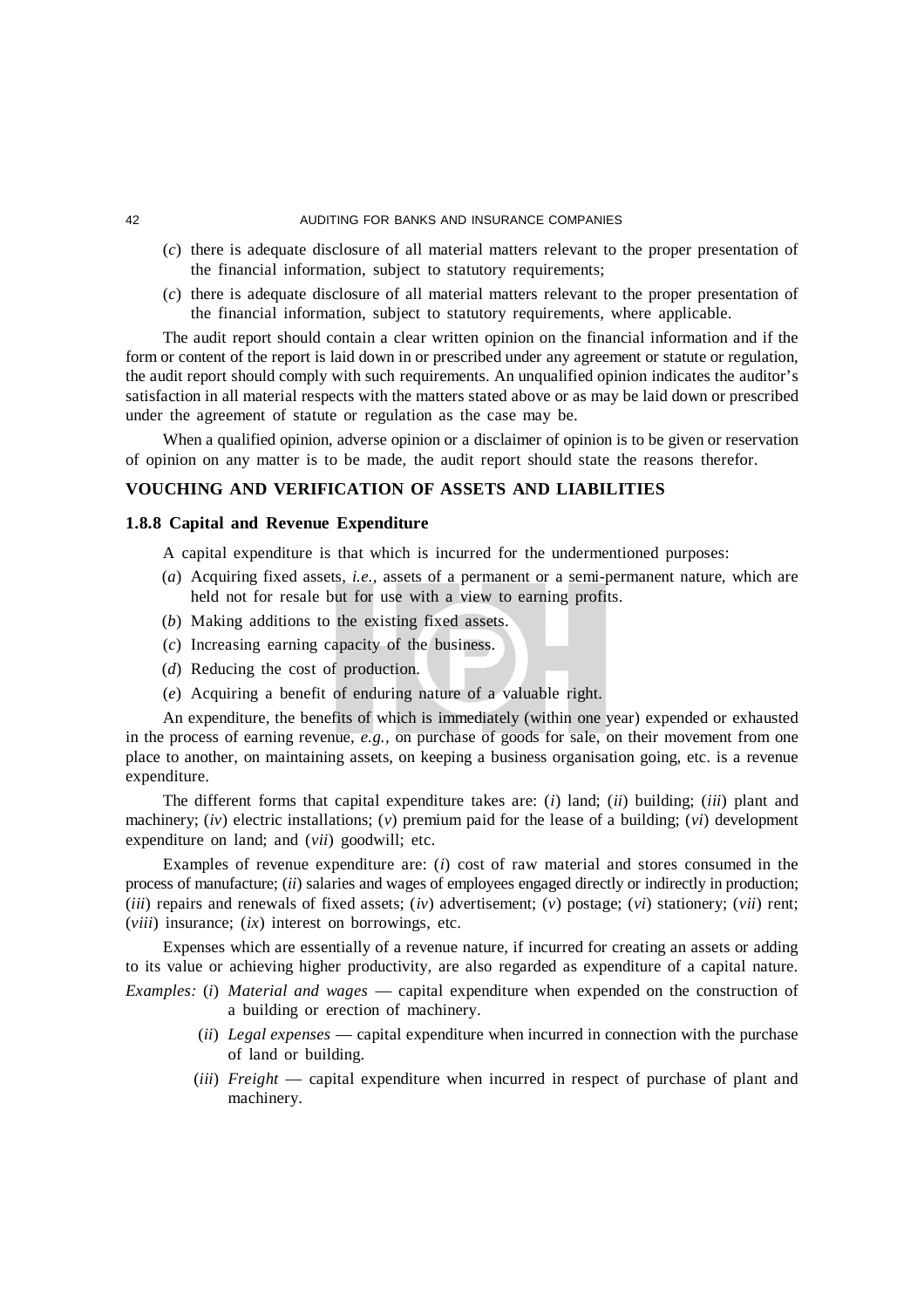Whenever, therefore, a part of the expenditure, ostensibly of a revenue nature, is capitalised it is the duty of the auditor not only to examine the precise particulars of the expenditure but also the considerations on which it has been capitalised.

## **Deferred Revenue Expenditure**

Deferred revenue expenditure is an expenditure which is primarily of revenue nature but the benefit whereof is not exhausted in the year in which it is incurred. Such an expenditure should be written off over the period during which the benefit from it will accrue. Examples of deferred revenue expenditure:

- (*i*) Expenditure on an advertisement campaign to introduce a product in the market.
- (*ii*) Discount allowed on subscriptions to debentures.
- (*iii*) Development expense in the case of mines and plantations.

Exceptional losses suffered due to a natural calamity, some political or other social disturbance, are also sometimes carried forward in whole or in part to be written off against future profit. But these must not be confused with the deferred revenue expenditure which is considered as an asset on account of the benefit that is expected to arise from it in the future. On this account the Balance Sheet of every company must clearly distinguish the nature of deferred expenditure which being carried over from that of a loss suffered which has not been written off. Examples of an exceptional losses not connected with the business will be the cost of assets left by a concern in Pakistan on its migration to India, loss suffered by a foreign investor on his investment in India as a result of devaluation of the rupee, etc. Whenever it is proposed to carry forward either an expense or a loss, the auditor should inquire into the facts of the case and unless he is satisfied that circumstances justify the proposed action he must not agree to the amount being carried forward.

# **Distinction between Capital and Revenue Expenditure**

The distinction between these two forms of expenditure is of fundamental importance for the following reasons:

(1) If any expenditure of a revenue nature is treated as capital, it would have the effect of inflating the profit of the year. On the other hand, if the expenditure of a capital nature is charged to a revenue head, the amount of profit would be reduced. In either case, the Balance Sheet and the Profit and Loss Account in the preparation of which, such a mistake has been made, would show an incorrect state of affairs.

(2) If any item of expenditure has the effect of enhancing the life of an asset or improving its earning capacity, it is necessary that the cost of the relatively permanent benefit should be segregated from the expenditure on the maintenance or repairs of the asset, and be written off over the period of benefit in order that a true and fair profit for each year can be ascertained.

(3) For the proper capitalisation of a business, its capital must be sufficient to fully cover the cost of fixed assets and a part of floating assets. It is, therefore, essential that the fixed capital expenditure should be correctly disclosed in a Balance Sheet so that the adequacy or otherwise of the amount of capital invested in the business can be readily ascertained.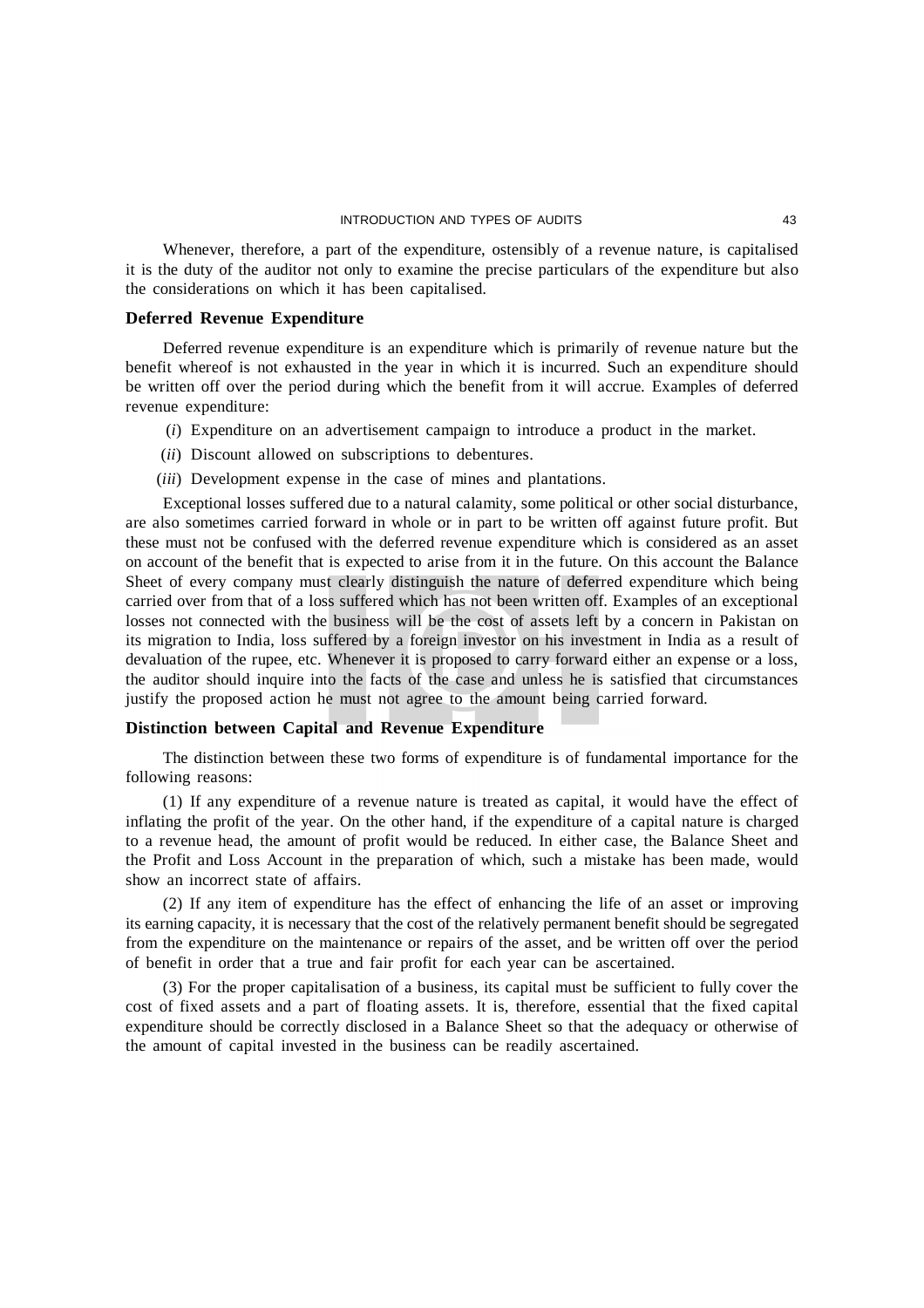# **DEPRECIATION OF ASSETS**

#### **Definition**

"Depreciation is a measure of the wearing out, consumption or other loss of value of a depreciable asset arising from use, effluxion of time, obsolescence through technology and market changes. Depreciation is allocated so as to charge a fair proportion of the depreciable amount in each accounting period during the expected useful life of the asset. Depreciation includes amortisation of assets whose usefulness is predetermined".

The term "depreciable amount" of a depreciable asset as per the standard is its historical cost, or other amount substituted for historical cost in the financial statements less the estimated residual value.

The accounting standard recommends that the depreciable amount of a depreciable asset should be allocated on a systematic basis to each accounting period during the useful life of the asset.

## **Purposes of Providing Depreciation**

**(a) To keep capital intact:** It will be evident that one of the effects of providing for depreciation on an asset is to retain in the business out of the profits in each year, an amount equal to the proportion of the cost of the asset employed in the business that has run off, estimated on the basis of the period of its working life and its scrap value. Thus, the original capital of the entity, assuming that all profits have been withdrawn and losses, if any, made good, will be intact. If, on the contrary, depreciation had not been charged, the net income would have been overstated over the years of the life of the asset, and if the same was withdrawn or distributed as dividends, the business would have no funds for the replacement of the asset.

**(b) To ascertain cost accurately:** Unless a proper charge on account of depreciation is included in the Profit and Loss Account, the true cost of manufacture of different products will not be ascertained. This is because depreciation is as much a charge against revenue as any other expenditure and must be included in accounts irrespective of the fact whether the final result of a working is profit or loss.

**(c) To charge initial costs against earnings:** The cost of a machine less its scrap value can, in effect, be regarded as the price for use of the machine paid in advance for the period it will be rendering service. According to this view unless an appropriate part of this price is charged to the profits of the business each year, the profit earned on its working will not be correctly ascertained.

The object of depreciation accounting thus is to determine on a scientific basis, the proportion of the cost of a machine which must be charged in the accounts of each year during which the machine will be used. Depreciation is an expense incurred for earning profit, which is similar to the hire of an asset, the only difference being that in one case the amount is paid to an outsider while, in the other, it is kept in the entity itself. Therefore, each accounting period must be charged a fair proportion of the cost of fixed assets as the price for their use, and the charge should not be contingent on profits being earned. Accordingly, depreciation is a charge against profits and not an appropriation out of profits.

**(d) To prepare true and fair statements:** Unless depreciation is provided, the assets will be shown at an amount higher than their true value and the profit shown will be more than the real profit. In other words, the Balance Sheet and the Profit and Loss Account will not be true and fair.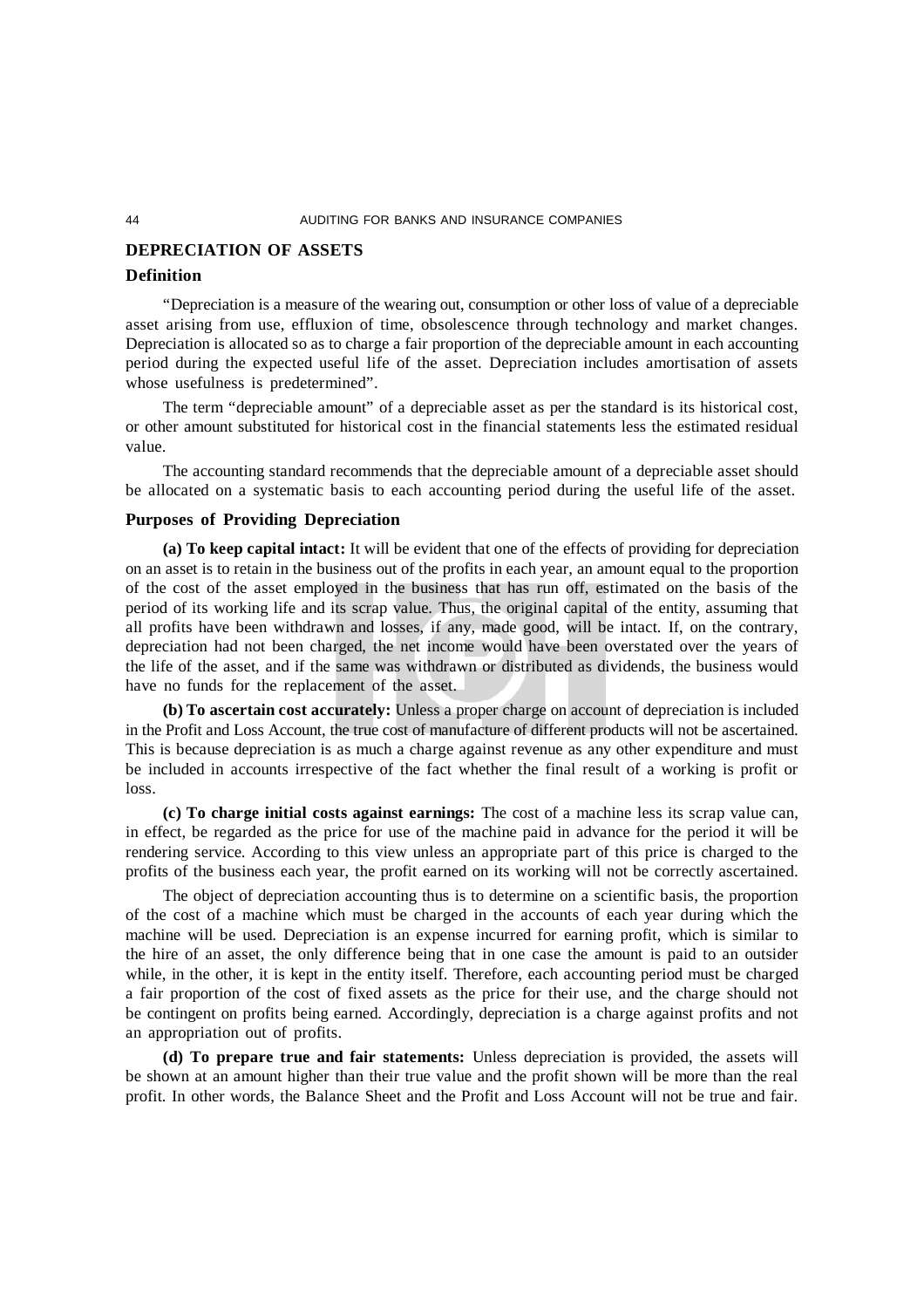Depreciation should not be confused with any fluctuation in the value of fixed assets. The market price of an asset at the end of a year may be either more or less than its book value. It would be the result of a rise or a fall in the price level, a factor over which the business has no control. Such fluctuation in the value of assets may or may not be taken into account, for fixing the sale price of the articles manufactured, but these must be totally ignored for computing the amount of depreciation chargeable to the Profit and Loss Account.

## **Depreciation on Wasting Assets**

In terms of the decision in the case *Lee v. Neuchatel Asphalte Co. Ltd. (1889)*, there does not appear any necessity to provide depreciation on wasting assets like mines, quarries, etc. In the present-day context, however, it is highly doubtful whether the principle propounded in the above case would hold good. Wasting assets exhaust by working and necessarily that involves depletion of the capital employed on such assets. It is, therefore, necessary with a view to maintain the capital employed, a charge for such depletion for ascertaining a true and fair view of the accounts. By this process, the cost inherent in depletion would be accounted for and the fair value of the asset would be disclosed in the Balance Sheet. The term depletion stands for depreciation in case of a wasting asset, because here depreciation is really represented by the quantum of diminution of the deposits of materials in the wasting asset.

The legal position governing depreciation in case of a company is contained in the Companies Act, 1956. However, it is enough to know at this stage that in the opinion of the Company Law Board, depreciation on wasting assets is a necessary charge for arriving at the true and fair picture of the Profit and Loss Account and Balance Sheet.

#### **Methods of Depreciation**

There are several methods of allocating depreciation over the useful life of the assets. Those most commonly employed in industrial and commercial enterprises are the straightline method and the reducing balance method.

*Under the Straight Line Method,* an equal amount is written off each year during the life of the asset. *Under the Reducing Balance Method,* the annual charge for depreciation decreases from year to year with the result that earlier years suffer to the benefit of later years. Also under this method, the value of an asset can never be completely written off. The rate of depreciation to be applied in the case of the Reducing Balance Method is substantially higher than that which must be applied under the Straight Line Method if an asset is to be written off within a certain period. For example, if an asset to the written off to 5% of its original cost over 13 years, under the Straight Line Method the rate of depreciation will be 7.3% but the equivalent rate under Reducing Balance Method will be 20%.

The main advantage of the Reducing Balance Method is that during the first few years, when the charge on account of depreciation is heavier, the cost of repairs is usually small and thus, the total charge for each asset is distributed almost equal annually throughout its life, taking cost of repairs also into account. What is claimed as an advantage for the Reducing Balance Method is a drawback in the case of the Straight Line Method. This can be overcome by building up a reserve for repairs and renewals. This is done by an equal amount determined on estimating the average cost of repairs and renewals being annually charged to the Profit and Loss Account and credited to the provision for repairs account. Against this provision for the expenditure on repairs and renewals is charged as and when incurred, with the result that the annual charge for depreciation and repairs is equalised.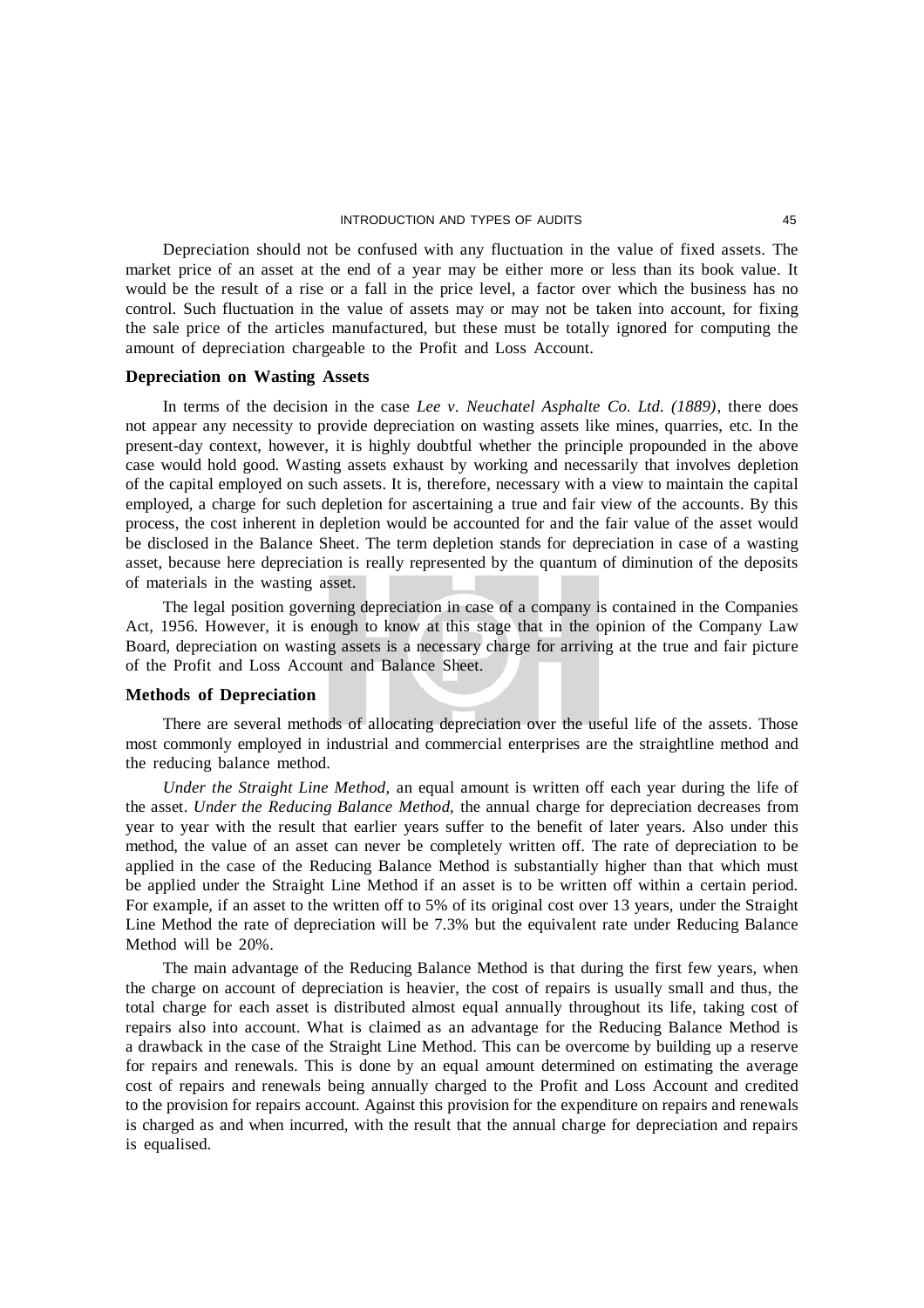The various important factors which the management should take into account while selecting a particular method are

- (*i*) type of asset;
- (*ii*) the nature of the use of the asset;
- (*iii*) circumstances prevailing in the business; and
- (*iv*) state of the economy-whether stable or inflationary.

For example, in a stable economic condition, a going concern ,with steady operations may select the straight line method. Further certain assets like patents and trade marks should also be depreciated on a straight line basis because of their nature conditioned by a legally prescribed life. A company with uneven asset acquisition over the years may go for written down value method.

The method of depreciation is applied consistently to provide comparability of the results of the operation of the enterprises from period to period. A change from one method of providing depreciation to another is made only if adoption of the new method is required by statute or for compliance with an accounting standard or if it is considered that the change would result in a more appropriate preparation or presentation of the financial statement of the enterprise. When such a change in the method of depreciation is made, depreciation is recalculated in accordance with the new method from the date of the assets coming into use. The deficiency or surplus arising from recomputation of depreciation in accordance with the new method is adjusted in the accounts in the year in which the method of depreciation is changed. In case the change in the method results in deficiency in depreciation in respect of the past years, the deficiency is charged in the statement of Profit & Loss. In case the change in method results in surplus, the surplus is credited to the Profit & Loss Account in the year in which such change is made. Such a change in method is a change in the accounting policy and its effect is quantified and disclosed.

## **Determining the Amount of Depreciation**

The assessment of depreciation and the amount to be charged in respect thereof in an accounting period are usually based on the following three factors:

- (*i*) Historical cost or other amount substituted for the historical cost of the depreciable asset when the asset has been revalued;
- (*ii*) Expected useful life of the depreciable asset; and
- (*iii*) Estimated residual value of the depreciable asset.

The useful life of a depreciable asset is shorter than its physical life and is

- (*i*) predetermined by legal or contractual limits, such as the expiry dates of related leases;
- (*ii*) directly governed by extraction or consumption;
- (*iii*) dependent on the extent of use and physical deterioration on account of wear and tear which again depends on operational factors, such as, the number of shifts for which the asset is to be used, repair and maintenance policy of the enterprise, etc.; and
- (*iv*) reduced by obsolescence arising from such factors as
	- (*a*) technological changes;
	- (*b*) improvement in production methods;
	- (*c*) change in market demand for the product or service output of the asset; or
	- (*d*) legal or other restrictions.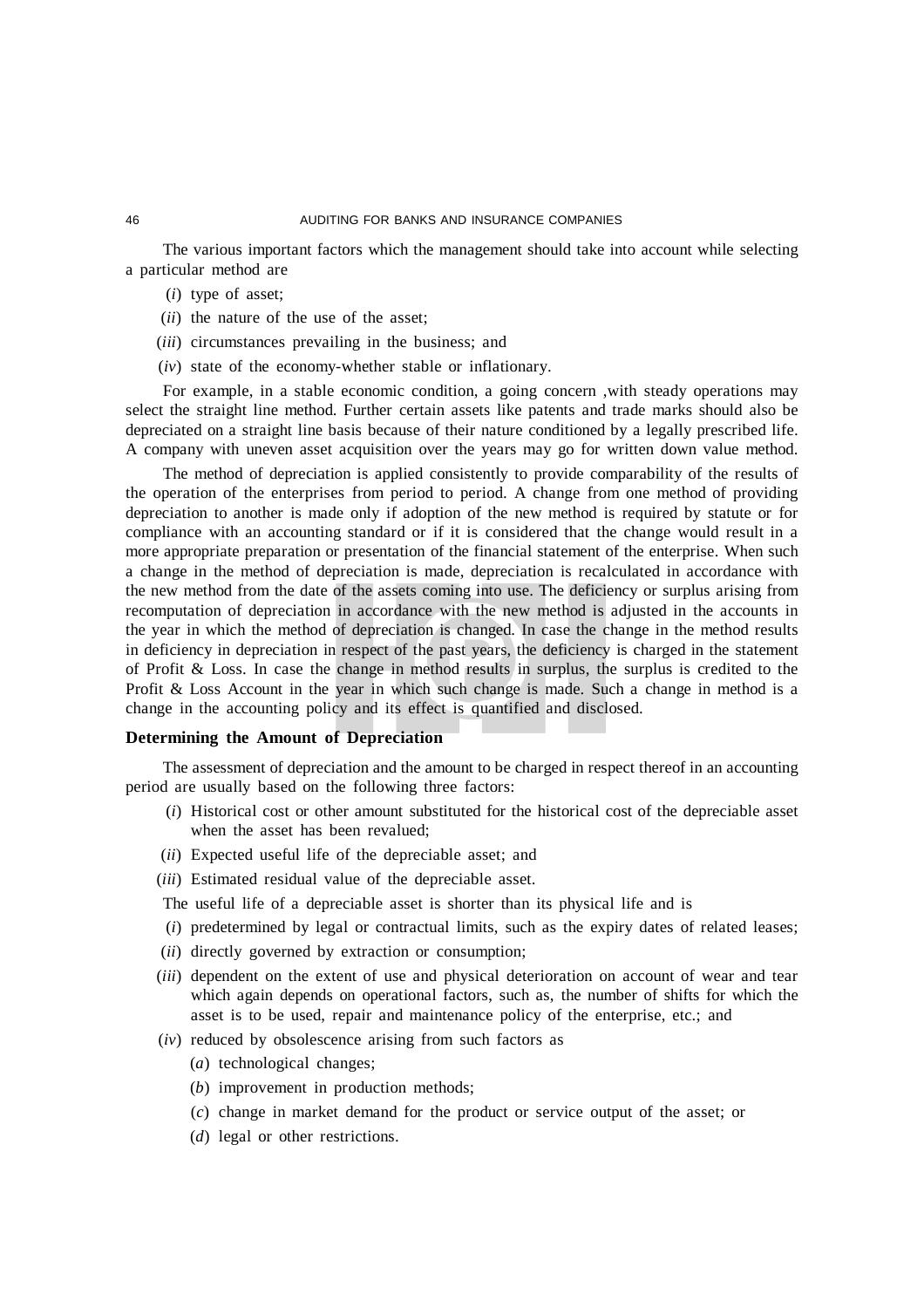Determination of the useful life of a depreciable asset is a matter of estimation and is normally based on various factors including experience with similar types of assets. Such estimation is more difficult for an asset using new technology or used in the production of a new product or in the provision of a new service but is nevertheless required on some reasonable basis.

Determination of residual value of an asset is normally a difficult matter. If such value is considered as insignificant, it is normally regarded as nil. On the contrary, if the residual value is likely to be significant, it is estimated at the time of acquisition/installation, or at the time of subsequent revaluation of the asset. One of the bases for determining the residual value would be the realisable value of similar assets which have reached the end of their useful lives and have operated under conditions similar to those in which the asset will be used.

The quantum of depreciation to be provided in an accounting period involves the exercise of judgement by management in the light of technical, commercial, accounting and legal requirements and accordingly may need periodical review. If it is considered that the original estimate of useful life of an asset requires any revision, the unamortised depreciable amount of the asset is charged to revenue over the revised remaining useful life.

The useful lives of major depreciable assets or class of depreciable assets may be reviewed periodically. Where there is revision of estimated useful life of an asset, the unamortised depreciation amount should be charged over the remaining useful life too.

An entity may adopt different types of methods of depreciation for different types of assets provided the same are adopted on a consistent basis. Even a company having plants at different locations may adopt different method of depreciation in the same accounting year. Further, it may be noted that the depreciation would be charged on pro-rata basis in respect of assets acquired during the financial year.

# **Depreciation on Low Value Items**

The Department of Company Affairs, Ministry of Law, Justice & Company Affairs, Government of India, issued a notification during December 1993, which has been inserted in Schedule II to the Companies Act, 2013. Notwithstanding anything mentioned in Schedule, depreciation on assets, whose actual costs does not exceed Rs. 5,000 shall be provided @ 100%. According to the above note, the individual items of fixed assets whose actual cost does not exceed  $\bar{\tau}$  5,000, shall be charged depreciation @ 100%. However, in respect of the fixed assets acquired prior to December, 1993 alternative basis of computing the depreciation charge are permitted.

It is to be noted that Note requires *inter alia* where during any financial year any addition has been made to any assets, the depreciation on such as should be calculated on a pro rata basis from the date of such addition. Since Note has prescribed the rate of depreciation of 100%, prorata depreciation should be charged on addition of the said low value items of fixed assets also. However, the company can write off fully low value items on the consideration of materiality. Where such an accounting policy is followed by a company, the same should be properly disclosed in the accounts.

## **Disclosure in the Profit and Loss Account and Balance Sheet of a Company**

As per Schedule III to Companies Act, 2013 provides that the Profit and Loss Account must disclose the amount of depreciation, renewals or diminution in value of the fixed assets. If such a provision is not made by means of a depreciation charge, the method adopted for making such a provision should be disclosed. If no provision has been made for depreciation in respect of a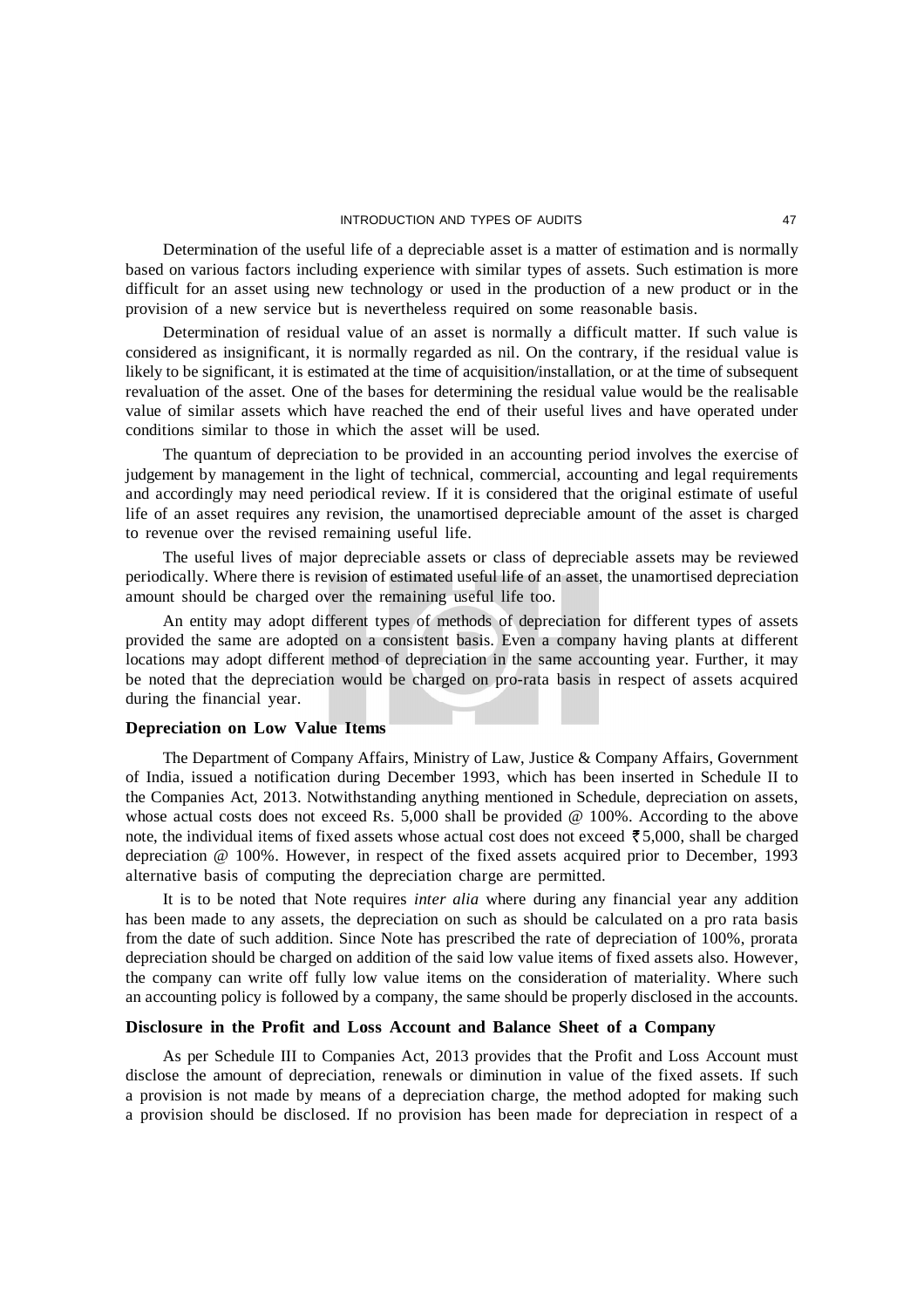particular asset, the fact that no provision has been made should be stated and the quantum of arrears of depreciation computed in accordance with section 123 should be disclosed by way of a note.

The form of the Balance Sheet prescribed under the Part I of Schedule III to Companies Act, 2013, further requires that total depreciation written off or provided in respect of each asset should be disclosed.

Accounting Standard 6 requires following information to be disclosed in the financial statements;

- (*i*) the historical cost or other amount substituted for historical cost of each class of depreciable assets;
- (*ii*) total depreciation for the period for each class of assets; and
- (*iii*) the related accumulated depreciation.

It also requires following disclosure of information in the financial statements alongwith the disclosure of other accounting policies;

- (*i*) depreciation method used; and
- (*ii*) depreciation rates or the useful lives of the assets, if they are different from the principal rates specified in the statute governing the enterprise.

Legal Necessity of Provision for Depreciation

On account of the provision under section 123 that, no dividend shall be declared except out of profits arrived at after providing for depreciation in accordance with the provisions of the Act, it has become obligatory for every company distributing dividend to make a provision for depreciation.

Section 123 prescribes different methods that may be adopted for computing the amount of depreciation. There are summarised below:

(1) The charge on account of depreciation may be calculated in the manner required by section 198. As per the Companies (Amendment Act), 1988, the amount of depreciation was calculated with reference to: the written-down value of the assets as shown by the books of the company at the end of the financial year expiring at the commencement of this Act or immediately thereafter and at the end of each subsequent financial year, at the rate specified in schedule XIV. Thus, depreciation is now required to be calculated in accordance with the rates specified in the Schedule II to the Act and thereby, delinking in the Companies Act, 2013 from that under the Income Tax Act, 1961.

As per Schedule II amended "the amount of depreciation assets". Therefore depreciation in future would be with reference to amount as per books of account.

(2) However, it may be noted that Schedule II to the Companies Act, 2013 provides rates as per straight line method as well.

(3) The provision for depreciation may be made on any other basis approved by the Central Government which has the effect of writing off by way of depreciation 95% of the original cost to the company of each depreciable asset at the expiry of the specified period.

It is provided further that if an asset is sold, discarded, demolished or destroyed, for any reason before depreciation if such asset has been provided in full, the excess of its written value, if any, at the end of the financial year in which it is sold, discarded, etc., over its sale proceeds of scrap value, also must be written off in that year, in which the asset is sold, discarded, demolished or destroyed.

(4) If a company possesses a depreciable asset for which no rate of depreciation has been prescribed by the Companies Act, 2013 or the Rules framed thereunder, the amount of depreciation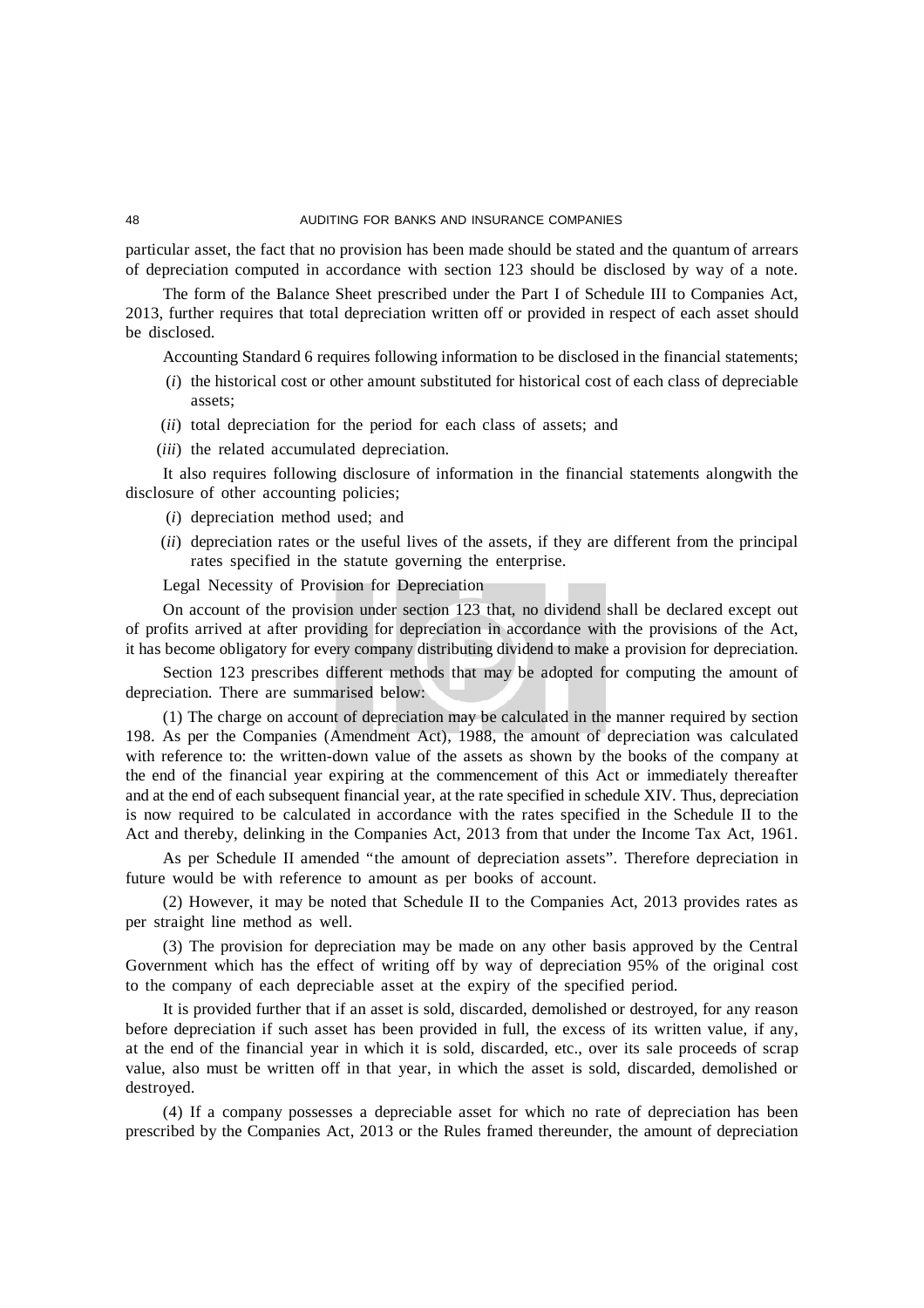should be computed on such basis as the Central Government may approve, either by any general order published in the Official Gazette or any special order in a particular case.

#### **Provision of Depreciation for Past Years**

Section 123 prescribes that if a company has not provided for depreciation for any previous financial year it shall, before declaring, or paying dividend, provide for such depreciation:

- (a) either out of the profits of that financial year, or
- (*b*) out of the profits of any other previous financial year or years.

The implication of this rule is that if, for example, the profits of a company for the year ending 31st March, 2014 are proposed to be distributed, and it is found that due to inadequacy of profits no provision depreciation had been made for the year ended 31st March, 2013, it would be necessary to make provisions in respect of the depreciation, for the year ended 31st March, 2013 as well as 2014 and only the balance of the profits for the year 31st March, 2014 would be available for distribution as a dividend.

There are, however, two exceptions to this rule:

A company may be permitted by the Central Government, if it is thought necessary, to pay dividend for any financial year, without first providing for depreciation for that year or for any earlier year. The Central Government would, however, exempt a company only if it finds that such a distribution is necessary in the public interest [Clause(c) of the first provision to subsection (I) of section 123.

**Ascertainment of depreciation for computing net profits for the purpose of managerial remuneration:** Under section 197 of the Companies Act, 2013 depreciation calculated in the manner specified in section 198 must be deducted for arriving at the amount of net profits, on which remuneration payable to managerial personnel is to be calculated.

#### **Auditor's Duty as Regards Depreciation**

Apart from fixed assets in respect of which depreciation must be provided in the manner aforementioned, it also has to be provided on semi-permanent assets, *e.g.,* patents, trade marks, blocks and dies, etc. Since the auditor is not in a position to estimate the working life of a majority of them, for this he has to rely on the opinion of persons who have a technical knowledge of the assets. He must, however satisfy himself that an honest attempt has been made to estimate the working life of each asset, that the total provision for depreciation is adequate and that the method adopted for determining that amount to be written off appears to be fair and reasonable. If he is of the opinion that the provision for depreciation is not adequate, he should report to the appropriate authority. He must also see that depreciation written off is properly disclosed in the Profit and Loss Account and the Balance Sheet.

## **Revaluation of Fixed Assets**

In recent years, due to an abnormal rise in the price level, it has been suggested in many quarters that accountants should modify the practice that so far prevailed of calculating the provision for depreciation on historical cost (*i.e.,* original cost of fixed assets) and may, for the purpose adopt the replacement cost basis. In support of such a view, it has been argued that, as a result of the rise in the price level, replacement costs of assets have gone up to such an extent that the depreciation provision, based on the original costs, does not leave in the business sufficient funds enabling it to replace its fixed assets. Thus when financial statements are prepared on a basis other than historical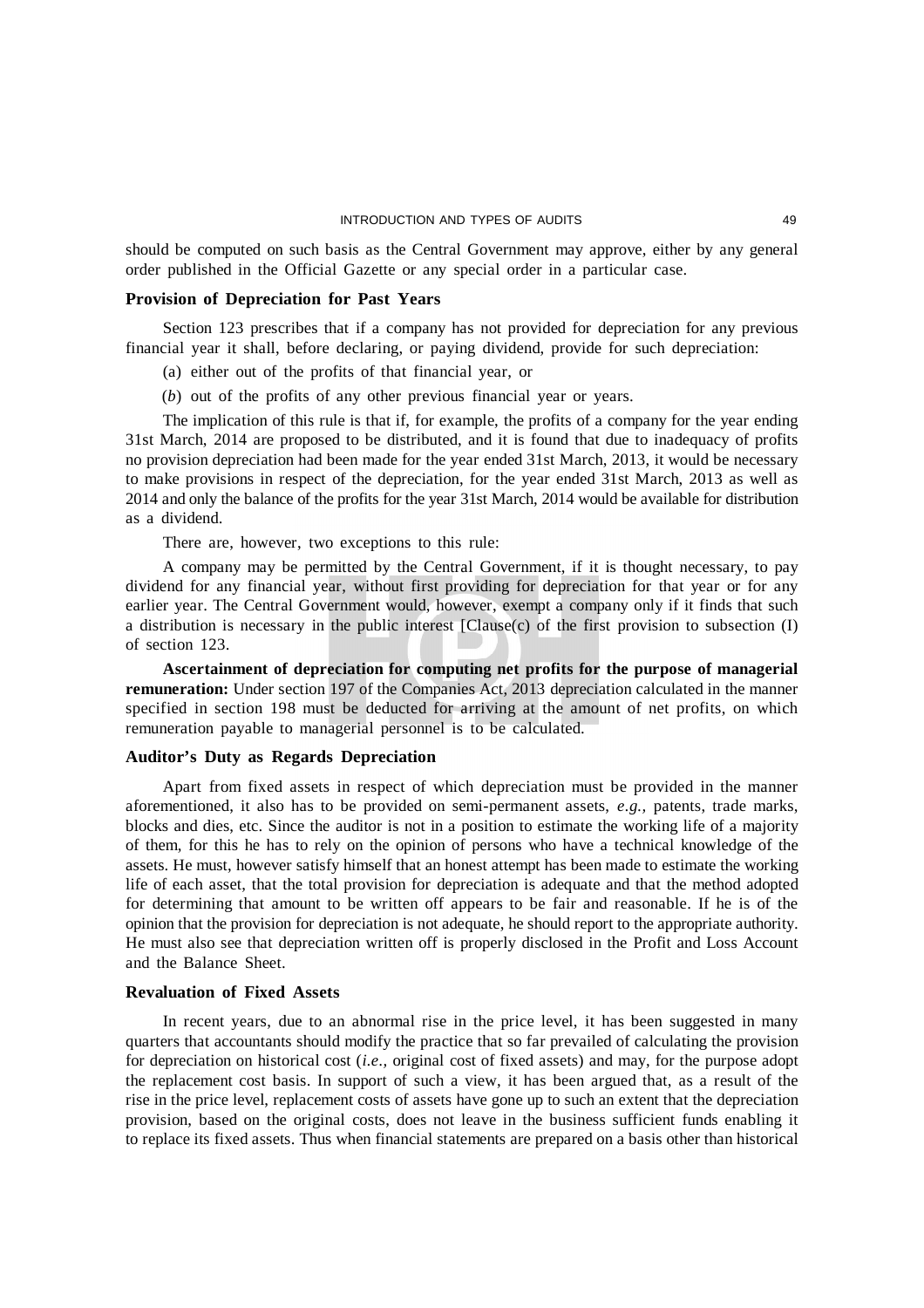cost basis, it is necessary that depreciation should also be computed accordingly on the revised book value of the assets. The revalued amounts of fixed assets are presented in financial statements either by restating both the gross book value and accumulated depreciation so as to give a net book value equal to the net revalued amount or by restating the net book value by adding therein the net increase on account of revaluation. An upward revaluation does not provide a basis for crediting to the profit and loss statement the accumulated depreciation existing at the date of revaluation. Further an Increase in net book value arising on revaluation of fixed assets is normally credited directly to owner's interests under the heading of revaluation reserves and is regarded as not available for distribution. a decrease in net book book value arising on revaluation of fixed assets is charged to profit and loss statement except that, to the extent that such a decrease is considered to be related to a previous increase on revaluation that is included in revaluation reserve, it is sometimes charged against that earlier increase. It sometimes happens that an increase to be recorded is a reversal of a previous decrease arising on revaluation which has been charged to profit and loss statement in which case the increase is credited to profit and loss statement to the extent that it offsets the previously recorded decrease. On disposal of a previously revalued item of fixed asset, the difference between net disposal proceeds and the net book value is normally charged or credited to the profit and loss statement except that, to the extent such a loss is related to an increase which was previously recorded as a credit to revaluation reserve and which has not been subsequently reversed or utilised, it is charged directly to that account. The amount standing in revaluation reserve following the retirement or disposal of an asset which relates to that asset may be transferred to general reserve. AS-6 on "Depreciation Accounting, requires where the depreciable assets are revalued, the provision for depreciation should be based on the revalued amount and on the estimate of the remaining useful lives of such assets. In case the revaluation has a material effect on the amount of depreciation, the same should be disclosed separately in the year in which revaluation is carried out.

#### **RESERVES**

#### **Reserves v. Provision**

Reserves are amounts appropriated out of profits which are not intended to meet any liability, contingency, commitment or diminution in the value of assets known to exist at the date of the Balance Sheet. In contradistinction, provisions are amounts charged against revenue to provide for

- (*i*) depreciation, renewal or diminution in the value of assets; or
- (*ii*) a known liability, the amount whereof cannot be determined with substantial accuracy; or
- (*iii*) a claim which is disputed.

Amounts contributed or transferred from profits to make good the diminution in assets values due to the fact that some of them have been lost or destroyed, as a result of some natural calamity or debts have proved to be irrecoverable are also described as provisions. Provisions are normally charged to the Profit and Loss Account before arriving at the amount of profit. Reserves are appropriations out of profits.

The difference between the two is that provisions are amounts set apart to meet specific liabilities of diminution in assets value. These must be provided for regardless of the fact whether or not any profit has been earned by the concern. If a provision is in excess of the amount considered necessary, the same must be written back or credited to a Reserve Account. On this consideration, Schedule III to the Companies Act, 2013, it is provided that a provision in excess of the amount which, in the opinion of the directors, is reasonably necessary for the purpose should be treated as a reserve.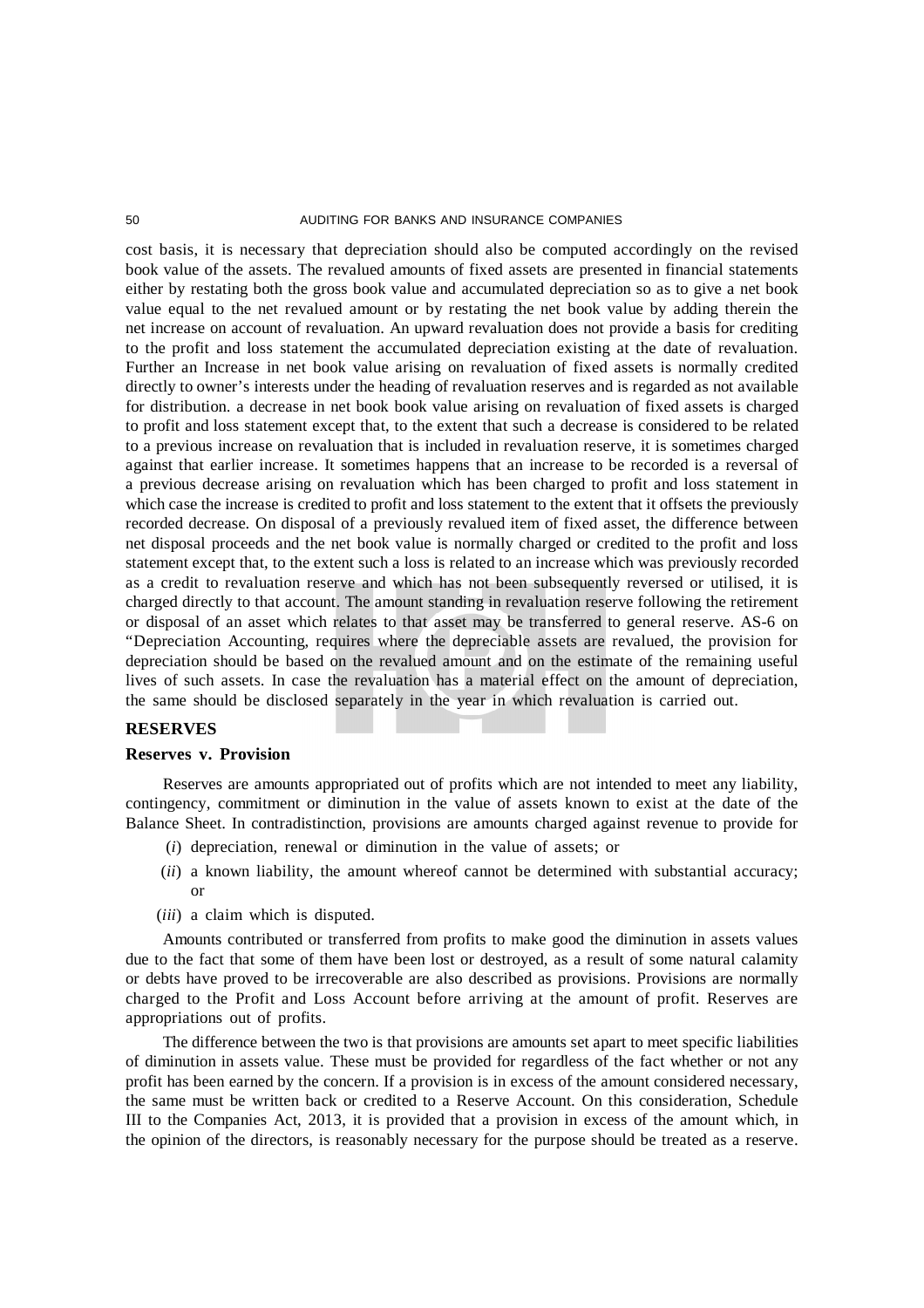Reserves are made up of amounts appropriated out of profits, held for equalising the dividends of the company from one period to another or for financing the expansion of the company or for generally strengthening the company financially.

If we examine the Balance Sheet of a company, at a given time, and deduct the total liabilities to outside creditors from the value of assets shown therein, the difference between the two figures will represent the net worth of the company based on the book values of assets as on that date. It will consist of the capital contributed by the shareholders as well as total undistributed profit held either to the credit of the Profit and Loss Account or to reserves; the reserves again will be segregated as revenue or capital reserves. It may be noted that the amount of a reserve is affected by the values placed on assets. If these are excessive, the real reserve might not exist at all or be smaller than the figure at which it is shown in the balance sheet.

Revenue reserves represent profits that are available for distribution to shareholders held for the time being or anyone or more purpose, *e.g.,* to supplement divisible profits in lean years, to finance an extension of business, to augment the working capital of the business or to generally strengthen the company's financial position.

A capital reserve on the other hand represents surplus or profit earned in respect of certain types of transactions; for example, on sale of fixed assets at a price in excess of cost, realisation of profits on issue of forfeited shares or balances which because of their origin or the purposes for which these are held, are not regarded by the directors as free for distribution as a dividend through the Profit and Loss Account.

According to the definition of capital reserve, contained in Schedule III to the Companies Act, 2013, it is a reserve which does not include any amount regarded as free for distribution through the Profit and Loss Account. In its narrowest sense, therefore the description would include only share premium, capital redemption reserve, development rebate reserve and profit on reissue of forfeited shares. Capital profits representing surpluses realised on the sale of assets, profit on redemptio of debentures and the like, in certai circumstances, are capable of being distributed as dividends. Thus, strictly, these do not form a part of acpital reserves in all cases or at all time since circumstances may change from one year to another. It may further be noted that if a company appropriates revenue profit for being credited to the asset replacement reserve with the objective that these are to be used for a cpital purpose, such a reserve also would be a capital reserve.

A capital reserve, generally, can be utilised for writing down fictitious assets or losses or (subject to provisions in the Articles) for issuing bonus shares if it is realised. But thge amount of share premium or capital redemption reserve account can be utilised only for the purpose specified in sections 52 and 55 respectively of the Companies Act, 2013.

Students may further note that according to the form prescribed for the Balance Sheet in Schedule III, the amount of capital and revenue reserves must be shown separately. Also capital redemption reserve and share premium account must be segregated. Further, if there are more than one kind of revenue reserves, their nature and amounts must be disclosed; also the balance of the Profit and Loss Account, if in debit, should be deducted from the revenue reserve.

Schedule III further provides that the aggregate of amount are set aside or proposed to be set aside to reserves, if material, should be disclosed in the Profit and Loss account. Similarly, aggregate of amounts, if material, withdrawn from reserves should be disclosed.

Reserves either may be retained in the business as a part of the working capital or invested outside the business in marketable securities. To the extent additional capital can be usefully and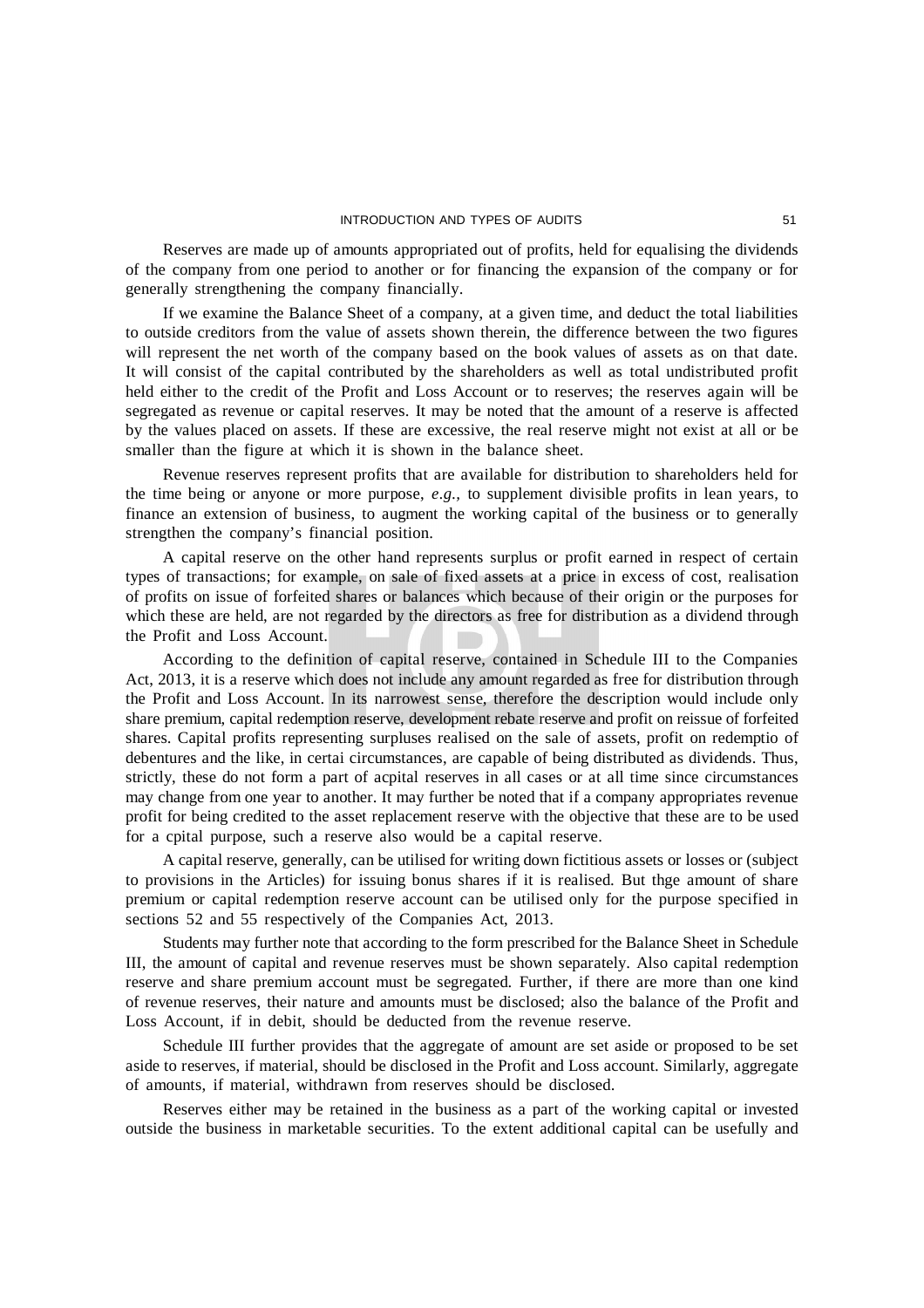profitably employed in the business, undistributed profits should be left in the business. For these when so employed, would earn a higher return than what they would if they were invested outside in the shares or debentures of another company. So much of the profits as cannot be usefully employed in the business as well as the part of the profits earned which necessarily must be invested outside the business, under some legal obligation *i.e.,* for the redemption of debentures, reserves should be invested in such securities which are easily realisable and the prices whereof are not liable to wide fluctuations. The term 'Reserves Fund' should be employed to describe a reserve only when the amount of reserve is invested outside the business and it is represented by the readily realised assets.

Reserves which are not disclosed in the Balance Sheet are known as secret or hidden reserves. Secret reserves can be created in the following ways:

- (*i*) By writing down fixed asset more than what is necessary.
- (*ii*) By writing off capital expenditure as though it were revenue.
- (*iii*) Undervaluation of stock-in-trade.
- (*iv*) By making an excessive provision for bad debts.
- (*v*) By making an excessive provision for contingencies or by continuing to carry forward provision even when they are not required.

In the light of the provisions contained in Schedule III to the Companies Act, 2013 requiring that a provision for depreciation, renewal or diminution in the values of assets and that in respect of a known liability which, in the opinion of directors, is in excess of the amount which is reasonably necessary for the purpose, should be credited to a Reserve, it is not any more possible for a company to create a secret reserve.

*Note:* Students may read the decision in the case *Rex vs. Kylsant and Moreland* to acquaint themselves with the circumstances which led to the introduction of restrictions on the creation of secret reserves.

#### **Specific Reserves**

A specific reserve is created for some definite purpose out of the profits of the company. The purpose may be any thing connected with the business which the Article of Association or the directors want to be provided for, such as dividend equalisation, replacement of fixed assets, expansion of the organisation, income-tax liability of the future, etc. Though the concerned amounts are carried under earmarked heads, these are available for distribution as dividend on the recommendation of the directors but subject to the approval of shareholders, since these are created by appropriation of profits.

There may be slight confusion since some of the objects for which specified reserves are created, may also appear to be covered by a charge against revenue, for example, provision for bad and doubtful debts as well as reserve for bad and doubtful debts or a provision for repairs and renewals running along with a reserve for an identical purpose. The only distinction between the two is based on whether it is a charge against revenue or an appropriation of profits. To create any specific reserve existence of profit is essential. Any amount which the directors desire to retain or the Articles require the company to retain over and above provision, necessary for a true and fair disclosure of profit, is specific reserve unless the same is retained for a general purpose, when it would become a general reserve.

Normally, specific reserves are created to comply with the terms of the Articles of Association or in accordance with a decision of the Board to meet a particular situation which may arise in the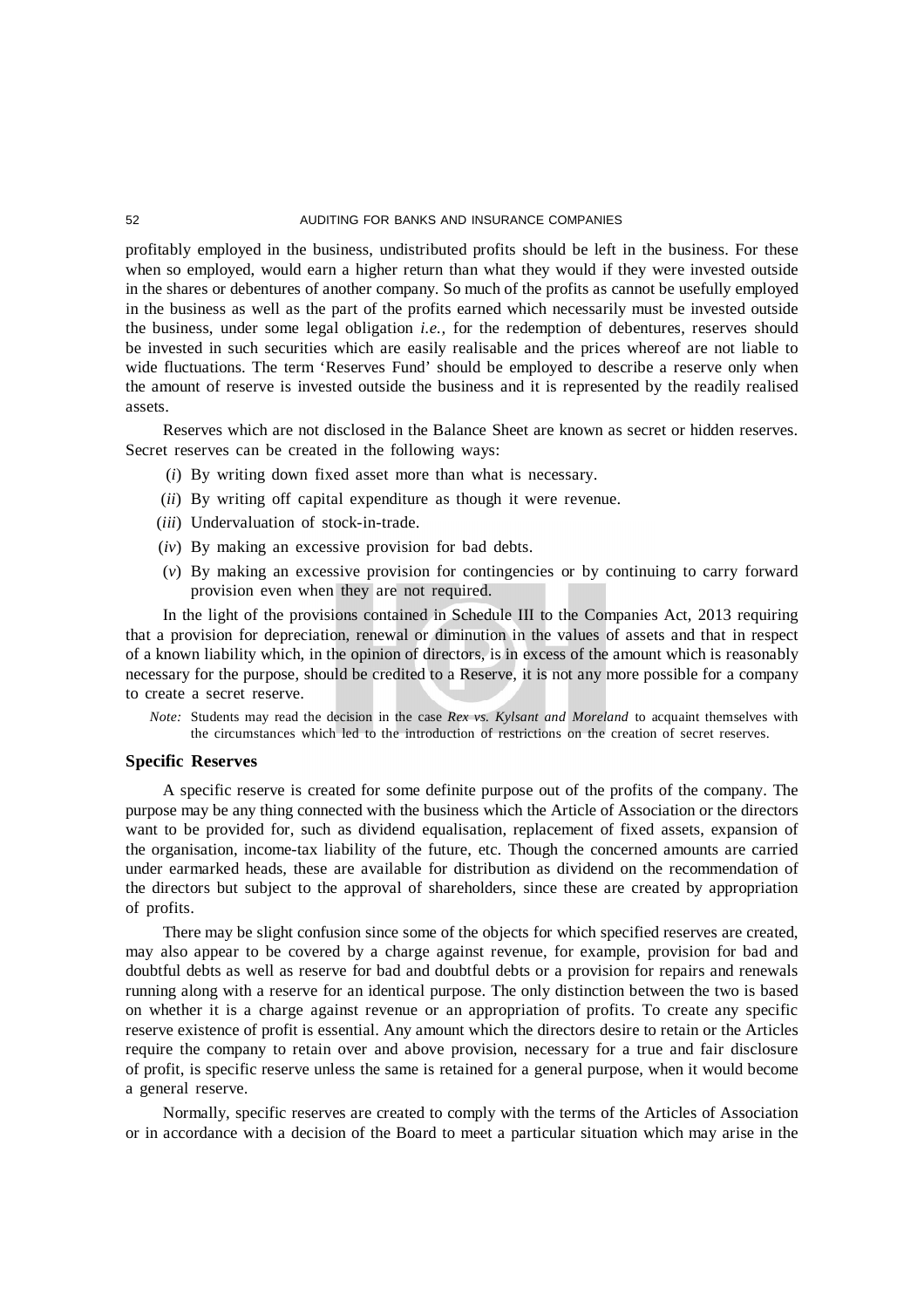future. Also some of the specific reserves may be required under contractual obligations or legal compulsion. An example of the former would be the fund for redemption of debentures; that of the latter would be the development rebate reserve which is compulsory if the advantage of the development rebate is to be enjoyed in respect of income-tax. Such specific reserves take on the character of capital reserves.

## **VERIFICATION OF ASSETS**

# **General Principles**

Verification of assets is an important audit process: by convention its scope has been limited to inspection of assets, where it is practicable, and collection of information about them on an examination of documentary and other evidence so as to confirm

- (*a*) that the assets were in existence on the date of the balance sheet;
- (*b*) that the assets had been acquired for the purpose of the business and under a proper authority;
- (*c*) that the right of ownership of the assets vested in or belonged to the undertaking;
- (*d*) that they were free from any lien or charge not disclosed in the balance sheet;
- (*e*) that they had been correctly valued having regard to their physical condition; and
- (*f*) that their values are correctly disclosed in the balance sheet.

Verification of assets is primarily the responsibility of the management since the proprietor or the officials of the entity are expected to have a much greater intimate knowledge of the assets of the business as regards location, condition, etc. than that which an outsider might be able to acquire on their inspection. They alone, thus, are competent to determine the values at which these should be included in the Balance Sheet. The auditor's function in the circumstances is limited only to an appraisal of the evidence, their inspection and reporting on matters affecting their valuation, existence and title, observed in the course of such an examination. Principally, the auditor is required to verify the original cost of assets and to confirm, as far as practicable, that such a valuation is fair and reasonable. As regards the manner in which the original cost should be ascertained, there are well defined modes of valuation which he is expected to follow.

Assets are valued either on a 'going concern' or a 'break-up value' basis. The first mentioned basis considered appropriate when the concern is working and the second, when it has closed down and is being wound-up. AS-1 mentions that "Going Concern" is one of the fundamental accounting assumptions to be followed in preparation and presentation of financial statements. In case of nonobservance, the fact that "Going Concern" assumption has not been followed is to be specified. If considered necessary, the auditor can also obtain the assistance of expert valuer. He must further ensure that the Balance Sheet discloses the basis on which different assets have been valued.

#### **Valuation of Assets**

Fixed assets are acquired for purpose of business with the object of earning revenue in the ordinary course of business; these are intended to be used and not sold, *e.g.,* land, building, machinery, etc. Almost all fixed assets (except land and goodwill) suffer depletion or exhaustion due to afflux of time and their use or exploitation. Mines and quarries are notable examples of the class of assets that are described as wasting assets, denoting that their value diminishes on exploitation, in contradistinction to the loss of value through use or obsolescence that takes place in the case of other assets. Floating assets are acquired for resale with a view to earning profits or are those that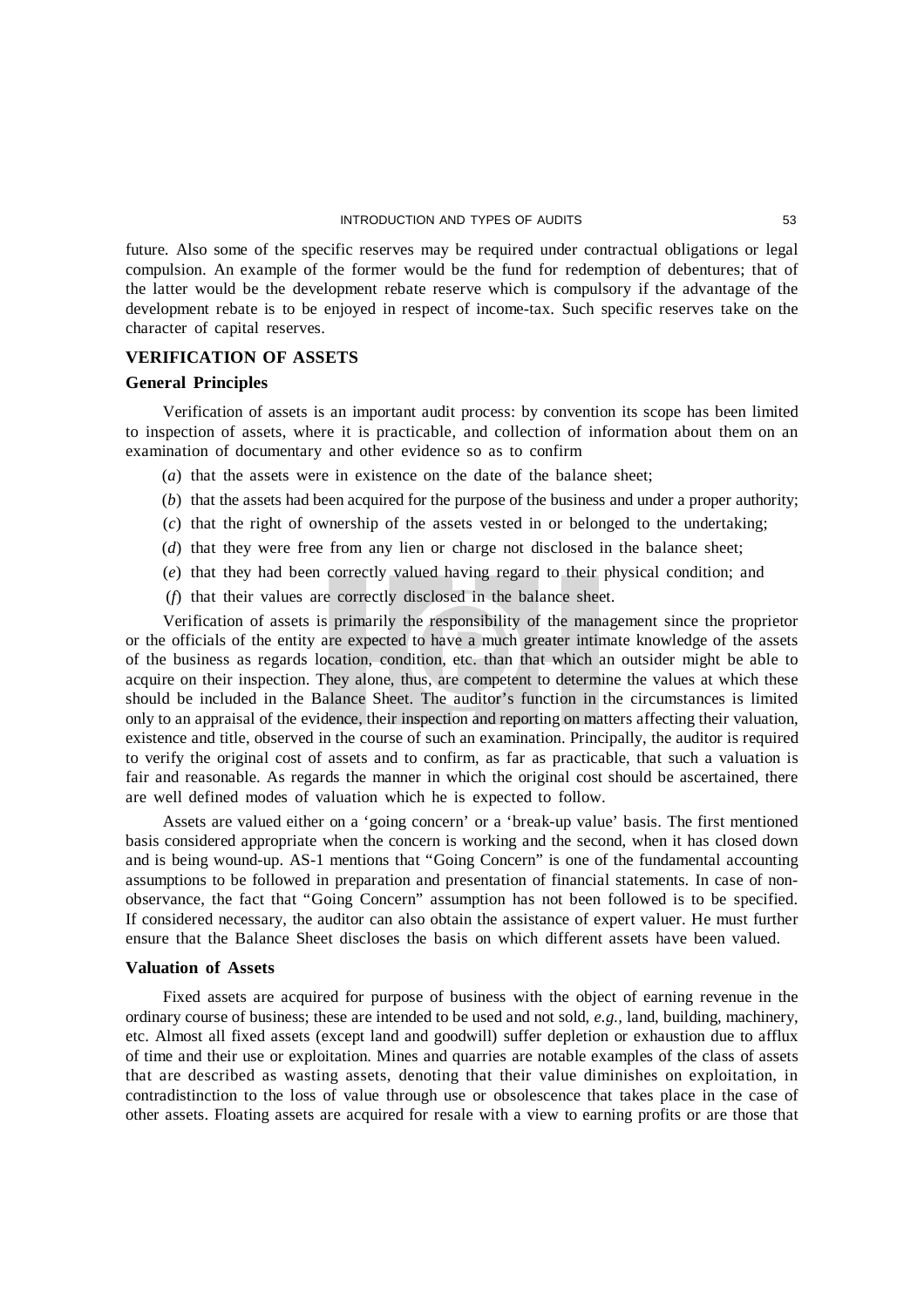come into existence during the processes of trade or manufacture. All those, in the normal course of business, are quickly convertible into cash, *e.g.,* stock-in-trade, book debts, bills receivable, etc.

**Fixed Assets:** Fixed assets are included in the Balance Sheet at their cost less depreciation. Cost includes all expenditure necessary to bring the assets into existence and to put them in working condition. It would be incorrect to value them at their sale price since these are not intended to be sold. For the very same reason, the fluctuation in the market values are ignored even when these are permanent. If these were taken into account, it would result in either under or over allocation of their cost.

**Wasting Assets:** More as a result of custom than financial expediency, no specific provision to reduce the value of wasting assets exists in the Companies Act, 1956. For the first time, this matter was considered by the Court in the case *Lee v. Neuchatel Asphalt Company Limited* and it was held that it was not necessary for a company to provide depreciation on wasting assets to arrive at the amount of profits which it could distribute. It cannot, however, be contended that the value of wasting assets remains unaltered despite their exploitation year after year. On a consideration of this position, the Institute of Chartered Accountants in England and Wales, as early as 1944, recommended that provision for depreciation or depletion should be made in respect of every wasting assets, such as mine, on the basis of the estimated physical exhaustion that takes place. The amount that must be provided can be determined on ascertaining the proportion that the quantity of the output during the year bears to the total quantity that the mine is expected to yield during its normal working life. The unit for such a computation should be the unit of the refined produce and not that of the raw one. In terms of the clarification issued by the Company Law Board, it seems that even wasting assets need to be depreciated for the purpose of section 123 of Companies Act. Section 123 of the Act covers cases in respect of which no rate of depreciation is provided by the .Companies Act. On the very same consideration, if a mine has been acquired on a lease, the total amount paid for the lease should preferably be amortised over the period of the lease in proportion to the output in each year. This may sometimes appear impracticable; under such a situation, amortisation on a time basis may be considered.

**Floating assets:** In the case of these assets the attempt is to include them in the Balance-sheet at their realisable value. These, therefore, are valued either at cost or market value whichever is less. The term 'cost' refers to purchase price including duties and taxes, freight inwards and other expenditure directly attributable to acquisition less trade discount, rebates, duties drawbacks and subsidies, in the year in which they are accounted, whether immediate or deferred in respect of such purchase. The term 'market value' may either refer to "Net realisable value" or the replacement cost.

**1. Net Realisable Value** is the estimated selling price in the ordinary course of business less estimated costs of completion and the estimated costs necessarily to be incurred in order to make the sale.

**2. Replacement Cost** refers to the price which would have to be paid for acquiring the same assets at the current market rate on the date of the Balance-sheet. The replacement cost is determined by taking into account the price that would have to be paid for purchasing the assets from normal sources of supply. In case free market for the assets does not exist it may not be possible to determine the replacement cost.

It may be noted here that in case of valuation of inventories, only net realisable value as a variant of market value has to be considered. This is in accordance with the Accounting Standard 2 on 'Valuation of Inventories'.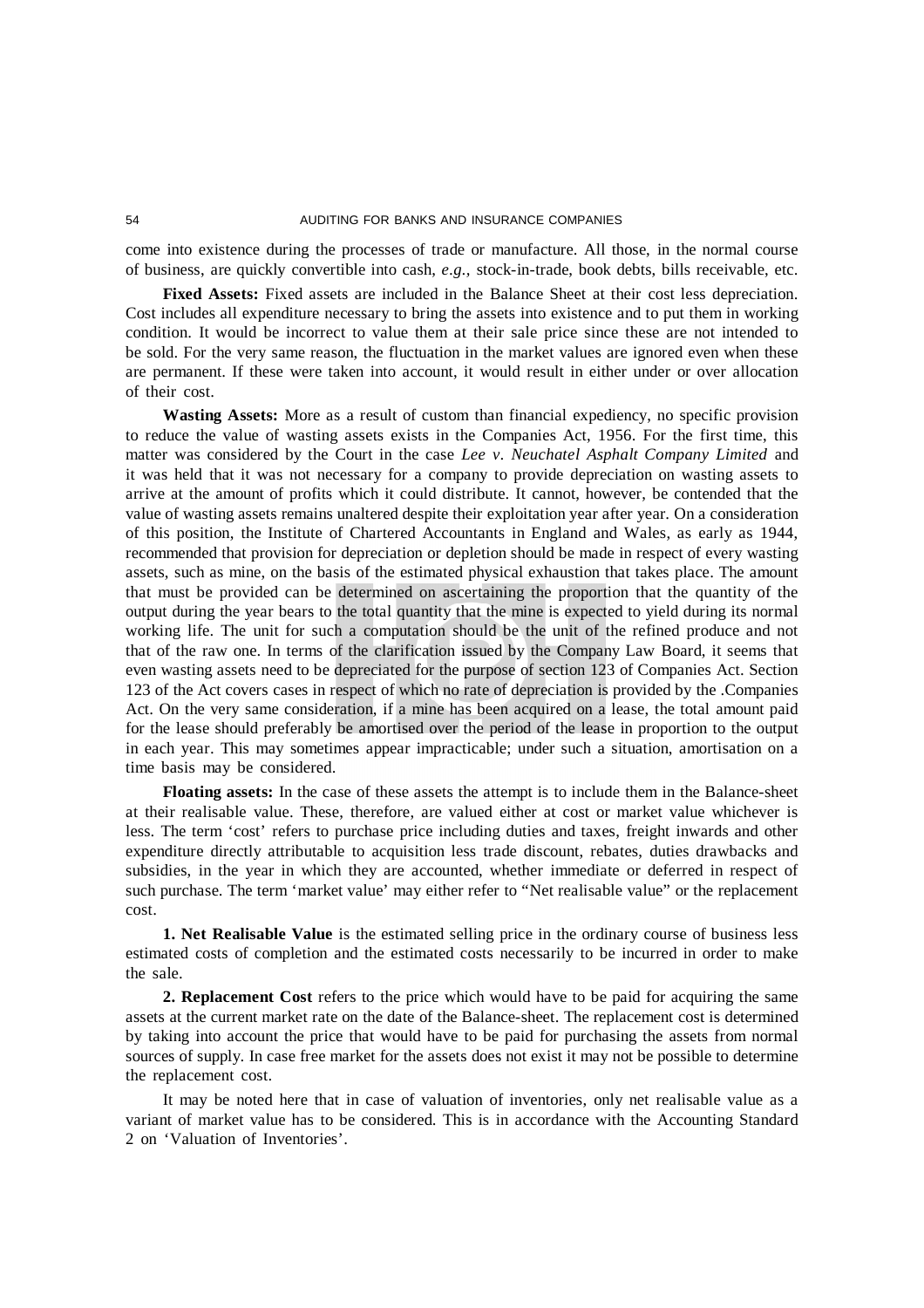**Stock-in-Trade** is a current asset held for sale in the ordinary course of business or in the process of production for such sale or for consumption in the production of goods or service for sale. The normally accepted accounting principle of valuation of stock-in-trade is at cost or net realisable value whichever is lower. This principle is in accordance with the AS-2 (since revised) on 'Valuation of Inventories'. This general principle applies to valuation of all inventories including stock-in-trade except inventories of the following to which special considerations apply.

- (*a*) Work-in-progress arising under construction contracts, including directly related service contracts (see Accounting Standard (AS)7, Accounting for Construction Contracts);
- (*b*) Work-in-progress arising in the ordinary course of business of service providers;
- (*c*) Shares, debentures and other financial instruments held as stock-in-trade; and
- (*d*) Producers' inventories of livestock, agricultural and forest products, and mineral oils, ores and gases to the extent that they are measured at net realisable value in accordance with well established practices in those industries.

The inventories referred to in (*d*) above are measured at net realisable value at certain stages of production. This occurs, for example, when agricultural crops have been harvested or mineral oils, ores and gases have been extracted and sale is assured under a forward contract or a Government guarantee, or when a homogenous market exists and there is a negligible risk of failure to sell. These inventories are excluded from the scope of this statement.

For instance, in the case of stock of tea, coffee and rubber, held by the plantations which have produced them, with a view to showing in their annual accounts the true profits in respect of each crop, it is valued at the date of the Balance Sheet at the price at which it has been sold subsequently, reduced either by actual or estimated selling expenses pertaining thereto. And where stocks are held for maturing (*e.g.,* rice, timber and wine), though their value increases substantially with the passage of time, these are usually valued at an amount which is equal to their cost plus storage charges. Where during storage the weight shrinks, an allowance for this factor is also made. In no case, however, the price applied is allowed to exceed the current market (selling) price of similar goods less costs necessarily to be incurred in order to make the sale.

Following the fundamental accounting assumption of consistency, whatever basis of valuation is adopted, it should be consistent from one period to another to prevent distortion of trading results disclosed by the annual accounts. Therefore, any change in the accounting policy relating to inventories (including the basis of comparison of historical cost with net realisable value and the cost formulae used) which has a material effect in the current period or which is reasonably expected to have a material effect in later periods should be disclosed. In the case of a change in accounting policy which has a material effect in the current period the amount by which any item in the financial statements is affected by such change should also be disclosed to the extent ascertainable. Where such amount is not ascertainable, wholly or in part, the fact should be indicated.

**Different Connotations of 'Cost':** The significance of this term varies in different circumstances on account of the nature of goods and the methods by which cost has been computed. Essentially, it refers to an appropriate combination of the cost of purchase, cost of conversion and other costs incurred in the normal course of business in bringing the inventories up to the present location and condition.

In determining the cost of inventories in accordance with paragraph 6, it is appropriate to exclude certain costs and recognise them as expenses in the period in which they are incurred. Examples of such costs are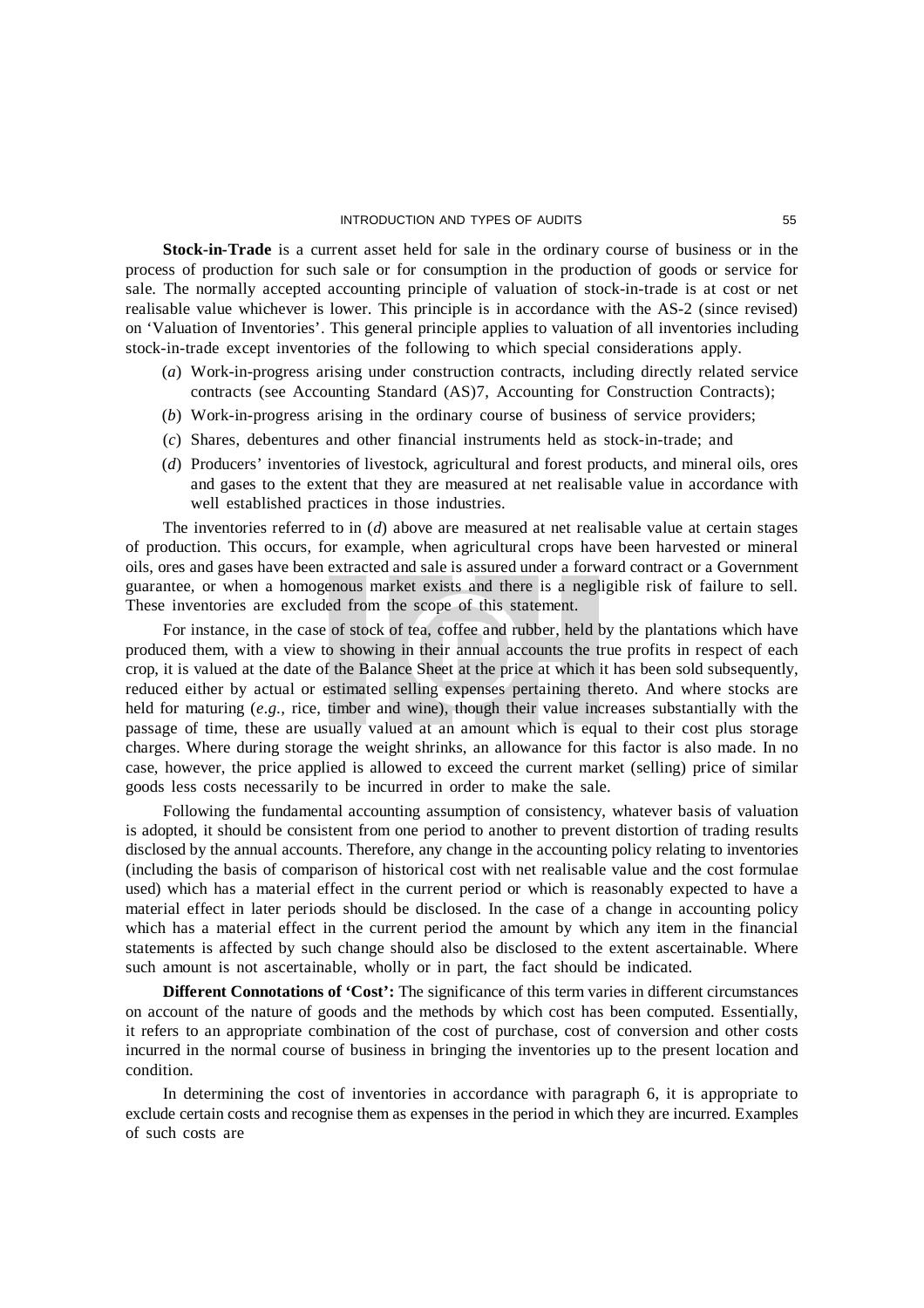- (*a*) abnormal amounts of wasted materials, labour, or other production costs;
- (*b*) storage costs, unless those costs are necessary in the production process prior to a further production stage;
- (*c*) administrative overheads that do not contribute to bringing the inventories to their present location and condition; and
- (*d*) selling and distribution costs.

The cost of inventories of items that are not ordinarily interchangeable and goods or services produced and segregated for specific projects should be assigned by specific identification of their individual costs.

The cost of inventories, other than those dealt with in paragraph 14, should be assigned by using the first-in, first-out (FIFO), or weighted average cost formula. The formula used should reflect the fairest possible approximation to the cost incurred in bringing the items of inventory to their present location and condition.

**Valuation of Inventories below Historical Cost:** The historical cost of inventories may at times not be realised, *e.g.,* if their selling prices have significantly declined, or if they become wholly or partially obsolete, or if the quantity of inventories is so large that it is unlikely to be sold/utilised within the normal turnover period and there exists a genuine risk of physical deterioration, obsolescence or loss on disposal. In such circumstances, it becomes necessary to write down the inventory to 'net realisable value,' in accordance with the principle of conservatism which requires that current assets should not be carried in the financial statements in excess of amounts expected to be realised in the ordinarily course of business.

**Disclosure:** The financial statements should disclose

- (*a*) the accounting policies adopted in measuring inventories, including the cost formula used; and
- (*b*) the total carrying amount of inventories and its classification appropriate to the enterprise.

**Investments:** Fundamentally, the basis of valuation of investments depends on the purpose for which these are held. If investments constitute a floating asset, .these are valued at cost or at fair value whichever is lower. Where, however these are treated as a fixed asset *i.e.,* an asset held to earn permanent income, these are valued at cost.

The Companies Act, 1956 has introduced a new concept — that of trade investments. These are investments made by a company in the shares and in debentures of another, not sufficiently large as to make the other a subsidiary. Such investments are always valued at cost since the basic consideration in making the investment associates in trade.

The market value of shares or debentures of a company which are not quoted on the Stock Exchanges in ascertained on a consideration of the financial position of the company as disclosed by its last Balance Sheet and Profit and Loss Account. For this purpose, the dividend policy and the price at which shares have changed hands in the previous months also are taken into account. It may, however, be noted that listing of all public issues have been made. compulsory with the recognised stock exchange by the Companies Act.

Where shares or debentures have been acquired by a concern in lieu of services rendered in the promotion of a company (*e.g.,* in pursuance of an underwriting contract) or in the part payment of purchase consideration, these are included in the Balance Sheet at cost, determined on a reference to the relative agreement in pursuance whereof the allotment has been made. For example, where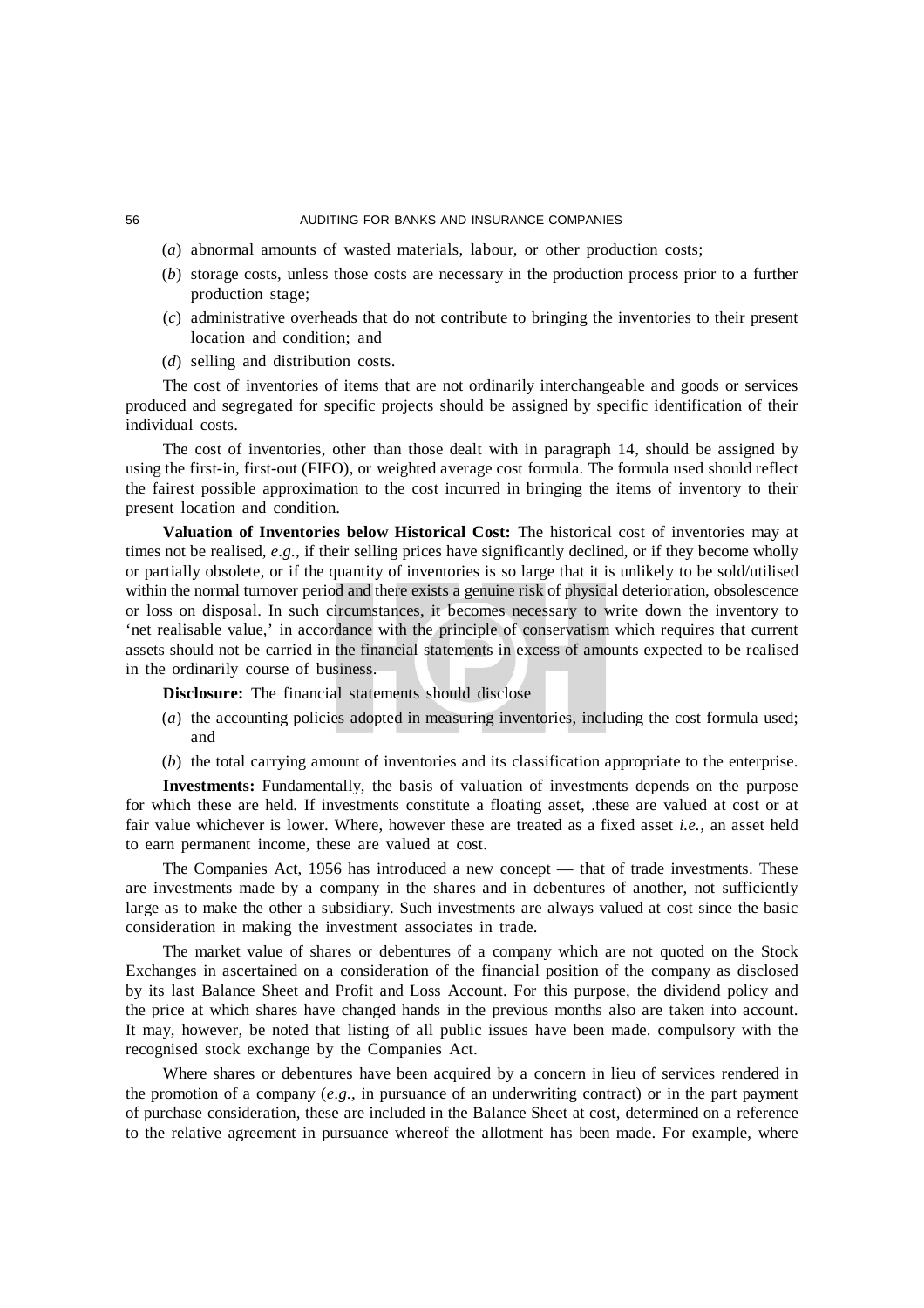#### INTRODUCTION AND TYPES OF AUDITS **1999 120 ST**

shares have been allotted in consideration of subscription obtained to loans or debentures, these are valued at the amount paid for them, reduced by the amount of underwriting commission earned; the shares allotted in pursuance to a vendor's agreement are valued at the price specified in the agreement. As per AS-13, the cost of an investment should include acquisition charges such as brokerage, fees and duties. If an investment is acquired, or partly acquired, by the issue of shares or other securities, the acquisition cost should be the fair value of the securities issued (which in appropriate cases may be indicated by the issue price as determined by statutory authorities). The fair value may not necessarily be equal to the nominal or par value of the securities issued. If an investment is acquired in exchange for another asset, the acquisition cost of the investment should be determined by reference to the fair value of the asset given up. Alternatively, the acquisition cost of the investment may be determined with reference to the fair value of the investment acquired if it is more clearly evident.

When an investment is sold for determining the amount of profit or loss resulting on its sales, it is necessary to first ascertain its cost. While doing so, a distinction is made between capital and revenue expenses and receipts. For instance the amount of brokerage paid on purchasing investment (Government Securities or debentures) is added to their cost. Costs such as transfer fees, stamp duty, etc. should be capitalised. But the amount, if any, paid on account of interest which had accrued due till the date of transaction is not taken into account for it is recoverable. Likewise, the value of bonus shares allotted subsequent to the purchase of the shares is not added to their cost. Then the cost of the original requisition would represent the cost for the total holding including bonus shares. However, the amount received on sale of 'right' in respect of new shares offered by the company may be deducted from the value of shares held, it being a capital receipt. On the very same consideration, any dividend received on shares for a period which had closed before the date of acquisition is treated as a capital receipt. As per AS-13, interest, dividend and rentals receivables in connection with an investment are generally regarded as income, being the return on the investment. However, in some circumstances, such inflows represent a recovery of cost and do not form part of income. For example, when unpaid interest has accrued before the acquisition of an interestbearing investment and is therefore included in the price paid for the investment, the subsequent receipt of interest is allocated between pre-acquisition and post-acquisition periods; the pre-acquisition portion is deducted from cost. When dividends on equity are declared from pre-acquisition profits, a similar treatment may apply. If it is difficult to make such an allocation except on an arbitrary basis, the cost of investment is normally reduced by dividends receivable only if they clearly represent a recovery of a part of the cost.

As per AS-13 on Accounting for Investments, "an enterprise should disclose current investments and long term investments distinctly in its financial statements". Regarding valuation, it states as under:

"Investments classified as current investments should be carried in the financial statements at the lower of cost and fair value determined either on an individual investment basis or by category of investment, but not on an overall (or global) basis.

Investments classified as long term investments should be carried in the financial statements at cost. However, provision for diminution shall be made to recognise a decline, other than temporary, in the value of the investments, such reduction being determined and made for each investment individually.

Any reduction in the carrying amount and any reversals of such reductions should be charged or credited to the profit and loss statement.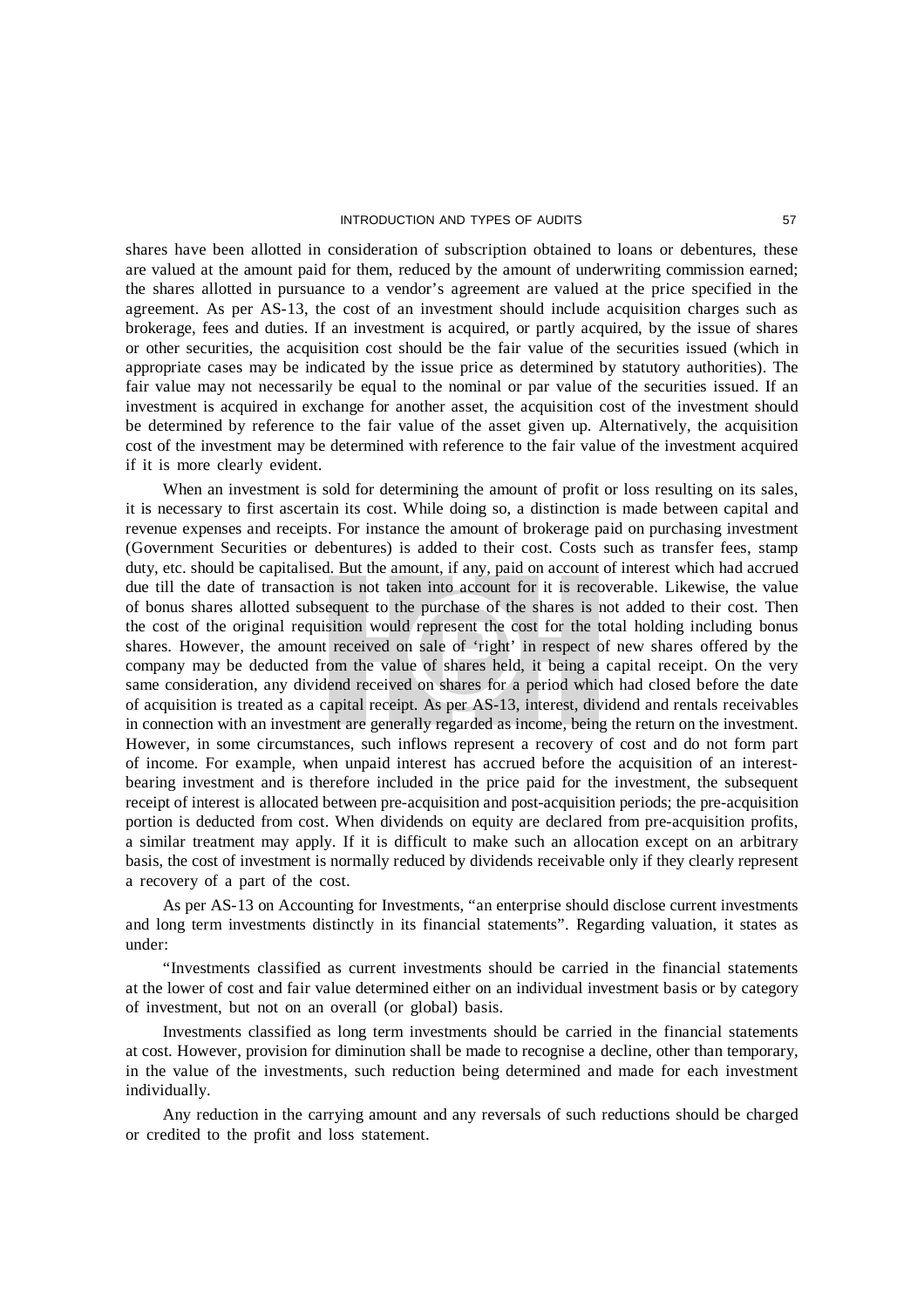On disposal of an investment, the difference between the carrying amount and net disposal proceeds should be charged or credited to the profit and loss statement."

# **General Principles Regarding Verification of Assets**

- 1. Where a company or a partnership has taken over the assets of a going concern, the agreement of sale should be inspected and that amount paid for them ascertained. It should be further verified that the allocation of the total cost among the various assets is fair and reasonable.
- 2. The cost of assets acquired piecemeal should be verified with their invoices, purchase agreements or ownership rights and the receipt of the sellers in respect of the price paid. It should be verified that expenditure on assets newly acquired and that on the renewal and replacement of old assets has been correctly recorded, consistent with the method that has been generally followed in the past.
- 3. When an asset is sold, its sale-proceeds should be vouched by reference to the agreement, containing the terms and conditions of sale, counterfoil of the receipt issued to the purchaser or any other evidence which may be available. If the sale of a fixed asset has resulted in capital profit, it should be transferred to capital reserve. However, the profit limited to the original cost or a loss should be transferred to the Profit & Loss Account.
- 4. It is obligatory for a company to provide for depreciation out of the profits in accordance with the provisions under sub-section (1) of section 123, before any profits can be distributed as dividend. The law requires that depreciation should be provided in one of the ways specified in the section 123 of the Companies Act, 2013.
- 5. The existence of fixed assets, where practicable, should be verified by a physical inspection and, or by comparing the particulars of assets as are entered in the Schedule attached to the Balance Sheet, with the Plant or Property Register and reconciling their total value with the General Ledger balances.
- 6. Wherever possible, all the securities and documents of title, cash, negotiable instruments, etc. representing the assets, should be inspected at the close of the last day of the accounting period. If this be not practicable and the examination is undertaken at the later date, a careful scrutiny of transactions subsequent to the date of the balance sheet' must be made to ensure that the changes in their balance that have subsequently taken place are bona fide and are supported by adequate evidence.
- 7. It should be ascertained that no unauthorised charge has been created against an asset and all the charges are duly registered and disclosed. Where shares or securities are lodged with a bank to secure a loan or an overdraft, a certificate should be obtained from the bank showing the nature of the charge, if any.
- 8. Where assets, *e.g.,* government securities, share scrips and debenture bonds are in the custody of a third party other than a bank, these must be inspected.
- 9. Where depreciable assets are disposed of, discarded, demolished or destroyed, the net surplus or deficiency, if material, should be disclosed separately.
- 10. According to the provisions contained in Schedule III to the Companies Act, 2013, the expenditure on fixed assets is required to be segregated under the following heads:
	- (*a*) Goodwill
	- (*b*) Land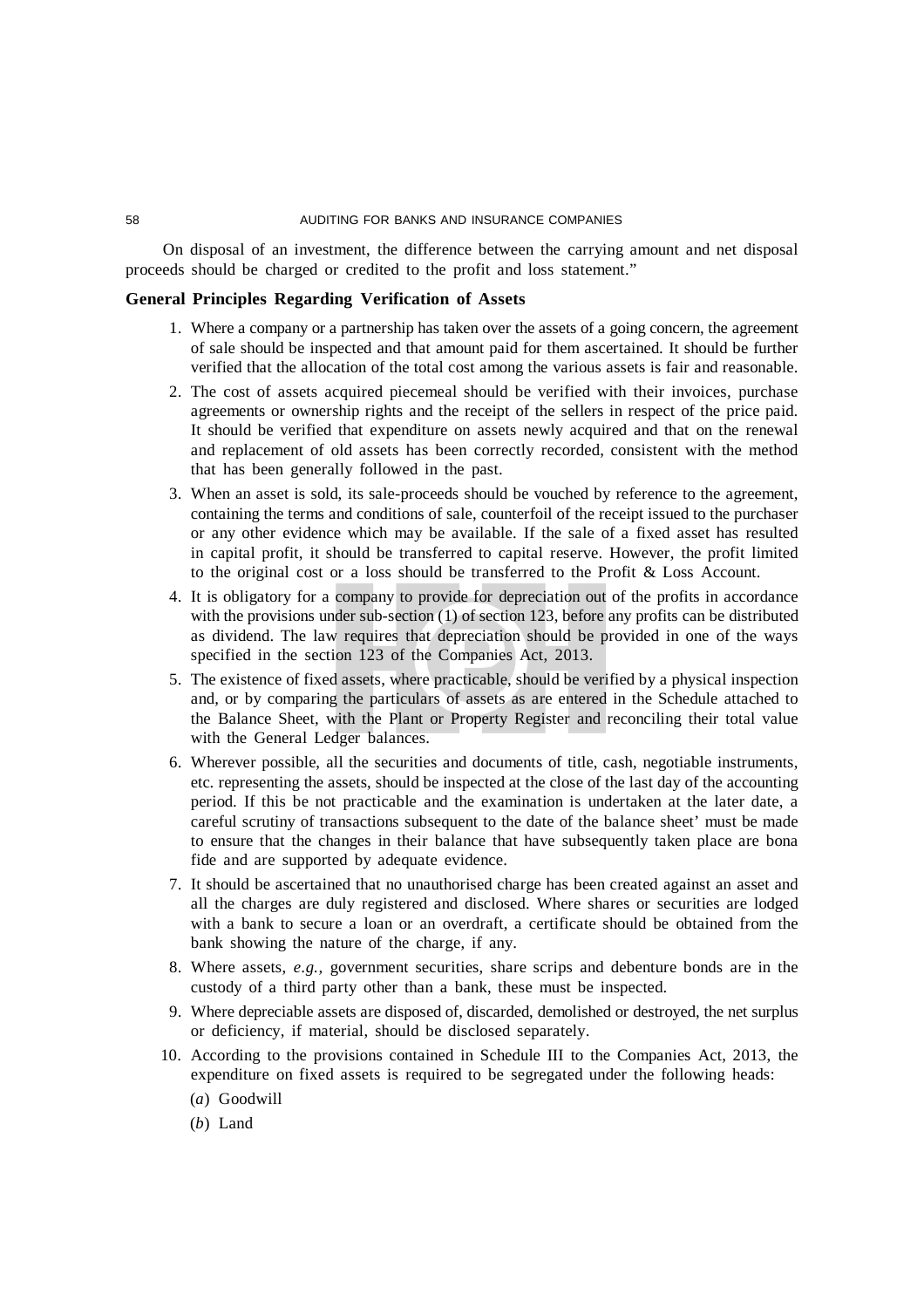- (*c*) Buildings
- (*d*) Leaseholds
- (*e*) Railway sidings, locomotives, Rolling stocks, tramways.
- (*f*) Plant and machinery (and Special Plant and Machinery)
- (*g*) Furniture and fittings
- (*h*) Development of property
- (*i*) Patents, trade marks and designs
- (*j*) Livestock
- (*k*) Motor vehicles, lorries, motor cycles, etc.
- (*l*) Ships
- (*m*) Aircraft or Helicopters
- (*n*) Ropency structures
- (*o*) Hydraulic works, pipelines and sluices.

It is the duty of the management to ensure that the fixed assets of the company are in existence and for this purpose, it is important that physical examination of plant and machinery and other fixed assets should be carried out periodically depending upon the size of the company. The order issued under section 143 of the Act requires the auditor to report on the physical verification of the fixed assets by he management, and the treatment of the discrepancies, if any.

## **Audit of Fixed Assets**

The Guidance Note on Audit of Fixed Assets issued by the ICAI recommends that the verification of fixed assets consists of examination of related records and physical verification. The auditor should normally verify the records with reference to the documentary evidence and by evaluation of internal controls.

The verification of records would include verifying the opening balances of the existing fixed assets from records such as the Schedule of fixed assets, ledger or register balances to acquisition of new fixed assets should be verified with reference to supporting documents such as orders, invoices, receiving reports and title deeds. Self-constructed fixed assets and capital work-in-progress should be verified with reference to the supporting documents such as contractors' bills, work orders and independent confirmation of the work performed from other parties. When fixed assets have been written off or fully depreciated in the year of acquisition, the auditor should examine whether these were recorded in the fixed assets register before being written off or depreciated. In respect of retirement of fixed assets, the auditor should examine whether retirements were properly authorised, whether depreciation accounts have been properly adjusted, whether the sale proceeds, if any, have been accounted for and the resulting gains or losses, if material, have been properly adjusted and disclosed in the profit and loss account.

The ownership of assets like land and buildings should be verified by examining title deeds. In case the title deeds are held by other persons such as bankers or solicitors, independent confirmation should be obtained directly by the auditor through a request signed by the client.

Physical verification of fixed assets is primarily a responsibility of the management. The management is required to carry out physical verification of fixed assets at appropriate intervals in order to ensure that they are in existence. However, the auditor should satisfy himself that such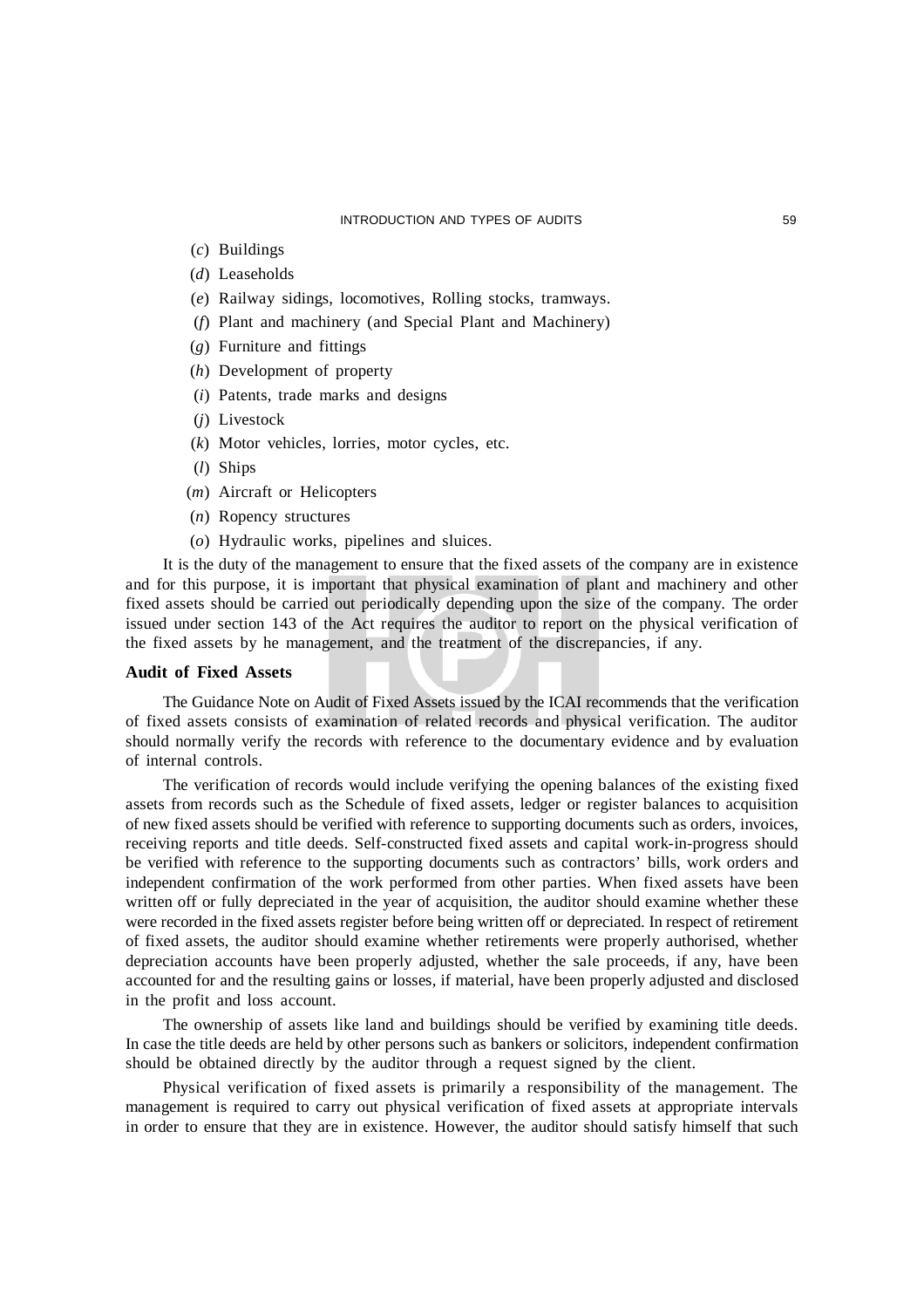verification was done by the management wherever possible and by examining the relevant working papers. The auditor should also examine whether the method of verification was reasonable in the circumstances relating to each asset. The reasonableness of the frequency of verification should also be examined by the auditor in the circumstances of each case. The auditor should test check the book records of fixed assets with the physical verification reports. He should examine whether discrepancies noticed on physical verification have been properly dealt with.

The auditor should see that the fixed assets have been valued and disclosed as per the requirements of law and generally accepted accounting principles. The auditor should test check the calculations of depreciation and the total depreciation arrived at should be compared with that of the preceding years to identify reasons for variations. He should particularly examine whether the depreciation charge is adequate keeping in view the generally accepted basis of accounting for depreciation. The Institute has also recommended that the company should provide depreciation so as to write off the asset over its normal working life. The company may provide depreciation at higher rate than the rates prescribed under Schedule XIV to the Companies Act, 2013, if it feels that the normal working life of the asset is low. However, if the company feels that the normal working life of the assets is much higher, it cannot provide depreciation at the rates lower than the rate prescribed by the Schedule II to the Companies Act, 2013. In such a case the rates given in Schedules II should be followed.

Re-valuation of fixed assets implies re-statement of their book values on the basis of systematic scientific appraisal which would include ascertainment of working condition of each unit of fixed assets. It would also include making technical estimates of future working life and the possibility of obsolescence. Such an appraisal is usually made by independent and qualified persons such as engineers, architects, etc. To the extent possible, the auditor should examine these appraisals. As long as the appraisal appears reasonable and based on adequate facts, he is entitled to accept the revaluation made by the experts.

# **VERIFICATION OF SPECIFIC ASSETS**

# **Land and Buildings**

Sometimes the two assets are shown together in the Balance Sheet. Nevertheless, their ledger accounts should always be separated particularly in view of the fact that buildings are subject to depreciation while land in general is not.

The land holdings should be verified by an inspection of the original title deed to ensure that the land described therein covers all the lands the cost of which is debited in the books of the concern. The auditor however, not being competent to verify the regularity of the title of the concern to the land, is not responsible for doing so. Therefore, generally, a certificate should be obtained from the legal adviser of the client confirming the validity of his title to the land. The auditor should, however, verify that the conveyance deed has been duly registered as required by section 17(1) of the Registration Act, 1908 also that particulars required to be endorsed thereon according to section 58 of the same Act have been duly made and verified. He should, in addition, generally ascertain that *prima facie* the title of the client does not appear to be defective.

If the property is mortgaged, the title deed would be in the possession of the mortgagee or his solicitors. A certificate to this effect should be obtained from them. It should also be ascertained whether there is any second or subsequent mortgage. If ground rents, outstanding for recovery, are included in the Balance Sheet as an asset, the auditor must examine the counter parts of leases granted and also verify that the ground rents which were outstanding for recovery on the date of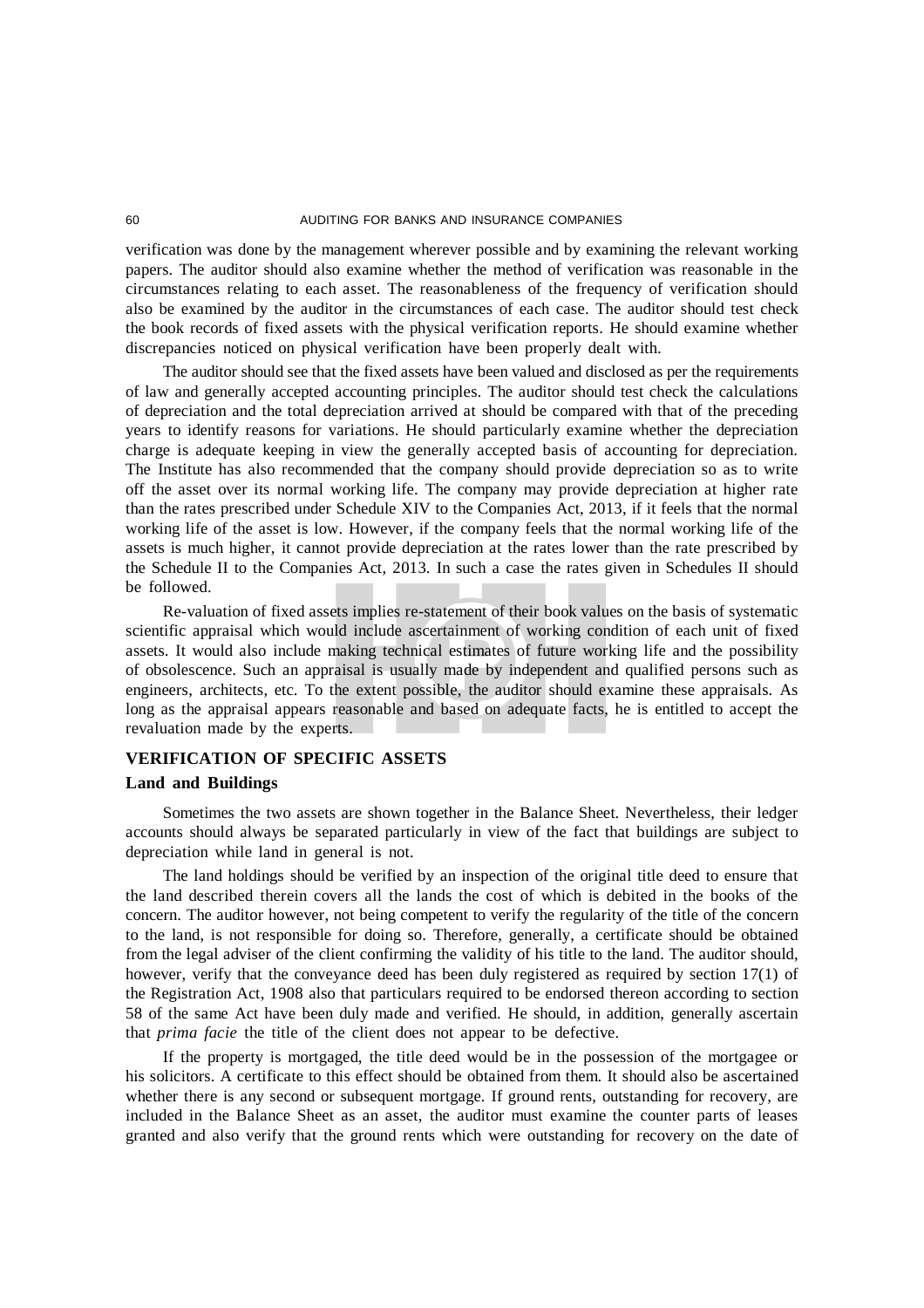the Balance Sheet have since been recovered. If there has been any sale of land or building, it should be verified that he amount of profit or loss resulting on sale has been correctly adjusted in the accounts.

The cost of buildings, as is entered in the books, should be depreciated at appropriate rates, depending upon the quality of their structure and the use which is being made of them. The cost of fittings and fixtures to the building should be adjusted separately in the account from the cost of buildings, since these suffer higher rate of wear and tear than the brick and mortar structure and therefore, have to be depreciated at a higher rate.

If the values of land and buildings are not separately recorded in the books of account, the same should be separated for purposes of calculating the amount of deprecation. This should be done with the assistance of a valuer, unless the same can be achieved on the basis of some documentary evidence available in the record.

Since buildings are continually repaired and there is only a thin margin of differentiation between the expenditure of their improvement and that on repairs, it is necessary for the auditor to scrutinise closely the expenditure on repairs so as to exclude from its expenditure that could legitimately be considered to have added either to the life or the utility of the asset. Such an expenditure should be added to their cost while the amount incurred on current repairs is written off.

It is not customary to write-up the book values of land and buildings even though their market values have increased but, where this has been done it will be necessary for the auditor to verify that the appreciation adjusted has been disclosed as required by the law. On the same consideration, no notice need be taken of any fall in the market value of such an asset until the same has crystallized by the asset being sold.

The landholding in the case of real estate dealer will be a current asset and not a fixed asset. The same should, therefore, be valued at cost or market value whichever is less. The amount of profit or loss arising on sale of plots of land by such a dealer should be verified as follows:

- (*i*) Each property account should be examined from the beginning of the development with special reference to the nature of charges so as to find out that only the appropriate cost and charges have been debited to the account and the total cost of the property has been set off against the price realised for it.
- (*ii*) This basis of distribution of the common charges between different plots of land developed during the period, and basis for allocation of cost to individual properties comprised in a particular piece of land should be scrutinised.
- (*iii*) If land price lists are available, these should be compared with actual selling prices obtained and it should be verified that contracts entered into in respect of sale have been duly sanctioned by appropriate authorities.
- (*iv*) Where part of the sale price is intended to reimburse taxes or expenses, suitable provisions should be maintained for the purpose.
- (*v*) The prices obtained for various Plots of land sold should be checked with the plan map of the entire tract and any discrepancy or unreasonable price variations should be inquired into. The sale price of different plots of land should be verified on a reference to certified copies of sale deeds executed.
- (*vi*) Out of the sale proceeds, provision should be made for the expenditure incurred on improvement of land, which so far has been accounted for.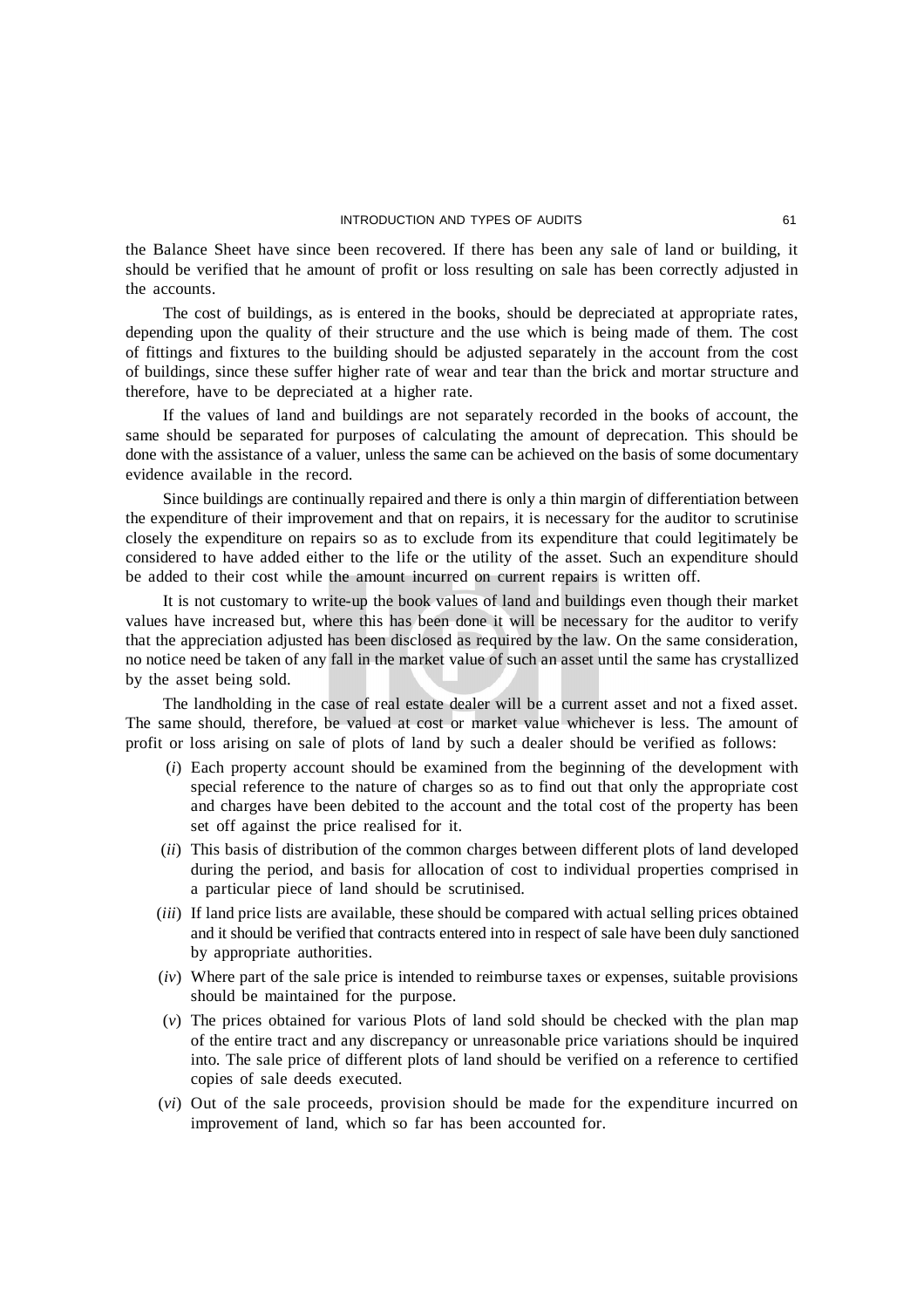## **Leasehold Property**

Various steps involved in the verification of leasehold rights are stated below:

- (*a*) Inspect the lease or assignment thereof to ascertain the amount of premium, if any, for securing the lease, and its terms and conditions; and that the lease has been duly registered. A lease exceeding one year is not valid unless it has been granted by a registered instrument (Section 107 of the Transfer of Property Act, 1882).
- (*b*) Ascertain that all the conditions, the failure to comply with which might result in the forfeiture or cancellation of the lease, *e.g.,* payment of ground rent on the due-dates, insurance of property, its maintenance in a satisfactory state of repairs, etc. prescribed by the lease, are being duly complied with.
- (*c*) Examine the counterpart of the tenants' agreements, if part of the leasehold property has been sublet.
- (*d*) Make certain that due provisions for any claim that might arise under the dilapidation clause on the expiry of the lease has been made, and, if no such provision has been made, draw the client's attention to the matter.
- (*e*) Ensure that the outlay as well as any legal expenses incurred to acquire the lease which are shown as an asset in the Balance Sheet are being written off at a rate which could completely wipe off the asset over the unexpired term of the lease.

A leasehold property, even where no premium has been paid for its acquisition, may some time come to have a considerable value. In such a case, it may not be advisable to continue to show the asset as if it has no value. Nevertheless, where the leasehold rights have been revalued that fact should be clearly shown on the Balance Sheet till the account has been completely written off.

## **Buildings (RCC Structure or Non-RCC Structures) Factory Buildiing, Fences, wells, tubewells**

If the building has been built or is in the course of construction, under a contract the auditor should verify the debit balance of the account by reference to the architect's certificate, as well as the contractor's receipts for amounts paid.

If the building has been constructed by the client's own organisation, it will be necessary for the auditor to verify that the basis upon which cost of materials, wages and the supervision charged have been allocated to the account, is reasonable. The expenses charged should include all the expenditure necessary to bring the building into existence and to make it habitable. As a safeguard against any mistake arising in the expenses chargeable to the asset, the auditor should obtain a certificate from a responsible official in respect of total expenditure incurred on the construction of the building up to the date of the Balance Sheet. The amount of expenditure, where possible, should also be compared with the estimated cost of construction which may have been prepared by an architect or received with the tenders, if any, invited for construction. If there is a material discrepancy in the amount of actual and estimated expenditure, causes thereof should be reviewed.

## **Goodwill (Intangible Asset)**

According to Accounting Standard-10 on Accounting for Fixed Assets, goodwill should be recorded in the books only when some consideration in money or money's worth has been paid for it. Whenever a business is acquired for a price (payable either in cash or in shares or otherwise) which is in excess of the value of the net assets of the business taken over, the excess is termed as goodwill. Goodwill arises from business connections, trade name or reputation of an enterprise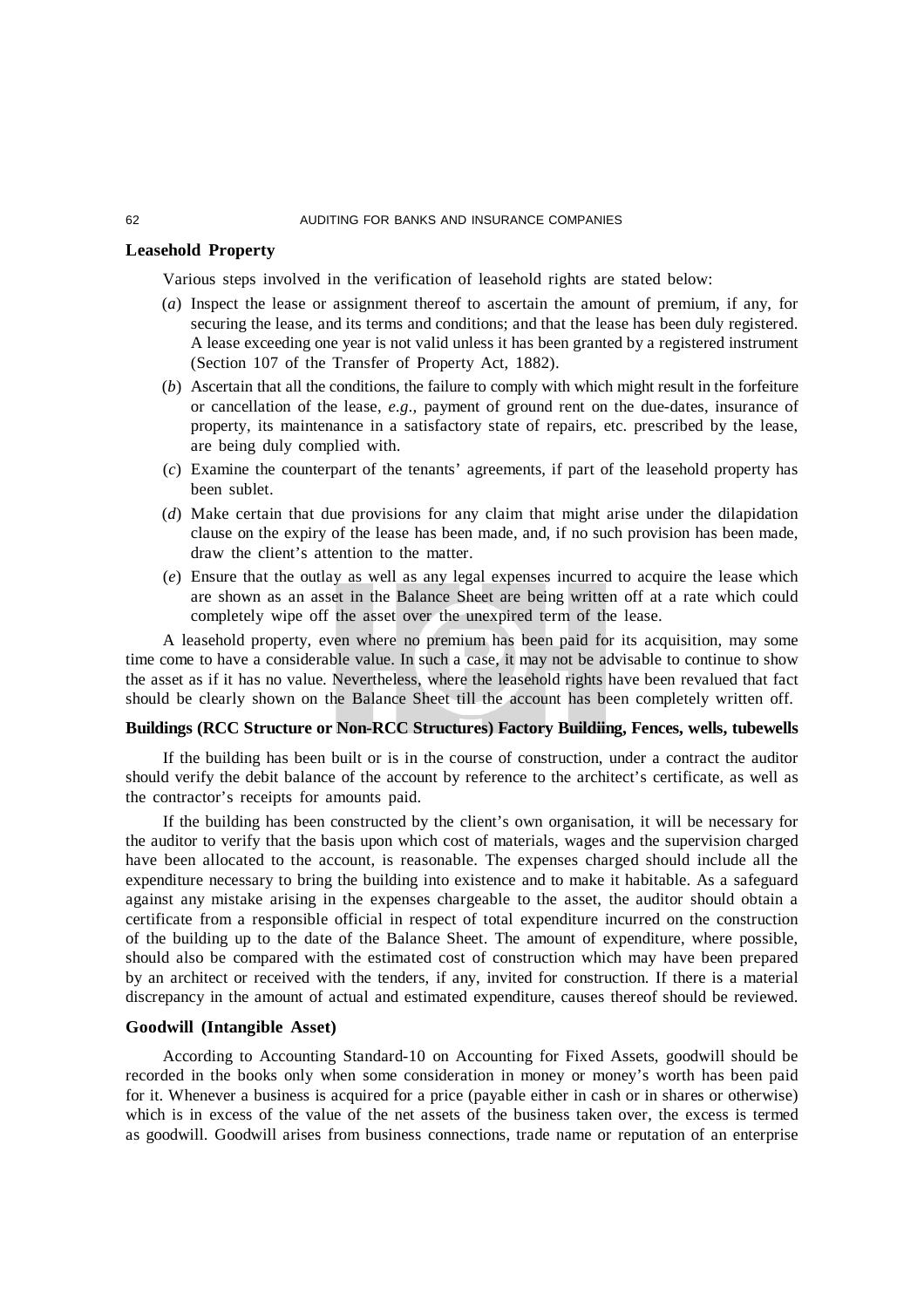or from other intangible benefits enjoyed by an enterprise. Thus the verification of the amount of goodwill would require reference to the vendor's agreement on the basis of which assets of the running business have been acquired by the company at a price existing in the books of the assets or where a specific sum has been paid for the goodwill. In such a case the auditor should see that only the amount paid to the vendors not represented by tangible assets has been debited to the goodwill account. Therefore, it is not prudent that goodwill should be shown in the company's accounts by way of writing-up the value of its assets on revaluation or writing back the amount of goodwill earlier written off by the company. As a matter of financial prudence goodwill is written off over a period. However, many enterprises do not write-off goodwill and retain it as an asset. AS-14 on "Accounting for Amalgamations" requires that goodwill should be written off over a period of five years .

## **Know-how (To be included in others category)**

Know-how in general is recorded in the books only when some consideration in money or money's worth has been paid for it. Know-how is generally of two types: (*i*) relating to manufacturing process; and (*ii*) relating to plans, designs and drawings of buildings or plant and machinery.

Know-how related to plans, design and drawings of buildings or plant and machinery is capitalised under the relevant asset heads. In such a case depreciation is calculated on the total cost of those assets, including the cost of the know-how capitalised. Know-how related to manufacturing processes is usually expensed in the year in which it is incurred. Where the amount paid for know-how is a complete sum in respect of both manufacturing process and related to plans, designs etc. such amount should be apportioned amongst them on a reasonable basis.

Where the consideration for the supply of know-how is a series of recurring annual payments as royalties, technical assistance fees, contribution to research, engineering, etc., are charged to the profit and loss account each year.

## **Plant and Machinery**

In the absence of a Plant Register containing detailed particulars of various articles of machinery and equipment, showing separately original cost, addition to and sales from it from time to time. It is not normally practicable for the auditor to verify the existence of such assets. The auditors should therefore insist on a Plant Register being maintained where the value and variety of machinery and plant are substantial in comparison with the total assets of the business.

Where such a register is kept, it is customary to prepare at the end of each year a statement from the Plant Register showing opening balance, sale and addition thereto during the year in respect of various items of machinery and plant. Its total is then reconciled with the balance in the General Ledger.

The cost of addition, if any, is verified with the invoice of machinery supplied together with evidence in respect of other incidental expenses chargeable to the account, including installation expenses. If any of the addition represents the cost of machinery manufactured by the concern with its own material and by its own labour, the basis on which the expenditure has been allocated should be verified. In addition, a certificate is obtained from the engineer responsible for the manufacture of the plant confirming the total cost of manufacture.

In case any item or machinery has been scrapped, destroyed or sold the auditor should ascertain that the profit or loss arising thereon has been correctly determined which has either been disclosed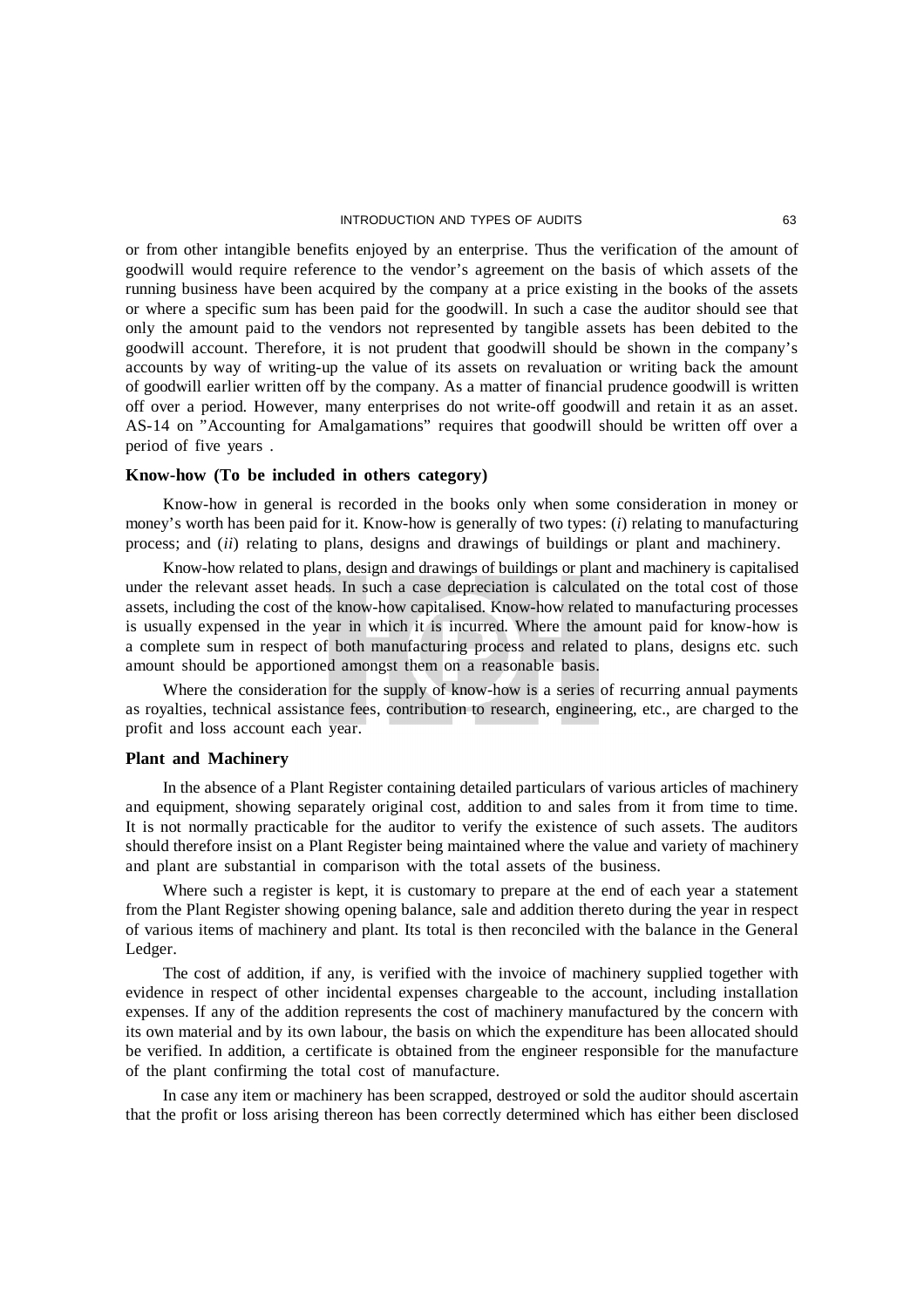#### 64 AUDITING FOR BANKS AND INSURANCE COMPANIES

in the Profit and Loss Account or credited to the Capital Reserve. In appropriate circumstances, a certificate should be obtained from a senior official that this has been done.

Though it is the duty of the management to ensure that fixed assets are in existence, the auditor also should, periodically, physically examine various items of plant and machinery and other fixed assets, say, once in every three or five years, depending upon the size of the concern.

Certain companies, for convenience of inspection attach to each unit of plant and machinery a metallic disc bearing the number at which it is shown in the Plant Register.

When an asset has been revalued, depreciation should be provided on the revised value and not on the historical value.

### **Patterns, Dies, Loose Tools, etc.**

Several entities have large investments in such assets which have a relatively short useful life and low unit cost. Evidently, it is a difficult matter, under the circumstances, to prepare a separate account for each such assets although a careful control over such property is necessary.

On these considerations, some entities charge off small tools and other similar items to Production Account as and when they are purchased and do not place any value on the unused stock on the Balance Sheet. Nevertheless, a record of issues and receipts of tools to workmen is kept, as a check on the same being pilfered and a memorandum stock account of dies and patterns is also maintained. In other concerns, the cost of tools, dies, etc., purchased is debited to appropriate assets account, and an inventory of the unused items at the end of the year is prepared and valued; the sum total of opening balance and purchase reduced by the value of closing stock, as disclosed by the inventory, is charged off to Production Account in respect of such assets. On the other hand, some concerns carry such assets at their book values at the end of the first year and charge off the cost of all the purchases in the subsequent year to the Production Account on the plea that they represent cost of replacement.

The most satisfactory method, however, is that of preparing an inventory of serviceable articles, at the close of each year, and revaluing the assets on this basis, the various articles included in the inventory being valued at cost. Care, however, should be taken to see that the inventory does not include any worn out or defective articles the life of which has already run out.

## **Furniture, Fittings and Fixtures**

The cost of these assets should be verified by reference to the invoices of suppliers. All the expenditure incidental to their purchase also should be debited to the appropriate asset account. Further, the auditor should carefully scrutinise the details of the cost of additions debited to these accounts so as to ascertain that only the cost of genuine additions has been debited to such accounts. In the case of assets in regard to which there is a danger of loss through pilferage, there should be a satisfactory system of stock control over them. It requires that each article of furniture is entered in a Stock Register before its price is paid and the stock number under which it is entered is painted over it also that at the end of each period, an inventory is prepared and reconciled with the Stock Register and cost of all the articles which becomes unserviceable or have been lost is written off under proper authority.

### **Motor Vehicles (lorries, vans, motor cycles, scooters, buses, cars, taxies tractors)**

The cost of these assets should be verified by reference to the invoices of suppliers and their ownership confirmed from permit and Registration Books. The auditor should also verify that the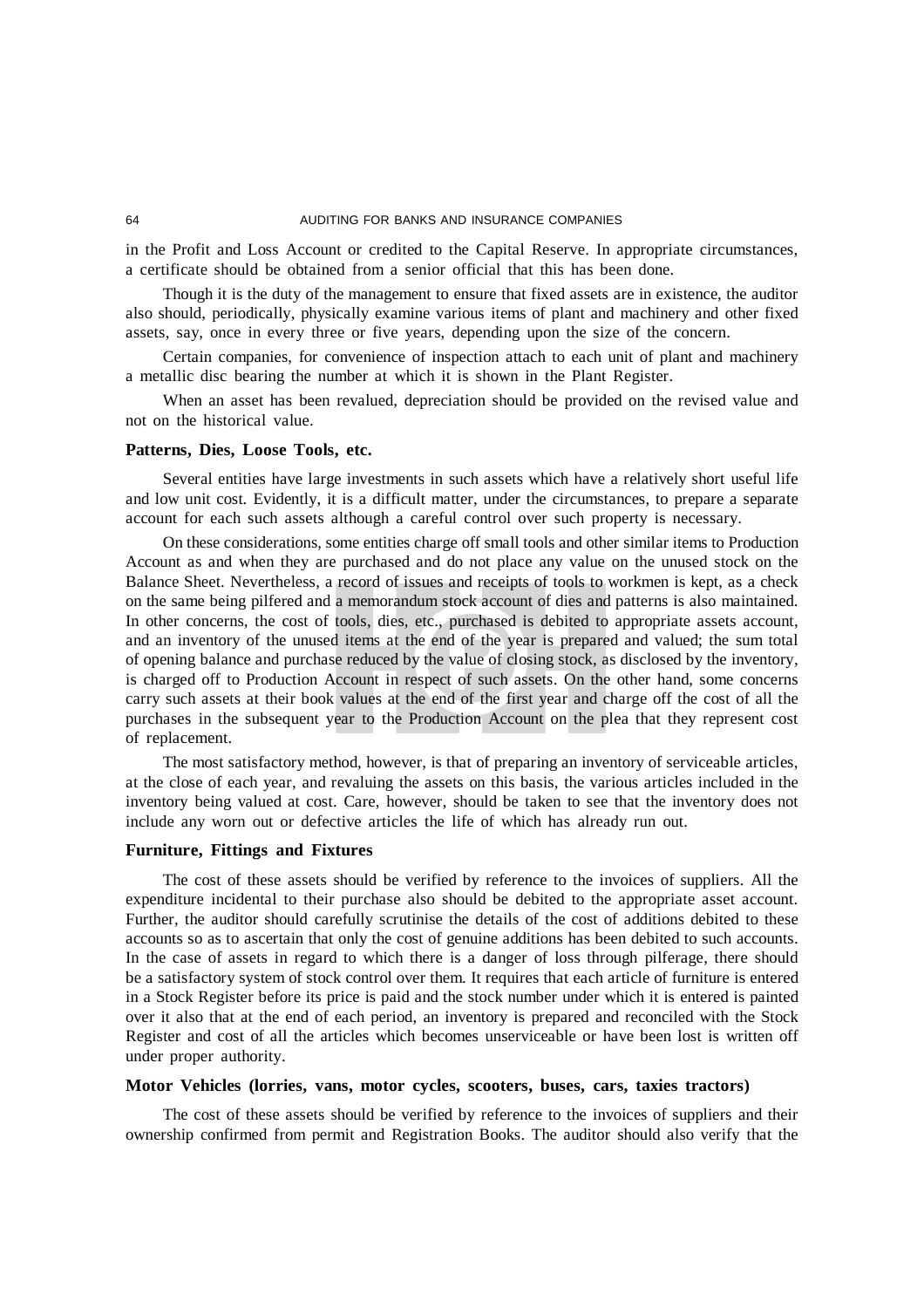vehicles are covered by a comprehensive policy of insurance and adequate depreciation has been provided in respect of each of them. In case the number of vehicles is large, there should be a Vehicle Register similar to the Plant Register.

## **Livestock**

A schedule of livestock at the close of the year should be obtained and entries in the same should be verified with the Register of Animals if it has been maintained. The entire stock of animals should be revalued on a uniform basis, from year to year, the cost of animals which have either been sold or have died during the year being excluded, and that of newly born or purchased during the year being added. There should be adjustment in the value of dry cattle on appropriate basis.

## **Ships**

The cost of ships, if purchased outright, should be verified on a reference to the Bill of Sale and, if built to order, from the agreements with the shipbuilders. The ownership of the title should be verified from the certified copy of the entry in the port of registration unless the same is endorsed on the back of the Bill of Sale. Any mortgage or charge created on the ship is disclosed in the copy of 'entry' in case any exists, the same should be disclosed. In addition, it should be ascertained that the vessel is fully insured against all risks.

## **Assets Acquired under Hire Purchase System**

The hire purchase agreement should be examined to ascertain that only the capital portion of the instalments paid up to date of the Balance Sheet has been debited to the asset account and that the interest included in each instalment as well as penal interest, if any, has been charged off to revenue. If the full capital value of the assets has been adjusted at the outset, it should be verified that the total instalments outstanding under the agreement have been reduced from the value of the asset. In either case, it should be confirmed that adequate depreciation has been provided on the full cash purchase price of the asset.

## **Investments**

Investments are assets held by an entity for accretion of wealth by way of interest, royalties, dividends and rentals, for capital appreciation or for other benefits to the investing entity. It constitutes a significant portion of the total assets. An investment may be represented by Government securities, shares, debentures etc. The following procedure should be adopted for verifying the investments:

- (*a*) Obtain schedule of securities and share in hand at the beginning of the audit period containing description, date of purchase, face value, book value (also the amount paid up if it differs from the book value), market value, rate of interest, date of payment of interest, date around which dividend is normally declared etc. In separate columns enter the amounts of interest and dividend received during the period, interest or dividend accrued or outstanding at the close of the period, tax deducted out of the first mentioned amount and deductible out of the second.
- (*b*) Add to the above list, securities and shares purchased and sold during the year, giving the same description in regard to both.
- (*c*) Balance this schedule and compare the closing balance with the control account in the General Ledger.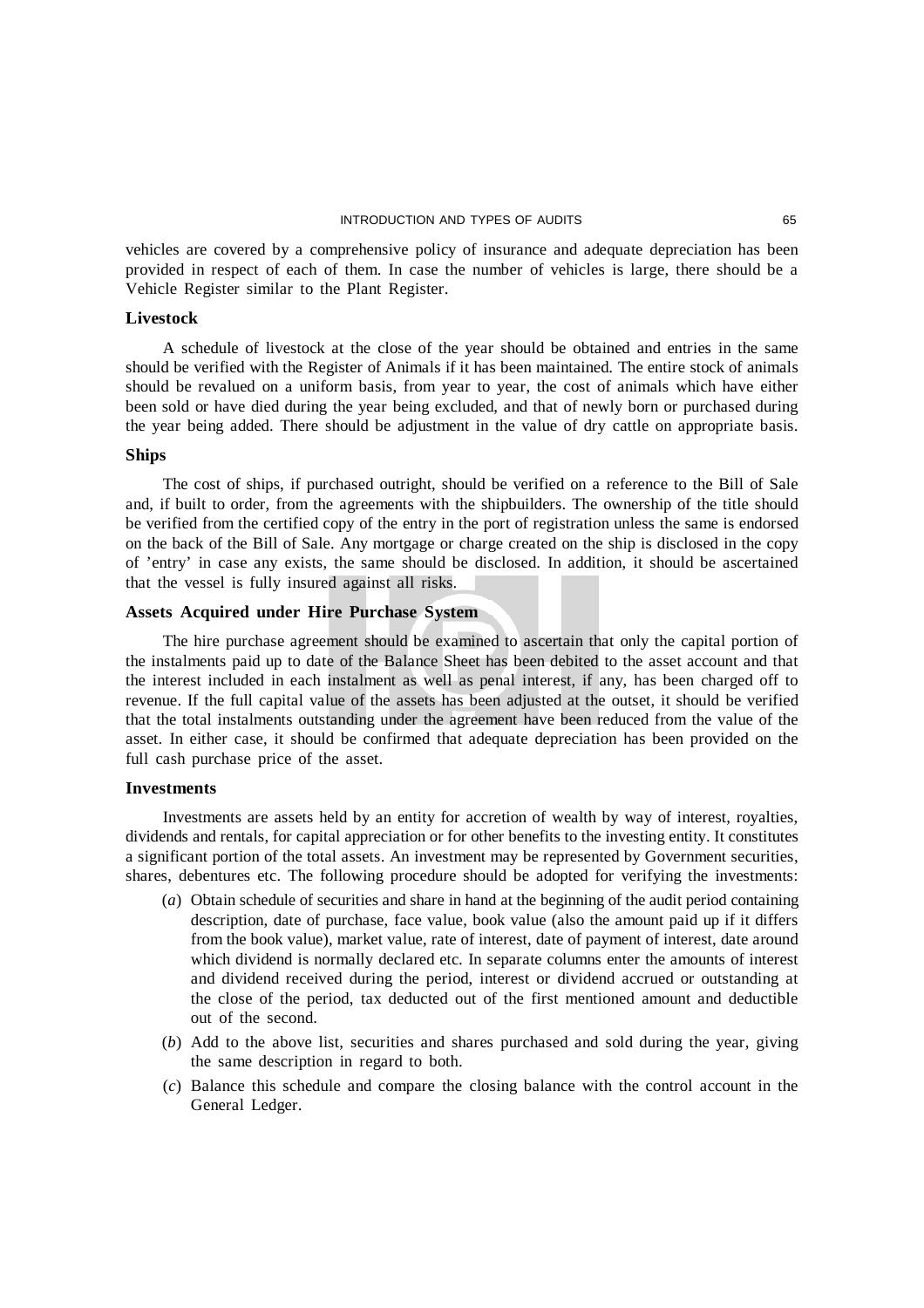#### 66 AUDITING FOR BANKS AND INSURANCE COMPANIES

- (*d*) The auditor should ascertain whether the investments made by entity are within its authority.
- (*e*) The auditor himself should also be satisfied that the transaction for the purchase/sale of investments are supported by due authority and documentation.
- (*f*) The acquisition/disposal of investments should be verified with reference to the brokers' contract note, bill of costs, etc. special attention should be paid to investments purchased or sold cum-dividend, ex-dividend, cum-interest/ex-interest, cum rights/ex-rights or cum bonus/ex-bonus.
- (*g*) Where the amount of purchases or sales of investments are substantial, the auditor should check the prices paid/received with reference to stock exchange quotations.
- (*h*) The auditor should also physically inspect investments. The investments should be physically verified at the last date of the accounting year. In case investments are not held by the entity in its own custody — then certificate should be obtained from the relevant authority to the effect of holding of investments.
- (*i*) In case investments are held otherwise than in the name of the entity, *e.g.,* in the name of nominees/trustees, the auditor should ascertain the reasons for the same and examine relevant documentary evidence.
- (*j*) The auditor should also examine the relevant provisions of section 143 and see that a company not doing an investment or banking company whether so much of the assets of the company as represented by shares and debentures have been sold at a price less than that at which they were purchased by the company.
- (*k*) The auditor should also examine the relevant provisions of the MAOCARO, 1988 in this regard.
- (*l*) The auditor should see title deeds of immovable properties.
- (*m*) The auditor should also see that the immovable properties have been properly classified.
- (*n*) In case immovable properties are held by an entity through purchase of shares in co-operative societies, the auditor should verify that cost of share is also included in the cost of the property.
- (*o*) To judge the overall reasonableness of the amounts invested, the auditor may relate the amount with the preceding years and calculate relevant ratios.
- (*p*) The auditor should satisfy that the investments have been valued and disclosed in the financial statements in accordance with the recognised accounting policies and parties and relevant statutory requirements. Reference to principles laid down in AS-13 on "Accounting for Investments" relating to valuation of investments will be necessary.
- (*q*) The auditor should examine whether in computing the cost of investments, the expenditure incurred on account of transfer fees, stamp duty etc. is included in the cost of investments.
- (*r*) The auditor may ascertain that the market value of the investments is in accordance with the authentic market reports. In the case of unquoted investments, the auditor should ascertain the basis from the entity adopted by it for the purpose of disclosure in the balance sheet.
- (*s*) The auditor may also see that any money raised through share issue to the extent remains unutilised has been shown under the head "Investments" and the manner in which the same has been invested should also be indicated.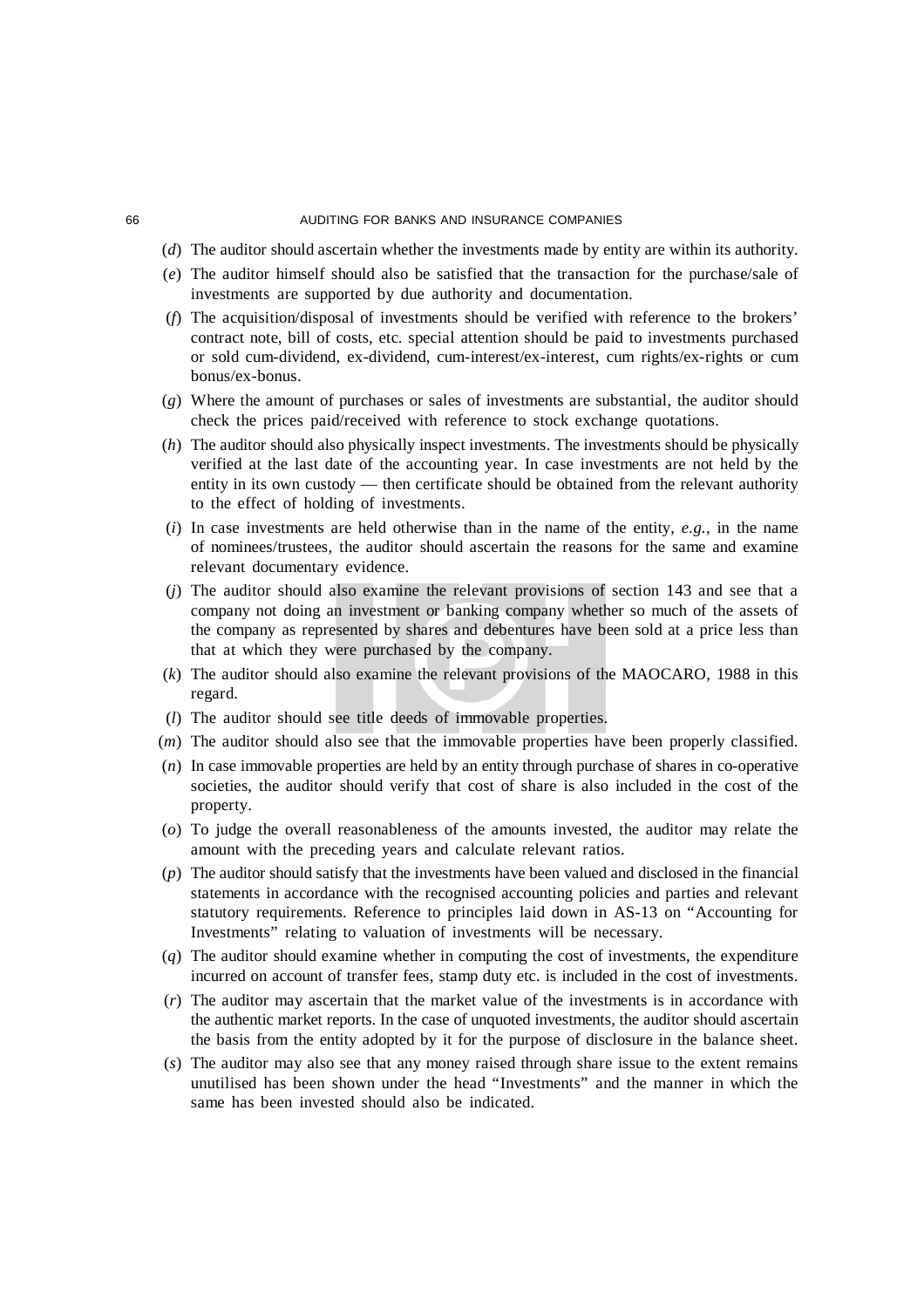*Note:* About accounting of dividend income by companies, the Company Law Board has prescribed a procedure. In terms of the procedure, dividend declared during the accounting year even though not received should be accounted for in the same year. If dividend is declared after the year is over, but before the annual accounts are finalised and if the dividend relates to the accounting year, the same also should be accounted for in the year itself.

Section 187 of the Companies Act, 2013 requires that all investments made by a company on its own behalf shall be made and held by it in its own name except in cases which are specifically exempt. Section 56 states that every instrument of transfer, before it is signed by or for the transferor should be presented, in a prescribed form, to a prescribed authority. The instruments should be stamped or the date of presentation or otherwise endorsed thereon by the prescribed authority. Such an instrument should be delivered for registration to the company:

- (*a*) In the case of shares which are dealt in or quoted on a recognised Stock Exchange at any time before the date on which the Register of Members is closed for the first time after the date of such presentation or within twelve months of such presentation whichever is later; and
- (*b*) in any other case, within two months from the date of such presentation.

Its effects on the validity of the title to the shares held under bank transfer should be examined. Further, section 56 should also be referred to.

**Investment in the shares or debentures of a subsidiary:** The auditor should obtain a complete schedule of all such investments held, showing particulars as regards the name of the subsidiary company, class of shares or debenture, date of purchase, number of units and denoting numbers, book value, dividend received etc. All the particulars entered in the schedule should be verified with the relevant account in the General Ledger. He should, at the same time, examine all the investments by inspection of the securities, share scrips or certificates, debenture bonds, etc. If any of the securities are held by bankers, he should verify them with their certificate which should disclose the charge, if they are subject to any such charge.

The provisions contained in I, Schedule II to the Companies Act, 2013. require that shares held in a subsidiary should be shown separately. The shares or debentures of a subsidiary are valued at cost. If the subsidiary has suffered a loss a provision for the proportionate part of the loss should be made in the accounts of the holding company.

## **Investment in the Capital of a Partnership Firm**

This has now got to be disclosed separately. To establish the authenticity of this item the auditor should go through the partnership deed, noting the capital contributed by the company, and the latest Balance Sheet and the Profit and Loss Account, duly audited. The amount of the loss, if any, falling to the share of the company should be debited to the profit and loss account; the share of profit should be similarly credited to the Profit and Loss Account. The auditor should see whether the firm has been duly registered and he will do well to note the particulars sent for registration.

## **Patent Rights**

The ownership of a patent is verified by inspection of the certificate issued in respect of grant of the patent. It has been purchased, the agreement surrendering it in favour of the client should be examined. It must also be observed that the rights are 'alive' and legally enforceable and renewal fees have been paid on due dates by being charged to revenue and to the Patent Account. The last renewal receipt should be examined to ascertain that the patent has not lapsed. If a number of patents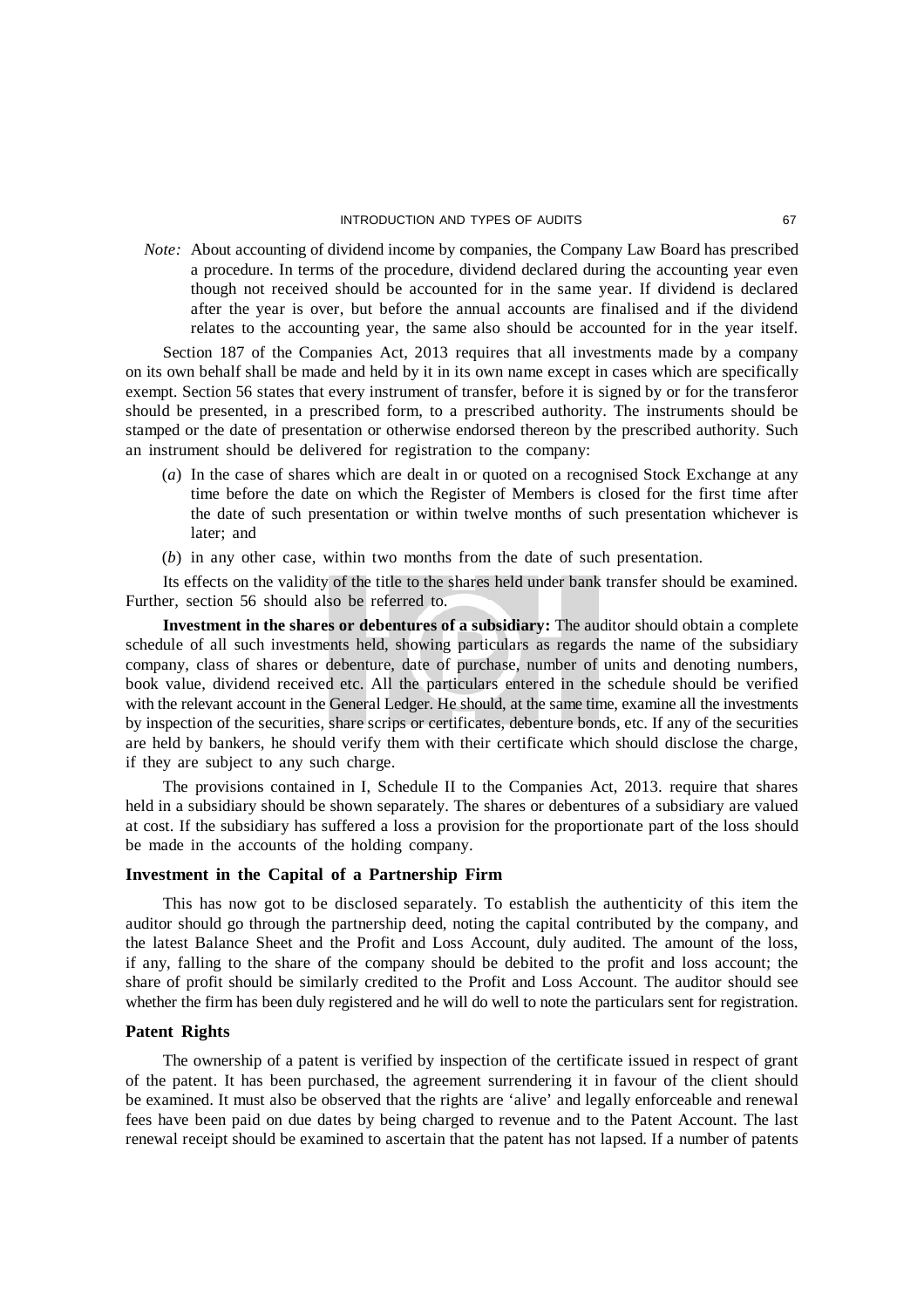are held, a schedule thereof should be obtained. Since the amount paid in respect of each patent should be amortised over its life or a lesser period if its commercial life is shorter, it should be seen that the rate at which the value of each patent is being written off is adequate; its value would be completely written off by the time it would cease to have a commercial value. If the patent has been created by the client by research, experiments and laboratory work, the auditor should ascertain that only the actual cost incurred in the process has been capitalized. However, in all cases the registration cost should be capitalised.

#### **Trademarks and Copyright**

The existence of a trademark is verified by an inspection of the certificate as regards grant of the trademark. Where it has been purchased, the agreement surrendering it in favour of the client should be examined. It must also be observed that the rights are alive and legally enforceable. Copyrights are also acquired by surrender of rights and they also should be verified similarly. The auditor should obtain a schedule of trademarks and copyrights and verified that renewal fees have been paid and charged to revenue. The last renewal receipt should, in each case, be examined to ascertain that the trade mark has not lapsed. fopyrights and trademarks are generally revalued at the cost of each financial period. The auditor should see that revaluation has been made on a fair and reasonable basis. Where he finds that any publication has ceased to command sale, he should have the amount of its copyright written off to revenue.

#### **Endowment Policies**

Endowment policies taken out for the redemption of leases, or sinking fund policies for the redemption of debentures and policies for other similar purposes, being in the nature of quasi-fixed assets, should be verified by inspection of the policies and the auditor should ascertain that the last premium on them has been duly paid.

#### **Assets Abroad**

Where documents of title relating to assets held abroad are not available for inspection, 'a certificate should be obtained from the agent or any other party holding the document. Such a certificate must disclose unequivocally that they are free from any charge or encumbrance. The auditor should state in his report whatever evidence has been produced for this verification.

#### **Development of Property**

Expenses when incurred for the development of any property and which cannot be conveniently added to the value of such property should be capitalized under this head and written off over the period during which the benefit from such development will accrue to the business. Examples may be expenses incurred in grading and preparing the soil for plantations, overhead removal cost for collieries and mines, etc. These expenses should be verified with reference to the budgets, sanction of the appropriate authority, technical report, if any, and the bills for actual expenditure incurred. It should also be ensured that appropriate write off has been made against these assets, keeping in view the period of benefit or the exploitation, as the case may be.

## **Railway Siding etc.**

For verification of this item it would be essential to refer to agreement with Railway for availing of the facility. All expenses connected with the laying of the rails and making individual agreements, the amount paid to the Railway, if any should make up the cost. The cost of the railway siding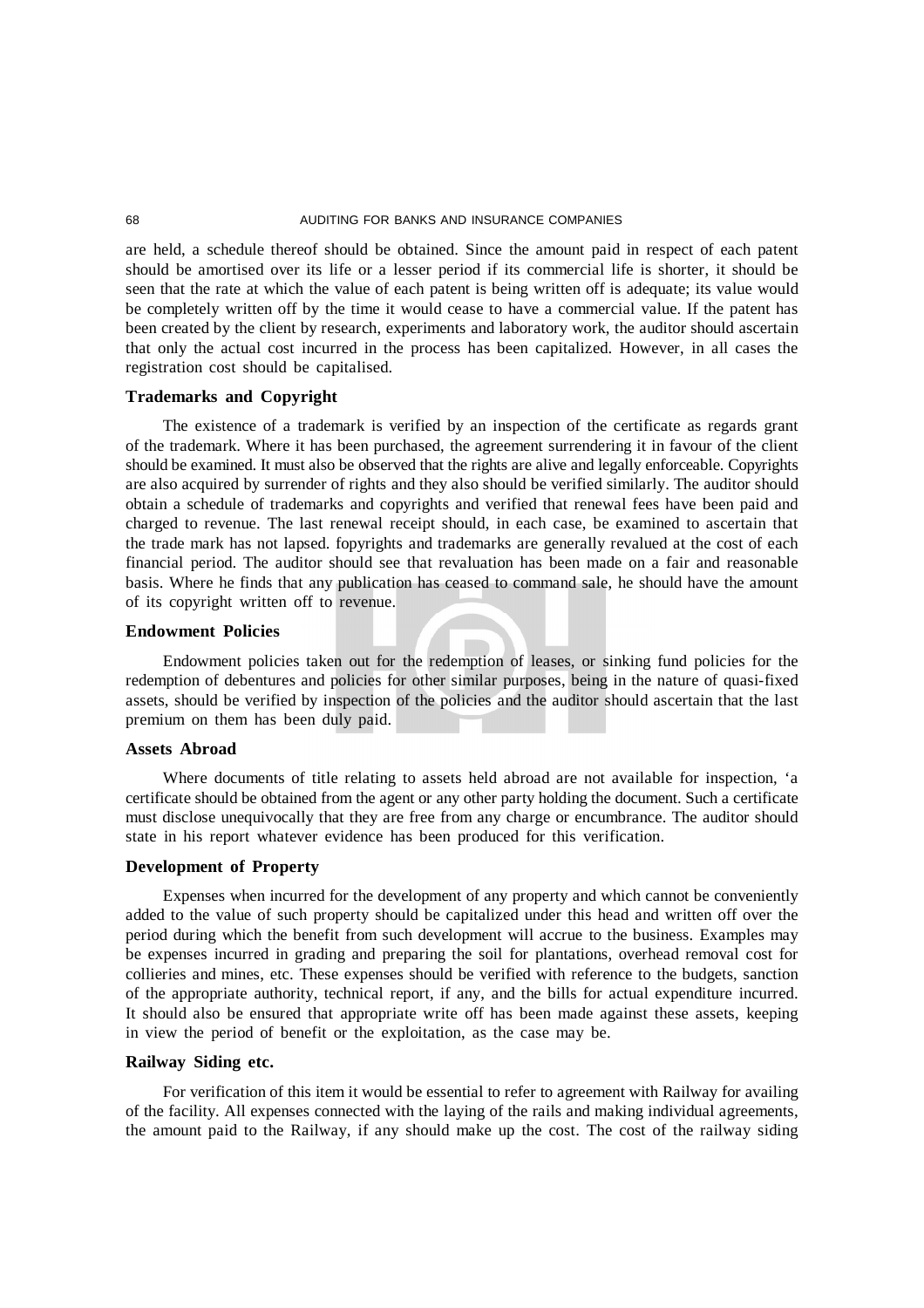should also be appropriately depreciated keeping in view the terms of agreement with the Railway, the permit or lease, if any, for the land used in providing the siding, etc.

## **CURRENT ASSETS**

## **STOCK-IN-TRADE**

The valuation of stock is frequently the main factor in determining the result shown by the accounts. Apart from the effect on the Balance Sheet, incorrect treatment of stock would affect the profits of the year that has closed as well as that of the next following. The valuation of the closing stock, therefore, is an important step essential for the determination of the profits of the year and also for truly disclosing the financial position of the concern at the close of the year. An auditor being intimately concerned with these aspects of financial statements, it is his duty to verify the existence of the stock-in-trade possessed by the concern at the end of the year and to ascertain that the same has been valued correctly on a consistent basis.

The precise duties in regard to verification of stock-in-trade are nowhere defined. Under the circumstances, these have to be deduced from an interpretation of the general responsibility of auditors in regard to the statements of accounts verified by them, especially in regard to stock-in-trade. These have been considered in a few English decisions.

The provisions in the Companies Act, 2013 have also considerably advanced the responsibilities of auditors in this regard. Section 128 of the Act requires a company to maintain proper books of account. Such books of account must, it is believed, include books kept to record transactions in stock-in-trade. The Act empowers the Central Government to require companies engaged in production processing, manufacturing or mining to maintain books as would furnish particulars in relation to utilisation of materials or labour or other items of cost as may be prescribed. Furthermore, by section 338 'proper books of account' have been defined to include statements of annual stocktaking and (except in case of goods sold by way of ordinary retail trade) of all goods sold and purchased.

Schedule III prescribes that the figures of opening and closing balances, of stock and workin-progress be disclosed in the Profit and Loss account. Part I of the same Schedule requires that the mode of valuation of stock be shown on the Balance Sheet. Schedule III requiring particulars or quantities of materials purchased, opening and closing stock and turnover is also of particular significance in this respect.

### **Verification of Inventories**

The responsibility for properly determining the quantity and value of inventories rests with the management of the entity. It is therefore the responsibility of the management of the entity to ensure that the inventories included in the financial information are physically in existence and represent all inventories owned by the entity. The management satisfies this responsibility by carrying out appropriate procedures which will include verification of all items of inventory at least oncein every financial year. This responsibility is not reduced even where the auditor attends any physical count of inventories in order to obtain audit evidence. Verification of inventories may be carried out by employing the following procedures

- (*a*) examination of records;
- (*b*) attendance at stock-taking;
- (*c*) obtaining confirmations from third parties;
- (*d*) examination of valuation and disclosure; and
- (*e*) analytical review procedures.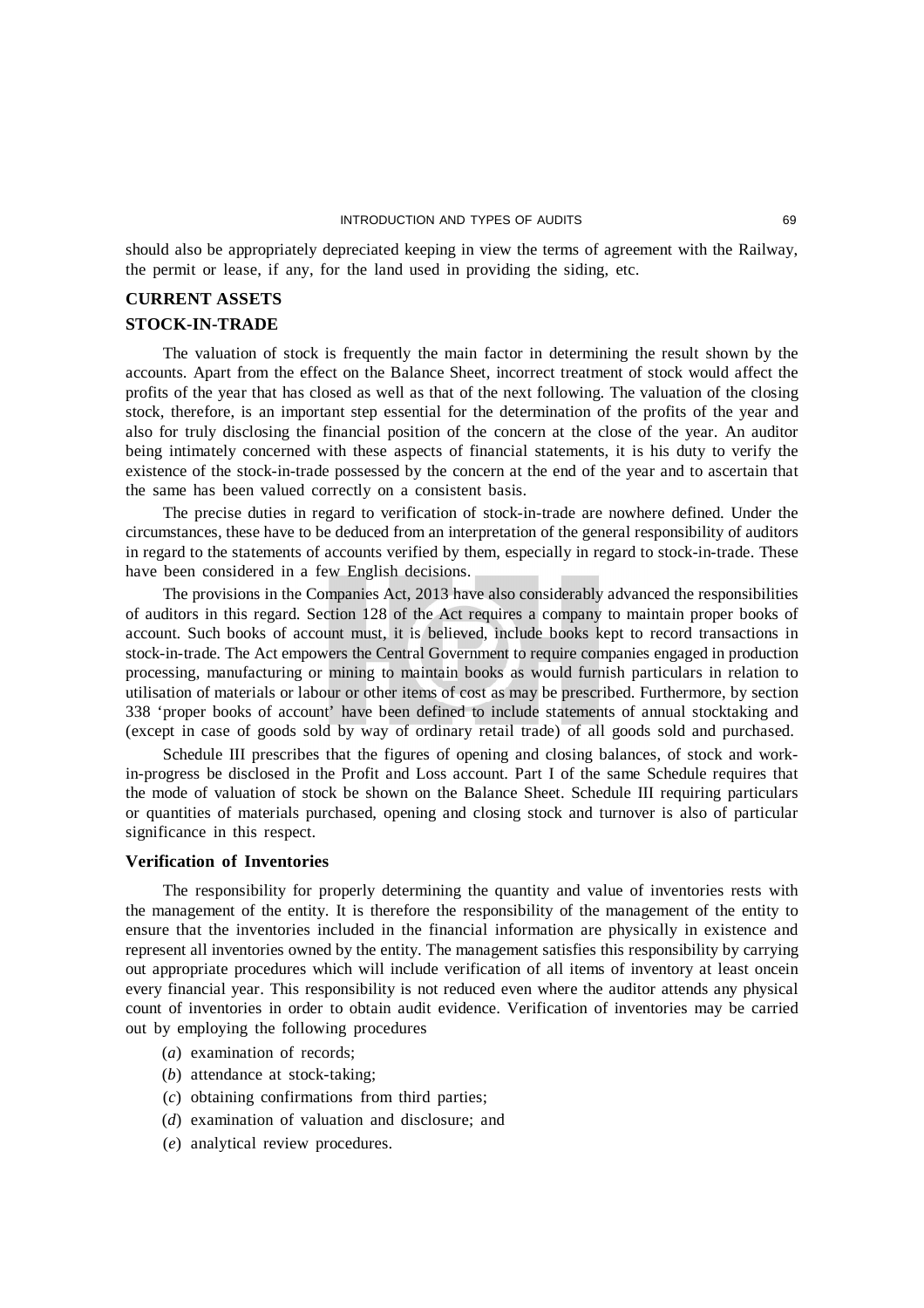The nature, timing and extent of audit procedures to be performed is, however, a matter of professional judgment of the auditor.

# **Attendance at Stock-taking**

Physical verification of Inventories is the responsibility of the management of the entity. However, where the inventories are material and the auditor is placing reliance upon the physical count by the management, it may be appropriate for the auditor to attend the stock-taking. The extent of auditor's attendance at stock-taking would depend upon his assessment of the efficacy of relevant internal control procedures, and the results of his examination of the stock records maintained by the entity and of the analytical review procedures. The procedures concerning the auditor's attendance at stock-taking depend upon the method of stock-taking followed by the entity. There are two principal methods of stock-taking: periodic stock-taking and continuous stock-taking. Under the first method, physical verification of inventories is carried out at a single point of time, usually at the year-end. Under the second method, physical verification is carried out throughout the year, with different items of inventory being physically verified at different points of time. However, the verification programme is normally so designed that each material item is physically verified at least once in a year and more often in appropriate cases. The continuous stock-taking method is effective when a perpetual inventory system of record-keeping is also in existence. Some entities use continuous stock-taking methods for certain stocks and carry out a full count of other stocks at a selected date. The auditor is expected to examine the adequacy of the methods and procedures of physical verification followed by the entity. Before commencement of verification, the management should issue appropriate instructions to stock-taking personnel. Such instructions should cover all phases of physical verification and preferably be in writing. It would be useful if the instructions are formulated by the entity in consultation with the auditor. The auditor should examine these instructions to assess their efficacy. Where the auditor is present at the time of stock-taking, he should observe the procedure of physical verification adopted by the stock-taking personnel to ensure that the instructions issued in this behalf are being actually followed. The auditor should also perform test-counts to satisfy himself about the effectiveness of the count procedures. In carrying out the test counts, the auditor should give particular consideration to those stocks which have a high value either individually or as a category of stocks. Proper attention should also be paid to the physical condition of inventories. Ideally, there should be no movement of stocks when the physical verification is being carried out. On occasions, however, it may be necessary for the entity to continue the production, receiving, or despatch operations during physical verification. In such circumstances, it is essential that the entity has the procedures to identify and record such movement. The auditor should review the procedures adopted by the entity to account for the movement of inventories from one location to another within the entity during stock-taking (*e.g.,* issues from stores to production departments). The auditor should also examine whether the entity has instituted appropriate 'cut-off procedures' to ensure that -

- (*a*) Goods purchased but not received have been included in the inventories and the liability has been provided for;
- (*b*) Goods sold but not despatched have been excluded from the inventories and credit has been taken for the sales.

The auditor may examine a sample of documents evidencing the movement of stocks into and out of stores, including documents pertaining to period shortly before and shortly after the cut-off date, and check whether the stocks represented by those documents were included or excluded, as appropriate, during the stock-taking. The auditor should review the original physical verification